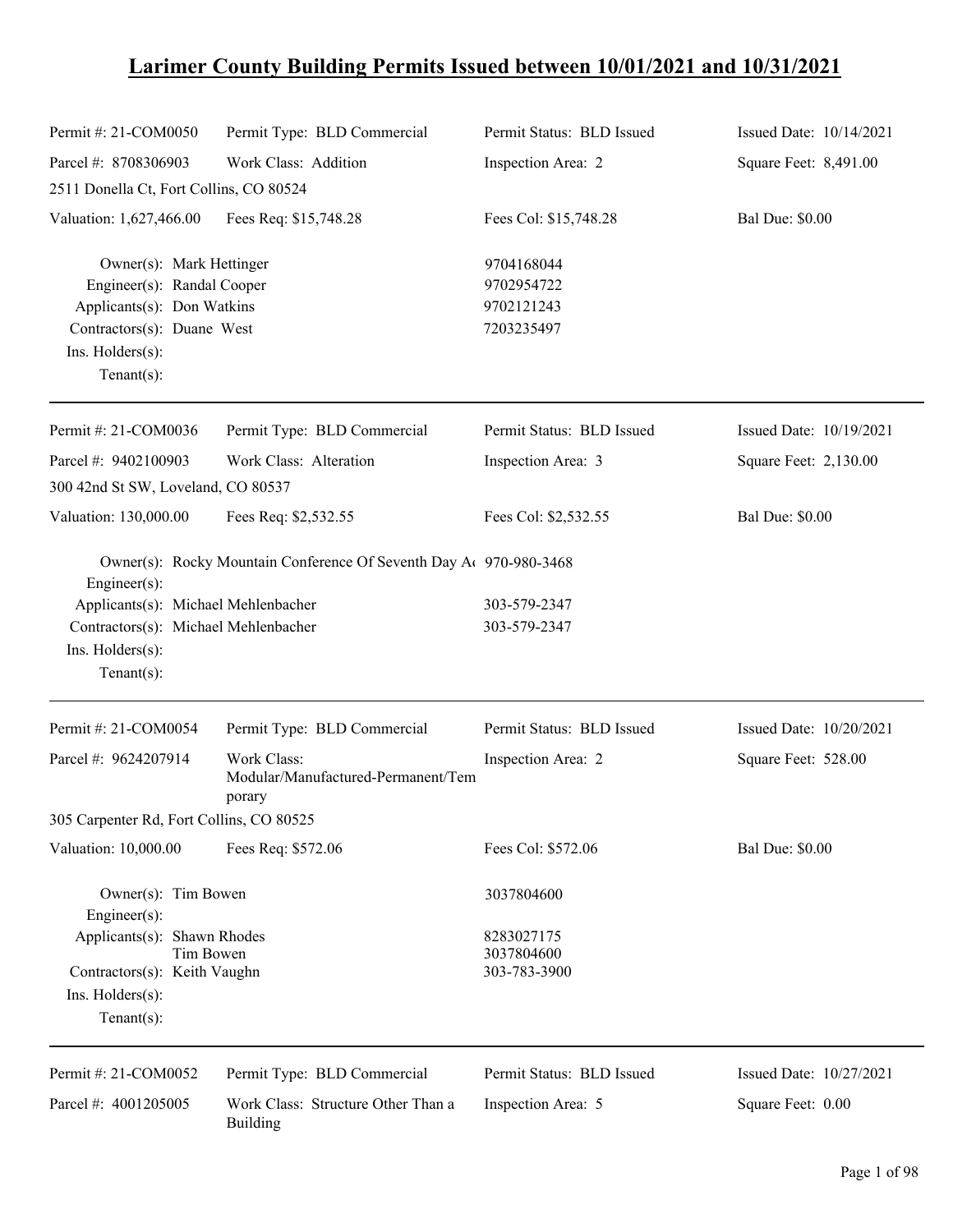| 214 Chickasaw Ct, Red Feather Lakes, CO 80545                                                                                                                   |                                                |                                                                        |                         |
|-----------------------------------------------------------------------------------------------------------------------------------------------------------------|------------------------------------------------|------------------------------------------------------------------------|-------------------------|
| Valuation: 20,000.00                                                                                                                                            | Fees Req: \$1,080.90                           | Fees Col: \$1,080.90                                                   | <b>Bal Due: \$0.00</b>  |
| Owner(s): American Tower<br>Engineer(s): Graham Andres<br>Applicants(s): Kaitlin Butler<br>Contractors(s): Mitchell Reece<br>Ins. Holders(s):<br>Tenant $(s)$ : | David Allen                                    | 7148756972<br>7819267180<br>919-661-6351<br>2055455908<br>303-440-8309 |                         |
| Permit #: 21-COM0003                                                                                                                                            | Permit Type: BLD Commercial                    | Permit Status: BLD Issued                                              | Issued Date: 10/01/2021 |
| Parcel #: 3028200964                                                                                                                                            | Work Class: Structure Other Than a<br>Building | Inspection Area: 5                                                     | Square Feet: 0.00       |
| 71 Fire House Ln, Red Feather Lakes, CO 80545                                                                                                                   |                                                |                                                                        |                         |
| Valuation: 200.00                                                                                                                                               | Fees Req: \$323.47                             | Fees Col: \$323.47                                                     | <b>Bal Due: \$0.00</b>  |
| Owner(s): Claudia O'Neil<br>Engineer(s):                                                                                                                        |                                                | 9708812664                                                             |                         |
| Applicants(s): John Parker<br>Contractors(s): Andrew Lyle<br>Ins. Holders(s):<br>Tenant $(s)$ :                                                                 |                                                | 9705562500<br>9136608581                                               |                         |
| Permit #: 21-COM0045                                                                                                                                            | Permit Type: BLD Commercial                    | Permit Status: BLD Issued                                              | Issued Date: 10/07/2021 |
| Parcel #: 0726000905                                                                                                                                            | Work Class: Structure Other Than a<br>Building | Inspection Area: 2                                                     | Square Feet: 0.00       |
| 3909 Shoreline Dr, Fort Collins, CO 80526                                                                                                                       |                                                |                                                                        |                         |
| Valuation: 7,000.00                                                                                                                                             | Fees Req: \$493.33                             | Fees Col: \$493.33                                                     | <b>Bal Due: \$0.00</b>  |
| Owner(s): Chris Edwards<br>Engineer $(s)$ :                                                                                                                     |                                                | 9704720491                                                             |                         |
| Applicants(s): Zach Phillips<br>Contractors(s): Vincent Murphy<br>Ins. $H$ olders $(s)$ :<br>Tenant $(s)$ :                                                     |                                                | 5037089200<br>8606771999                                               |                         |
| Permit #: 21-COM0045                                                                                                                                            | Permit Type: BLD Commercial                    | Permit Status: BLD Issued                                              | Issued Date: 10/07/2021 |
| Parcel #: 9731000925                                                                                                                                            | Work Class: Structure Other Than a<br>Building | Inspection Area: 2                                                     | Square Feet: 0.00       |
| 3909 Shoreline Dr, Fort Collins, CO 80526                                                                                                                       |                                                |                                                                        |                         |
| Valuation: 7,000.00                                                                                                                                             | Fees Req: \$493.33                             | Fees Col: \$493.33                                                     | <b>Bal Due: \$0.00</b>  |
| Owner(s): Chris Edwards<br>Engineer(s):                                                                                                                         |                                                | 9704720491                                                             |                         |
| Applicants(s): Zach Phillips                                                                                                                                    |                                                | 5037089200                                                             |                         |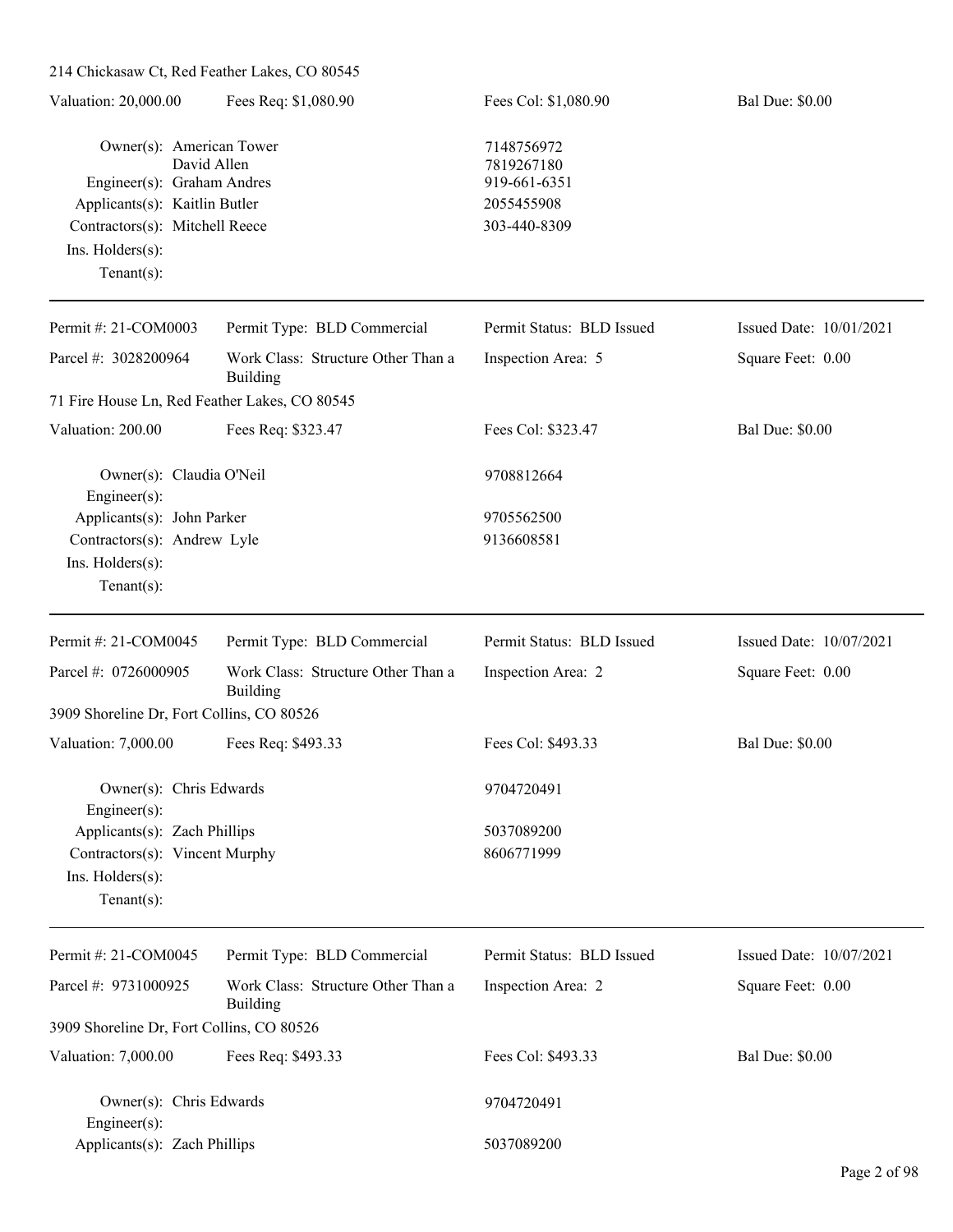|                  | Contractors(s): Vincent Murphy |
|------------------|--------------------------------|
| Ins. Holders(s): |                                |
| Tenant $(s)$ :   |                                |

5229 Little Valley Dr, Estes Park, CO 80517

| Permit #: 20-ENER0119                                            | Permit Type: BLD Energy    | Permit Status: BLD Issued | Issued Date: 10/01/2021 |
|------------------------------------------------------------------|----------------------------|---------------------------|-------------------------|
| Parcel #: 3028200964                                             | Work Class: Ground Mounted | Inspection Area: 5        | Square Feet: 0.00       |
| 71 Fire House Ln, Red Feather Lakes, CO 80545                    |                            |                           |                         |
| Valuation: 24,000.00                                             | Fees Req: \$750.13         | Fees Col: \$750.13        | <b>Bal Due: \$0.00</b>  |
| Owner(s): Claudia O'Neil<br>Engineer(s):                         |                            | 9708812664                |                         |
| Applicants(s): Andrew Lyle                                       |                            | 9136608581                |                         |
| Contractors(s): Andrew Lyle<br>Ins. Holders(s):<br>$Tenant(s)$ : |                            | 9136608581                |                         |
| Permit #: 21-ENER0149                                            | Permit Type: BLD Energy    | Permit Status: BLD LOC    | Issued Date: 10/14/2021 |
| Parcel #: 0626307002                                             | Work Class: Ground Mounted | Inspection Area: 2        | Square Feet: 0.00       |
| 5744 N County Road 27, Loveland, CO 80538                        |                            |                           |                         |
| Valuation: 19,760.00                                             | Fees Req: \$500.00         | Fees Col: \$500.00        | <b>Bal Due: \$0.00</b>  |
| Owner(s): John Dildine<br>Engineer(s):                           |                            | 9702319311                |                         |
| Applicants(s): Matt Scherer                                      |                            | 970-988-5682              |                         |
| Contractors(s): Craig Zobec                                      |                            | 3035257252                |                         |
| Ins. Holders(s):<br>$Tenant(s)$ :                                |                            |                           |                         |
| Permit #: 21-ENER0156                                            | Permit Type: BLD Energy    | Permit Status: BLD LOC    | Issued Date: 10/12/2021 |
| Parcel #: 8512000001                                             | Work Class: Ground Mounted | Inspection Area: 2        | Square Feet: 0.00       |
| 8744 Golden Fields Ln, Loveland, CO 80538                        |                            |                           |                         |
| Valuation: 32,915.00                                             | Fees Req: \$500.00         | Fees Col: \$500.00        | <b>Bal Due: \$0.00</b>  |
| Owner(s): John Krause                                            | Rhonda Krause              | 9707791899                |                         |
| Engineer(s): Gary Weeks                                          |                            | 970-225-2422              |                         |
| Applicants(s): Alt E Wind & Solar Inc                            |                            | 9704827652                |                         |
| Contractors(s):<br>Ins. Holders(s):                              |                            |                           |                         |
| $Tenant(s)$ :                                                    |                            |                           |                         |
| Permit #: 21-ENER0150                                            | Permit Type: BLD Energy    | Permit Status: BLD Issued | Issued Date: 10/12/2021 |
| Parcel #: 2418000046                                             | Work Class: Ground Mounted | Inspection Area: 4        | Square Feet: 0.00       |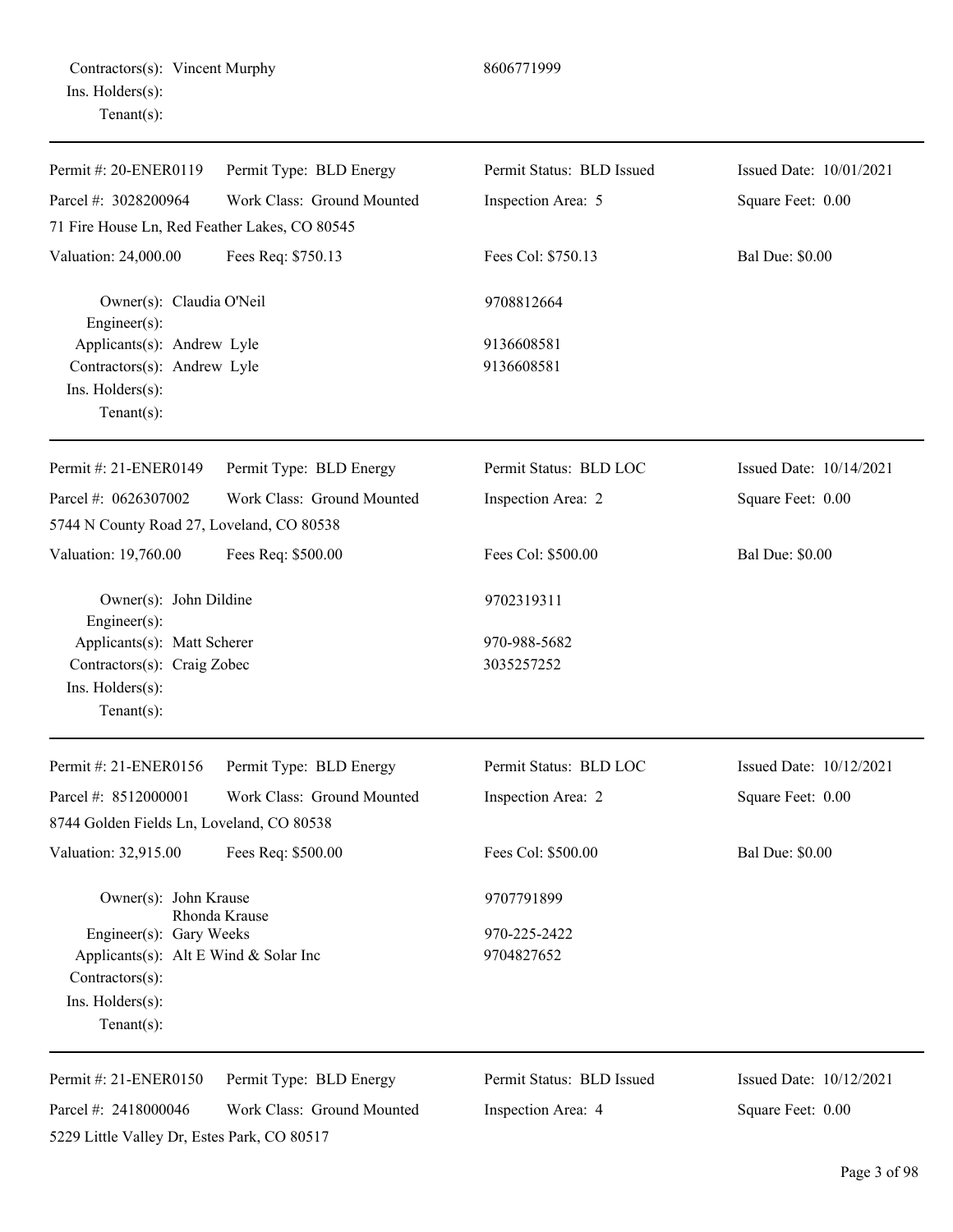Owner(s): Tim Resch 9702157064 Engineer(s): Amy Plummer 970-586-9388 Applicants(s): Tim Resch 9702157064 Contractors(s): Ins. Holders(s): Tenant(s):

| Permit #: 21-ENER0114                                                                                                                            | Permit Type: BLD Energy       | Permit Status: BLD Issued                              | Issued Date: 10/08/2021 |
|--------------------------------------------------------------------------------------------------------------------------------------------------|-------------------------------|--------------------------------------------------------|-------------------------|
| Parcel #: 0636108027                                                                                                                             | Work Class: Ground Mounted    | Inspection Area: 2                                     | Square Feet: 0.00       |
| 5001 Otero Ave, Loveland, CO 80538                                                                                                               |                               |                                                        |                         |
| Valuation: 21,213.00                                                                                                                             | Fees Req: \$500.00            | Fees Col: \$500.00                                     | <b>Bal Due: \$0.00</b>  |
| Owner(s): Steve Rogers<br>Engineer $(s)$ :                                                                                                       |                               |                                                        |                         |
| Applicants(s): Thomas Porter                                                                                                                     |                               | 4802266769                                             |                         |
| Contractors(s): Thomas Porter<br>Ins. Holders(s):<br>Tenant $(s)$ :                                                                              |                               | 4802266769                                             |                         |
| Permit #: 21-ENER0155                                                                                                                            | Permit Type: BLD Energy       | Permit Status: BLD Issued                              | Issued Date: 10/11/2021 |
| Parcel #: 9828410020                                                                                                                             | Work Class: Roof/Wall Mounted | Inspection Area: 1                                     | Square Feet: 0.00       |
| 2800 Farview Dr, Fort Collins, CO 80524                                                                                                          |                               |                                                        |                         |
| Valuation: 19,415.45                                                                                                                             | Fees Req: \$500.00            | Fees Col: \$500.00                                     | <b>Bal Due: \$0.00</b>  |
| Owner(s): Lee Swindler<br>Engineer(s): Eric Sumsion<br>Applicants(s): Michael Younghans<br>Contractors(s): Michael Younghans<br>Ins. Holders(s): |                               | 281-386-9055<br>8019901775<br>9704812889<br>9704812889 |                         |
| Tenant $(s)$ :                                                                                                                                   |                               |                                                        |                         |
| Permit #: 21-ENER0151                                                                                                                            | Permit Type: BLD Energy       | Permit Status: BLD Issued                              | Issued Date: 10/12/2021 |
| Parcel #: 9704217046                                                                                                                             | Work Class: Roof/Wall Mounted | Inspection Area: 1                                     | Square Feet: 0.00       |
| 1425 Bubbling Brook Ct, Fort Collins, CO 80521                                                                                                   |                               |                                                        |                         |
| Valuation: 21,172.00                                                                                                                             | Fees Req: \$500.00            | Fees Col: \$500.00                                     | <b>Bal Due: \$0.00</b>  |
| Owner(s): Brian Abrams<br>Engineer(s):                                                                                                           |                               | 9706824230                                             |                         |
| Applicants(s): Lewis Gaiter IV                                                                                                                   | Sandbox Solar                 | 9703727665                                             |                         |

Contractors(s): Andrew Lyle 9136608581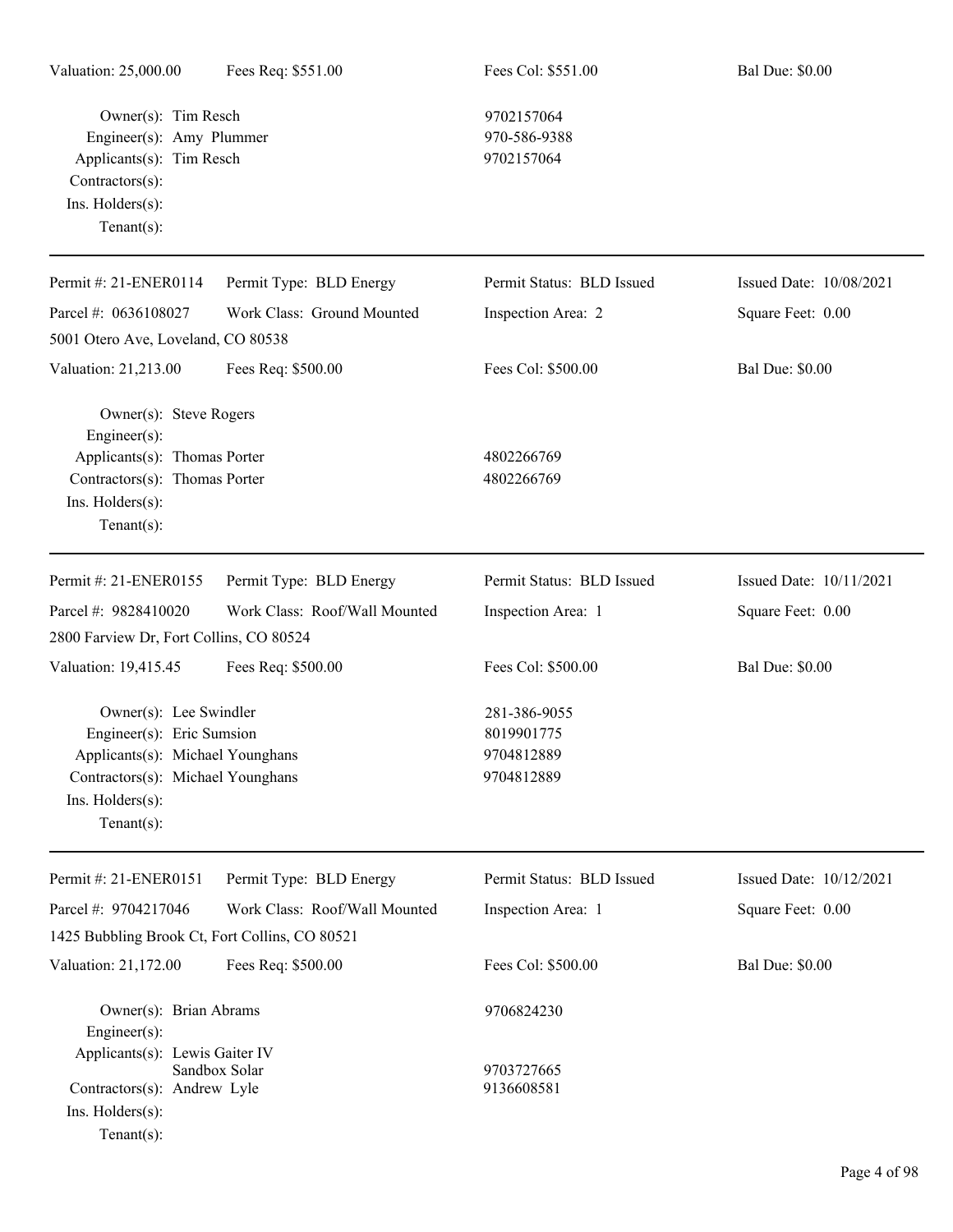| Permit #: 21-ENER0142                                                                          | Permit Type: BLD Energy       | Permit Status: BLD Issued  | Issued Date: 10/15/2021 |
|------------------------------------------------------------------------------------------------|-------------------------------|----------------------------|-------------------------|
| Parcel #: 2534407021                                                                           | Work Class: Roof/Wall Mounted | Inspection Area: 4         | Square Feet: 0.00       |
| 1207 Pine Tree Dr, Estes Park, CO 80517                                                        |                               |                            |                         |
| Valuation: 15,220.00                                                                           | Fees Req: \$500.00            | Fees Col: \$500.00         | <b>Bal Due: \$0.00</b>  |
| Owner(s): Jordan Bradley<br>$Engineering(s)$ :                                                 | Jason Bradley                 | 3143135469<br>3143135469   |                         |
| Applicants(s): Tony Martin<br>Contractors(s): Tony Martin<br>Ins. Holders(s):<br>$Tenant(s)$ : |                               | 2176636608<br>2176636608   |                         |
| Permit #: 21-ENER0164                                                                          | Permit Type: BLD Energy       | Permit Status: BLD Issued  | Issued Date: 10/18/2021 |
| Parcel #: 9507215002                                                                           | Work Class: Roof/Wall Mounted | Inspection Area: 2         | Square Feet: 0.00       |
| 6044 Gitalong Rd, Loveland, CO 80538                                                           |                               |                            |                         |
| Valuation: 11,143.00                                                                           | Fees Req: \$409.73            | Fees Col: \$409.73         | <b>Bal Due: \$0.00</b>  |
| Owner(s): Kenneth Cline<br>Engineer(s):                                                        |                               | 9704071289                 |                         |
| Applicants(s): Avery Carter                                                                    |                               | 3034470300                 |                         |
| Contractors(s): Jason Sharpe<br>Ins. Holders(s):<br>$Tenant(s)$ :                              |                               | 3034470300214              |                         |
| Permit #: 21-ENER0121                                                                          | Permit Type: BLD Energy       | Permit Status: BLD Issued  | Issued Date: 10/14/2021 |
| Parcel #: 1922000046                                                                           | Work Class: Roof/Wall Mounted | Inspection Area: 5         | Square Feet: 0.00       |
| 754 Mount Mahogany, Livermore, CO 80536                                                        |                               |                            |                         |
| Valuation: 37,400.00                                                                           | Fees Req: \$500.00            | Fees Col: \$500.00         | <b>Bal Due: \$0.00</b>  |
| Owner(s): David Bidelspach<br>$Engineering(s)$ :                                               | Abigail Bidelspach            | 9192180864<br>717-515-0943 |                         |
| Applicants(s): Jason Wheeler<br>Contractors(s): Jake Dire<br>Ins. Holders(s):<br>$Tenant(s)$ : |                               | 3036672538<br>5052500088   |                         |
| Permit #: 21-ENER0143                                                                          | Permit Type: BLD Energy       | Permit Status: BLD Issued  | Issued Date: 10/15/2021 |
| Parcel #: 2534407041<br>288 Pinyon Trl, Estes Park, CO 80517                                   | Work Class: Roof/Wall Mounted | Inspection Area: 4         | Square Feet: 0.00       |
| Valuation: 28,104.00                                                                           | Fees Req: \$500.00            | Fees Col: \$500.00         | <b>Bal Due: \$0.00</b>  |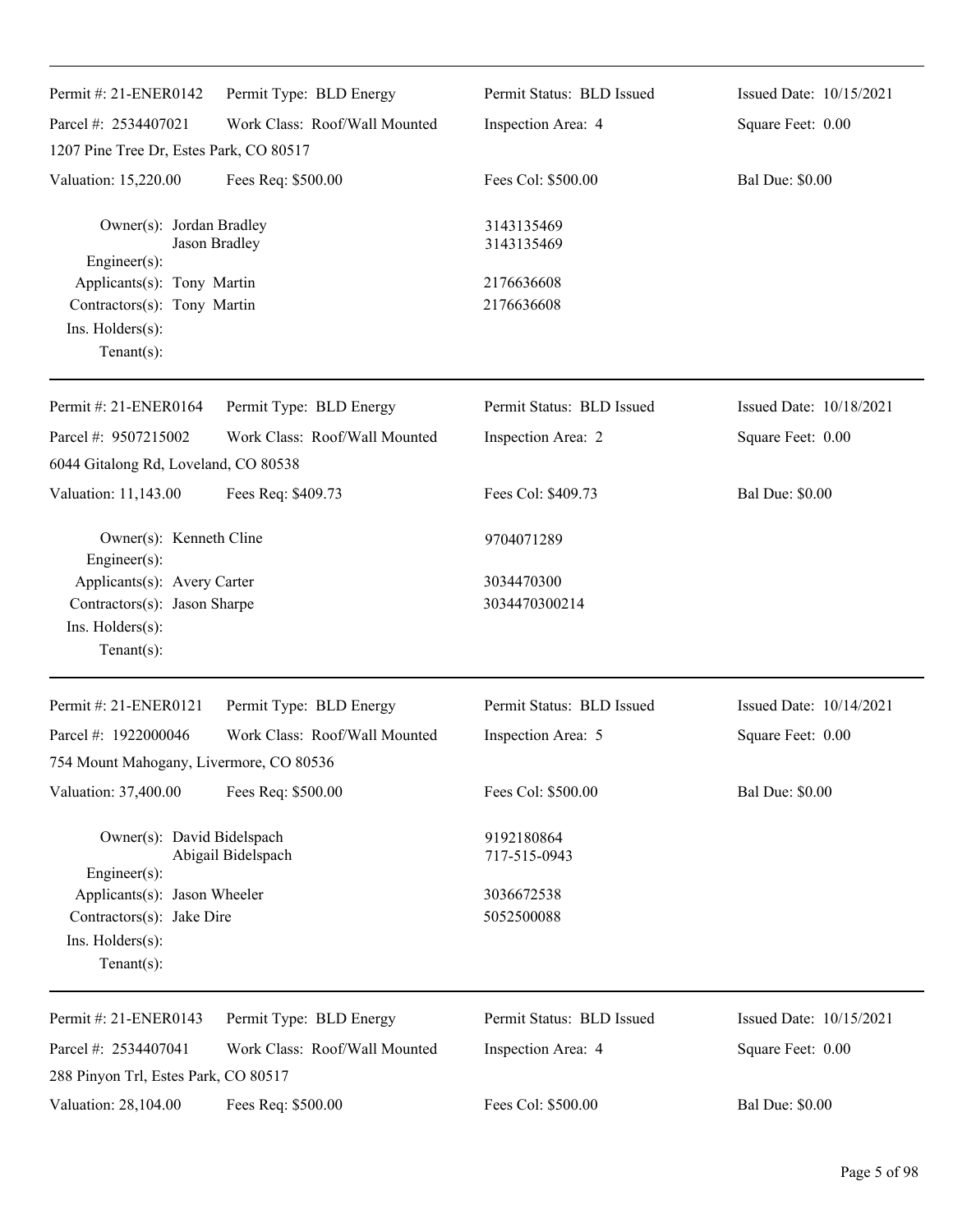| Owner(s): Jessica Borries<br>Engineer(s):<br>Applicants(s): Tony Martin<br>Contractors(s): Tony Martin<br>Ins. Holders(s):<br>Tenant $(s)$ : | <b>Brandon Borries</b>        | 970-481-0523<br>9704810523<br>2176636608<br>2176636608 |                         |
|----------------------------------------------------------------------------------------------------------------------------------------------|-------------------------------|--------------------------------------------------------|-------------------------|
| Permit #: 21-ENER0145                                                                                                                        | Permit Type: BLD Energy       | Permit Status: BLD Issued                              | Issued Date: 10/11/2021 |
| Parcel #: 2505000011                                                                                                                         | Work Class: Roof/Wall Mounted | Inspection Area: 4                                     | Square Feet: 0.00       |
| 2145 Mcgraw Ranch Rd, Estes Park, CO 80517                                                                                                   |                               |                                                        |                         |
| Valuation: 21,600.00                                                                                                                         | Fees Req: \$500.00            | Fees Col: \$500.00                                     | <b>Bal Due: \$0.00</b>  |
| Owner(s): Tim Roberts<br>Engineer(s):                                                                                                        |                               | 4402066043                                             |                         |
| Applicants(s): Matt Scherer<br>Contractors(s): Craig Zobec<br>Ins. Holders(s):<br>Tenant $(s)$ :                                             |                               | 970-988-5682<br>3035257252                             |                         |
| Permit #: 21-ENER0148                                                                                                                        | Permit Type: BLD Energy       | Permit Status: BLD LOC                                 | Issued Date: 10/20/2021 |
| Parcel #: 9709106005                                                                                                                         | Work Class: Roof/Wall Mounted | Inspection Area: 2                                     | Square Feet: 0.00       |
| 517 Sunrise Ln, Fort Collins, CO 80521                                                                                                       |                               |                                                        |                         |
| Valuation: 21,069.00                                                                                                                         | Fees Req: \$500.00            | Fees Col: \$500.00                                     | <b>Bal Due: \$0.00</b>  |
| Owner(s): Jonathan Guerdrum<br>Engineer(s):<br>Applicants(s): Jeff Lee<br>Contractors(s): Jeff Lee<br>Ins. Holders(s):<br>Tenant $(s)$ :     |                               | 5059741593<br>3854820045<br>3854820045                 |                         |
| Permit #: 21-ENER0146                                                                                                                        | Permit Type: BLD Energy       | Permit Status: BLD Issued                              | Issued Date: 10/18/2021 |
| Parcel #: 3401207013                                                                                                                         | Work Class: Roof/Wall Mounted | Inspection Area: 4                                     | Square Feet: 0.00       |
| 370 Whispering Pines Dr, Estes Park, CO 80517                                                                                                |                               |                                                        |                         |
| Valuation: 14,786.00                                                                                                                         | Fees Req: \$432.03            | Fees Col: \$432.03                                     | <b>Bal Due: \$0.00</b>  |
| Owner(s): Kathrine Long<br>Engineer(s):                                                                                                      |                               | 7138547076                                             |                         |
| Applicants(s): Avery Carter<br>Contractors(s): Jason Sharpe<br>Ins. Holders(s):<br>Tenant $(s)$ :                                            |                               | 3034470300<br>3034470300214                            |                         |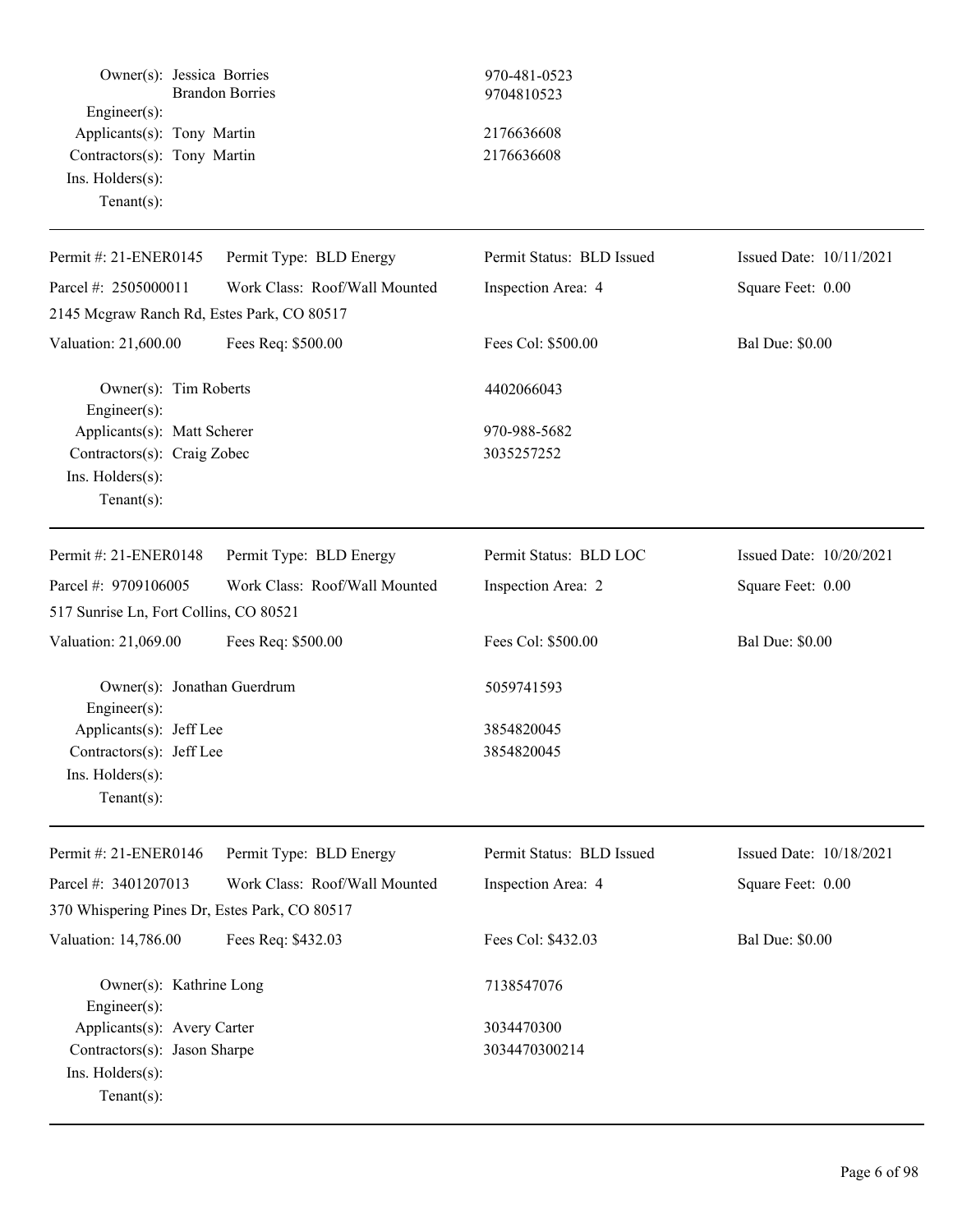| Permit #: 21-ENER0153                                                                                                              | Permit Type: BLD Energy        | Permit Status: BLD Issued   | Issued Date: 10/12/2021 |
|------------------------------------------------------------------------------------------------------------------------------------|--------------------------------|-----------------------------|-------------------------|
| Parcel #: 3403310009                                                                                                               | Work Class: Roof/Wall Mounted  | Inspection Area: 4          | Square Feet: 0.00       |
| 2755 Eaglecliff Dr, Estes Park, CO 80517                                                                                           |                                |                             |                         |
| Valuation: 8,439.00                                                                                                                | Fees Req: \$287.45             | Fees Col: \$287.45          | <b>Bal Due: \$0.00</b>  |
| Owner(s): Scott Franke<br>Engineer(s):                                                                                             |                                | 4438520301                  |                         |
| Applicants(s): Avery Carter<br>Contractors(s): Jason Sharpe<br>Ins. Holders(s):<br>Tenant(s):                                      |                                | 3034470300<br>3034470300214 |                         |
| Permit #: 21-ENER0115                                                                                                              | Permit Type: BLD Energy        | Permit Status: BLD Issued   | Issued Date: 10/08/2021 |
| Parcel #: 1436305019                                                                                                               | Work Class: Roof/Wall Mounted  | Inspection Area: 4          | Square Feet: 0.00       |
| 668 Colard Ln, Lyons, CO 80540                                                                                                     |                                |                             |                         |
| Valuation: 25,724.00                                                                                                               | Fees Req: \$500.00             | Fees Col: \$500.00          | <b>Bal Due: \$0.00</b>  |
| Owner(s): Fred Wetzinger<br>Engineer(s):                                                                                           |                                | 7204590402                  |                         |
| Applicants(s): Thomas Porter                                                                                                       |                                | 4802266769                  |                         |
| Contractors(s): Thomas Porter<br>Ins. Holders(s):<br>Tenant $(s)$ :                                                                |                                | 4802266769                  |                         |
| Permit #: 21-ENER0136                                                                                                              | Permit Type: BLD Energy        | Permit Status: BLD Issued   | Issued Date: 10/08/2021 |
| Parcel #: 1701000008                                                                                                               | Work Class: Roof/Wall Mounted  | Inspection Area: 1          | Square Feet: 0.00       |
| 125 Compostella Way, Bellvue, CO 80512                                                                                             |                                |                             |                         |
| Valuation: 28,615.00 Fees Req: \$500.00                                                                                            |                                | Fees Col: \$500.00          | <b>Bal Due: \$0.00</b>  |
| Owner(s): Brian Delapp                                                                                                             |                                | 4174225887                  |                         |
| Engineer(s): Dave Hernandez<br>Applicants(s): Thomas Porter<br>Contractors(s): Thomas Porter<br>Ins. Holders(s):<br>Tenant $(s)$ : |                                | 4802266769<br>4802266769    |                         |
| Permit #: 21-MISC2317                                                                                                              | Permit Type: BLD Miscellaneous | Permit Status: BLD Issued   | Issued Date: 10/15/2021 |
| Parcel #: 3527404010                                                                                                               | Work Class: Boiler             | Inspection Area: 4          | Square Feet: 0.00       |
| 1641 High Dr, Estes Park, CO 80517                                                                                                 |                                |                             |                         |
| Valuation: 8,500.00                                                                                                                | Fees Req: \$186.75             | Fees Col: \$186.75          | <b>Bal Due: \$0.00</b>  |
| Owner(s): Gabriel Bruyere<br>Engineer(s):                                                                                          |                                |                             |                         |

Applicants(s): Gabriel Bruyere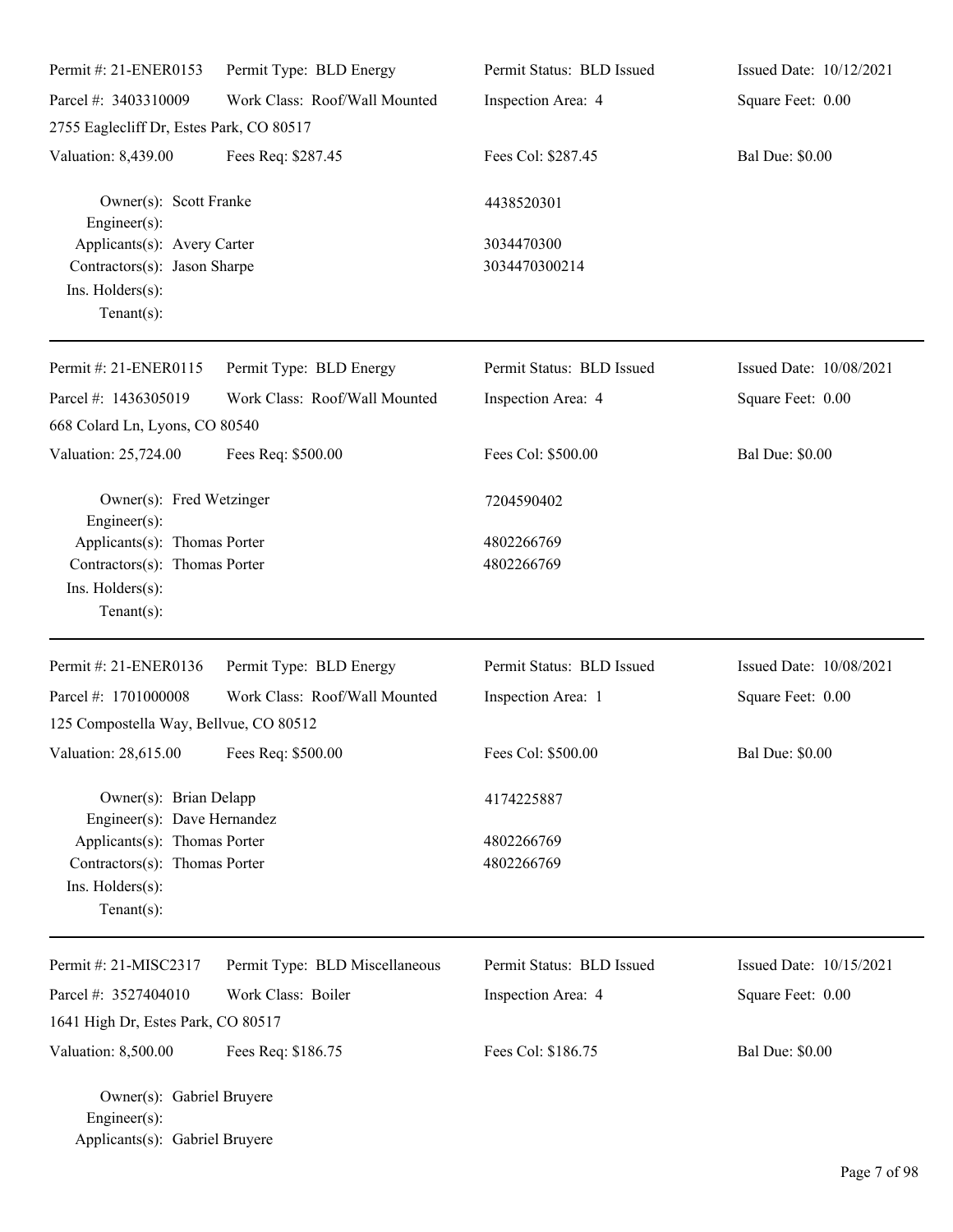Contractors(s): Ins. Holders(s): Tenant(s):

| Permit #: 21-MISC2252                                                                 | Permit Type: BLD Miscellaneous    | Permit Status: BLD Issued | Issued Date: 10/07/2021 |
|---------------------------------------------------------------------------------------|-----------------------------------|---------------------------|-------------------------|
| Parcel #: 9528400004                                                                  | Work Class: Demolition            | Inspection Area: 3        | Square Feet: 0.00       |
| 2217 S County Road 19, Loveland, CO 80537                                             |                                   |                           |                         |
| Valuation: 1,500.00                                                                   | Fees Req: \$51.64                 | Fees Col: \$51.64         | <b>Bal Due: \$0.00</b>  |
| Engineer(s):                                                                          | Owner(s): Hodges Meredith S Trust |                           |                         |
| Applicants(s): Chad Leppert<br>Contractors(s):<br>Ins. Holders(s):<br>Tenant $(s)$ :  |                                   | 9704434688                |                         |
|                                                                                       |                                   |                           |                         |
| Permit #: 21-MISC2416                                                                 | Permit Type: BLD Miscellaneous    | Permit Status: BLD Issued | Issued Date: 10/28/2021 |
| Parcel #: 8729200907                                                                  | Work Class: Demolition            | Inspection Area: 2        | Square Feet: 0.00       |
| 3000 S. Timberline Rd., Fort Collins, CO 80525                                        |                                   |                           |                         |
| Valuation: 1.00                                                                       | Fees Req: \$51.64                 | Fees Col: \$51.64         | <b>Bal Due: \$0.00</b>  |
| Owner(s): Karen Crumbaker<br>Engineer(s):                                             |                                   | 9704986000                |                         |
| Applicants(s): Kerri Valdez<br>Contractors(s):<br>Ins. Holders(s):                    | Angela Vialpando                  | 7194325774                |                         |
| Tenant $(s)$ :                                                                        |                                   |                           |                         |
| Permit #: 21-MISC2397                                                                 | Permit Type: BLD Miscellaneous    | Permit Status: BLD Issued | Issued Date: 10/27/2021 |
| Parcel #: 2936405224                                                                  | Work Class: Demolition            | Inspection Area: 5        | Square Feet: 0.00       |
| 57 Black Mountain Ct, Livermore, CO 80536                                             |                                   |                           |                         |
| Valuation: 100.00                                                                     | Fees Req: \$51.64                 | Fees Col: \$51.64         | <b>Bal Due: \$0.00</b>  |
| Owner(s): Janice Mosher<br>Engineer(s):                                               |                                   | 970-691-8928              |                         |
| Applicants(s): Janice Mosher<br>Contractors(s):<br>Ins. Holders(s):<br>Tenant $(s)$ : |                                   | 970-691-8928              |                         |
| Permit #: 21-MISC2210                                                                 | Permit Type: BLD Miscellaneous    | Permit Status: BLD Issued | Issued Date: 10/07/2021 |
| Parcel #: 8818000006                                                                  | Work Class: Demolition            | Inspection Area: 1        | Square Feet: 0.00       |
| 4721 N County Road 11, Fort Collins, CO 80524                                         |                                   |                           |                         |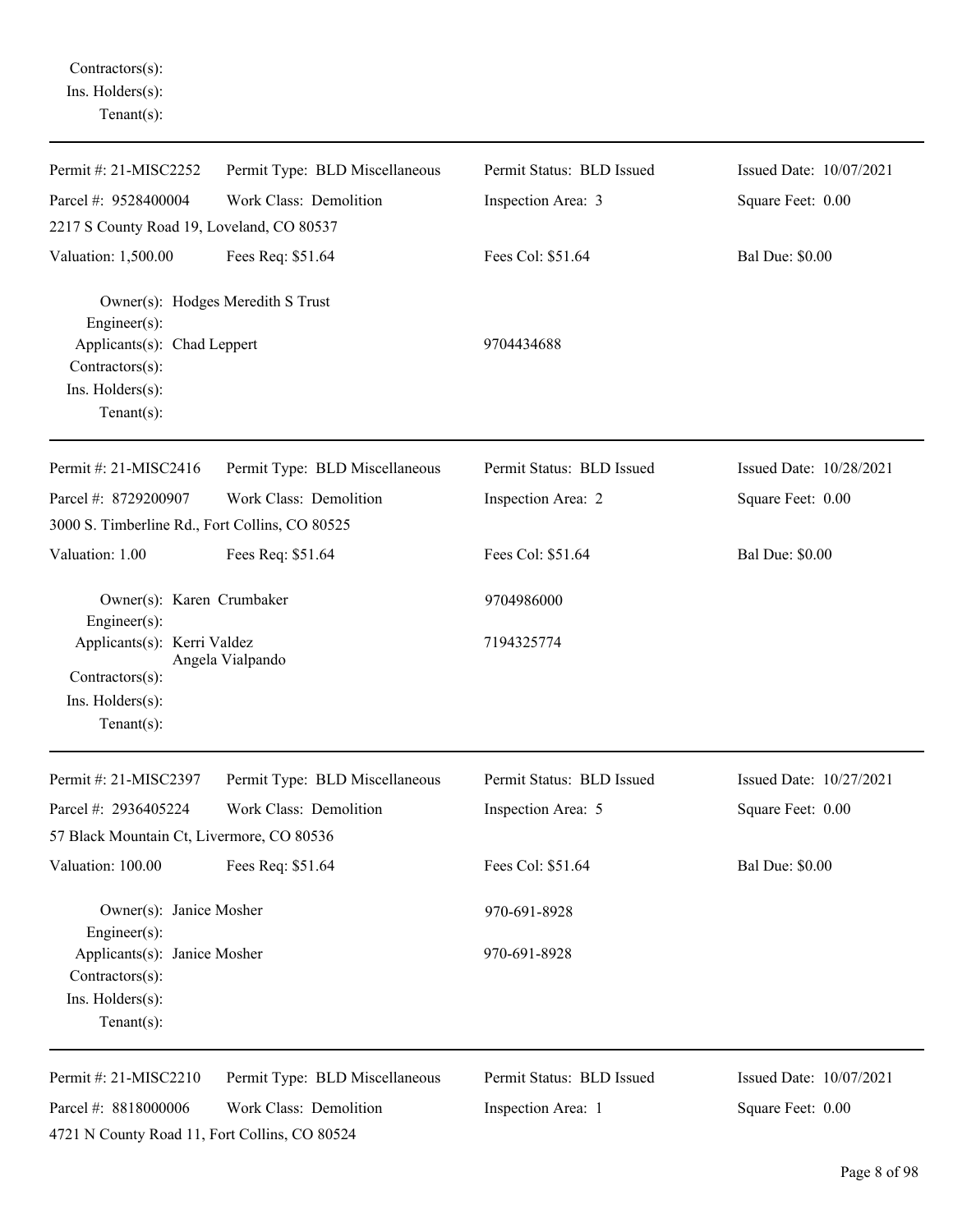| Valuation: 10,000.00                                                                                                                 | Fees Req: \$51.64                                | Fees Col: \$51.64         | <b>Bal Due: \$0.00</b>  |
|--------------------------------------------------------------------------------------------------------------------------------------|--------------------------------------------------|---------------------------|-------------------------|
| Engineer(s):                                                                                                                         | Owner(s): McKay Family Limited Partnership Assoc | 9705815271                |                         |
| Applicants(s): Cory Regan<br>Contractors(s): Cory Regan<br>Ins. Holders(s):<br>Tenant $(s)$ :                                        |                                                  | 9703814311<br>9703814311  |                         |
| Permit #: 21-MISC2316                                                                                                                | Permit Type: BLD Miscellaneous                   | Permit Status: BLD LOC    | Issued Date: 10/15/2021 |
| Parcel #: 3527404010                                                                                                                 | Work Class: Electrical                           | Inspection Area: 4        | Square Feet: 0.00       |
| 1641 High Dr, Estes Park, CO 80517                                                                                                   |                                                  |                           |                         |
| Valuation: 1,000.00                                                                                                                  | Fees Req: \$120.00                               | Fees Col: \$120.00        | <b>Bal Due: \$0.00</b>  |
| Owner(s): Gabriel Bruyere<br>Engineer(s):<br>Applicants(s): Gabriel Bruyere<br>Contractors(s):<br>Ins. Holders(s):<br>Tenant $(s)$ : |                                                  |                           |                         |
| Permit #: 21-MISC2415                                                                                                                | Permit Type: BLD Miscellaneous                   | Permit Status: BLD Issued | Issued Date: 10/27/2021 |
| Parcel #: 9733200010                                                                                                                 | Work Class: Electrical                           | Inspection Area: 2        | Square Feet: 0.00       |
| 2916 W County Road 38e, Fort Collins, CO 80526                                                                                       |                                                  |                           |                         |
| Valuation: 500.00                                                                                                                    | Fees Req: \$120.00                               | Fees Col: \$120.00        | <b>Bal Due: \$0.00</b>  |
| Owner(s): Evan Larimer<br>$Enginer(s)$ :                                                                                             |                                                  | 9708933293                |                         |
| Applicants(s): Michele Rutt<br>Contractors(s):<br>Ins. Holders(s):<br>Tenant $(s)$ :                                                 |                                                  | 9706901944                |                         |
| Permit #: 21-MISC2391                                                                                                                | Permit Type: BLD Miscellaneous                   | Permit Status: BLD Issued | Issued Date: 10/26/2021 |
| Parcel #: 3711105016                                                                                                                 | Work Class: Electrical                           | Inspection Area: 6        | Square Feet: 0.00       |
| 73 Lazy D Ln, Bellvue, CO 80512                                                                                                      |                                                  |                           |                         |
| Valuation: 250.00                                                                                                                    | Fees Req: \$120.00                               | Fees Col: \$120.00        | <b>Bal Due: \$0.00</b>  |
| Owner(s): John Hulse<br>Engineer(s):                                                                                                 |                                                  | 9703960139                |                         |
| Applicants(s): John Hulse<br>Contractors(s):<br>Ins. Holders(s):<br>Tenant $(s)$ :                                                   |                                                  | 9703960139                |                         |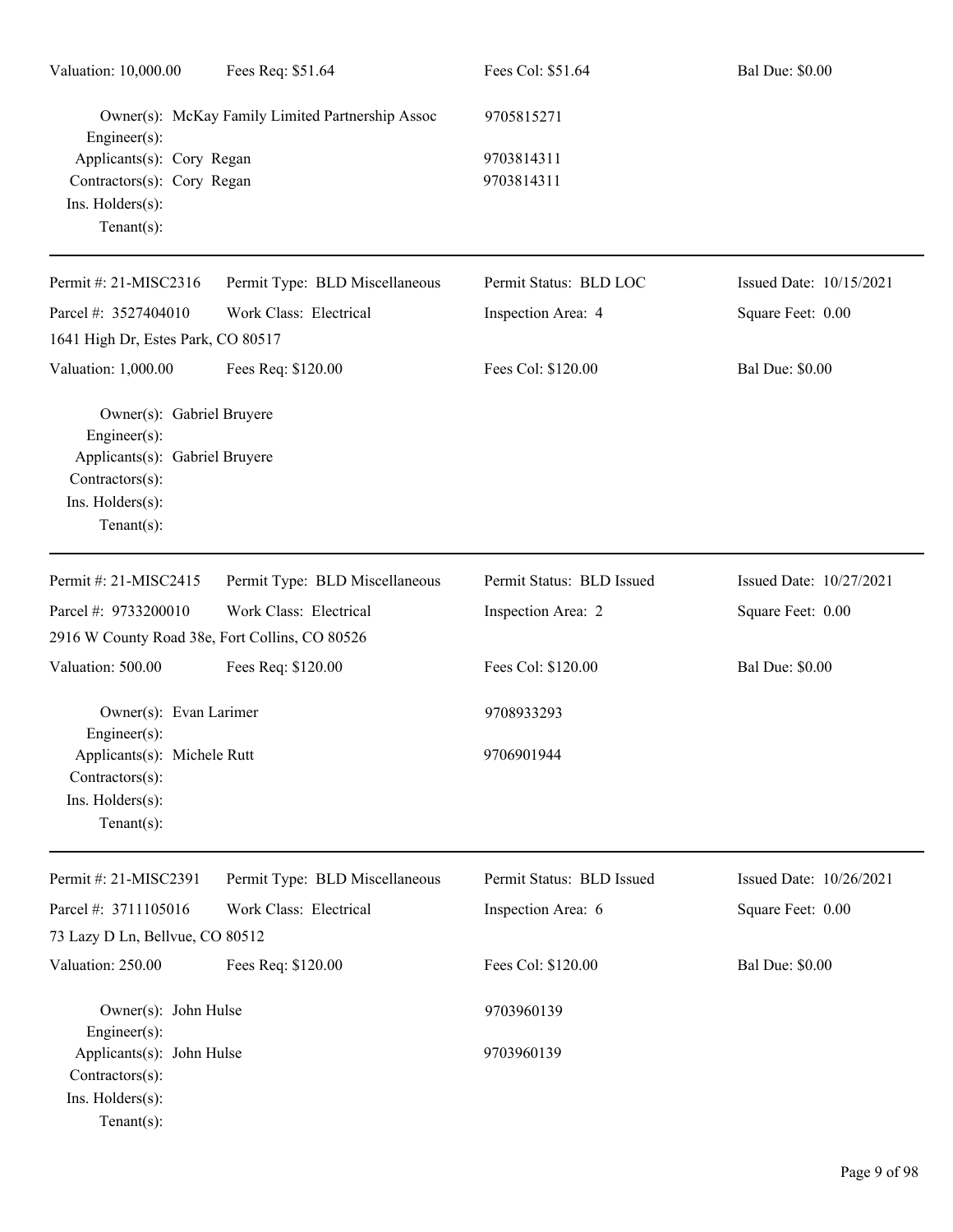| Permit #: 21-MISC2243                                               | Permit Type: BLD Miscellaneous   | Permit Status: BLD LOC    | Issued Date: 10/06/2021 |
|---------------------------------------------------------------------|----------------------------------|---------------------------|-------------------------|
| Parcel #: 9624000008                                                | Work Class: Electrical           | Inspection Area: 2        | Square Feet: 0.00       |
| 8426 S Highway 287, Fort Collins, CO 80525                          |                                  |                           |                         |
| Valuation: 12,000.00                                                | Fees Req: \$235.20               | Fees Col: \$235.20        | <b>Bal Due: \$0.00</b>  |
| Engineer(s):                                                        | Owner(s): Resthaven Colorado LLC |                           |                         |
| Applicants(s): Cameron Tietz<br>Contractors(s):<br>Ins. Holders(s): |                                  | 970-685-2809              |                         |
| Tenant $(s)$ :                                                      |                                  |                           |                         |
| Permit #: 21-MISC2338                                               | Permit Type: BLD Miscellaneous   | Permit Status: BLD Issued | Issued Date: 10/27/2021 |
| Parcel #: 0810105005                                                | Work Class: Electrical           | Inspection Area: 1        | Square Feet: 0.00       |
| 6317 N County Road 29c, Bellvue, CO 80512                           |                                  |                           |                         |
| Valuation: 1,500.00                                                 | Fees Req: \$120.00               | Fees Col: \$120.00        | <b>Bal Due: \$0.00</b>  |
| Owner(s): Eric Neckel<br>Engineer(s):                               |                                  | 9702130610                |                         |
| Applicants(s): Eric Neckel                                          |                                  | 9702130610                |                         |
| Contractors(s):                                                     |                                  |                           |                         |
| Ins. Holders(s):                                                    |                                  |                           |                         |
| Tenant $(s)$ :                                                      |                                  |                           |                         |
| Permit #: 21-MISC2216                                               | Permit Type: BLD Miscellaneous   | Permit Status: BLD Issued | Issued Date: 10/04/2021 |
| Parcel #: 2435318001                                                | Work Class: Electrical           | Inspection Area: 4        | Square Feet: 0.00       |
| 520 Hickory Dr, Lyons, CO 80540                                     |                                  |                           |                         |
| Valuation: 1,000.00                                                 | Fees Req: \$120.00               | Fees Col: \$120.00        | <b>Bal Due: \$0.00</b>  |
| Owner(s): Jerome Dickinson                                          |                                  | 3038236036                |                         |
| Engineer(s):<br>Applicants(s): Jerome Dickinson<br>Contractors(s):  |                                  | 3038236036                |                         |
| Ins. Holders(s):<br>$Tenant(s)$ :                                   |                                  |                           |                         |
| Permit #: 21-MISC2377                                               | Permit Type: BLD Miscellaneous   | Permit Status: BLD Issued | Issued Date: 10/25/2021 |
| Parcel #: 9902405025                                                | Work Class: Electrical           | Inspection Area: 1        | Square Feet: 0.00       |
| 13008 Appaloosa Ave, Wellington, CO 80549                           |                                  |                           |                         |
| Valuation: 2,500.00                                                 | Fees Req: \$144.00               | Fees Col: \$144.00        | <b>Bal Due: \$0.00</b>  |
| Owner(s): Kirk Albrecht<br>Engineer(s):                             |                                  | 720-297-2672              |                         |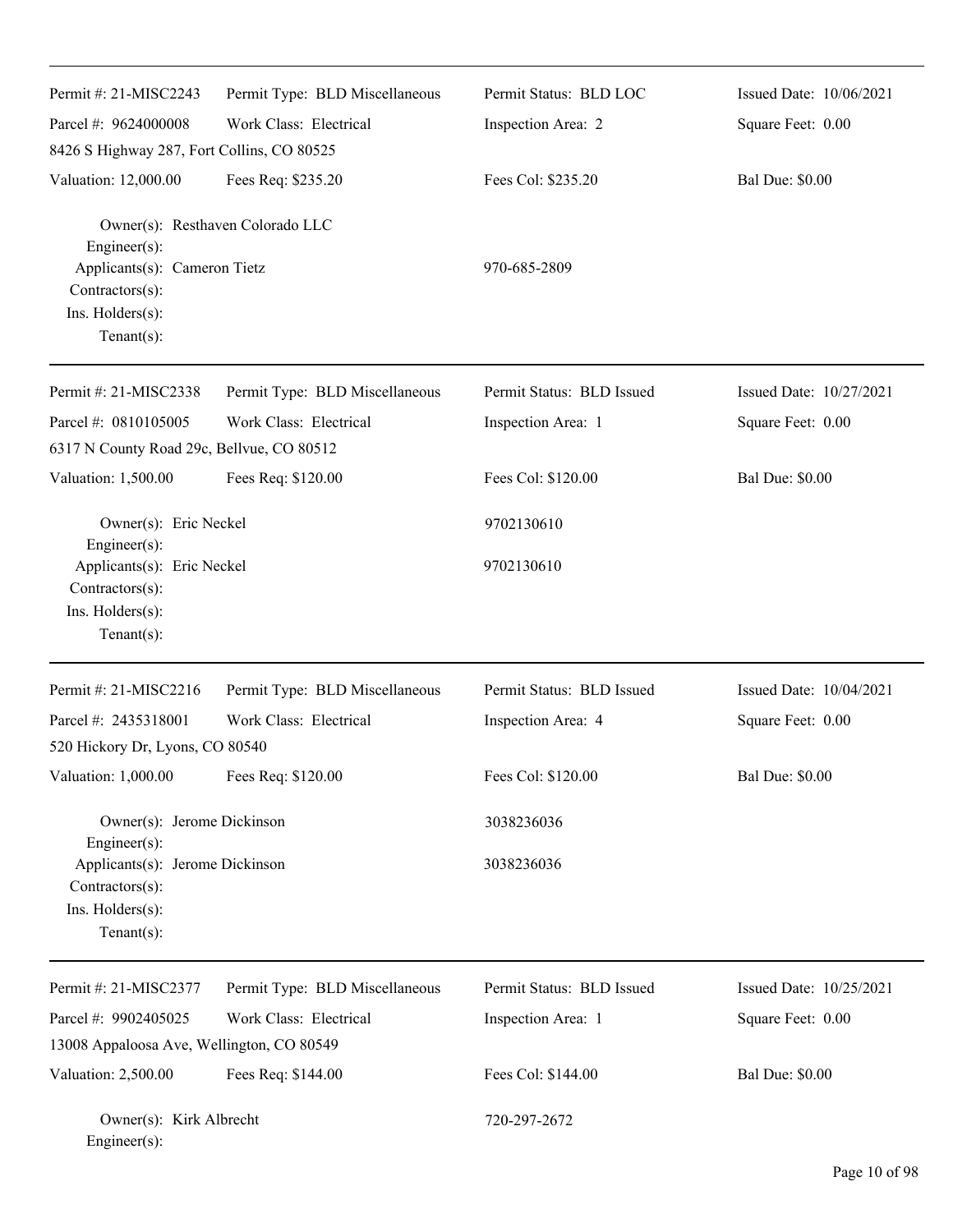| Permit #: 21-MISC2358                                                                     | Permit Type: BLD Miscellaneous | Permit Status: BLD LOC    | Issued Date: 10/21/2021 |
|-------------------------------------------------------------------------------------------|--------------------------------|---------------------------|-------------------------|
| Parcel #: 9636405024                                                                      | Work Class: Electrical         | Inspection Area: 2        | Square Feet: 0.00       |
| 1104 Engleman Pl, Loveland, CO 80538                                                      |                                |                           |                         |
| Valuation: 1,618.00                                                                       | Fees Req: \$120.00             | Fees Col: \$120.00        | <b>Bal Due: \$0.00</b>  |
| Owner(s): Richard Mommer<br>Engineer(s):                                                  |                                | 9705874614                |                         |
| Applicants(s): George Stolz<br>Contractors(s):<br>Ins. Holders(s):<br>Tenant $(s)$ :      | Gerald Palaszewski             | 9706697609<br>9702243242  |                         |
| Permit #: 21-MISC2292                                                                     | Permit Type: BLD Miscellaneous | Permit Status: BLD Issued | Issued Date: 10/14/2021 |
| Parcel #: 2407406043                                                                      | Work Class: Electrical         | Inspection Area: 4        | Square Feet: 0.00       |
| 1745 Hummingbird Dr, Estes Park, CO 80517                                                 |                                |                           |                         |
| Valuation: 1,000.00                                                                       | Fees Req: \$120.00             | Fees Col: \$120.00        | <b>Bal Due: \$0.00</b>  |
| Owner(s): Kirk Wrobley<br>$Engineering(s)$ :                                              |                                | 9705861047                |                         |
| Applicants(s): Kelsey Holt<br>Contractors(s):                                             |                                | $(970) 586 - 1047$        |                         |
| Ins. Holders(s):<br>Tenant $(s)$ :                                                        |                                |                           |                         |
| Permit #: 21-MISC2388                                                                     | Permit Type: BLD Miscellaneous | Permit Status: BLD Issued | Issued Date: 10/26/2021 |
| Parcel #: 8707106111                                                                      | Work Class: Electrical         | Inspection Area: 2        | Square Feet: 0.00       |
| 113 Commerce Dr, Fort Collins, CO 80524                                                   |                                |                           |                         |
| Valuation: 25,000.00                                                                      | Fees Req: \$360.00             | Fees Col: \$360.00        | <b>Bal Due: \$0.00</b>  |
| Owner(s): Randy Hargadine<br>Engineer(s):                                                 |                                | $(970)$ 631-9109          |                         |
| Applicants(s): Nathaniel Macbeth<br>Contractors(s):<br>Ins. Holders(s):<br>Tenant $(s)$ : |                                | 9702146718                |                         |
| Permit #: 21-MISC2146                                                                     | Permit Type: BLD Miscellaneous | Permit Status: BLD LOC    | Issued Date: 10/08/2021 |
| Parcel #: 1626319011                                                                      | Work Class: Electrical         | Inspection Area: 4        | Square Feet: 0.00       |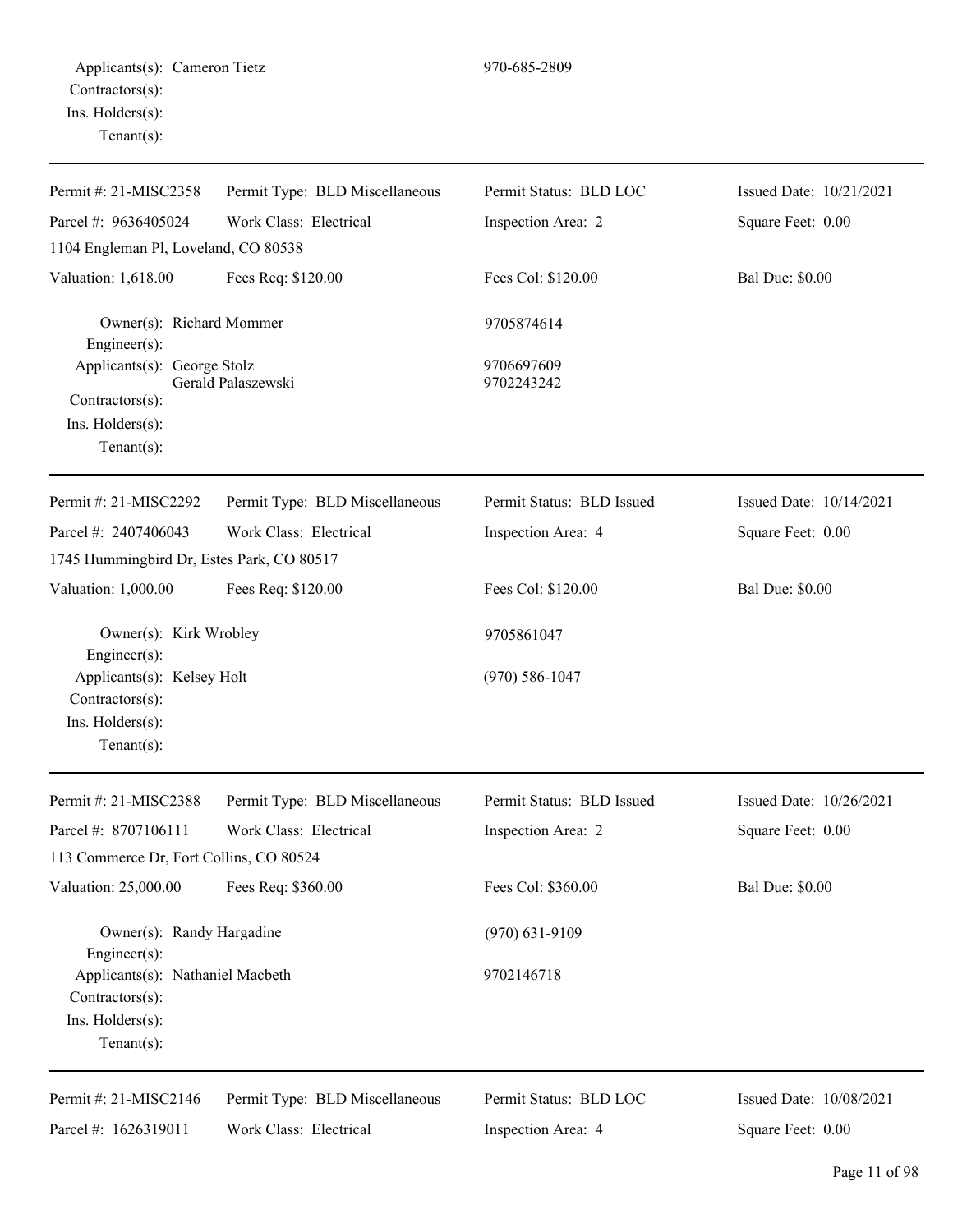| Valuation: 1,800.00                                                                    | Fees Req: \$60.00              | Fees Col: \$60.00         | <b>Bal Due: \$0.00</b>  |
|----------------------------------------------------------------------------------------|--------------------------------|---------------------------|-------------------------|
| Owner(s): Allison Morgan<br>$Engineering(s)$ :                                         |                                | 7207993995                |                         |
| Applicants(s): Allison Morgan<br>Contractors(s):<br>Ins. Holders(s):<br>Tenant $(s)$ : |                                | 7207993995                |                         |
| Permit #: 21-MISC2212                                                                  | Permit Type: BLD Miscellaneous | Permit Status: BLD Issued | Issued Date: 10/04/2021 |
| Parcel #: 9022000017                                                                   | Work Class: Electrical         | Inspection Area: 1        | Square Feet: 0.00       |
| 15743 N County Road 17, Wellington, CO 80549                                           |                                |                           |                         |
| Valuation: 12,000.00                                                                   | Fees Req: \$235.20             | Fees Col: \$235.20        | <b>Bal Due: \$0.00</b>  |
| Owner(s): Janet Kollar<br>Engineer $(s)$ :                                             |                                | 9705689412                |                         |
| Applicants(s): Alan Lowther<br>Contractors(s):<br>Ins. Holders(s):<br>$Tenant(s)$ :    |                                | 970-460-6550              |                         |
| Permit #: 21-MISC2364                                                                  | Permit Type: BLD Miscellaneous | Permit Status: BLD LOC    | Issued Date: 10/22/2021 |
| Parcel #: 2529105041                                                                   | Work Class: Electrical         | Inspection Area: 4        | Square Feet: 0.00       |
| 211 Olympus Ln E, Estes Park, CO 80517                                                 |                                |                           |                         |
| Valuation: 450.00                                                                      | Fees Req: \$120.00             | Fees Col: \$120.00        | <b>Bal Due: \$0.00</b>  |
| Owner(s): Patrick Murphy<br>$Engineer(s)$ :                                            |                                | 3039474569                |                         |
| Applicants(s): Dean Lande<br>Contractors(s):<br>Ins. Holders(s):<br>Tenant $(s)$ :     |                                | 970-586-0380              |                         |
| Permit #: 21-MISC2263                                                                  | Permit Type: BLD Miscellaneous | Permit Status: BLD LOC    | Issued Date: 10/08/2021 |
| Parcel #: 0601105101                                                                   | Work Class: Electrical         | Inspection Area: 2        | Square Feet: 0.00       |
| 4745 Harbor View Ln, Fort Collins, CO 80526                                            |                                |                           |                         |
| Valuation: 1,500.00                                                                    | Fees Req: \$171.00             | Fees Col: \$171.00        | <b>Bal Due: \$0.00</b>  |
| Owner(s): Pierre Brennan<br>Engineer(s):                                               |                                | 4157065843                |                         |
| Applicants(s): Chris Ojeda<br>Contractors(s):                                          |                                | 9705152767                |                         |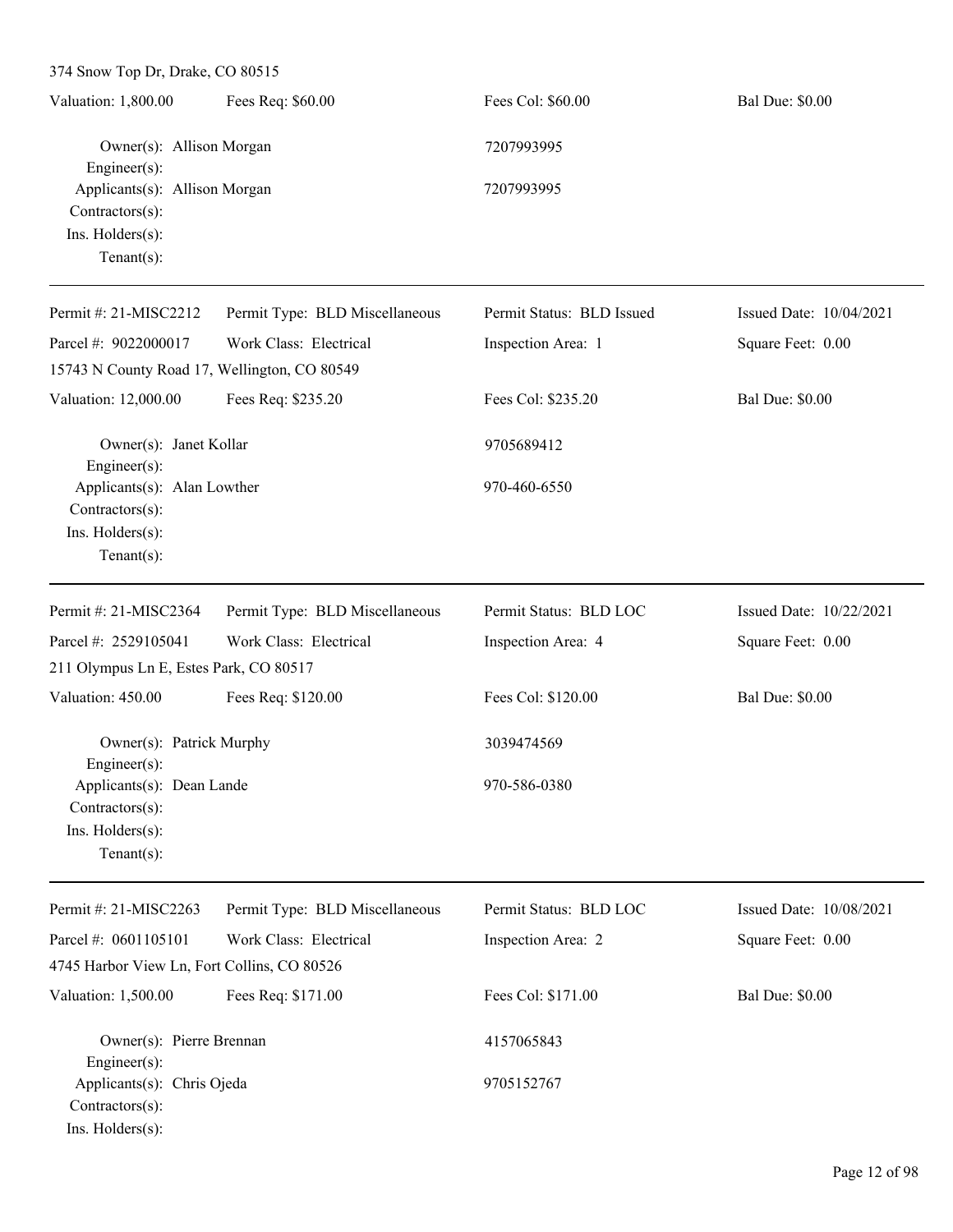| Permit #: 21-MISC2250                                                             | Permit Type: BLD Miscellaneous | Permit Status: BLD Issued | Issued Date: 10/06/2021 |
|-----------------------------------------------------------------------------------|--------------------------------|---------------------------|-------------------------|
| Parcel #: 3028376003                                                              | Work Class: Electrical         | Inspection Area: 5        | Square Feet: 0.00       |
| 29 Bright Arrow Way, Red Feather Lakes, CO 80545                                  |                                |                           |                         |
| Valuation: 2,500.00                                                               | Fees Req: \$144.00             | Fees Col: \$144.00        | <b>Bal Due: \$0.00</b>  |
| Owner(s): Richard Buck<br>Engineer(s):                                            |                                | 9703901761                |                         |
| Applicants(s): Nate Lyke<br>Contractors(s):<br>Ins. Holders(s):<br>Tenant $(s)$ : |                                | 9704201803                |                         |
| Permit #: 21-MISC2219                                                             | Permit Type: BLD Miscellaneous | Permit Status: BLD Issued | Issued Date: 10/04/2021 |
| Parcel #: 3527404003                                                              | Work Class: Electrical         | Inspection Area: 4        | Square Feet: 0.00       |
| 695 Upper Larkspur Ln, Estes Park, CO 80517                                       |                                |                           |                         |
| Valuation: 4,000.00                                                               | Fees Req: \$158.40             | Fees Col: \$158.40        | <b>Bal Due: \$0.00</b>  |
| Owner(s): Charles Dunn<br>Engineer(s):                                            |                                | 9704811072                |                         |
| Applicants(s): Cari Remmerde<br>Contractors(s):                                   |                                | 9702903445                |                         |
| Ins. Holders(s):<br>$Tenant(s)$ :                                                 |                                |                           |                         |
| Permit #: 21-MISC2398                                                             | Permit Type: BLD Miscellaneous | Permit Status: BLD LOC    | Issued Date: 10/26/2021 |
| Parcel #: 9733100031                                                              | Work Class: Electrical         | Inspection Area: 2        | Square Feet: 0.00       |
| 3717 S Taft Hill Rd 166, Fort Collins, CO 80526                                   |                                |                           |                         |
| Valuation: 650.00                                                                 | Fees Req: \$120.00             | Fees Col: \$120.00        | <b>Bal Due: \$0.00</b>  |
| Owner(s): Dora Basurto<br>Engineer(s):                                            |                                | $(970)$ 430-8785          |                         |
| Applicants(s): Mark Taylor<br>Contractors(s):                                     |                                | 3032630437                |                         |
| Ins. Holders(s):<br>$Tenant(s)$ :                                                 |                                |                           |                         |
| Permit #: 21-MISC2368                                                             | Permit Type: BLD Miscellaneous | Permit Status: BLD LOC    | Issued Date: 10/22/2021 |
| Parcel #: 9804105016<br>7229 N County Road 19, Fort Collins, CO 80524             | Work Class: Electrical         | Inspection Area: 1        | Square Feet: 0.00       |
| Valuation: 2,000.00                                                               | Fees Req: \$120.00             | Fees Col: \$120.00        | <b>Bal Due: \$0.00</b>  |

Tenant(s):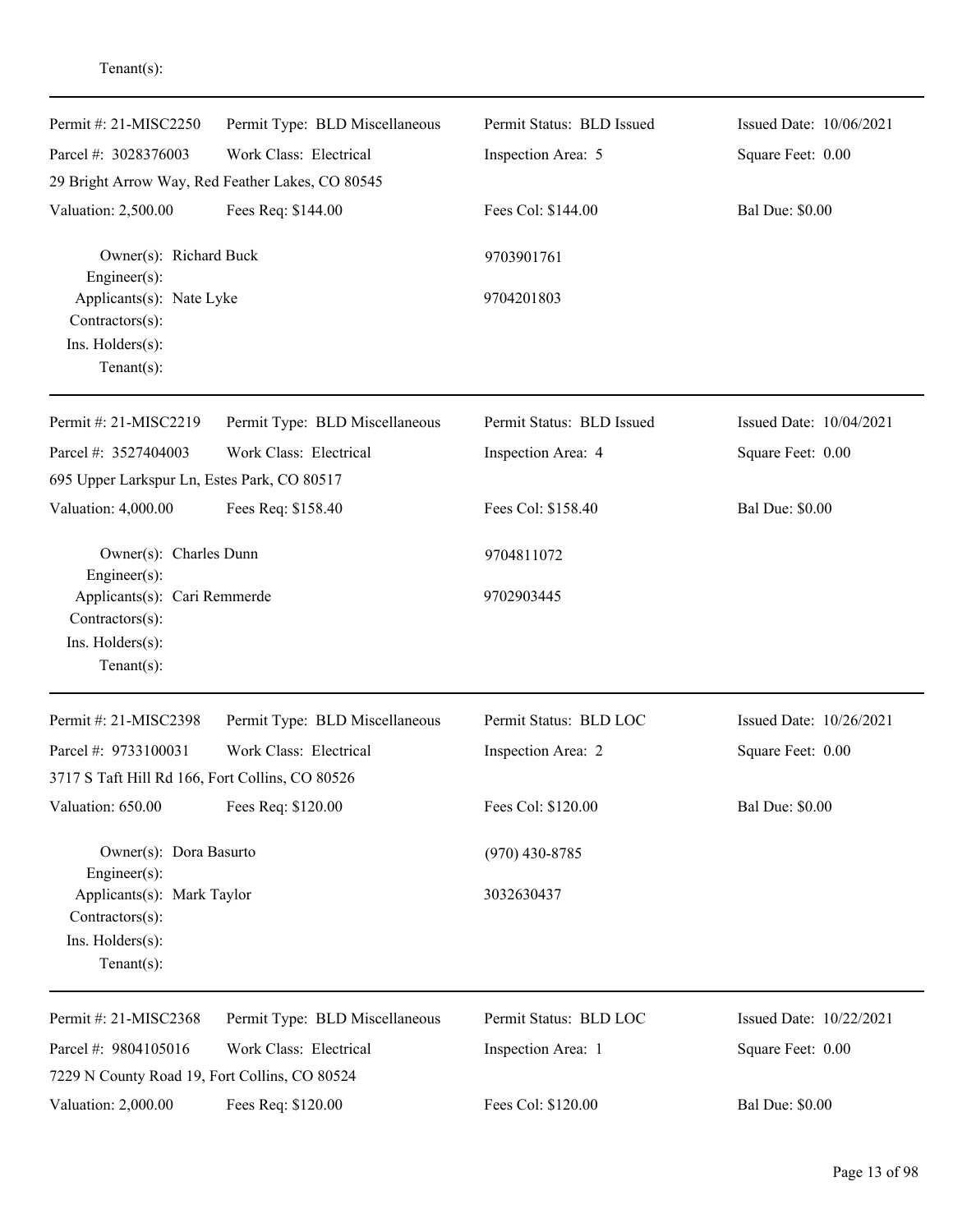Owner(s): Jody Trujillo 9706894206 Engineer(s): Applicants(s): Cameron Tietz 970-685-2809 Contractors(s): Ins. Holders(s): Tenant(s): Permit #: 21-MISC2313 Parcel #: 0527000046 Permit Type: BLD Miscellaneous Work Class: Electrical Permit Status: BLD LOC Inspection Area: 3 Issued Date: 10/15/2021 Square Feet: 0.00 2228 S County Road 31, Loveland, CO 80537 Valuation: 4,500.00 Fees Req: \$163.20 Fees Col: \$163.20 Bal Due: \$0.00 Owner(s): Jacob De Bes 970-297-8453 Sarah Colazio (970) 294-5505 Engineer(s): Applicants(s): Terry Loiacano 9705739169 Contractors(s): Ins. Holders(s): Tenant(s): Permit #: 21-MISC2238 Parcel #: 9734214091 Permit Type: BLD Miscellaneous Work Class: Electrical Permit Status: BLD Issued Inspection Area: 2 Issued Date: 10/07/2021 Square Feet: 0.00 3604 Capitol Dr, Fort Collins, CO 80526 Valuation: 6,000.00 Fees Req: \$177.60 Fees Col: \$177.60 Bal Due: \$0.00 Owner(s): Kevin Love Engineer(s): Applicants(s): Kevin Love Contractors(s): Ins. Holders(s): Tenant(s): Permit #: 21-MISC2204 Parcel #: 4010405088 Permit Type: BLD Miscellaneous Work Class: Electrical Permit Status: BLD LOC Inspection Area: 5 Issued Date: 10/01/2021 Square Feet: 0.00 122 Pow Wow Dr, Red Feather Lakes, CO 80545 Valuation: 1,500.00 Fees Req: \$120.00 Fees Col: \$120.00 Bal Due: \$0.00 Owner(s): David Menough 3036670740 Engineer(s): Applicants(s): David Menough 3036670740 Contractors(s): Ins. Holders(s): Tenant(s):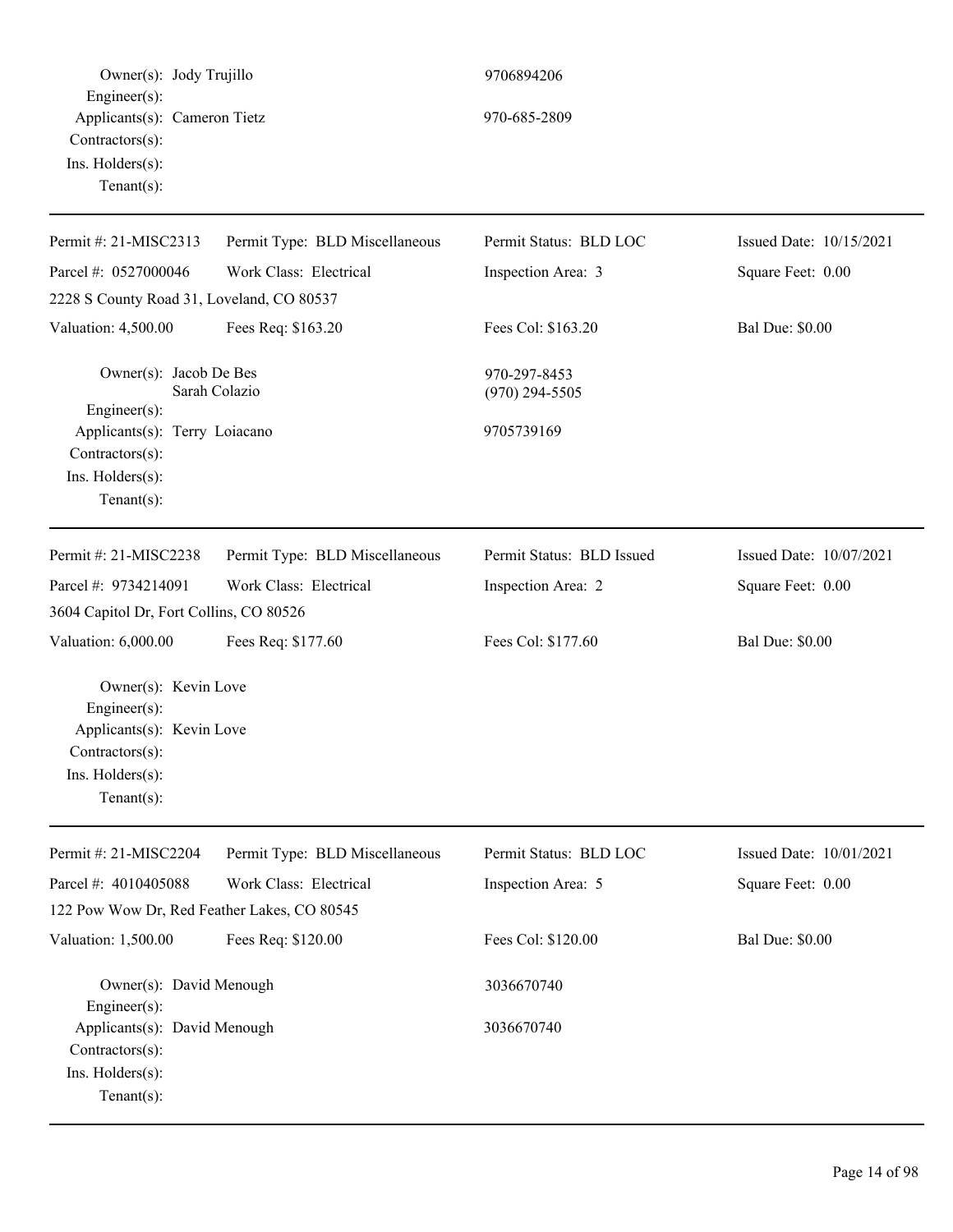| Permit #: 21-MISC2200                                                                                                                   | Permit Type: BLD Miscellaneous | Permit Status: BLD Issued  | Issued Date: 10/25/2021 |
|-----------------------------------------------------------------------------------------------------------------------------------------|--------------------------------|----------------------------|-------------------------|
| Parcel #: 8709425001                                                                                                                    | Work Class: Electrical         | Inspection Area: 2         | Square Feet: 0.00       |
| 3802 Harvester Ct, Fort Collins, CO 80524                                                                                               |                                |                            |                         |
| Valuation: 10,500.00                                                                                                                    | Fees Req: \$219.84             | Fees Col: \$219.84         | <b>Bal Due: \$0.00</b>  |
| Owner(s): Melissa Foster<br>Engineer(s):                                                                                                |                                | $(719) 641 - 9267$         |                         |
| Applicants(s): Altitude Wireless LLC                                                                                                    | <b>American Tower</b>          | 7203540083<br>303-274-2556 |                         |
| Contractors(s):<br>Ins. Holders(s):<br>$Tenant(s)$ :                                                                                    |                                |                            |                         |
| Permit #: 21-MISC2405                                                                                                                   | Permit Type: BLD Miscellaneous | Permit Status: BLD Issued  | Issued Date: 10/27/2021 |
| Parcel #: 9835400024                                                                                                                    | Work Class: Electrical         | Inspection Area: 1         | Square Feet: 0.00       |
| 320 W Willox Ln, Fort Collins, CO 80524                                                                                                 |                                |                            |                         |
| Valuation: 5,000.00                                                                                                                     | Fees Req: \$168.00             | Fees Col: \$168.00         | <b>Bal Due: \$0.00</b>  |
| Owner(s): Eric Estlund<br>Engineer(s):                                                                                                  |                                | $(541) 556 - 5156$         |                         |
| Applicants(s): Leroy Rios<br>Contractors(s):<br>Ins. Holders(s):<br>$Tenant(s)$ :                                                       |                                | 9704205072                 |                         |
| Permit #: 21-MISC2281                                                                                                                   | Permit Type: BLD Miscellaneous | Permit Status: BLD Issued  | Issued Date: 10/13/2021 |
| Parcel #: 8717200001<br>2415 E Mulberry St #3, Fort Collins, CO 80524                                                                   | Work Class: Electrical         | Inspection Area: 2         | Square Feet: 0.00       |
| Valuation: 1,500.00                                                                                                                     | Fees Req: \$120.00             | Fees Col: \$120.00         | <b>Bal Due: \$0.00</b>  |
| Owner(s): Miller Frishman Group<br>Engineer(s):<br>Applicants(s): Paul Hartman<br>Contractors(s):<br>Ins. Holders(s):<br>Tenant $(s)$ : |                                | 3033003021                 |                         |
| Permit #: 21-MISC2389                                                                                                                   | Permit Type: BLD Miscellaneous | Permit Status: BLD LOC     | Issued Date: 10/26/2021 |
| Parcel #: 9430116004                                                                                                                    | Work Class: Electrical         | Inspection Area: 3         | Square Feet: 0.00       |
| 4260 Estate Dr, Berthoud, CO 80513                                                                                                      |                                |                            |                         |
| Valuation: 1,000.00                                                                                                                     | Fees Req: \$60.00              | Fees Col: \$60.00          | <b>Bal Due: \$0.00</b>  |
| Owner(s): Philip Jackson<br>Engineer(s):                                                                                                |                                | 3036655418                 |                         |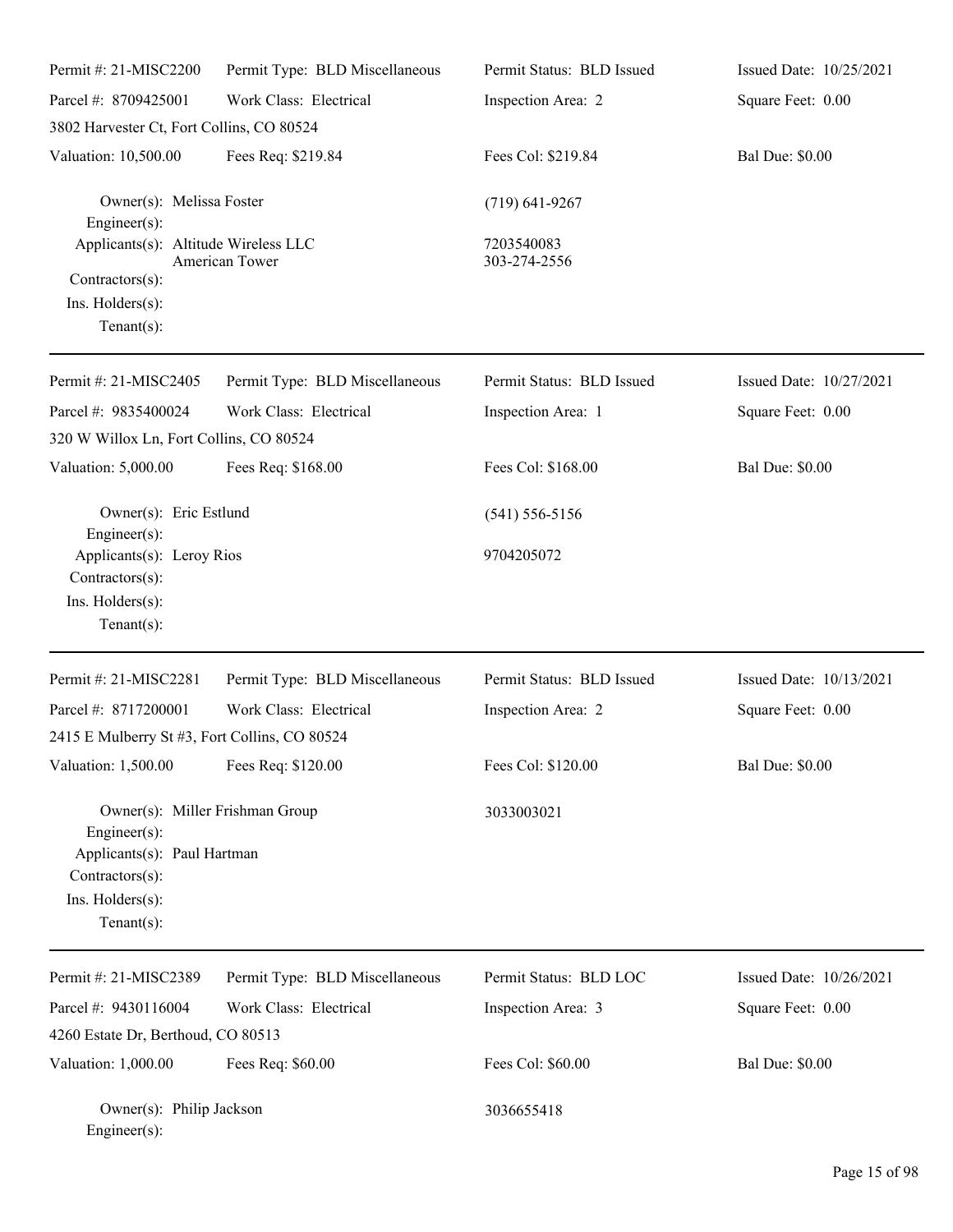| Permit #: 21-MISC2226<br>Parcel #: 9731326007                                                                                          | Permit Type: BLD Miscellaneous<br>Work Class: Electrical | Permit Status: BLD Issued<br>Inspection Area: 2 | Issued Date: 10/05/2021<br>Square Feet: 0.00 |
|----------------------------------------------------------------------------------------------------------------------------------------|----------------------------------------------------------|-------------------------------------------------|----------------------------------------------|
| 4479 Shoreline Dr, Fort Collins, CO 80526                                                                                              |                                                          |                                                 |                                              |
| Valuation: 3,000.00                                                                                                                    | Fees Req: \$148.80                                       | Fees Col: \$148.80                              | <b>Bal Due: \$0.00</b>                       |
| Owner(s): Bernhard Alexy<br>Engineer(s):                                                                                               |                                                          | 9702249389                                      |                                              |
| Applicants(s): Leroy Rios<br>Contractors(s):<br>Ins. Holders(s):<br>Tenant $(s)$ :                                                     |                                                          | 9704205072                                      |                                              |
| Permit #: 21-MISC2214                                                                                                                  | Permit Type: BLD Miscellaneous                           | Permit Status: BLD Issued                       | Issued Date: 10/01/2021                      |
| Parcel #: 8934200008<br>8440 NE Frontage Rd, Wellington, CO 80549                                                                      | Work Class: Electrical                                   | Inspection Area: 1                              | Square Feet: 0.00                            |
| Valuation: 1,800.00                                                                                                                    | Fees Req: \$120.00                                       | Fees Col: \$120.00                              | <b>Bal Due: \$0.00</b>                       |
| Owner(s): Karen Morak LLC<br>Engineer(s):<br>Applicants(s): Isaiah Trujillo<br>Contractors(s):<br>Ins. Holders(s):<br>Tenant $(s)$ :   |                                                          | 9703819734<br>9706586362                        |                                              |
| Permit #: 21-MISC2329                                                                                                                  | Permit Type: BLD Miscellaneous                           | Permit Status: BLD Issued                       | Issued Date: 10/18/2021                      |
| Parcel #: 8922205008<br>10452 Clark Lake Ave, Wellington, CO 80549                                                                     | Work Class: Electrical                                   | Inspection Area: 1                              | Square Feet: 0.00                            |
| Valuation: 20,000.00                                                                                                                   | Fees Req: \$312.00                                       | Fees Col: \$312.00                              | <b>Bal Due: \$0.00</b>                       |
| Owner(s): Rodney Hixson<br>$Engineering(s)$ :<br>Applicants(s): Cameron Tietz<br>Contractors(s):<br>Ins. Holders(s):<br>Tenant $(s)$ : |                                                          | 970-685-2809                                    |                                              |
| Permit #: 21-MISC2314                                                                                                                  | Permit Type: BLD Miscellaneous                           | Permit Status: BLD Issued                       | Issued Date: 10/15/2021                      |
| Parcel #: 9430316702                                                                                                                   | Work Class: Electrical                                   | Inspection Area: 3                              | Square Feet: 0.00                            |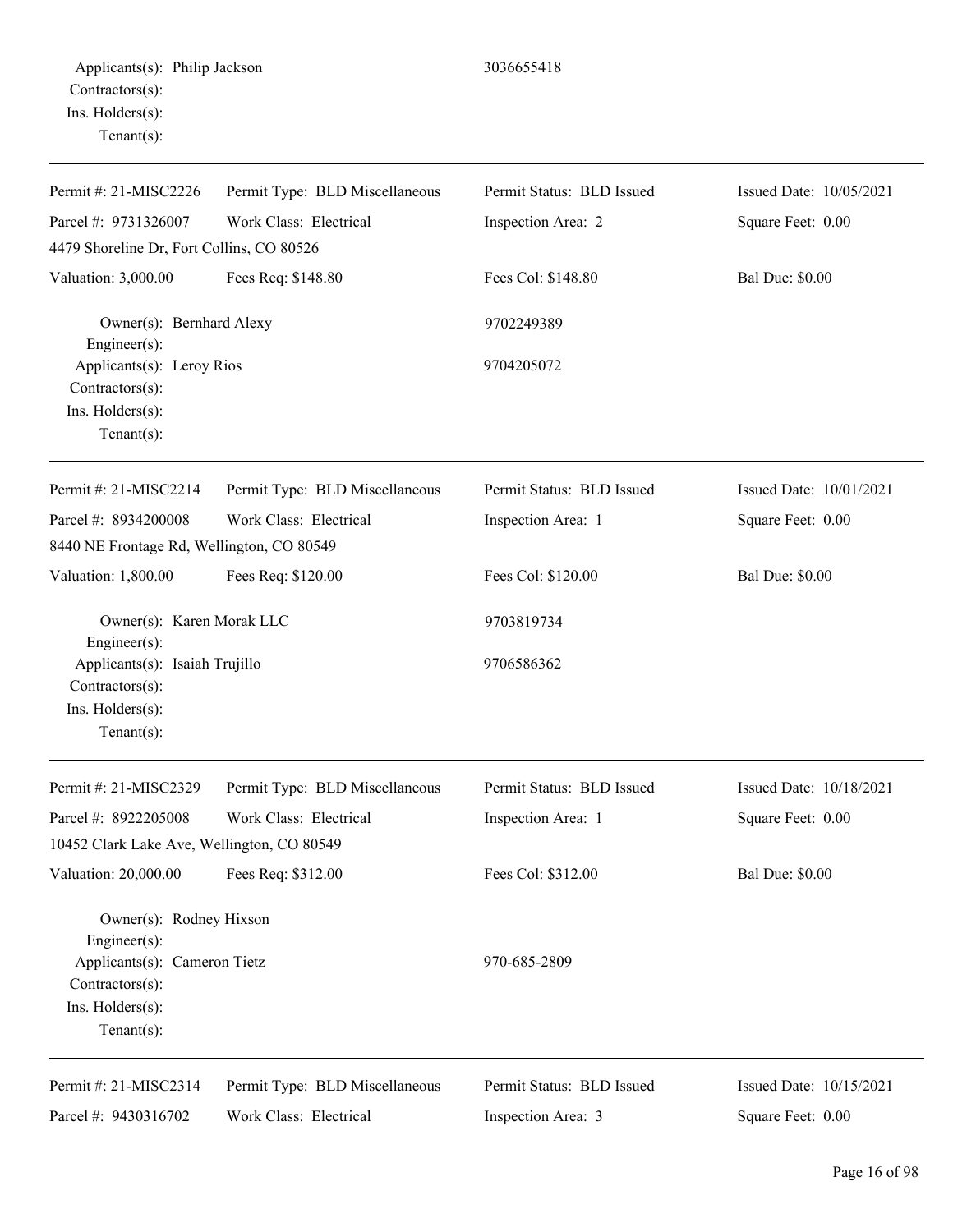5016 W County Road 4, Berthoud, CO 80513 Valuation: 1,000.00 Fees Req: \$120.00 Fees Col: \$120.00 Bal Due: \$0.00 Owner(s): Daniel Atherton 3035847959 Engineer(s): Applicants(s): Daniel Atherton 3035847959 Contractors(s): Ins. Holders(s): Tenant(s): Permit #: 21-MISC2371 Parcel #: 8034000036 Permit Type: BLD Miscellaneous Work Class: Electrical Permit Status: BLD Issued Inspection Area: 1 Issued Date: 10/25/2021 Square Feet: 0.00 14300 N County Road 7, Wellington, CO 80549 Valuation: 1,000.00 Fees Req: \$120.00 Fees Col: \$120.00 Bal Due: \$0.00 Owner(s): Tracy Adamiec 9705995155 Engineer(s): Applicants(s): Tracy Adamiec 9705995155 Contractors(s): Ins. Holders(s): Tenant(s): Permit #: 21-MISC2347 Parcel #: 3535108005 Permit Type: BLD Miscellaneous Work Class: Electrical Permit Status: BLD Issued Inspection Area: 4 Issued Date: 10/21/2021 Square Feet: 0.00 1268 Strong Ave, Estes Park, CO 80517 Valuation: 0.00 Fees Req: \$120.00 Fees Col: \$120.00 Bal Due: \$0.00 Owner(s): Nancy Collinet 5202608717 Engineer(s): Applicants(s): Shane Dodson 3038860972 Contractors(s): Ins. Holders(s): Tenant(s): Permit #: 21-MISC2305 Parcel #: 2623310075 Permit Type: BLD Miscellaneous Work Class: Electrical Permit Status: BLD Issued Inspection Area: 4 Issued Date: 10/14/2021 Square Feet: 0.00 1322 Elkridge Dr, Glen Haven, CO 80532 Valuation: 4,800.00 Fees Req: \$166.08 Fees Col: \$166.08 Bal Due: \$0.00 Owner(s): Randy Albert (970) 339-3472 Engineer(s): Applicants(s): Brent Eggers 9706691883 Contractors(s): Ins. Holders(s):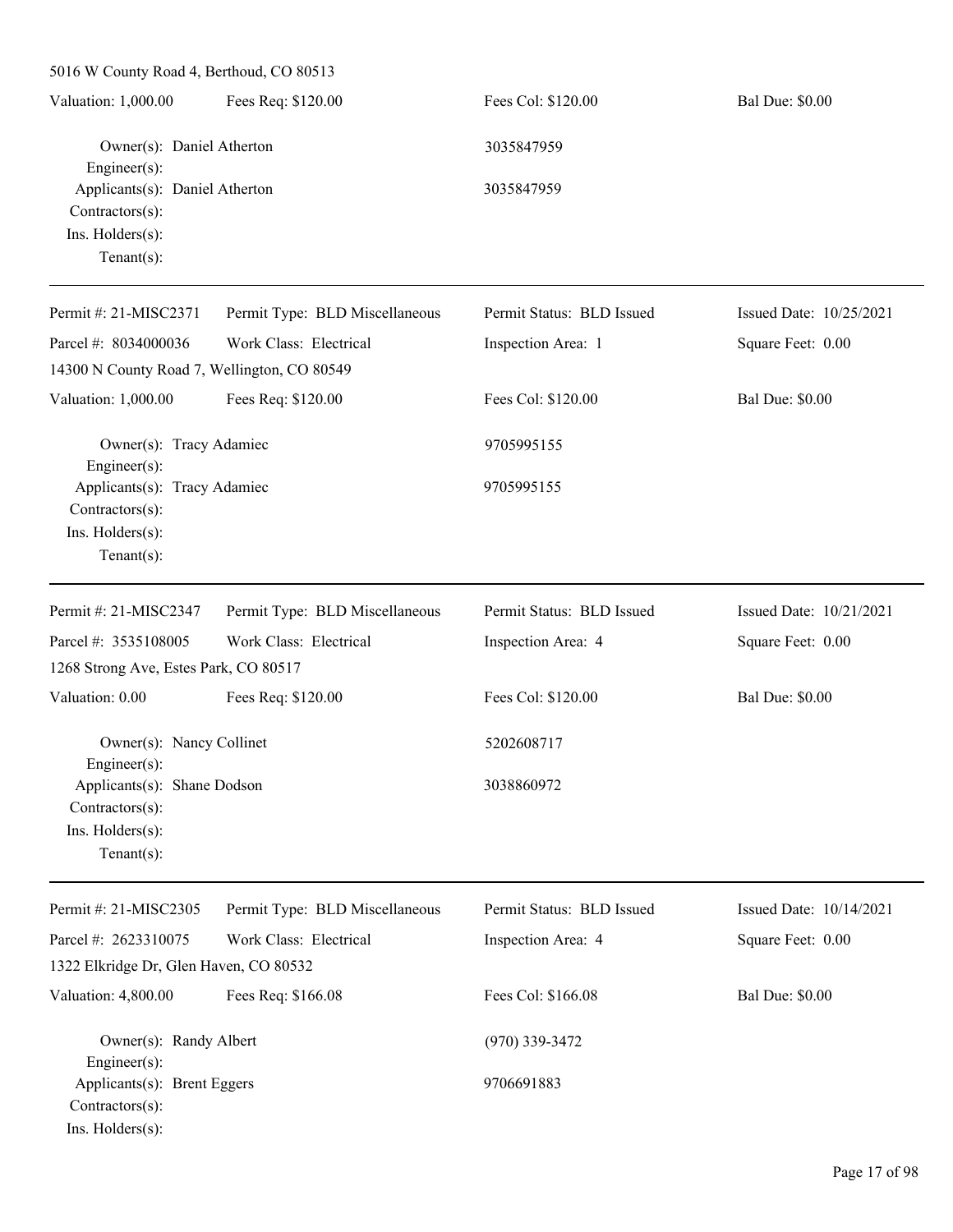| Permit #: 21-MISC2370                                                                                | Permit Type: BLD Miscellaneous | Permit Status: BLD Issued      | Issued Date: 10/26/2021 |
|------------------------------------------------------------------------------------------------------|--------------------------------|--------------------------------|-------------------------|
| Parcel #: 0513306005                                                                                 | Work Class: Electrical         | Inspection Area: 3             | Square Feet: 0.00       |
| 7400 Leslie Dr, Loveland, CO 80537                                                                   |                                |                                |                         |
| Valuation: 2,000.00                                                                                  | Fees Req: \$120.00             | Fees Col: \$120.00             | <b>Bal Due: \$0.00</b>  |
| Owner(s): John Grimaldo<br>Engineer(s):                                                              |                                | 9705674707                     |                         |
| Applicants(s): Jim Russell<br>Contractors(s):                                                        |                                | 9704127687                     |                         |
| Ins. Holders(s):<br>$Tenant(s)$ :                                                                    |                                |                                |                         |
| Permit #: 21-MISC2291                                                                                | Permit Type: BLD Miscellaneous | Permit Status: BLD Issued      | Issued Date: 10/25/2021 |
| Parcel #: 8716300018<br>1216 S Summit View Dr, Fort Collins, CO 80524                                | Work Class: Electrical         | Inspection Area: 2             | Square Feet: 0.00       |
| Valuation: 1,989.00                                                                                  | Fees Req: \$120.00             | Fees Col: \$120.00             | <b>Bal Due: \$0.00</b>  |
| Owner(s): Keri Jurgens<br>Engineer(s):                                                               |                                | 9704203964                     |                         |
| Applicants(s): Paul Matthews<br>Contractors(s):<br>Ins. Holders(s):<br>Tenant $(s)$ :                |                                | 9704854540                     |                         |
| Permit #: 21-MISC2288                                                                                | Permit Type: BLD Miscellaneous | Permit Status: BLD Issued      | Issued Date: 10/13/2021 |
| Parcel #: 3402200028<br>1051 Rams Horn Rd, Estes Park, CO 80517                                      | Work Class: Electrical         | Inspection Area: 4             | Square Feet: 0.00       |
| Valuation: 3,000.00                                                                                  | Fees Req: \$148.80             | Fees Col: \$148.80             | <b>Bal Due: \$0.00</b>  |
| Owner(s): Keith Williams                                                                             | Amy Alexander                  | $(714)$ 482-8581<br>7144828581 |                         |
| Engineer(s):<br>Applicants(s): Zachary Heath<br>Contractors(s):<br>Ins. Holders(s):<br>$Tenant(s)$ : |                                | 9704021715                     |                         |
| Permit #: 21-MISC2312                                                                                | Permit Type: BLD Miscellaneous | Permit Status: BLD LOC         | Issued Date: 10/15/2021 |
| Parcel #: 8710000014<br>4412 E Mulberry St 86, Fort Collins, CO 80524                                | Work Class: Electrical         | Inspection Area: 2             | Square Feet: 0.00       |
| Valuation: 750.00                                                                                    | Fees Req: \$120.00             | Fees Col: \$120.00             | <b>Bal Due: \$0.00</b>  |

## Tenant(s):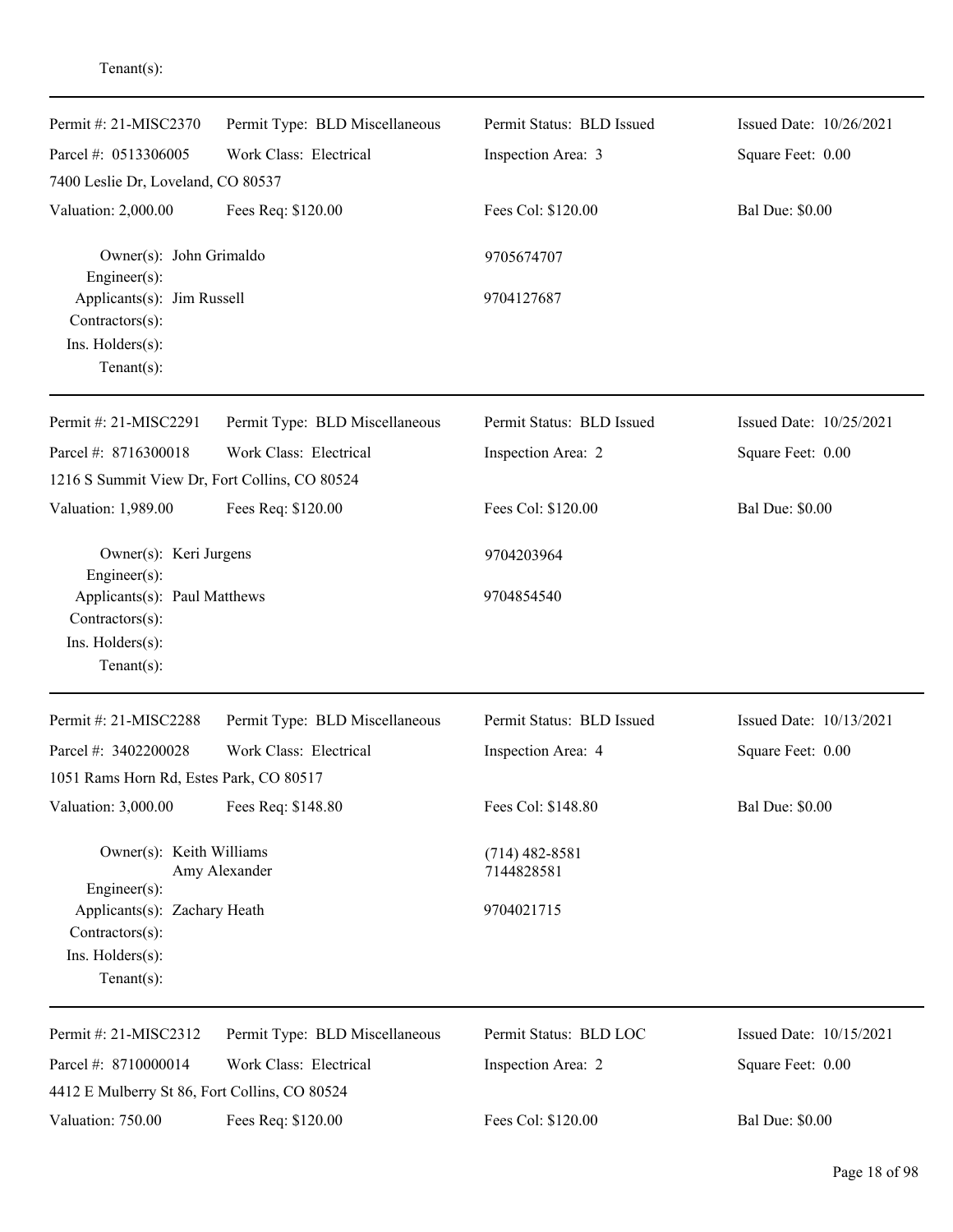Owner(s): Al Janabi 9702275336 Engineer(s): Applicants(s): CJ Myatt 970-227-5336 Contractors(s): Ins. Holders(s): Tenant(s): Permit #: 21-MISC2376 Parcel #: 3935308002 Permit Type: BLD Miscellaneous Work Class: Electrical Permit Status: BLD LOC Inspection Area: 1 Issued Date: 10/25/2021 Square Feet: 0.00 29786 W Highway 14, Bellvue, CO 80512 Valuation: 2,000.00 Fees Req: \$120.00 Fees Col: \$120.00 Bal Due: \$0.00 Owner(s):  $*$  It Is What It Is Living Trust (719) 237-0433 Engineer(s): Applicants(s): Cameron Tietz 970-685-2809 Contractors(s): Ins. Holders(s): Tenant(s): Permit #: 21-MISC2334 Parcel #: 4011205036 Permit Type: BLD Miscellaneous Work Class: Electrical Permit Status: BLD Issued Inspection Area: 5 Issued Date: 10/19/2021 Square Feet: 0.00 1823 Shoshoni Dr, Red Feather Lakes, CO 80545 Valuation: 4,000.00 Fees Req: \$168.00 Fees Col: \$168.00 Bal Due: \$0.00 Owner(s): Ross Teeple (303) 946-6401 Engineer(s): Applicants(s): Avery Meyer 9703977143 Contractors(s): Ins. Holders(s): Tenant(s): Permit #: 21-MISC2290 Parcel #: 4002205049 Permit Type: BLD Miscellaneous Work Class: Electrical Permit Status: BLD Issued Inspection Area: 5 Issued Date: 10/13/2021 Square Feet: 0.00 2644 Osage Trl, Red Feather Lakes, CO 80545 Valuation: 3,000.00 Fees Req: \$148.80 Fees Col: \$148.80 Bal Due: \$0.00 Owner(s): Lauri Debarris (303) 748-8795 Engineer(s): Applicants(s): Patrick Conway 9705663803 Contractors(s): Ins. Holders(s): Tenant(s):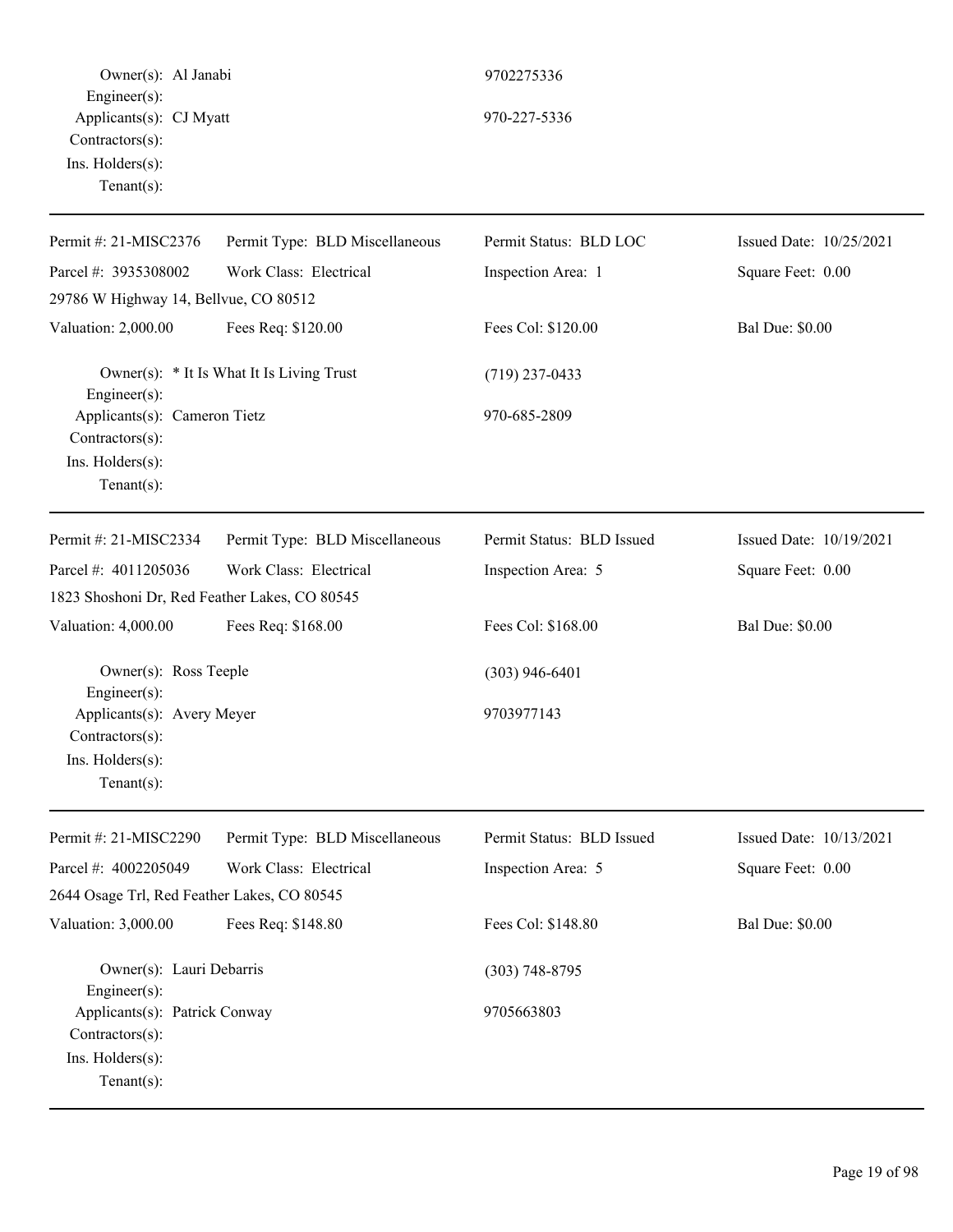| Permit #: 21-MISC2239                                                                  | Permit Type: BLD Miscellaneous | Permit Status: BLD LOC    | Issued Date: 10/06/2021 |
|----------------------------------------------------------------------------------------|--------------------------------|---------------------------|-------------------------|
| Parcel #: 0606000027                                                                   | Work Class: Electrical         | Inspection Area: 2        | Square Feet: 0.00       |
| 12142 Big Bear Rd, Loveland, CO 80538                                                  |                                |                           |                         |
| Valuation: 2,500.00                                                                    | Fees Req: \$144.00             | Fees Col: \$144.00        | <b>Bal Due: \$0.00</b>  |
| Owner(s): Lee Kurth<br>Engineer(s):                                                    |                                | 9706691883                |                         |
| Applicants(s): Brent Eggers<br>Contractors(s):<br>Ins. Holders(s):<br>Tenant $(s)$ :   |                                | 9706691883                |                         |
| Permit #: 21-MISC2378                                                                  | Permit Type: BLD Miscellaneous | Permit Status: BLD Issued | Issued Date: 10/25/2021 |
| Parcel #: 8505105023                                                                   | Work Class: Electrical         | Inspection Area: 2        | Square Feet: 0.00       |
| 3804 Whitebark Pl, Loveland, CO 80538                                                  |                                |                           |                         |
| Valuation: 1,500.00                                                                    | Fees Req: \$120.00             | Fees Col: \$120.00        | <b>Bal Due: \$0.00</b>  |
| Owner(s): Jerry Kelly<br>Engineer(s):                                                  |                                | 9707753378                |                         |
| Applicants(s): CAM Solar Inc<br>Contractors(s):<br>Ins. Holders(s):<br>$Tenant(s)$ :   | CAM Solar Inc                  | 7207298777<br>7207298777  |                         |
| Permit #: 21-MISC2301                                                                  | Permit Type: BLD Miscellaneous | Permit Status: BLD LOC    | Issued Date: 10/14/2021 |
| Parcel #: 8534405006                                                                   | Work Class: Electrical         | Inspection Area: 3        | Square Feet: 0.00       |
| 6006 Quiet View Ct, Loveland, CO 80537                                                 |                                |                           |                         |
| Valuation: 3,000.00                                                                    | Fees Req: \$60.00              | Fees Col: \$60.00         | <b>Bal Due: \$0.00</b>  |
| Owner(s): Michael Unrein<br>Engineer(s):                                               |                                | 9703814204                |                         |
| Applicants(s): Michael Unrein<br>Contractors(s):<br>Ins. Holders(s):<br>Tenant $(s)$ : |                                | 9703814204                |                         |
| Permit #: 21-MISC2196                                                                  | Permit Type: BLD Miscellaneous | Permit Status: BLD Issued | Issued Date: 10/07/2021 |
| Parcel #: 9408305008                                                                   | Work Class: Electrical         | Inspection Area: 3        | Square Feet: 0.00       |
| 1528 N County Road 23, Berthoud, CO 80513                                              |                                |                           |                         |
| Valuation: 2,200.00                                                                    | Fees Req: \$141.12             | Fees Col: \$141.12        | <b>Bal Due: \$0.00</b>  |
| Owner(s): Mark Anderson<br>Engineer(s):                                                |                                | 602-821-0326              |                         |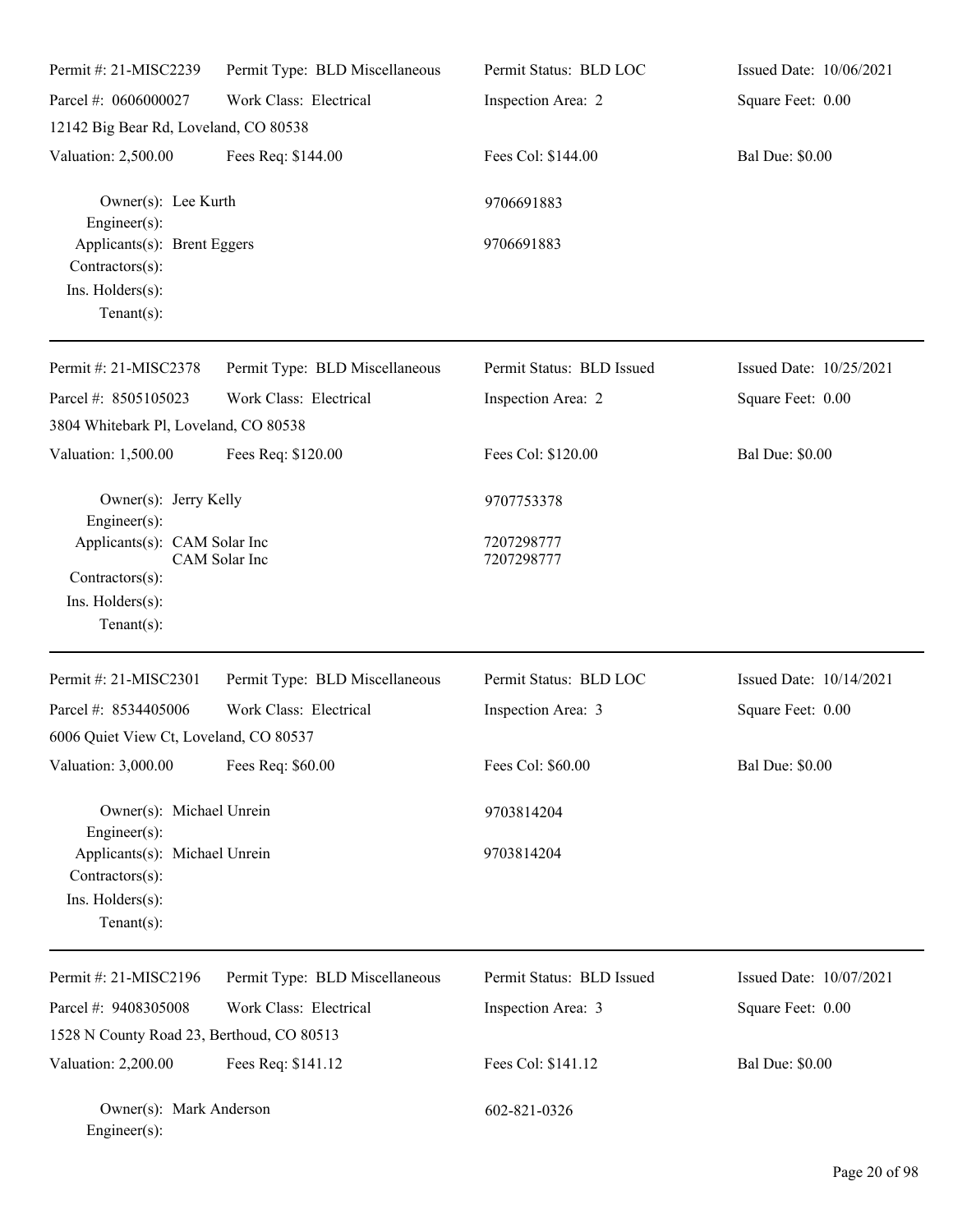| Permit #: 21-MISC2357                                                                 | Permit Type: BLD Miscellaneous | Permit Status: BLD Issued | Issued Date: 10/22/2021 |
|---------------------------------------------------------------------------------------|--------------------------------|---------------------------|-------------------------|
| Parcel #: 0524300046                                                                  | Work Class: Electrical         | Inspection Area: 3        | Square Feet: 0.00       |
| 900 S County Road 29, Loveland, CO 80537                                              |                                |                           |                         |
| Valuation: 1,400.00                                                                   | Fees Req: \$120.00             | Fees Col: \$120.00        | <b>Bal Due: \$0.00</b>  |
| Owner(s): Stacie Jo Lundahl<br>$Engineering(s)$ :                                     |                                | 970-667-4233              |                         |
| Applicants(s): Thomas Glanz<br>Contractors(s):<br>Ins. Holders(s):<br>Tenant $(s)$ :  |                                | 970-482-5218              |                         |
| Permit #: 21-MISC2354                                                                 | Permit Type: BLD Miscellaneous | Permit Status: BLD Issued | Issued Date: 10/22/2021 |
| Parcel #: 9823311030                                                                  | Work Class: Electrical         | Inspection Area: 1        | Square Feet: 0.00       |
| 4130 Braidwood Dr, Fort Collins, CO 80524                                             |                                |                           |                         |
| Valuation: 4,000.00                                                                   | Fees Req: \$158.40             | Fees Col: \$158.40        | <b>Bal Due: \$0.00</b>  |
| Owner(s): Erik Nelson<br>Engineer $(s)$ :                                             |                                | 9706315088                |                         |
| Applicants(s): Dustin Dunphy<br>Contractors(s):<br>Ins. Holders(s):<br>Tenant $(s)$ : |                                | 9702271662                |                         |
| Permit #: 21-MISC2318                                                                 | Permit Type: BLD Miscellaneous | Permit Status: BLD LOC    | Issued Date: 10/18/2021 |
| Parcel #: 9835400046                                                                  | Work Class: Electrical         | Inspection Area: 1        | Square Feet: 0.00       |
| 2025 N College Ave #30, Fort Collins, CO 80524                                        |                                |                           |                         |
| Valuation: 750.00                                                                     | Fees Req: \$120.00             | Fees Col: \$120.00        | Bal Due: \$0.00         |
| Owner(s): Suraj Man Shrrstha<br>Engineer(s):                                          |                                | 720-726-0960              |                         |
| Applicants(s): Andy Heredia<br>Contractors(s):                                        |                                | 3039084129                |                         |
| Ins. Holders(s):<br>Tenant $(s)$ :                                                    |                                |                           |                         |
| Permit #: 21-MISC2399                                                                 | Permit Type: BLD Miscellaneous | Permit Status: BLD LOC    | Issued Date: 10/27/2021 |
| Parcel #: 9733100030                                                                  | Work Class: Electrical         | Inspection Area: 2        | Square Feet: 0.00       |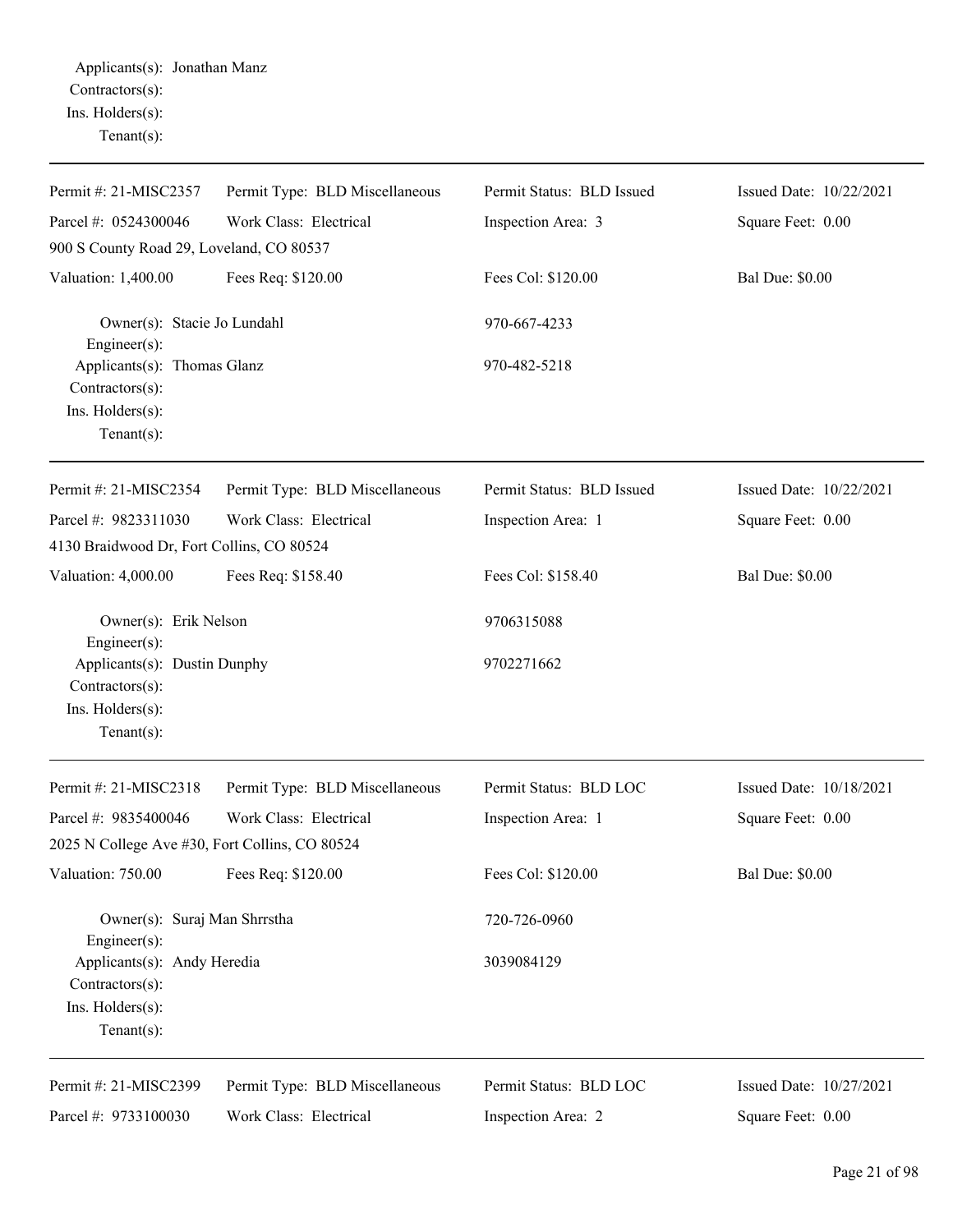| Valuation: 600.00                                                                                          | Fees Req: \$120.00                                                  | Fees Col: \$120.00             | <b>Bal Due: \$0.00</b>  |
|------------------------------------------------------------------------------------------------------------|---------------------------------------------------------------------|--------------------------------|-------------------------|
| Owner(s): Dora Basurto<br>$Engineering(s)$ :                                                               |                                                                     | $(970)$ 430-8785               |                         |
| Applicants(s): Mark Taylor<br>Contractors(s):<br>Ins. Holders(s):<br>Tenant $(s)$ :                        |                                                                     | 3032630437                     |                         |
| Permit#: 21-MISC2240                                                                                       | Permit Type: BLD Miscellaneous                                      | Permit Status: BLD Issued      | Issued Date: 10/06/2021 |
| Parcel #: 8716200041                                                                                       | Work Class: Electrical                                              | Inspection Area: 2             | Square Feet: 0.00       |
| 3109 E Mulberry St #1, Fort Collins, CO 80524                                                              |                                                                     |                                |                         |
| Valuation: 2,000.00                                                                                        | Fees Req: \$120.00                                                  | Fees Col: \$120.00             | <b>Bal Due: \$0.00</b>  |
| $Engineering(s)$ :<br>Applicants(s): Arnold Knoll<br>Contractors(s):<br>Ins. Holders(s):<br>Tenant $(s)$ : | Owner(s): Something Canadian LLC                                    | 9702132055                     |                         |
| Permit #: 21-MISC2375                                                                                      | Permit Type: BLD Miscellaneous                                      | Permit Status: BLD Issued      | Issued Date: 10/25/2021 |
| Parcel #: 9825318003                                                                                       | Work Class: Electrical                                              | Inspection Area: 1             | Square Feet: 0.00       |
| 3115 Clyde St, Fort Collins, CO 80524                                                                      |                                                                     |                                |                         |
| Valuation: 200.00                                                                                          | Fees Req: \$120.00                                                  | Fees Col: \$120.00             | <b>Bal Due: \$0.00</b>  |
| Owner(s): William Biggs<br>$Engineering(s)$ :                                                              |                                                                     | 970327776                      |                         |
| Applicants(s): Cameron Tietz<br>Contractors(s):<br>Ins. Holders(s):<br>Tenant $(s)$ :                      |                                                                     | 970-685-2809                   |                         |
| Permit #: 21-MISC2385                                                                                      | Permit Type: BLD Miscellaneous                                      | Permit Status: BLD Issued      | Issued Date: 10/25/2021 |
| Parcel #: 0436005702                                                                                       | Work Class: Gas Fireplace or Stove/Lo; Inspection Area: 3<br>Insert |                                | Square Feet: 0.00       |
| 1821 Haase Ct, Berthoud, CO 80513                                                                          |                                                                     |                                |                         |
| Valuation: 10,000.00                                                                                       | Fees Req: \$207.50                                                  | Fees Col: \$207.50             | <b>Bal Due: \$0.00</b>  |
| Owner(s): Chris Downey<br>Engineer(s):                                                                     | <b>Christy Downey</b>                                               | 9704818866<br>$(970)$ 481-8866 |                         |
| Applicants(s): Catherina Reynolds<br>Contractors(s): Jeffrey Reynolds                                      |                                                                     | 9702137962<br>970-213-7962     |                         |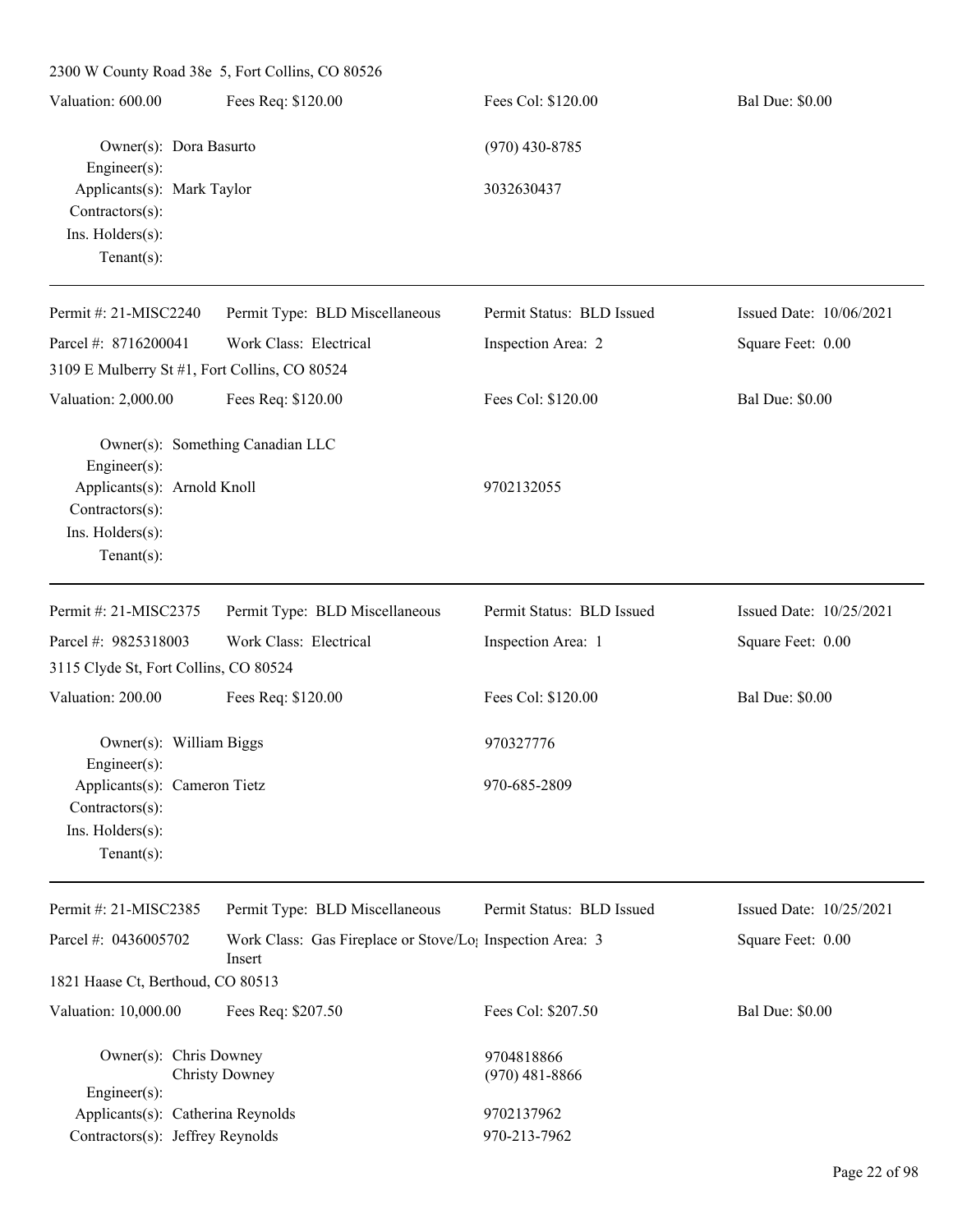Ins. Holders(s): Tenant(s):

| Permit #: 21-MISC2218                                                                            | Permit Type: BLD Miscellaneous                                                  | Permit Status: BLD Issued | Issued Date: 10/07/2021 |
|--------------------------------------------------------------------------------------------------|---------------------------------------------------------------------------------|---------------------------|-------------------------|
| Parcel #: 8621405048                                                                             | Work Class: Gas Fireplace or Stove/Lo <sub>1</sub> Inspection Area: 2<br>Insert |                           | Square Feet: 0.00       |
| 8374 Three Eagles Dr, Fort Collins, CO 80528                                                     |                                                                                 |                           |                         |
| Valuation: 5,000.00                                                                              | Fees Req: \$163.77                                                              | Fees Col: \$163.77        | <b>Bal Due: \$0.00</b>  |
| Owner(s): Michael Brinkman<br>Engineer(s):                                                       |                                                                                 | 9196738683                |                         |
| Applicants(s): Jerod Wilson<br>Contractors(s): Jerod Wilson<br>Ins. Holders(s):<br>$Tenant(s)$ : |                                                                                 | 9706828801<br>9706828801  |                         |
| Permit #: 21-MISC2227                                                                            | Permit Type: BLD Miscellaneous                                                  | Permit Status: BLD Issued | Issued Date: 10/05/2021 |
| Parcel #: 2922105071                                                                             | Work Class: Gas Fireplace or Stove/Lo <sub>1</sub> Inspection Area: 5<br>Insert |                           | Square Feet: 0.00       |
| 775 Haystack Dr, Livermore, CO 80536                                                             |                                                                                 |                           |                         |
| Valuation: 5,500.00                                                                              | Fees Req: \$124.51                                                              | Fees Col: \$124.51        | <b>Bal Due: \$0.00</b>  |
| Owner(s): Gary Leffingwell<br>Engineer(s):                                                       |                                                                                 | 719-301-8099              |                         |
| Applicants(s): Gary Leffingwell<br>Contractors(s):<br>Ins. Holders(s):<br>Tenant $(s)$ :         |                                                                                 | 719-301-8099              |                         |
| Permit #: 21-MISC2211                                                                            | Permit Type: BLD Miscellaneous                                                  | Permit Status: BLD Issued | Issued Date: 10/01/2021 |
| Parcel #: 2723405097                                                                             | Work Class: Gas Fireplace or Stove/Lo <sub>l</sub> Inspection Area: 6<br>Insert |                           | Square Feet: 0.00       |
| 1507 Crystal Mountain Rd, Bellvue, CO 80512                                                      |                                                                                 |                           |                         |
| Valuation: 400.00                                                                                | Fees Req: \$53.93                                                               | Fees Col: \$53.93         | <b>Bal Due: \$0.00</b>  |
| Owner(s): Donald Simmons<br>$Engineering(s)$ :                                                   |                                                                                 | 3035329738                |                         |
| Applicants(s): Donald Simmons<br>Contractors(s):                                                 |                                                                                 | 3035329738                |                         |
| Ins. Holders(s):<br>Tenant $(s)$ :                                                               |                                                                                 |                           |                         |
| Permit #: 21-MISC2419                                                                            | Permit Type: BLD Miscellaneous                                                  | Permit Status: BLD Issued | Issued Date: 10/28/2021 |
| Parcel #: 8028000053                                                                             | Work Class: Gas Fireplace or Stove/Lo <sub>1</sub> Inspection Area: 1<br>Insert |                           | Square Feet: 0.00       |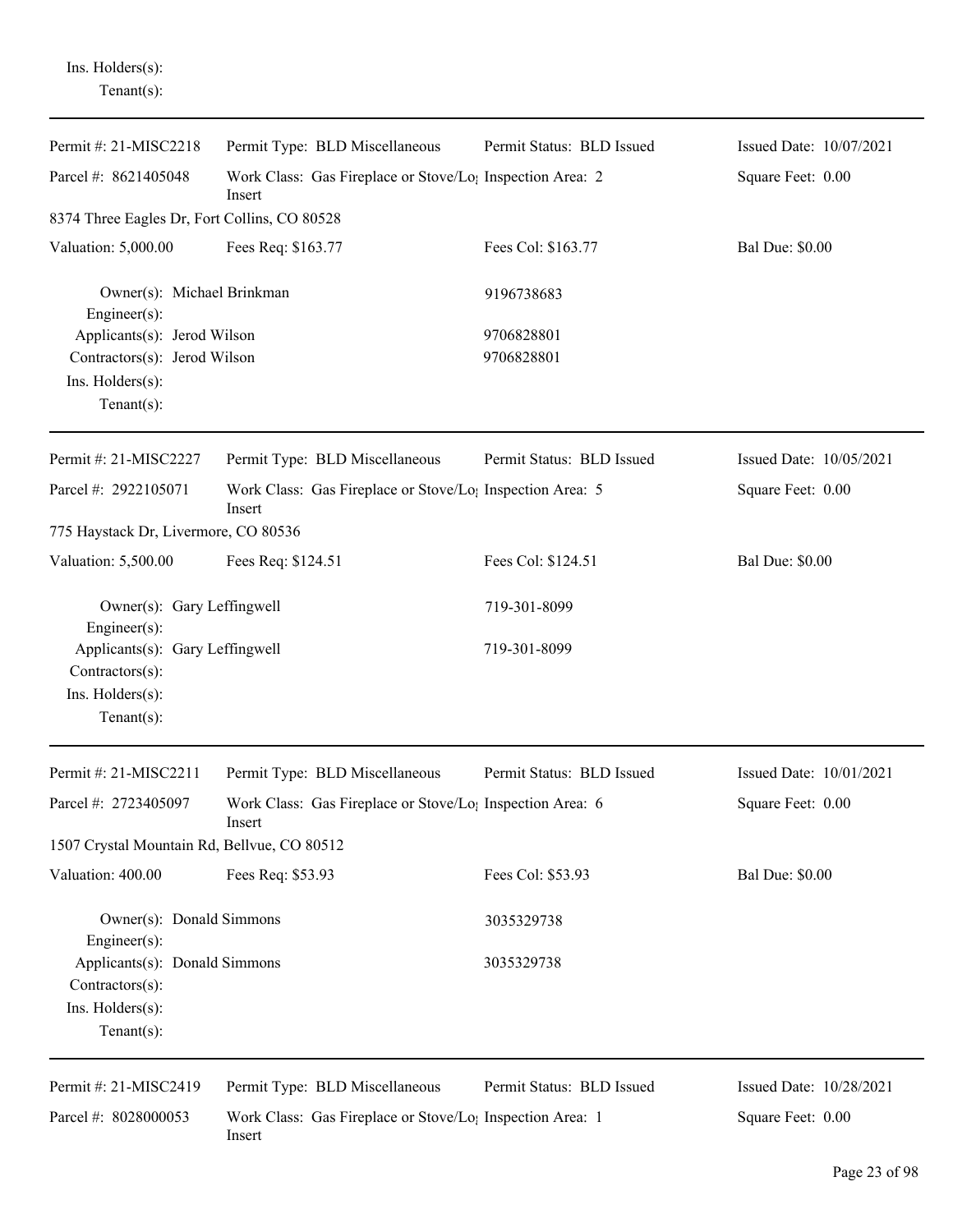| 3268 Hackamore Rd, Wellington, CO 80549       |                                                                                 |                           |                         |
|-----------------------------------------------|---------------------------------------------------------------------------------|---------------------------|-------------------------|
| Valuation: 4,535.29                           | Fees Req: \$103.77                                                              | Fees Col: \$103.77        | <b>Bal Due: \$0.00</b>  |
| Owner(s): Darla Flores<br>Engineer(s):        |                                                                                 | $(970)$ 381-0977          |                         |
| Applicants(s): Randy Bosanko                  |                                                                                 | 9703963230                |                         |
| Contractors(s): Randy Bosanko                 |                                                                                 | 9703963230                |                         |
| Ins. Holders(s):                              |                                                                                 |                           |                         |
| Tenant $(s)$ :                                |                                                                                 |                           |                         |
| Permit #: 21-MISC2303                         | Permit Type: BLD Miscellaneous                                                  | Permit Status: BLD Issued | Issued Date: 10/14/2021 |
| Parcel #: 9810305001                          | Work Class: Gas Fireplace or Stove/Lo <sub>1</sub> Inspection Area: 1<br>Insert |                           | Square Feet: 0.00       |
| 5720 N County Road 19, Fort Collins, CO 80524 |                                                                                 |                           |                         |
| Valuation: 4,000.00                           | Fees Req: \$83.02                                                               | Fees Col: \$83.02         | <b>Bal Due: \$0.00</b>  |
| Owner(s): Sheri Dron<br>Engineer(s):          |                                                                                 | 9704721720                |                         |
| Applicants(s): Mark Humphrey                  |                                                                                 | 7194828599                |                         |
| Contractors(s): Mark Humphrey                 |                                                                                 | 7194828599                |                         |
| Ins. Holders(s):<br>Tenant $(s)$ :            |                                                                                 |                           |                         |
| Permit #: 21-MISC2247                         | Permit Type: BLD Miscellaneous                                                  | Permit Status: BLD LOC    | Issued Date: 10/06/2021 |
| Parcel #: 3410117004                          | Work Class: Gas Fireplace or Stove/Lo <sub>1</sub> Inspection Area: 4<br>Insert |                           | Square Feet: 0.00       |
| 1481 Jungfrau Trl, Estes Park, CO 80517       |                                                                                 |                           |                         |
| Valuation: 9,600.00                           | Fees Req: \$267.50                                                              | Fees Col: \$267.50        | <b>Bal Due: \$0.00</b>  |
| Owner(s): Waters Davis IV<br>Engineer(s):     |                                                                                 | 7134460708                |                         |
| Applicants(s): Western Fireplace Supply       |                                                                                 | 97049896793               |                         |
| Contractors(s): Chris Tenan                   |                                                                                 | 970-498-9679              |                         |
| Ins. Holders(s):<br>Tenant $(s)$ :            |                                                                                 |                           |                         |
| Permit #: 21-MISC2307                         | Permit Type: BLD Miscellaneous                                                  | Permit Status: BLD Issued | Issued Date: 10/14/2021 |
| Parcel #: 9532107003                          | Work Class: Gas Fireplace or Stove/Lo <sub>1</sub> Inspection Area: 3<br>Insert |                           | Square Feet: 0.00       |
| 3010 Ruth Ct, Loveland, CO 80537              |                                                                                 |                           |                         |
| Valuation: 6,641.70                           | Fees Req: \$145.26                                                              | Fees Col: \$145.26        | <b>Bal Due: \$0.00</b>  |
| Owner(s): Marty Wilson                        |                                                                                 | $(970)$ 339-8368          |                         |
| Engineer(s):                                  | Helen Wilson                                                                    | 9706693766                |                         |
| Applicants(s): Randy Bosanko                  |                                                                                 | 9703963230                |                         |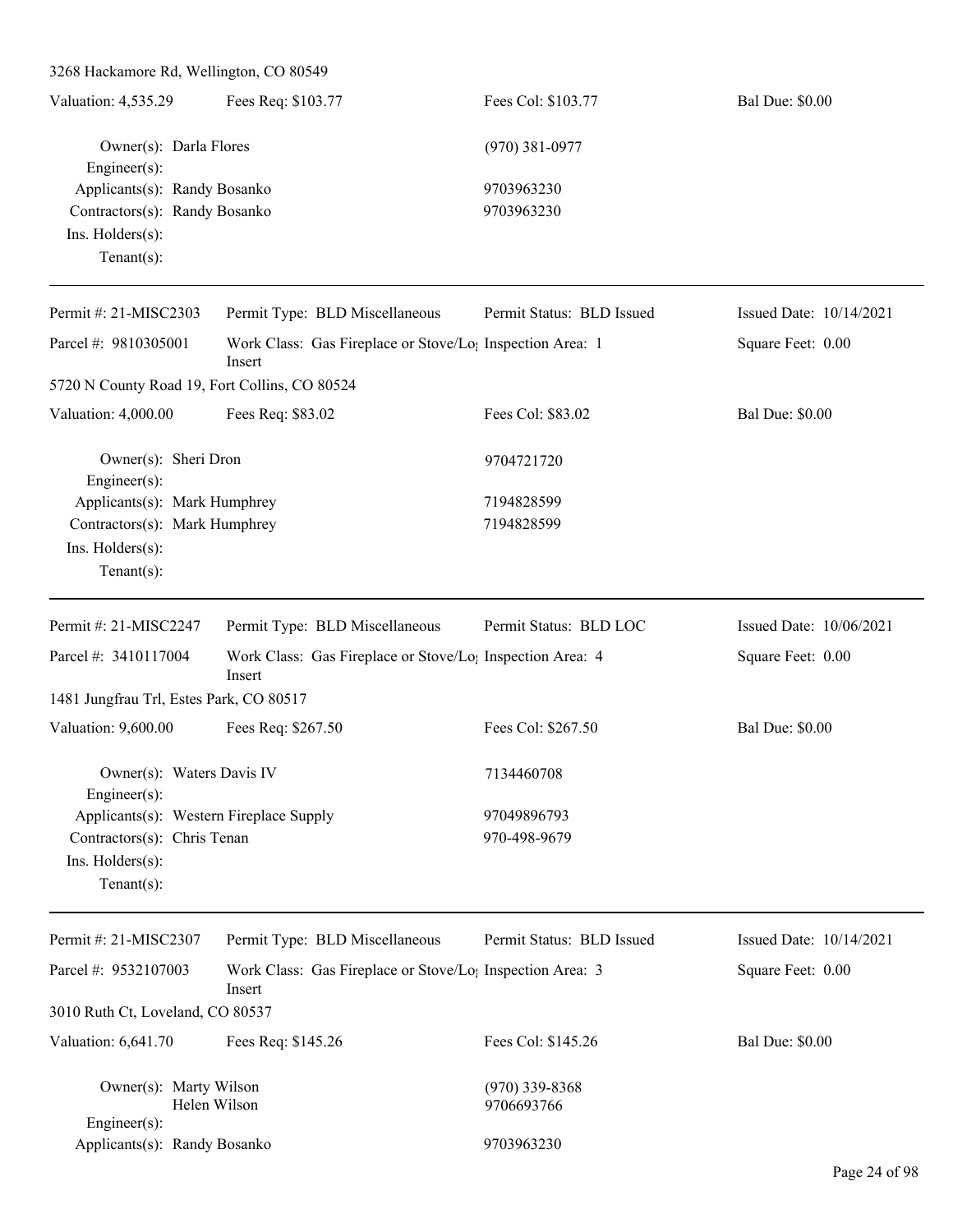| Contractors(s): Randy Bosanko<br>Ins. $H$ olders $(s)$ :<br>Tenant $(s)$ :       |                                                                                 | 9703963230                |                         |
|----------------------------------------------------------------------------------|---------------------------------------------------------------------------------|---------------------------|-------------------------|
| Permit #: 21-MISC2320                                                            | Permit Type: BLD Miscellaneous                                                  | Permit Status: BLD LOC    | Issued Date: 10/20/2021 |
| Parcel #: 9517205002                                                             | Work Class: Gas Fireplace or Stove/Lo <sub>1</sub> Inspection Area: 3<br>Insert |                           | Square Feet: 0.00       |
| 1308 Westridge Dr, Loveland, CO 80537                                            |                                                                                 |                           |                         |
| Valuation: 6,941.00                                                              | Fees Req: \$205.26                                                              | Fees Col: \$205.26        | <b>Bal Due: \$0.00</b>  |
| Owner(s): David Smith<br>Engineer $(s)$ :                                        |                                                                                 | $(970)$ 324-4531          |                         |
| Applicants(s): Alan Erps<br>Contractors(s):<br>Ins. Holders(s):<br>$Tenant(s)$ : |                                                                                 | 970-690-5969              |                         |
| Permit #: 21-MISC2221                                                            | Permit Type: BLD Miscellaneous                                                  | Permit Status: BLD LOC    | Issued Date: 10/04/2021 |
| Parcel #: 0611000043                                                             | Work Class: Gas Fireplace or Stove/Lo <sub>1</sub> Inspection Area: 2<br>Insert |                           | Square Feet: 0.00       |
|                                                                                  | 7030 Milner Mountain Ranch Rd, Loveland, CO 80538                               |                           |                         |
| Valuation: 5,800.00                                                              | Fees Req: \$124.51                                                              | Fees Col: \$124.51        | <b>Bal Due: \$0.00</b>  |
| Owner(s): Georgy Barlow<br>Engineer(s):                                          |                                                                                 | 9043041041                |                         |
| Applicants(s): Catherina Reynolds                                                |                                                                                 | 9702137962                |                         |
| Contractors(s): Jeffrey Reynolds<br>Ins. Holders(s):<br>$Tenant(s)$ :            |                                                                                 | 970-213-7962              |                         |
| Permit #: 21-MISC2386                                                            | Permit Type: BLD Miscellaneous                                                  | Permit Status: BLD Issued | Issued Date: 10/26/2021 |
| Parcel #: 3401423003                                                             | Work Class: Gas Fireplace or Stove/Lo <sub>1</sub> Inspection Area: 4<br>Insert |                           | Square Feet: 0.00       |
| 840 Ramshorn Dr, Estes Park, CO 80517                                            |                                                                                 |                           |                         |
| Valuation: 12,000.00                                                             | Fees Req: \$308.99                                                              | Fees Col: \$308.99        | <b>Bal Due: \$0.00</b>  |
| Owner(s): Kay Evans<br>Engineer(s):                                              |                                                                                 | 2819612130                |                         |
| Applicants(s): Nathan Kinley                                                     |                                                                                 | 970-227-4865              |                         |
| Contractors(s): Nathan Kinley                                                    |                                                                                 | 970-227-4865              |                         |

Ins. Holders(s): Tenant(s):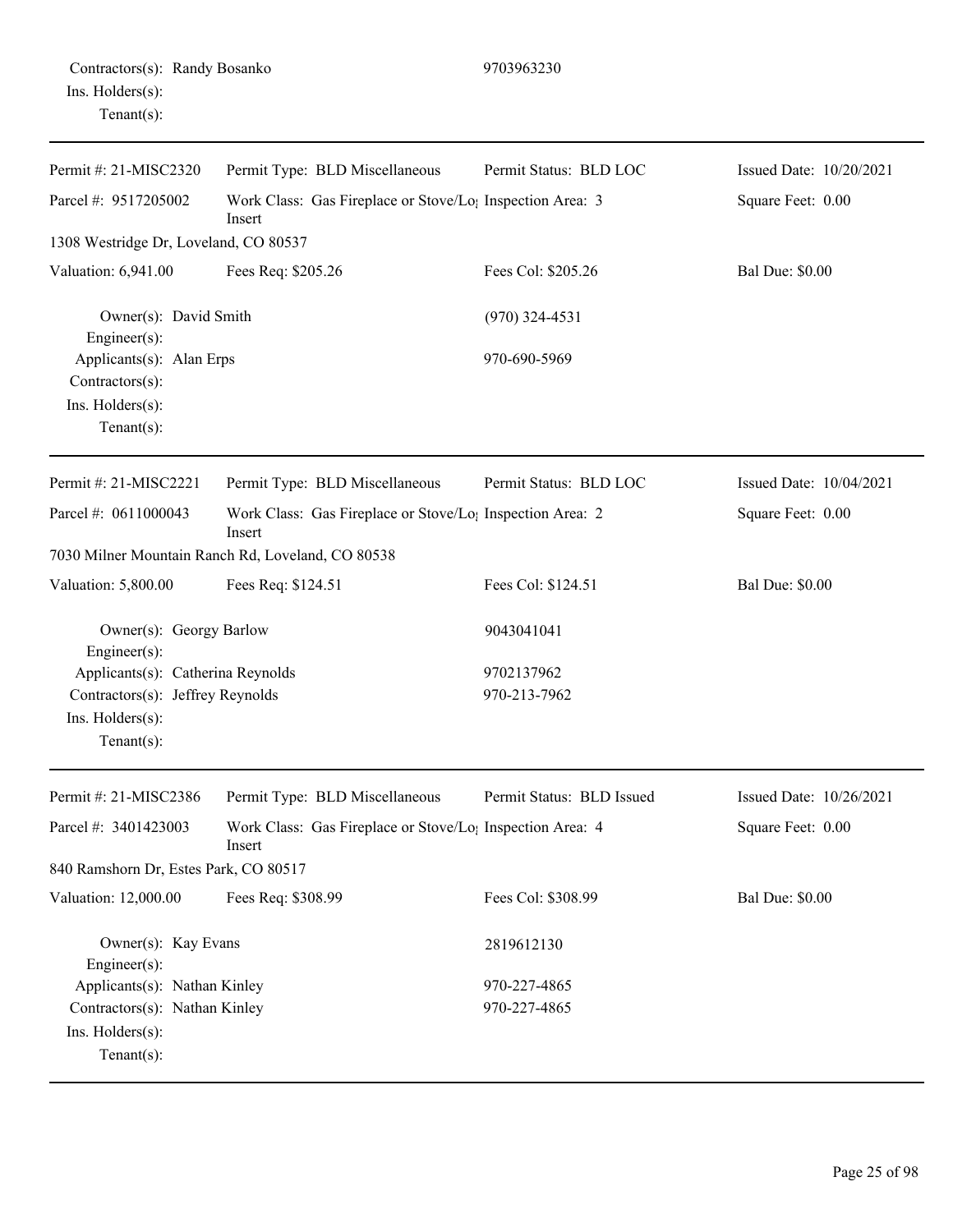| Permit #: 21-MISC2249                                                                                | Permit Type: BLD Miscellaneous                                      | Permit Status: BLD LOC    | Issued Date: 10/07/2021 |
|------------------------------------------------------------------------------------------------------|---------------------------------------------------------------------|---------------------------|-------------------------|
| Parcel #: 8521405007                                                                                 | Work Class: Gas Fireplace or Stove/Lo; Inspection Area: 3<br>Insert |                           | Square Feet: 0.00       |
| 1113 Martin Ct, Loveland, CO 80537                                                                   |                                                                     |                           |                         |
| Valuation: 4,700.00                                                                                  | Fees Req: \$163.77                                                  | Fees Col: \$163.77        | <b>Bal Due: \$0.00</b>  |
| Owner(s): Walter Rich<br>Engineer(s):                                                                |                                                                     | 9706677976                |                         |
| Applicants(s): Walter Rich<br>Contractors(s):<br>Ins. Holders(s):<br>Tenant $(s)$ :                  |                                                                     | 9706677976                |                         |
| Permit #: 21-MISC2362                                                                                | Permit Type: BLD Miscellaneous                                      | Permit Status: BLD Issued | Issued Date: 10/22/2021 |
| Parcel #: 9508106108                                                                                 | Work Class: Gas Piping                                              | Inspection Area: 2        | Square Feet: 0.00       |
| 2200 Morning Dr, Loveland, CO 80538                                                                  |                                                                     |                           |                         |
| Valuation: 850.00                                                                                    | Fees Req: \$53.93                                                   | Fees Col: \$53.93         | <b>Bal Due: \$0.00</b>  |
| $Owner(s)$ :<br>Engineer(s):                                                                         | Weiner-Roglin Family Trust                                          | 8058075190                |                         |
| Applicants(s): Kirk Palone<br>Contractors(s):<br>Ins. Holders(s):<br>$Tenant(s)$ :                   |                                                                     | 970-290-9930              |                         |
| Permit #: 21-MISC2258                                                                                | Permit Type: BLD Miscellaneous                                      | Permit Status: BLD LOC    | Issued Date: 10/11/2021 |
| Parcel #: 0523005702<br>8472 Coyote Run, Loveland, CO 80537                                          | Work Class: Gas Piping                                              | Inspection Area: 3        | Square Feet: 0.00       |
| Valuation: 700.00                                                                                    | Fees Req: \$113.93                                                  | Fees Col: \$113.93        | <b>Bal Due: \$0.00</b>  |
| Owner(s): Michael Culp                                                                               |                                                                     | 970-203-9954              |                         |
| Engineer(s):<br>Applicants(s): Michael Culp<br>Contractors(s):<br>Ins. Holders(s):<br>Tenant $(s)$ : |                                                                     | 970-203-9954              |                         |
| Permit #: 21-MISC2373                                                                                | Permit Type: BLD Miscellaneous                                      | Permit Status: BLD LOC    | Issued Date: 10/25/2021 |
| Parcel #: 8819000032                                                                                 | Work Class: Gas Piping                                              | Inspection Area: 1        | Square Feet: 0.00       |
| 3807 Trouble Trl, Fort Collins, CO 80524                                                             |                                                                     |                           |                         |
| Valuation: 2,000.00                                                                                  | Fees Req: \$113.93                                                  | Fees Col: \$113.93        | <b>Bal Due: \$0.00</b>  |
| Owner(s): Andy Donelson<br>Engineer(s):                                                              |                                                                     | 9702823431                |                         |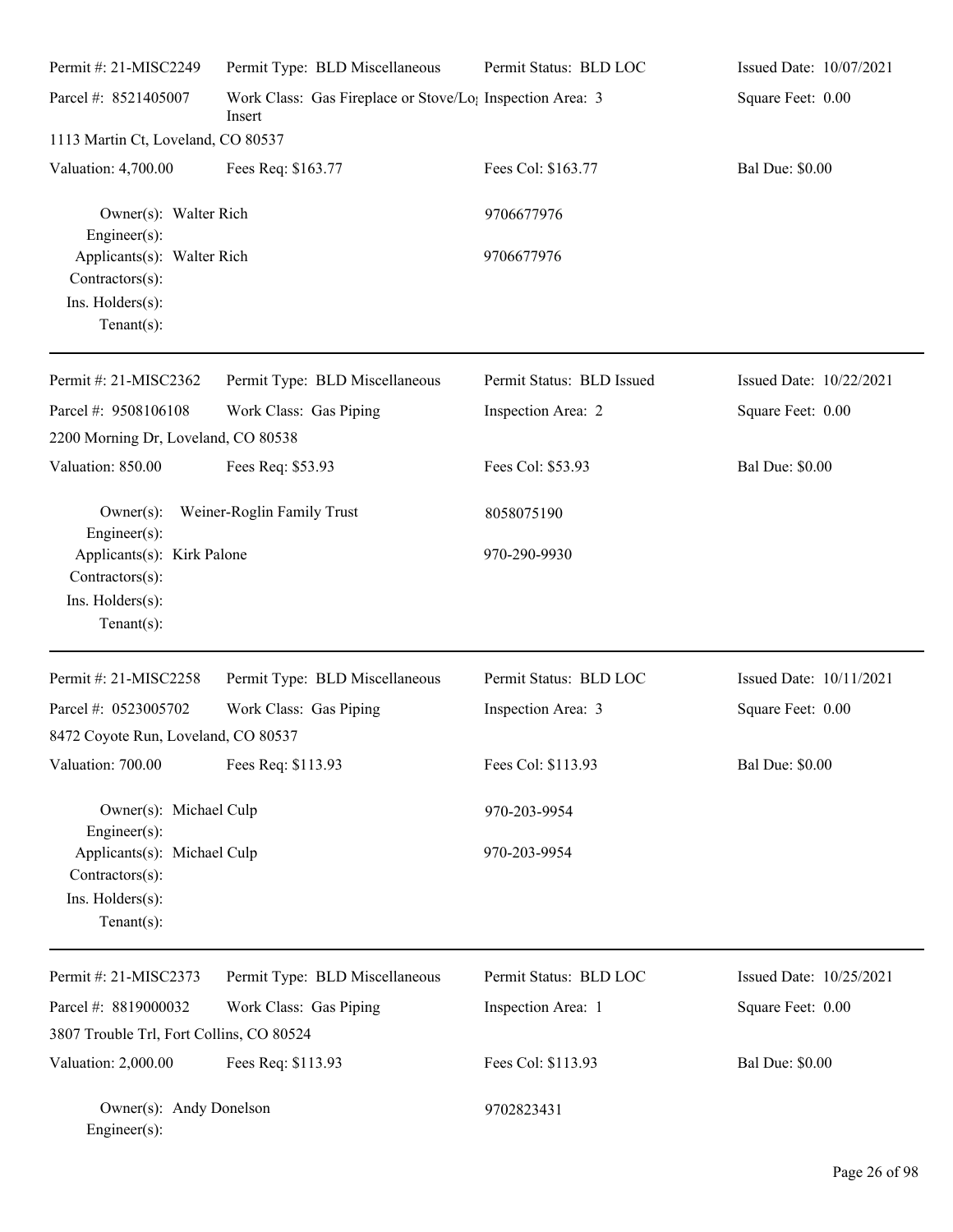| Permit #: 21-MISC2097                                                                                       | Permit Type: BLD Miscellaneous | Permit Status: BLD LOC                       | Issued Date: 10/04/2021 |
|-------------------------------------------------------------------------------------------------------------|--------------------------------|----------------------------------------------|-------------------------|
| Parcel #: 8823205040                                                                                        | Work Class: Gas Piping         | Inspection Area: 1                           | Square Feet: 0.00       |
| 4219 Taliesin Way, Fort Collins, CO 80524                                                                   |                                |                                              |                         |
| Valuation: 600.00                                                                                           | Fees Req: \$53.93              | Fees Col: \$53.93                            | <b>Bal Due: \$0.00</b>  |
| Owner(s): Tammy Hearn<br>Engineer(s):                                                                       |                                | 3617395005                                   |                         |
| Applicants(s): Francisco Manzano-Alcaraz<br>$Contractors(s)$ :<br>Ins. $H$ olders $(s)$ :<br>Tenant $(s)$ : |                                | 9705907071                                   |                         |
| Permit #: 21-MISC2228                                                                                       | Permit Type: BLD Miscellaneous | Permit Status: BLD LOC                       | Issued Date: 10/05/2021 |
| Parcel #: 0413405030                                                                                        | Work Class: Gas Piping         | Inspection Area: 3                           | Square Feet: 0.00       |
| 5200 Sherman Dr, Berthoud, CO 80513                                                                         |                                |                                              |                         |
| Valuation: 400.00                                                                                           | Fees Req: \$105.57             | Fees Col: \$105.57                           | <b>Bal Due: \$0.00</b>  |
| Owner(s): Barrie Gestson<br>Engineer $(s)$ :                                                                |                                | 763-300-7822                                 |                         |
| Applicants(s): Barrie Gestson<br>$Contractors(s)$ :<br>Ins. Holders(s):<br>Tenant $(s)$ :                   |                                | 763-300-7822                                 |                         |
| Permit #: 21-MISC2400                                                                                       | Permit Type: BLD Miscellaneous | Permit Status: BLD Issued                    | Issued Date: 10/27/2021 |
| Parcel #: 9507116018                                                                                        | Work Class: Gas Piping         | Inspection Area: 2                           | Square Feet: 0.00       |
| 2241 Half Hitch Ct, Loveland, CO 80538                                                                      |                                |                                              |                         |
| Valuation: 1,945.00                                                                                         | Fees Req: \$53.93              | Fees Col: \$53.93                            | <b>Bal Due: \$0.00</b>  |
| Owner(s): Robert Larson<br>Engineer(s):                                                                     |                                | $(970)$ 567-0087                             |                         |
| Applicants(s): Greg Fanger<br>Contractors(s): Greg Fanger<br>Ins. Holders(s):<br>Tenant $(s)$ :             | The Gas Connection             | 303-466-4206<br>303-466-4206<br>303-466-4206 |                         |
| Permit #: 21-MISC2271                                                                                       | Permit Type: BLD Miscellaneous | Permit Status: BLD LOC                       | Issued Date: 10/11/2021 |
| Parcel #: 3028405005                                                                                        | Work Class: Gas Piping         | Inspection Area: 5                           | Square Feet: 0.00       |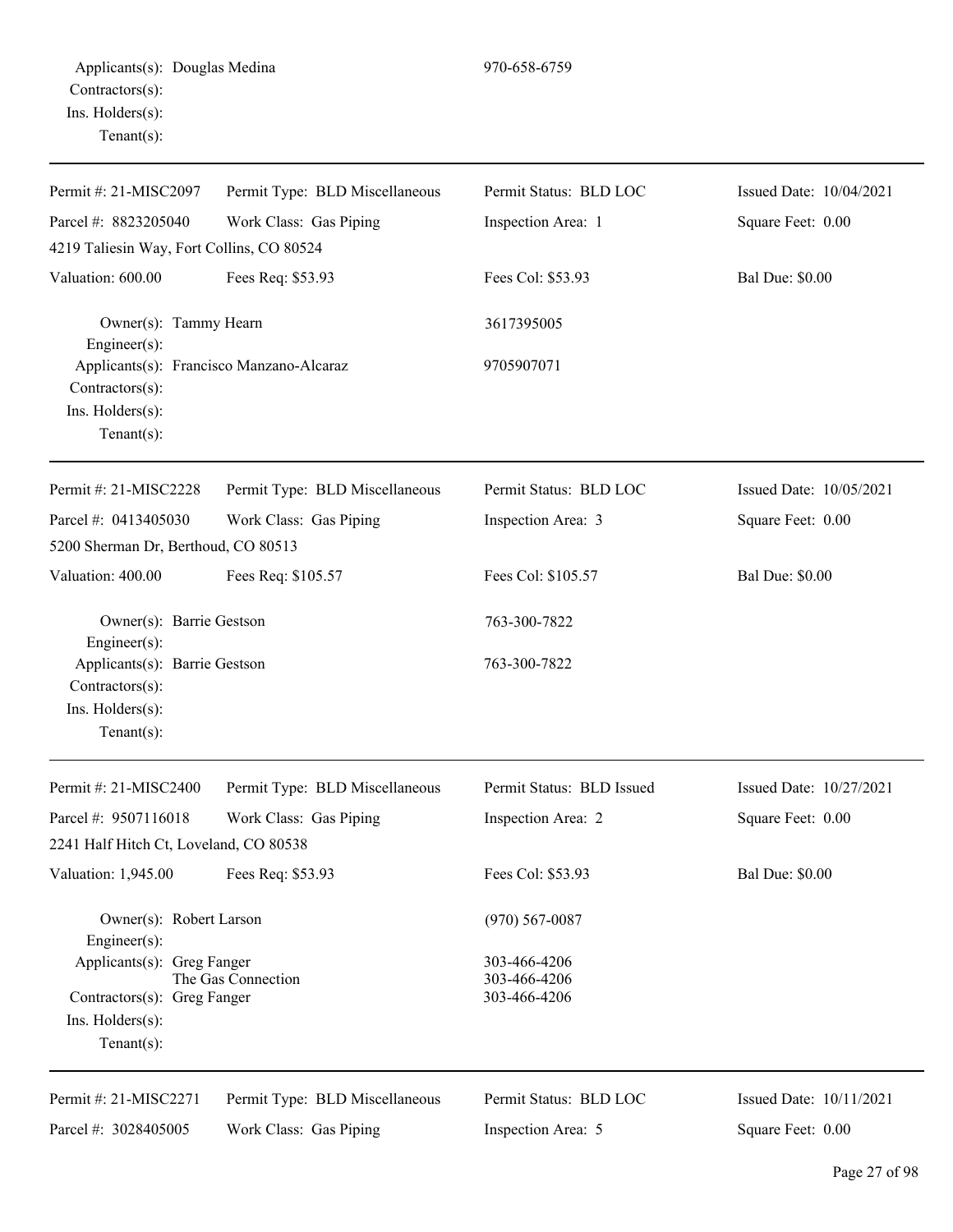81 Snake Lake Dr, Red Feather Lakes, CO 80545 Valuation: 1,000.00 Fees Req: \$105.57 Fees Col: \$105.57 Bal Due: \$0.00 Owner(s): Richard Burdette 9708891318 Doug Burdette 9706312390 Engineer(s): Applicants(s): Timi Burdette Contractors(s): Ins. Holders(s): Tenant(s): Permit #: 21-MISC2280 Parcel #: 8805006704 Permit Type: BLD Miscellaneous Work Class: Gas Piping Permit Status: BLD Issued Inspection Area: 1 Issued Date: 10/29/2021 Square Feet: 0.00 7403 Glenstorm Rd, Wellington, CO 80549 Valuation: 2,600.00 Fees Req: \$122.27 Fees Col: \$0.00 Bal Due: \$122.27 Owner(s): Bryan Prouty 9704206733 Engineer(s): Applicants(s): Bryan Prouty 9704206733 Contractors(s): Ins. Holders(s): Tenant(s): Permit #: 21-MISC2374 Parcel #: 9910200002 Permit Type: BLD Miscellaneous Work Class: Gas Piping Permit Status: BLD LOC Inspection Area: 1 Issued Date: 10/25/2021 Square Feet: 0.00 1901 W County Road 72, Wellington, CO 80549 Valuation: 1,000.00 Fees Req: \$113.93 Fees Col: \$113.93 Bal Due: \$0.00 Owner(s): Tom Kelley 9702171971 Engineer(s): Applicants(s): Douglas Medina 970-658-6759 Contractors(s): Ins. Holders(s): Tenant(s): Permit #: 21-MISC2242 Parcel #: 9709305003 Permit Type: BLD Miscellaneous Work Class: Gas Piping Permit Status: BLD LOC Inspection Area: 2 Issued Date: 10/06/2021 Square Feet: 0.00 2613 Laporte Ave, Fort Collins, CO 80521 Valuation: 1,000.00 Fees Req: \$113.93 Fees Col: \$113.93 Bal Due: \$0.00

Owner(s): Shawna L Cox Living Trust 9703917314 Engineer(s): Applicants(s): Douglas Medina 970-658-6759 Contractors(s): Ins. Holders(s):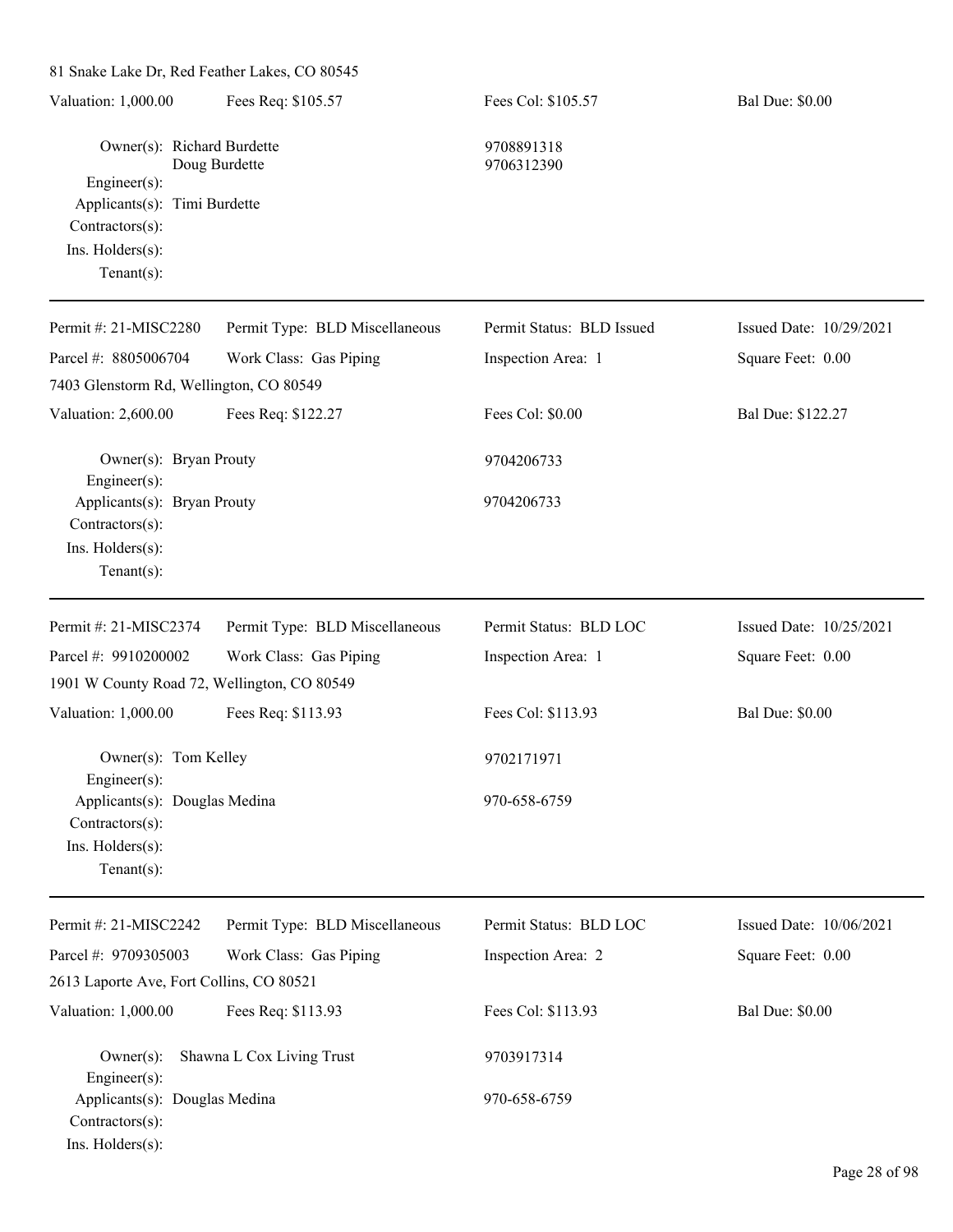| Permit #: 21-MISC2393                                                                                     | Permit Type: BLD Miscellaneous | Permit Status: BLD LOC    | Issued Date: 10/26/2021 |
|-----------------------------------------------------------------------------------------------------------|--------------------------------|---------------------------|-------------------------|
| Parcel #: 9733100031                                                                                      | Work Class: Gas Piping         | Inspection Area: 2        | Square Feet: 0.00       |
| 3717 S Taft Hill Rd 47, Fort Collins, CO 80526                                                            |                                |                           |                         |
| Valuation: 100.00                                                                                         | Fees Req: \$53.93              | Fees Col: \$53.93         | <b>Bal Due: \$0.00</b>  |
| Owner(s): Holly Gonzales<br>Engineer $(s)$ :                                                              |                                | $(970) 599 - 3743$        |                         |
| Applicants(s): Russel Griffin                                                                             |                                | 970-223-1433              |                         |
| Contractors(s): Russel Griffin                                                                            |                                | 970-223-1433              |                         |
| Ins. Holders(s):<br>Tenant $(s)$ :                                                                        |                                |                           |                         |
| Permit #: 21-MISC2341                                                                                     | Permit Type: BLD Miscellaneous | Permit Status: BLD Issued | Issued Date: 10/20/2021 |
| Parcel #: 9412124001                                                                                      | Work Class: Gas Piping         | Inspection Area: 3        | Square Feet: 0.00       |
| 801 E County Road 12, Berthoud, CO 80513                                                                  |                                |                           |                         |
| Valuation: 800.00                                                                                         | Fees Req: \$165.57             | Fees Col: \$165.57        | <b>Bal Due: \$0.00</b>  |
| Owner(s): Jon Taylor<br>Meter Release - PVREA<br>Engineer(s):                                             |                                | 3037760755<br>9702826435  |                         |
| Applicants(s): Jon Taylor<br>Contractors(s):<br>Ins. Holders(s):<br>Tenant $(s)$ :                        |                                | 3037760755                |                         |
| Permit #: 21-MISC2203                                                                                     | Permit Type: BLD Miscellaneous | Permit Status: BLD Issued | Issued Date: 10/01/2021 |
| Parcel #: 8602000012                                                                                      | Work Class: Gas Piping         | Inspection Area: 2        | Square Feet: 0.00       |
| 5221 S County Road 3f, Fort Collins, CO 80528                                                             |                                |                           |                         |
| Valuation: 7,600.00                                                                                       | Fees Req: \$226.00             | Fees Col: \$226.00        | <b>Bal Due: \$0.00</b>  |
| Owner(s): William Nichols                                                                                 |                                | 9702154631                |                         |
| $Engineering(s)$ :<br>Applicants(s): William Nichols<br>Contractors(s):<br>Ins. Holders(s):<br>Tenant(s): |                                | 9702154631                |                         |
| Permit #: 21-MISC2353                                                                                     | Permit Type: BLD Miscellaneous | Permit Status: BLD Issued | Issued Date: 10/21/2021 |
| Parcel #: 0825305012<br>3108 N County Road 25e, Bellvue, CO 80512                                         | Work Class: Gas Piping         | Inspection Area: 1        | Square Feet: 0.00       |
| Valuation: 100.00                                                                                         | Fees Req: \$53.93              | Fees Col: \$53.93         | <b>Bal Due: \$0.00</b>  |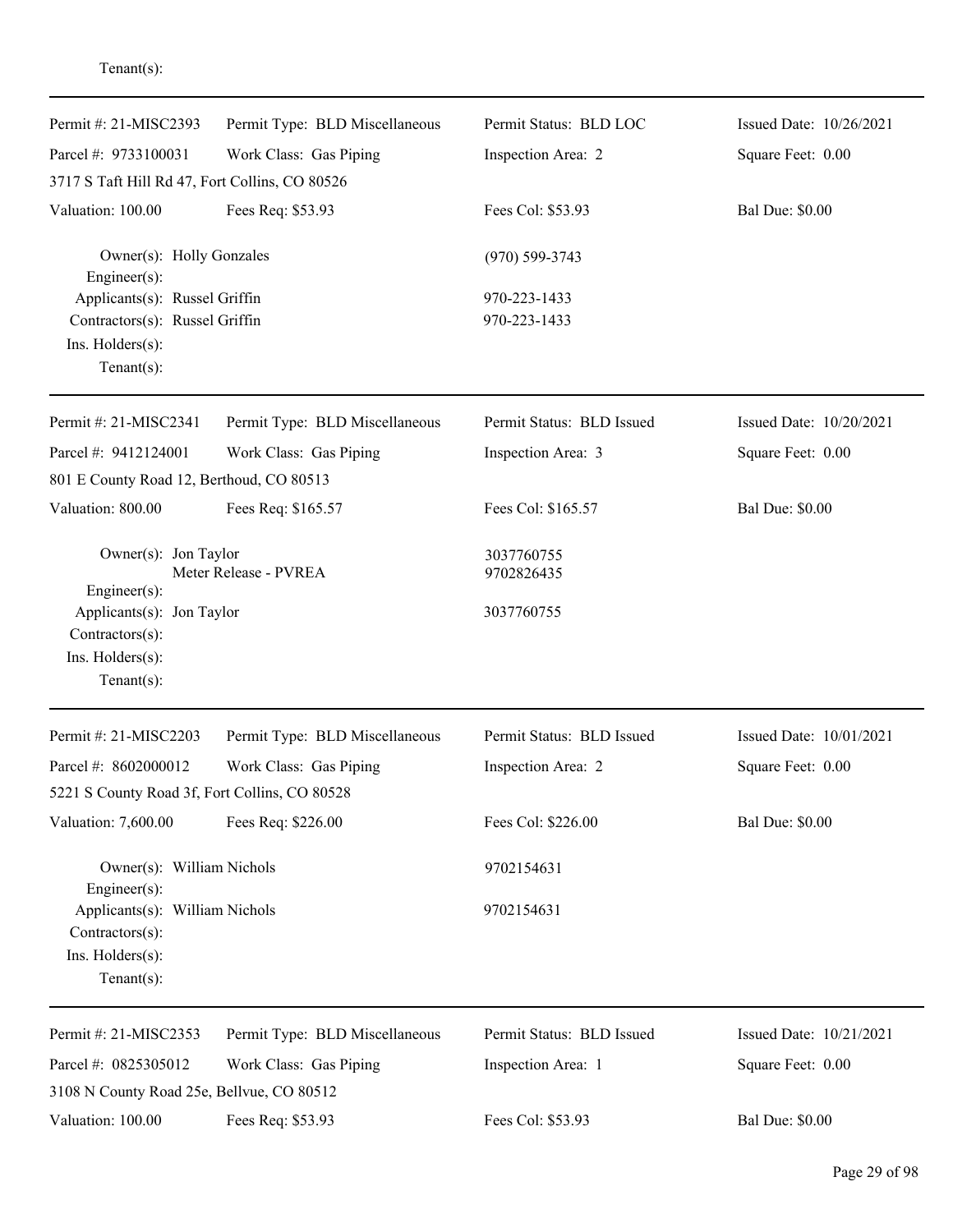| Owner(s): Mark Neuroth                                                                                                 |                                     | 3037485243                   |                         |
|------------------------------------------------------------------------------------------------------------------------|-------------------------------------|------------------------------|-------------------------|
| $Engineering(s)$ :<br>Applicants(s): Mark Neuroth<br>Contractors(s):<br>Ins. Holders(s):<br>Tenant $(s)$ :             |                                     | 3037485243                   |                         |
| Permit #: 21-MISC2403                                                                                                  | Permit Type: BLD Miscellaneous      | Permit Status: BLD Issued    | Issued Date: 10/27/2021 |
| Parcel #: 8831317116                                                                                                   | Work Class: Gas Piping              | Inspection Area: 1           | Square Feet: 0.00       |
| 1721 Linden Lake Rd, Fort Collins, CO 80524                                                                            |                                     |                              |                         |
| Valuation: 3,000.00                                                                                                    | Fees Req: \$62.27                   | Fees Col: \$62.27            | <b>Bal Due: \$0.00</b>  |
| Engineer(s):<br>Applicants(s): The Gas Connection<br>Contractors(s): Greg Fanger<br>Ins. Holders(s):<br>Tenant $(s)$ : | Owner(s): * Edwards Kathryn F Trust | 303-466-4206<br>303-466-4206 |                         |
| Permit #: 21-MISC2339                                                                                                  | Permit Type: BLD Miscellaneous      | Permit Status: BLD Issued    | Issued Date: 10/27/2021 |
| Parcel #: 0810105005                                                                                                   | Work Class: Gas Piping              | Inspection Area: 1           | Square Feet: 0.00       |
| 6317 N County Road 29c, Bellvue, CO 80512                                                                              |                                     |                              |                         |
| Valuation: 9,000.00                                                                                                    | Fees Req: \$238.39                  | Fees Col: \$238.39           | <b>Bal Due: \$0.00</b>  |
| Owner(s): Eric Neckel<br>Engineer(s):                                                                                  |                                     | 9702130610                   |                         |
| Applicants(s): Eric Neckel<br>Contractors(s):<br>Ins. Holders(s):<br>Tenant $(s)$ :                                    |                                     | 9702130610                   |                         |
| Permit #: 21-MISC2324                                                                                                  | Permit Type: BLD Miscellaneous      | Permit Status: BLD Issued    | Issued Date: 10/18/2021 |
| Parcel #: 8807000006                                                                                                   | Work Class: Gas Piping              | Inspection Area: 1           | Square Feet: 0.00       |
| 5505 N Highway 1, Fort Collins, CO 80524                                                                               |                                     |                              |                         |
| Valuation: 1,500.00                                                                                                    | Fees Req: \$105.57                  | Fees Col: \$105.57           | <b>Bal Due: \$0.00</b>  |
| Owner(s): Bonnie Jo Kornfeld<br>Engineer $(s)$ :                                                                       |                                     | 970-221-1341                 |                         |
| Applicants(s): Robert Armstrong<br>Contractors(s):<br>Ins. Holders(s):<br>Tenant $(s)$ :                               |                                     | 7209997692                   |                         |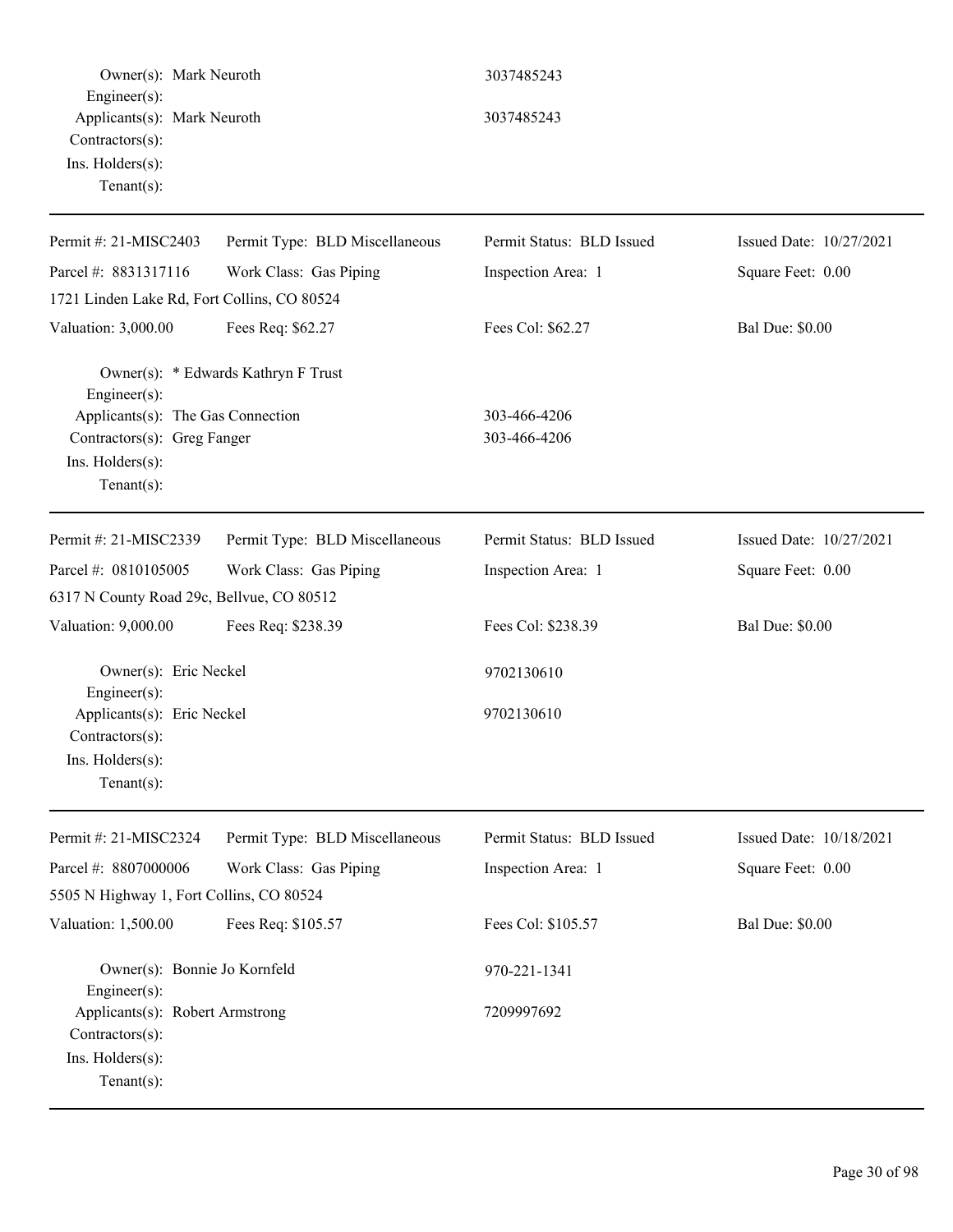| Permit #: 21-MISC2417                                                                                | Permit Type: BLD Miscellaneous                                 | Permit Status: BLD Issued    | Issued Date: 10/28/2021   |
|------------------------------------------------------------------------------------------------------|----------------------------------------------------------------|------------------------------|---------------------------|
| Parcel #: 1704000053                                                                                 | Work Class: Gas Piping                                         | Inspection Area: 6           | Square Feet: 0.00         |
| 1938 Paradise Park Rd, Bellvue, CO 80512                                                             |                                                                |                              |                           |
| Valuation: 2,000.00                                                                                  | Fees Req: \$113.93                                             | Fees Col: \$113.93           | <b>Bal Due: \$0.00</b>    |
| Owner(s): Terrell James<br>Engineer(s):                                                              |                                                                | 9702144342                   |                           |
| Applicants(s): Douglas Medina<br>Contractors(s):<br>Ins. Holders(s):<br>Tenant $(s)$ :               |                                                                | 970-658-6759                 |                           |
| Permit #: 21-MISC2286                                                                                | Permit Type: BLD Miscellaneous                                 | Permit Status: BLD Issued    | Issued Date: 10/12/2021   |
| Parcel #: 8622325026                                                                                 | Work Class: Inspect Perm Foundation - Inspection Area: 2<br>MH |                              | Square Feet: 0.00         |
| 8507 Alice Ct, Fort Collins, CO 80528                                                                |                                                                |                              |                           |
| Valuation: 1.00                                                                                      | Fees Req: \$51.64                                              | Fees Col: \$51.64            | <b>Bal Due: \$0.00</b>    |
| Engineer(s):<br>Applicants(s): Sharon Cover<br>Contractors(s):<br>Ins. Holders(s):<br>Tenant $(s)$ : |                                                                |                              |                           |
| Permit #: 21-MISC2325                                                                                | Permit Type: BLD Miscellaneous                                 | Permit Status: BLD Issued    | Issued Date: $10/18/2021$ |
| Parcel #: 8706163028                                                                                 | Work Class: Mechanical                                         | Inspection Area: 1           | Square Feet: 0.00         |
| 2067 Adriel Dr, Fort Collins, CO 80524                                                               |                                                                |                              |                           |
| Valuation: 3,059.21                                                                                  | Fees Req: \$83.02                                              | Fees Col: \$83.02            | <b>Bal Due: \$0.00</b>    |
| Owner(s): Jill Moloney<br>Engineer(s):                                                               |                                                                | 9702224624                   |                           |
| Applicants(s): Robert Weisser<br>Contractors(s): Robert Weisser<br>Ins. Holders(s):<br>$Tenant(s)$ : |                                                                | 970-493-2050<br>970-493-2050 |                           |
| Permit#: 21-MISC2245                                                                                 | Permit Type: BLD Miscellaneous                                 | Permit Status: BLD LOC       | Issued Date: 10/13/2021   |
| Parcel #: 8621405001                                                                                 | Work Class: Mechanical                                         | Inspection Area: 2           | Square Feet: 0.00         |
| 8466 Golden Eagle Rd, Fort Collins, CO 80528                                                         |                                                                |                              |                           |
| Valuation: 10,773.00                                                                                 | Fees Req: \$228.24                                             | Fees Col: \$228.24           | <b>Bal Due: \$0.00</b>    |
| Owner(s): Gerald Woodward<br>Engineer(s):                                                            |                                                                | 9709805014                   |                           |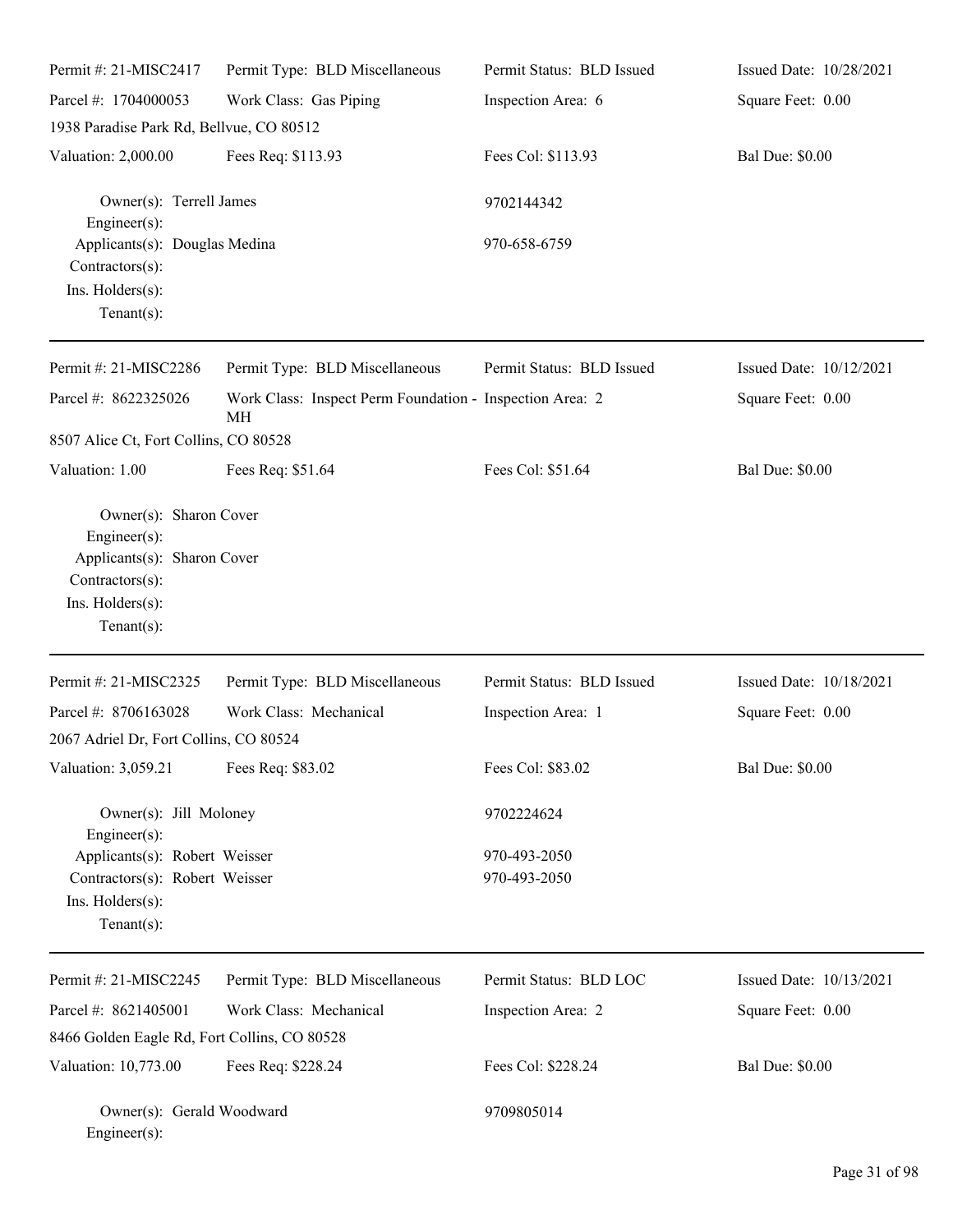Applicants(s): Karen Arnold 9704844440 Contractors(s): William Kusmik 9705670184 Ins. Holders(s): Tenant(s):

| Permit #: 21-MISC2262                                                    | Permit Type: BLD Miscellaneous | Permit Status: BLD Issued | Issued Date: 10/08/2021 |
|--------------------------------------------------------------------------|--------------------------------|---------------------------|-------------------------|
| Parcel #: 9733105045                                                     | Work Class: Mechanical         | Inspection Area: 2        | Square Feet: 0.00       |
| 3907 Windom St, Fort Collins, CO 80526                                   |                                |                           |                         |
| Valuation: 13,303.84                                                     | Fees Req: \$350.48             | Fees Col: \$350.48        | <b>Bal Due: \$0.00</b>  |
| Owner(s): Elizabeth Myrick<br>Engineer $(s)$ :                           |                                |                           |                         |
| Applicants(s): Glenn Frank                                               |                                | 970-484-4552              |                         |
| Contractors(s): Glenn Frank                                              |                                | 970-484-4552              |                         |
| Ins. Holders(s):                                                         |                                |                           |                         |
| Tenant $(s)$ :                                                           |                                |                           |                         |
| Permit #: 21-MISC2380                                                    | Permit Type: BLD Miscellaneous | Permit Status: BLD Issued | Issued Date: 10/25/2021 |
| Parcel #: 9625405010                                                     | Work Class: Mechanical         | Inspection Area: 2        | Square Feet: 0.00       |
| 5900 Mossycup Ct, Loveland, CO 80538                                     |                                |                           |                         |
| Valuation: 1,110.00                                                      | Fees Req: \$53.93              | Fees Col: \$53.93         | <b>Bal Due: \$0.00</b>  |
| Owner(s): Janice Barman                                                  |                                | $(970)$ 669-6494          |                         |
| $Engineering(s)$ :                                                       |                                | 970-223-8873              |                         |
| Applicants(s): Northern Colorado Air Inc<br>Contractors(s): Jeff Richard |                                | 970-223-8873              |                         |
| Ins. Holders(s):                                                         |                                |                           |                         |
| Tenant $(s)$ :                                                           |                                |                           |                         |
| Permit #: 21-MISC2365                                                    | Permit Type: BLD Miscellaneous | Permit Status: BLD Issued | Issued Date: 10/28/2021 |
| Parcel #: 9406000010                                                     | Work Class: Mechanical         | Inspection Area: 3        | Square Feet: 0.00       |
| 4485 S County Road 23, Loveland, CO 80537                                |                                |                           |                         |
| Valuation: 4,117.00                                                      | Fees Req: \$103.77             | Fees Col: \$103.77        | <b>Bal Due: \$0.00</b>  |
|                                                                          |                                |                           |                         |
| Owner(s): William Murray<br>Engineer(s):                                 |                                |                           |                         |
| Applicants(s): Michael Missimer                                          |                                | 9703109232                |                         |
| Contractors(s): Michael Missimer                                         |                                | 9703109232                |                         |
| Ins. Holders(s):                                                         |                                |                           |                         |
| $Tenant(s)$ :                                                            |                                |                           |                         |
| Permit #: 21-MISC2265                                                    | Permit Type: BLD Miscellaneous | Permit Status: BLD LOC    | Issued Date: 10/08/2021 |
| Parcel #: 9704217071                                                     | Work Class: Mechanical         | Inspection Area: 1        | Square Feet: 0.00       |
|                                                                          |                                |                           |                         |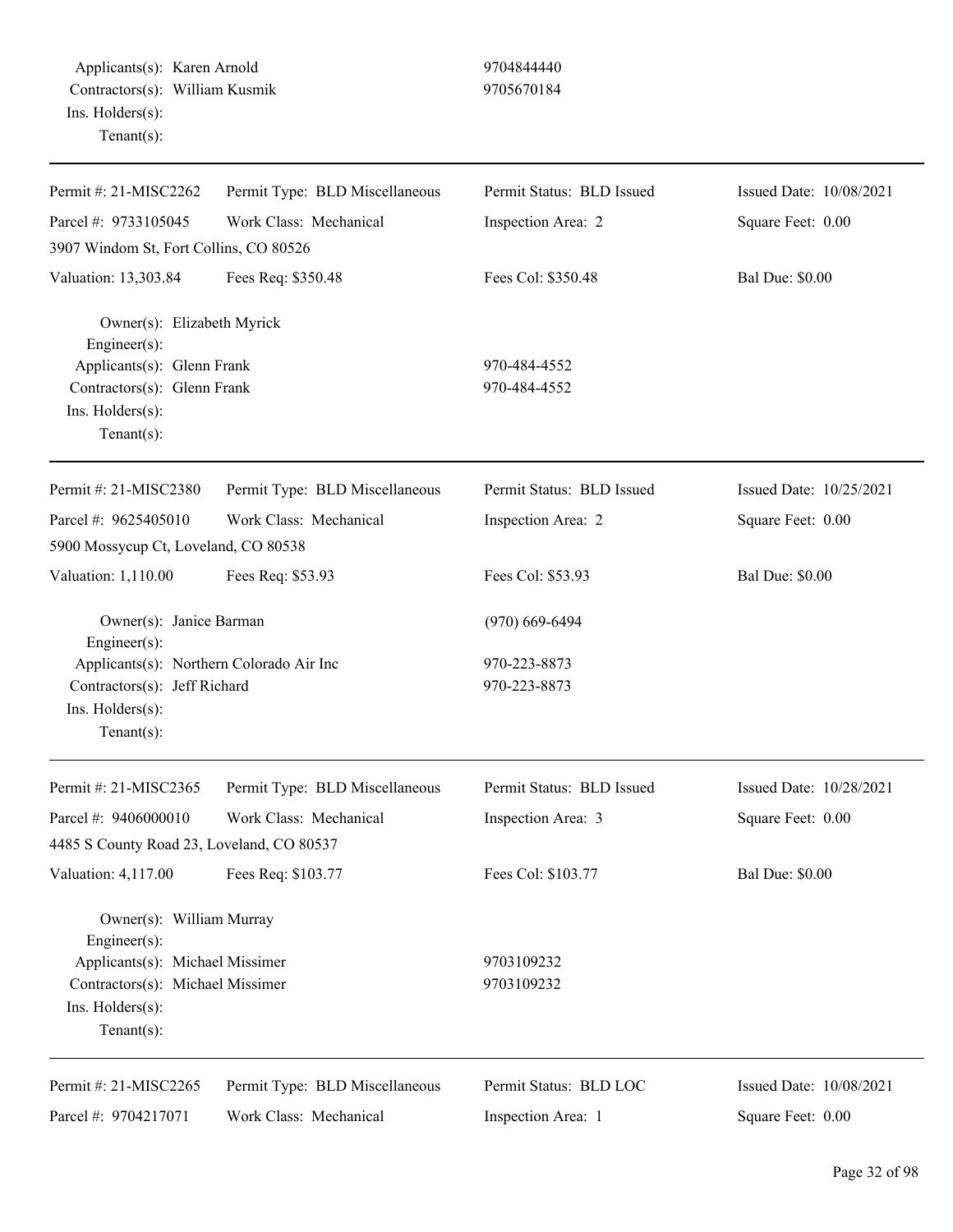2759 Headwater Dr, Fort Collins, CO 80521 Valuation: 14,300.00 Fees Req: \$311.23 Fees Col: \$311.23 Bal Due: \$0.00 Owner(s): Margaret MacMorris 970-493-9155 Engineer(s): Applicants(s): Jim Birdwell 970-686-6086 Contractors(s): Jim Birdwell 970-686-6086 Ins. Holders(s): Tenant(s): Permit #: 21-MISC2229 Parcel #: 9828410007 Permit Type: BLD Miscellaneous Work Class: Mechanical Permit Status: BLD LOC Inspection Area: 1 Issued Date: 10/05/2021 Square Feet: 0.00 2819 Farview Dr, Fort Collins, CO 80524 Valuation: 2,550.00 Fees Req: \$62.27 Fees Col: \$62.27 Bal Due: \$0.00 Owner(s): Barbara Schuldt Engineer(s): Applicants(s): William Froehlich 9702861020 Contractors(s): William Froehlich 9702861020 Ins. Holders(s): Tenant(s): Permit #: 21-MISC2390 Parcel #: 9733100030 Permit Type: BLD Miscellaneous Work Class: Mechanical Permit Status: BLD Issued Inspection Area: 2 Issued Date: 10/26/2021 Square Feet: 0.00 2300 W County Road 38e 115, Fort Collins, CO 80526 Valuation: 3,190.00 Fees Req: \$83.02 Fees Col: \$83.02 Bal Due: \$0.00 Owner(s): Lynn Riojas (000) 000-0000 Engineer(s): Applicants(s): Philip Long 9702136826 Contractors(s): Philip Long 9702136826 Ins. Holders(s): Tenant(s): Permit #: 21-MISC2413 Parcel #: 9606105014 Permit Type: BLD Miscellaneous Work Class: Mechanical Permit Status: BLD Issued Inspection Area: 2 Issued Date: 10/27/2021 Square Feet: 0.00 4869 Eastridge Dr, Fort Collins, CO 80526 Valuation: 6,296.00 Fees Req: \$145.26 Fees Col: \$145.26 Bal Due: \$0.00 Owner(s): Karen Hayes (970) 215-5639 Engineer(s): Applicants(s): Mike Ducett 970-484-4841 Contractors(s): Mike Ducett 970-484-4841

Ins. Holders(s):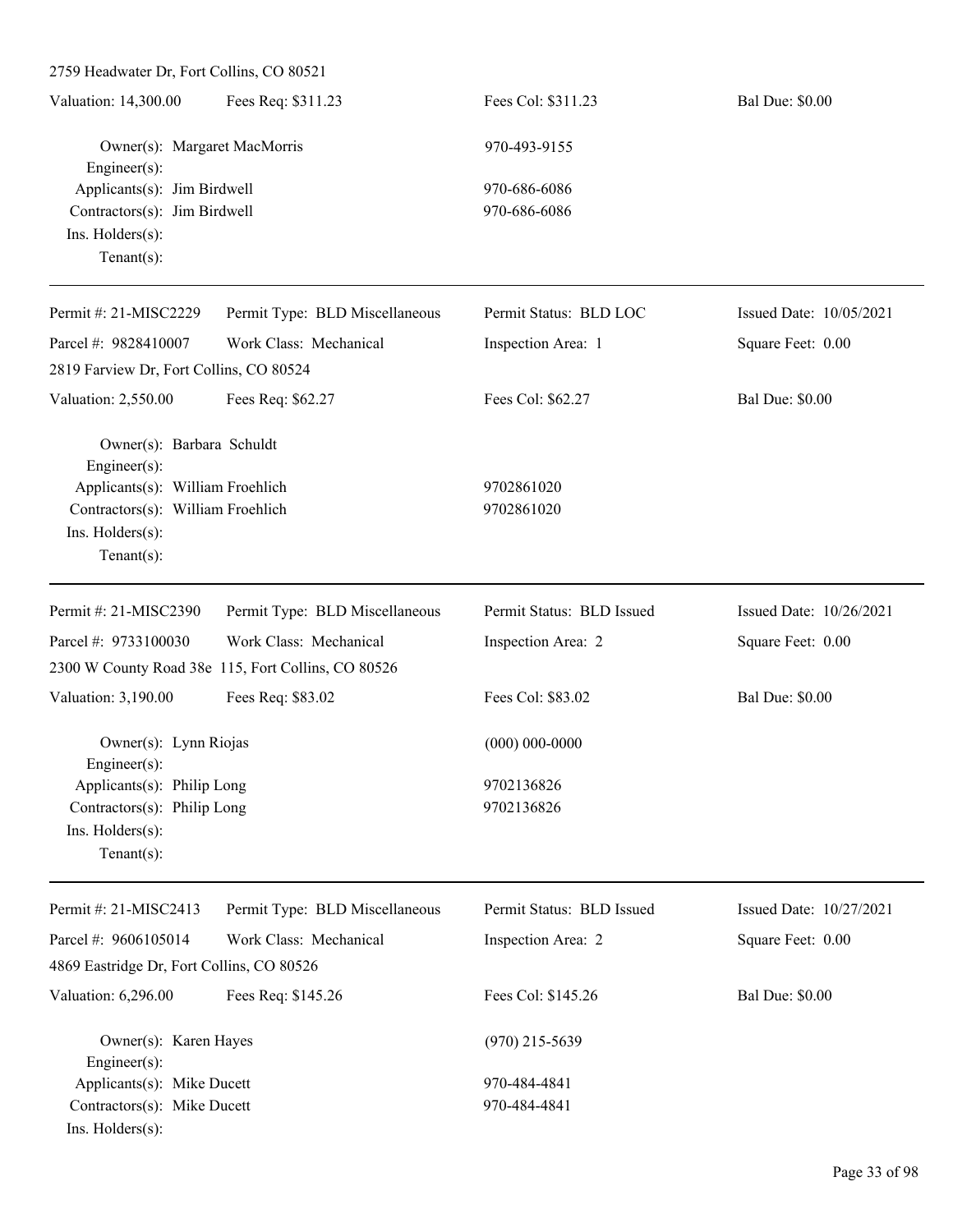| Permit #: 21-MISC2379                                                 | Permit Type: BLD Miscellaneous                   | Permit Status: BLD Issued | Issued Date: 10/25/2021 |
|-----------------------------------------------------------------------|--------------------------------------------------|---------------------------|-------------------------|
| Parcel #: 8727205001                                                  | Work Class: Mechanical                           | Inspection Area: 2        | Square Feet: 0.00       |
| 2710 Arbee Ln, Fort Collins, CO 80525                                 |                                                  |                           |                         |
| Valuation: 4,291.98                                                   | Fees Req: \$103.77                               | Fees Col: \$103.77        | <b>Bal Due: \$0.00</b>  |
| Owner(s): Calvin Bailey<br>Engineer(s):<br>Applicants(s): Glenn Frank |                                                  | $(970)$ 388-5285          |                         |
|                                                                       |                                                  | 970-484-4552              |                         |
| Contractors(s): Glenn Frank                                           |                                                  | 970-484-4552              |                         |
| Ins. Holders(s):                                                      |                                                  |                           |                         |
| Tenant $(s)$ :                                                        |                                                  |                           |                         |
| Permit #: 21-MISC2336                                                 | Permit Type: BLD Miscellaneous                   | Permit Status: BLD Issued | Issued Date: 10/21/2021 |
| Parcel #: 9704308007                                                  | Work Class: Mechanical                           | Inspection Area: 1        | Square Feet: 0.00       |
| 809 Theo Ave, Fort Collins, CO 80521                                  |                                                  |                           |                         |
| Valuation: 4,012.00                                                   | Fees Req: \$103.77                               | Fees Col: \$103.77        | <b>Bal Due: \$0.00</b>  |
| Owner(s): Dolores Garcia<br>Engineer(s):                              |                                                  | $(970)$ 481-4702          |                         |
|                                                                       | Applicants(s): Gary Hooley Heating & Air         | 970-493-3272              |                         |
| Contractors(s): Dennis Shortridge                                     |                                                  | 970-493-3272              |                         |
| Ins. Holders(s):                                                      |                                                  |                           |                         |
| $Tenant(s)$ :                                                         |                                                  |                           |                         |
| Permit #: 21-MISC2422                                                 | Permit Type: BLD Miscellaneous                   | Permit Status: BLD LOC    | Issued Date: 10/28/2021 |
| Parcel #: 1626213004                                                  | Work Class: Mechanical                           | Inspection Area: 4        | Square Feet: 0.00       |
| 31 Cinnamon Bear Ct, Drake, CO 80515                                  |                                                  |                           |                         |
| Valuation: 2,325.00                                                   | Fees Req: \$62.27                                | Fees Col: \$62.27         | <b>Bal Due: \$0.00</b>  |
| $Owner(s)$ :                                                          | <b>Baranovic Family Trust</b><br>James Baranovic | 9709623990<br>9709623990  |                         |
| $Engineering(s)$ :<br>Applicants(s): William Froehlich                |                                                  | 9702861020                |                         |
| Contractors(s):                                                       |                                                  |                           |                         |
| Ins. Holders(s):                                                      |                                                  |                           |                         |
| Tenant $(s)$ :                                                        |                                                  |                           |                         |
| Permit #: 21-MISC2275                                                 | Permit Type: BLD Miscellaneous                   | Permit Status: BLD Issued | Issued Date: 10/11/2021 |
| Parcel #: 1707000008                                                  | Work Class: Mechanical                           | Inspection Area: 6        | Square Feet: 0.00       |
| 2507 Spencer Mountain Rd, Bellvue, CO 80512                           |                                                  |                           |                         |
| Valuation: 3,500.00                                                   | Fees Req: \$83.02                                | Fees Col: \$83.02         | <b>Bal Due: \$0.00</b>  |
|                                                                       |                                                  |                           |                         |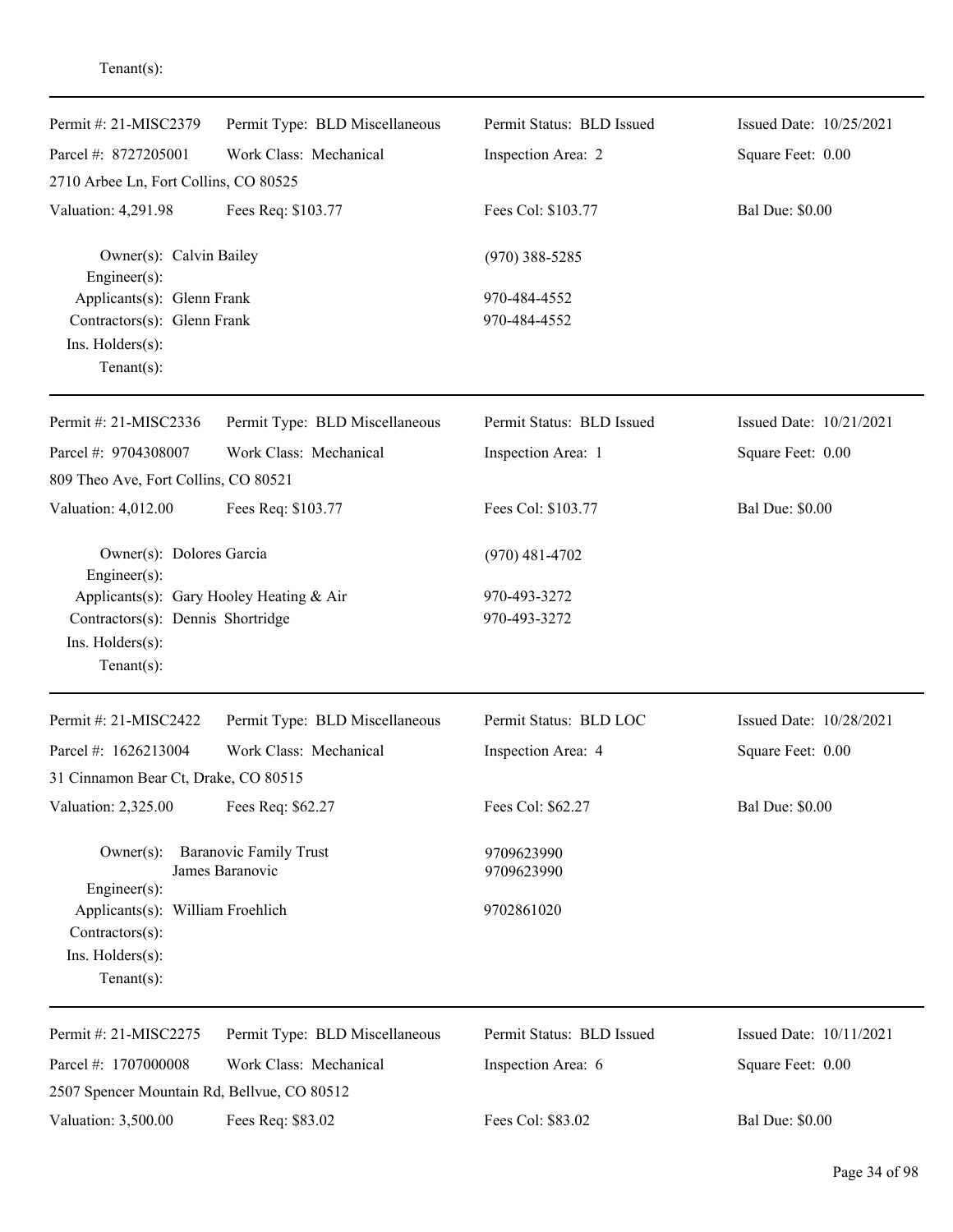| Owner(s): Michael Orback<br>Engineer(s):<br>Applicants(s): Kurt Schwader<br>Contractors(s): Kurt Schwader<br>Ins. Holders(s):<br>Tenant $(s)$ : |                                | 9704432443                   |                         |
|-------------------------------------------------------------------------------------------------------------------------------------------------|--------------------------------|------------------------------|-------------------------|
|                                                                                                                                                 |                                | 970-532-7618<br>970-532-7618 |                         |
| Permit #: 21-MISC2236                                                                                                                           | Permit Type: BLD Miscellaneous | Permit Status: BLD Issued    | Issued Date: 10/14/2021 |
| Parcel #: 9710206015                                                                                                                            | Work Class: Mechanical         | Inspection Area: 2           | Square Feet: 0.00       |
| 524 N Frey Ave, Fort Collins, CO 80521                                                                                                          |                                |                              |                         |
| Valuation: 6,057.00                                                                                                                             | Fees Req: \$145.26             | Fees Col: \$145.26           | <b>Bal Due: \$0.00</b>  |
| Owner(s): Asad Aziz<br>Engineer(s):                                                                                                             |                                | 9703105249                   |                         |
| Applicants(s): Dennis Shortridge                                                                                                                |                                | 970-493-3272                 |                         |
| Contractors(s): Dennis Shortridge                                                                                                               |                                | 970-493-3272                 |                         |
| Ins. Holders(s):<br>Tenant $(s)$ :                                                                                                              |                                |                              |                         |
| Permit #: 21-MISC2287                                                                                                                           | Permit Type: BLD Miscellaneous | Permit Status: BLD Issued    | Issued Date: 10/12/2021 |
| Parcel #: 9731110015                                                                                                                            | Work Class: Mechanical         | Inspection Area: 2           | Square Feet: 0.00       |
| 3800 Soderburg Dr, Fort Collins, CO 80526                                                                                                       |                                |                              |                         |
| Valuation: 4,800.00                                                                                                                             | Fees Req: \$163.77             | Fees Col: \$163.77           | <b>Bal Due: \$0.00</b>  |
| Owner(s): Neal Moyer<br>Engineer(s):                                                                                                            |                                | 2485358054                   |                         |
| Applicants(s): Neal Moyer                                                                                                                       |                                | 2485358054                   |                         |
| Contractors(s):                                                                                                                                 |                                |                              |                         |
| Ins. Holders(s):                                                                                                                                |                                |                              |                         |
| Tenant $(s)$ :                                                                                                                                  |                                |                              |                         |
| Permit #: 21-MISC2361                                                                                                                           | Permit Type: BLD Miscellaneous | Permit Status: BLD Issued    | Issued Date: 10/22/2021 |
| Parcel #: 8717116122                                                                                                                            | Work Class: Mechanical         | Inspection Area: 2           | Square Feet: 0.00       |
| 2807 Cherly St, Fort Collins, CO 80524                                                                                                          |                                |                              |                         |
| Valuation: 14,036.00                                                                                                                            | Fees Req: \$311.23             | Fees Col: \$311.23           | <b>Bal Due: \$0.00</b>  |
| Owner(s): Violet Belle Marquart<br>Engineer(s):                                                                                                 |                                | 9704947632                   |                         |
| Applicants(s): Mike Ducett<br>Contractors(s): Mike Ducett                                                                                       |                                | 970-484-4841                 |                         |
|                                                                                                                                                 |                                | 970-484-4841                 |                         |
| Ins. Holders(s):                                                                                                                                |                                |                              |                         |
| $Tenant(s)$ :                                                                                                                                   |                                |                              |                         |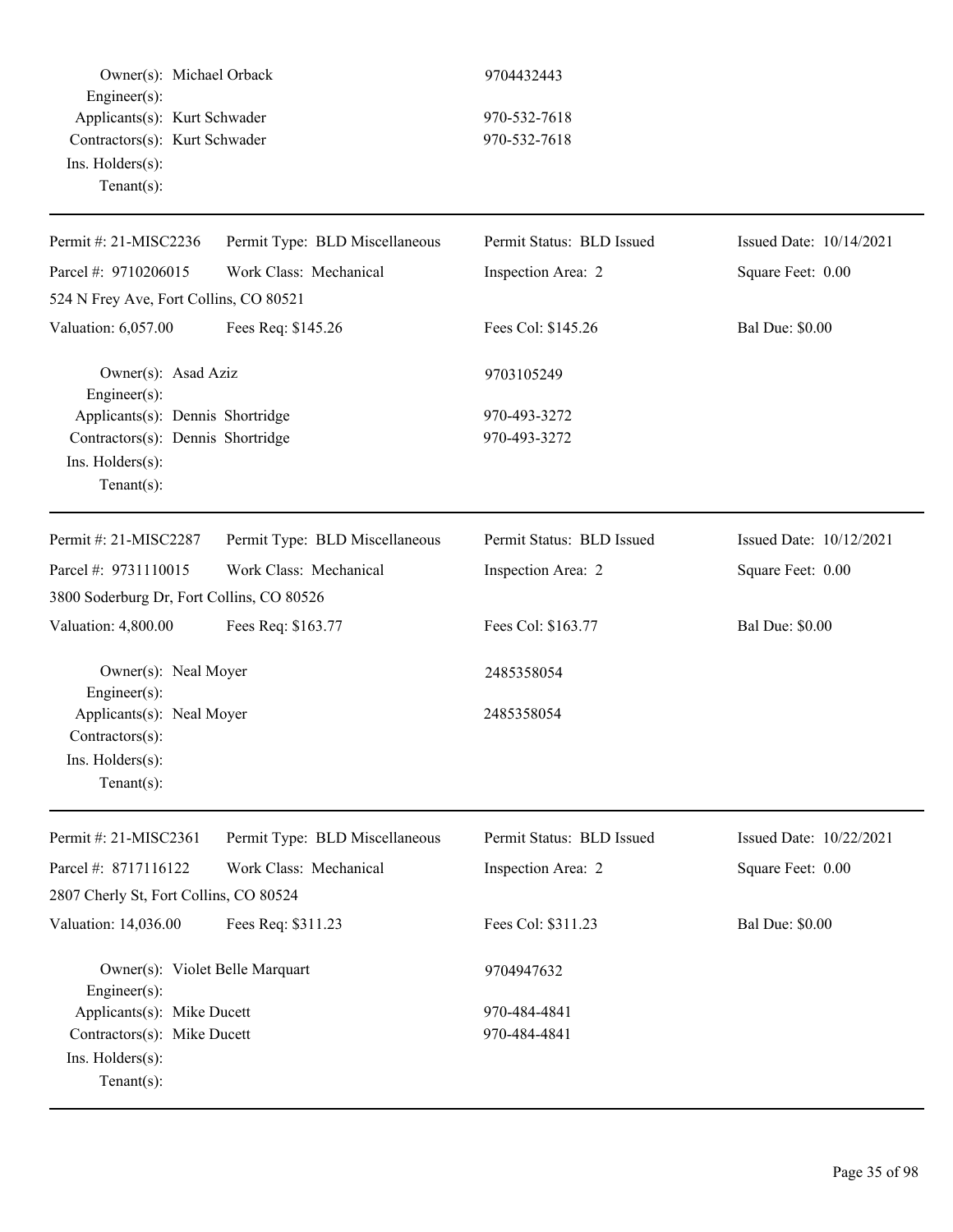| Permit #: 21-MISC2269                                                                                                                | Permit Type: BLD Miscellaneous | Permit Status: BLD Issued    | Issued Date: 10/08/2021 |
|--------------------------------------------------------------------------------------------------------------------------------------|--------------------------------|------------------------------|-------------------------|
| Parcel #: 8707405023                                                                                                                 | Work Class: Mechanical         | Inspection Area: 2           | Square Feet: 0.00       |
| 305 Airpark Dr 2, Fort Collins, CO 80524                                                                                             |                                |                              |                         |
| Valuation: 10,400.00                                                                                                                 | Fees Req: \$228.24             | Fees Col: \$228.24           | <b>Bal Due: \$0.00</b>  |
| Owner(s): Jesse St John<br>$Engineering(s)$ :                                                                                        |                                | 3038293059                   |                         |
| Applicants(s): Michael Wetzbarger<br>Contractors(s): Michael Wetzbarger<br>Ins. Holders(s):<br>Tenant $(s)$ :                        |                                | 970-282-7220<br>970-282-7220 |                         |
| Permit #: 21-MISC2289                                                                                                                | Permit Type: BLD Miscellaneous | Permit Status: BLD Issued    | Issued Date: 10/13/2021 |
| Parcel #: 9430209003<br>5001 Glen Dr, Berthoud, CO 80513                                                                             | Work Class: Mechanical         | Inspection Area: 3           | Square Feet: 0.00       |
| Valuation: 5,000.00                                                                                                                  | Fees Req: \$163.77             | Fees Col: \$163.77           | <b>Bal Due: \$0.00</b>  |
| Owner(s): James Nelson<br>$Engineering(s)$ :<br>Applicants(s): Traci Nelson<br>Contractors(s):<br>Ins. Holders(s):<br>Tenant $(s)$ : |                                |                              |                         |
| Permit #: 21-MISC2343                                                                                                                | Permit Type: BLD Miscellaneous | Permit Status: BLD Issued    | Issued Date: 10/20/2021 |
| Parcel #: 9821406015                                                                                                                 | Work Class: Mechanical         | Inspection Area: 1           | Square Feet: 0.00       |
| 4117 Ideal Dr, Fort Collins, CO 80524                                                                                                |                                |                              |                         |
| Valuation: 10,888.25 Fees Req: \$228.24                                                                                              |                                | Fees Col: \$228.24           | <b>Bal Due: \$0.00</b>  |
| Owner(s): Jolene Kershaw<br>$Engineering(s)$ :                                                                                       |                                | (970)430 3815                |                         |
| Applicants(s): Glenn Frank<br>Contractors(s): Glenn Frank<br>Ins. Holders(s):<br>Tenant $(s)$ :                                      |                                | 970-484-4552<br>970-484-4552 |                         |
| Permit #: 21-MISC2424                                                                                                                | Permit Type: BLD Miscellaneous | Permit Status: BLD Issued    | Issued Date: 10/29/2021 |
| Parcel #: 9733112014                                                                                                                 | Work Class: Mechanical         | Inspection Area: 2           | Square Feet: 0.00       |
| 4016 Platte Dr, Fort Collins, CO 80526                                                                                               |                                |                              |                         |
| Valuation: 10,041.19                                                                                                                 | Fees Req: \$228.24             | Fees Col: \$228.24           | <b>Bal Due: \$0.00</b>  |
| Owner(s): Michael Sebald<br>$Engineer(s)$ :                                                                                          |                                | $(970)$ 310-1173             |                         |
| Applicants(s): Glenn Frank                                                                                                           |                                | 970-484-4552                 |                         |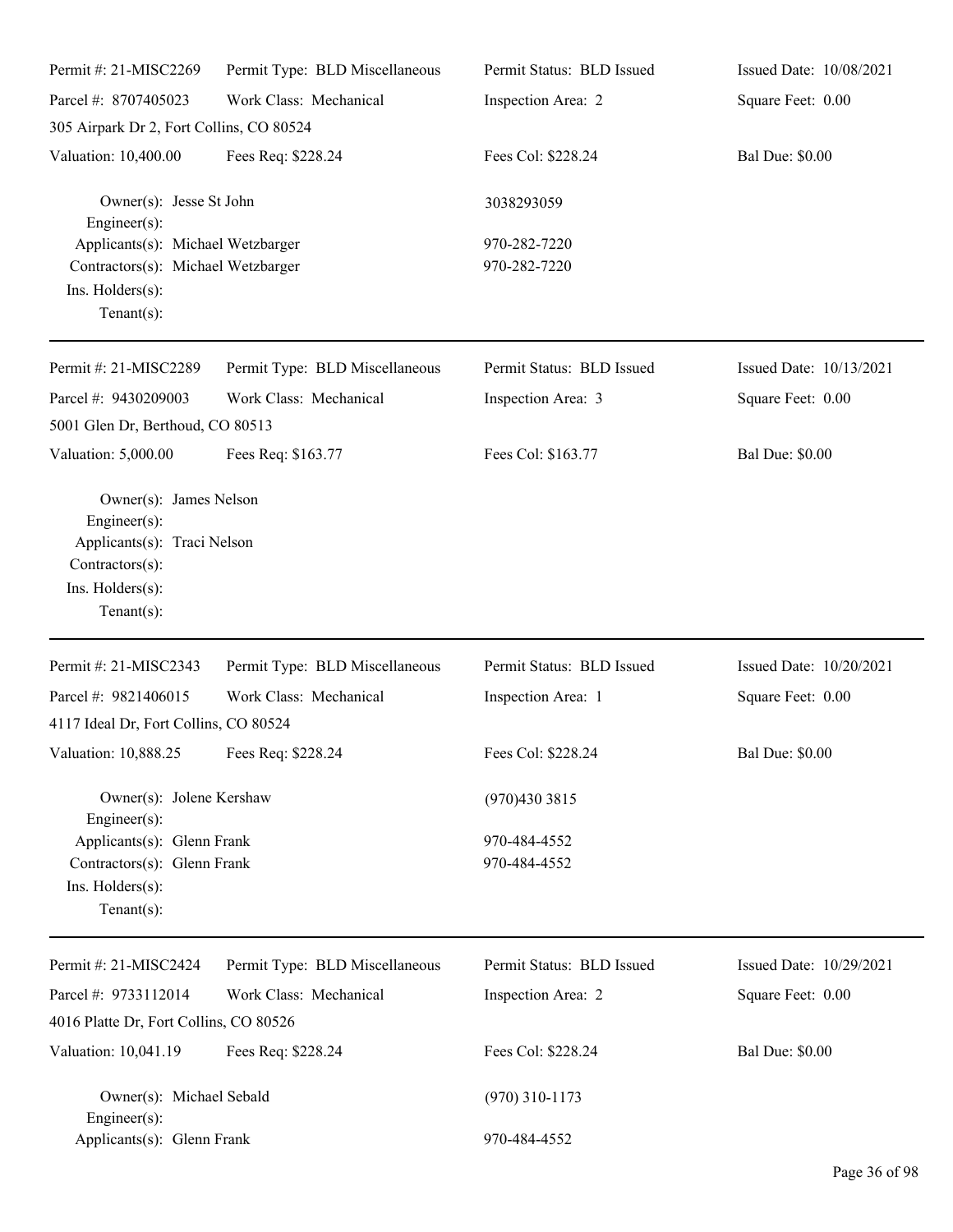| Permit #: $21-MISC2161$                                                                          | Permit Type: BLD Miscellaneous             | Permit Status: BLD Issued    | Issued Date: 10/01/2021 |
|--------------------------------------------------------------------------------------------------|--------------------------------------------|------------------------------|-------------------------|
| Parcel #: 9829412041                                                                             | Work Class: Mechanical                     | Inspection Area: 1           | Square Feet: 0.00       |
| 2816 Tharp Dr, Laporte, CO 80535                                                                 |                                            |                              |                         |
| Valuation: 7,634.00                                                                              | Fees Req: \$166.00                         | Fees Col: \$166.00           | <b>Bal Due: \$0.00</b>  |
| Owner(s): Benjamin Harris<br>Engineer(s):                                                        |                                            |                              |                         |
| Applicants(s): Cassie Garofolo<br>Contractors(s): Tim Swan<br>Ins. Holders(s):<br>Tenant $(s)$ : |                                            | 9702155870<br>970-215-5870   |                         |
| Permit #: 21-MISC2396                                                                            | Permit Type: BLD Miscellaneous             | Permit Status: BLD LOC       | Issued Date: 10/26/2021 |
| Parcel #: 9830100003                                                                             | Work Class: Mechanical                     | Inspection Area: 1           | Square Feet: 0.00       |
| 4220 W County Road 54G 17, Laporte, CO 80535                                                     |                                            |                              |                         |
| Valuation: 986.51                                                                                | Fees Req: \$53.93                          | Fees Col: \$53.93            | <b>Bal Due: \$0.00</b>  |
| Owner(s): Nancy Troudt<br>Engineer(s):                                                           |                                            | $(970)$ 416-9353             |                         |
| Contractors(s): John Hahn<br>Ins. Holders(s):<br>Tenant $(s)$ :                                  | Applicants(s): Hahn Plumbing & Heating Inc | 970-484-7668<br>970-484-7668 |                         |
| Permit #: 21-MISC2282                                                                            | Permit Type: BLD Miscellaneous             | Permit Status: BLD Issued    | Issued Date: 10/12/2021 |
| Parcel #: 9823106004                                                                             | Work Class: Mechanical                     | Inspection Area: 1           | Square Feet: 0.00       |
| 4530 Eagle Lake Dr, Fort Collins, CO 80524                                                       |                                            |                              |                         |
| Valuation: 3,443.00                                                                              | Fees Req: \$83.02                          | Fees Col: \$83.02            | <b>Bal Due: \$0.00</b>  |
| Owner(s): Jeffrey Giannini<br>Engineer $(s)$ :                                                   |                                            | 9704841750                   |                         |
| Applicants(s): Long Heating & Air Co                                                             |                                            | 9702136826                   |                         |
| Contractors(s): Philip Long<br>Ins. Holders(s):<br>Tenant $(s)$ :                                |                                            | 9702136826                   |                         |
| Permit #: 21-MISC2427                                                                            | Permit Type: BLD Miscellaneous             | Permit Status: BLD Issued    | Issued Date: 10/29/2021 |
| Parcel #: 8614320038                                                                             | Work Class: Mechanical                     | Inspection Area: 2           | Square Feet: 0.00       |
| 7556 Tamarisk Dr, Fort Collins, CO 80528                                                         |                                            |                              |                         |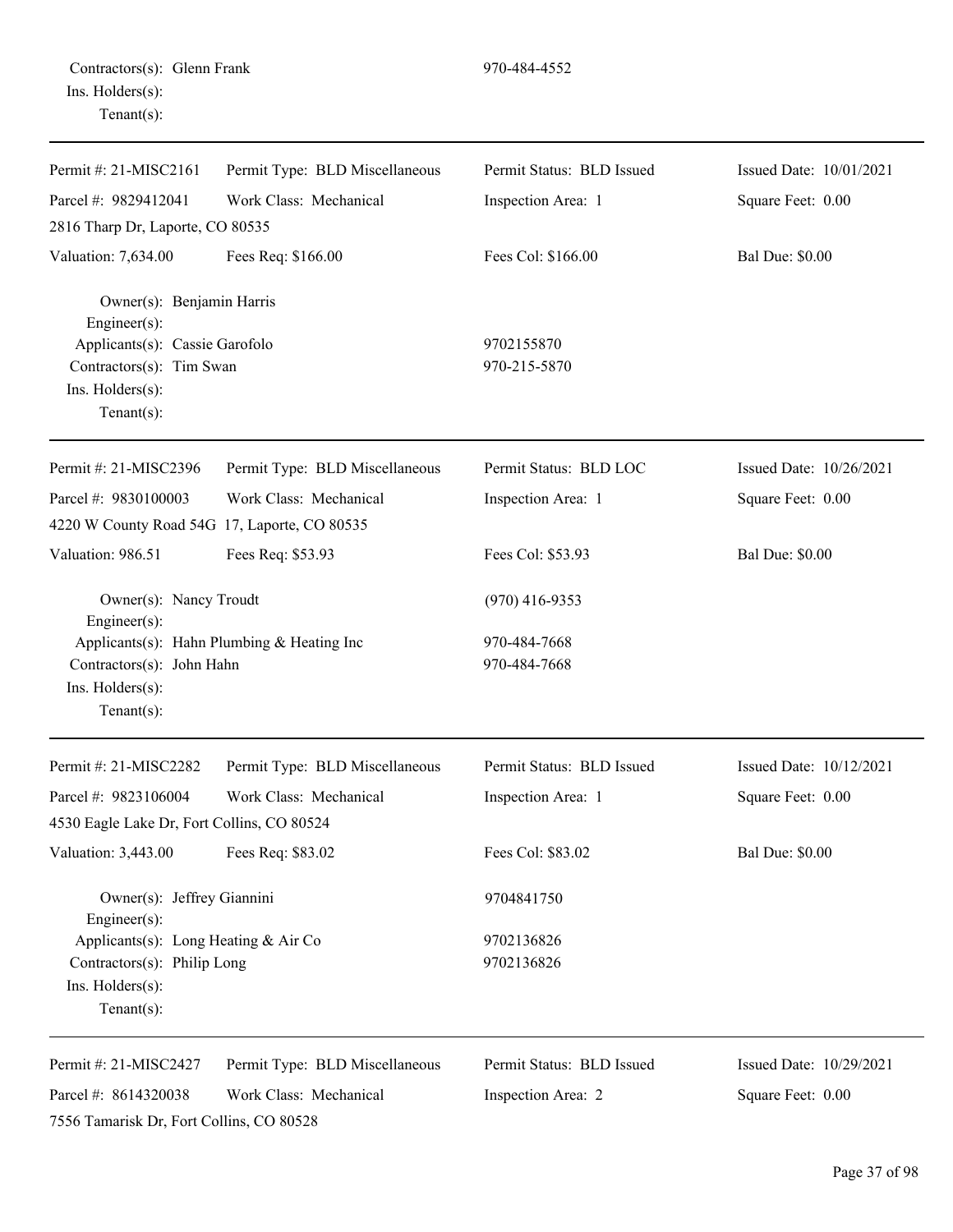| Valuation: 13,400.00                                                                                                                              | Fees Req: \$290.48             | Fees Col: \$290.48           | <b>Bal Due: \$0.00</b>  |
|---------------------------------------------------------------------------------------------------------------------------------------------------|--------------------------------|------------------------------|-------------------------|
| Owner(s): Daniel Milne<br>Engineer(s):                                                                                                            |                                | $(970)$ 494-7632             |                         |
| Applicants(s): Mike Ducett<br>Contractors(s): Mike Ducett<br>Ins. Holders(s):<br>Tenant $(s)$ :                                                   |                                | 970-484-4841<br>970-484-4841 |                         |
| Permit #: 21-MISC2401                                                                                                                             | Permit Type: BLD Miscellaneous | Permit Status: BLD LOC       | Issued Date: 10/27/2021 |
| Parcel #: 8722105010                                                                                                                              | Work Class: Mechanical         | Inspection Area: 2           | Square Feet: 0.00       |
| 1924 Meadowaire Dr, Fort Collins, CO 80524                                                                                                        |                                |                              |                         |
| Valuation: 1,987.03                                                                                                                               | Fees Req: \$53.93              | Fees Col: \$53.93            | <b>Bal Due: \$0.00</b>  |
| Owner(s): Larry Smith<br>Engineer(s):<br>Applicants(s): Poudre Valley Air<br>Contractors(s): Robert Weisser<br>Ins. Holders(s):<br>Tenant $(s)$ : |                                | 970-493-2050<br>970-493-2050 |                         |
| Permit #: 21-MISC2260                                                                                                                             | Permit Type: BLD Miscellaneous | Permit Status: BLD Issued    | Issued Date: 10/14/2021 |
| Parcel #: 0914000016<br>1254 Obenchain Rd, Laporte, CO 80535                                                                                      | Work Class: Mechanical         | Inspection Area: 5           | Square Feet: 0.00       |
| Valuation: 9,760.00                                                                                                                               | Fees Req: \$207.50             | Fees Col: \$207.50           | <b>Bal Due: \$0.00</b>  |
| Owner(s): Keith Gallie<br>Engineer(s):                                                                                                            |                                | 9702249523                   |                         |
| Applicants(s): Gary Hooley Heating & Air<br>Contractors(s): Dennis Shortridge<br>Ins. Holders(s):<br>Tenant $(s)$ :                               |                                | 970-493-3272<br>970-493-3272 |                         |
| Permit #: 21-MISC2432                                                                                                                             | Permit Type: BLD Miscellaneous | Permit Status: BLD Issued    | Issued Date: 10/29/2021 |
| Parcel #: 8716208010                                                                                                                              | Work Class: Mechanical         | Inspection Area: 2           | Square Feet: 0.00       |
| 734 Dawn Ave, Fort Collins, CO 80524                                                                                                              |                                |                              |                         |
| Valuation: 7,497.50                                                                                                                               | Fees Req: \$166.00             | Fees Col: \$166.00           | <b>Bal Due: \$0.00</b>  |
| Owner(s): Carolyn Pond<br>Engineer(s):                                                                                                            |                                | $(970)$ 214-6670             |                         |
| Applicants(s): Tim Swan<br>Contractors(s): Tim Swan<br>Ins. Holders(s):<br>$Tenant(s)$ :                                                          |                                | 970-215-5870<br>970-215-5870 |                         |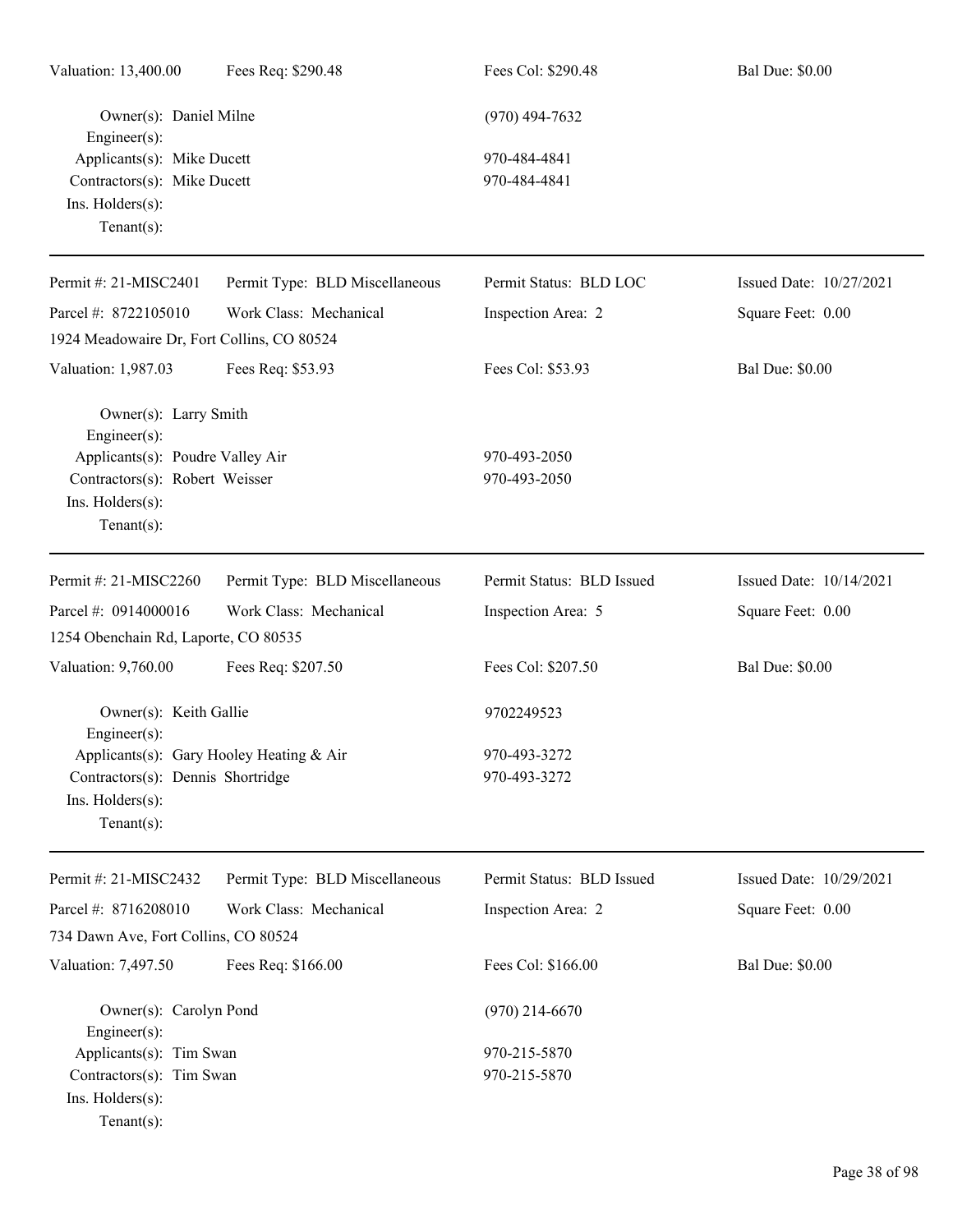| Permit #: 21-MISC2331                                                                                 | Permit Type: BLD Miscellaneous       | Permit Status: BLD Issued    | Issued Date: 10/18/2021 |
|-------------------------------------------------------------------------------------------------------|--------------------------------------|------------------------------|-------------------------|
| Parcel #: 9520405057                                                                                  | Work Class: Mechanical               | Inspection Area: 3           | Square Feet: 0.00       |
| 4112 Scilla Pl, Loveland, CO 80537                                                                    |                                      |                              |                         |
| Valuation: 5,787.00                                                                                   | Fees Req: \$124.51                   | Fees Col: \$124.51           | <b>Bal Due: \$0.00</b>  |
| Owner(s): Meri Murphy<br>Engineer(s):                                                                 |                                      | $(970)$ 494-7632             |                         |
| Applicants(s): Mike Ducett<br>Contractors(s): Mike Ducett<br>Ins. $H$ olders $(s)$ :<br>$Tenant(s)$ : |                                      | 970-484-4841<br>970-484-4841 |                         |
| Permit #: 21-MISC2208                                                                                 | Permit Type: BLD Miscellaneous       | Permit Status: BLD Issued    | Issued Date: 10/01/2021 |
| Parcel #: 9531210010                                                                                  | Work Class: Mechanical               | Inspection Area: 3           | Square Feet: 0.00       |
| 6114 Kelly Beth Ct, Loveland, CO 80537                                                                |                                      |                              |                         |
| Valuation: 16,482.00                                                                                  | Fees Req: \$352.72                   | Fees Col: \$352.72           | <b>Bal Due: \$0.00</b>  |
| Owner(s): Tracy Ireland<br>Engineer(s):                                                               |                                      | 9703716080                   |                         |
| Applicants(s): Meiers Mechanical                                                                      |                                      | 720-366-1512                 |                         |
| Contractors(s): Meiers Mechanical<br>Eric Meiers                                                      |                                      | 720-366-1512<br>720-366-1512 |                         |
| Ins. Holders(s):<br>$Tenant(s)$ :                                                                     |                                      |                              |                         |
| Permit #: 21-MISC2328                                                                                 | Permit Type: BLD Miscellaneous       | Permit Status: BLD Issued    | Issued Date: 10/18/2021 |
| Parcel #: 9923000057                                                                                  | Work Class: Mechanical               | Inspection Area: 1           | Square Feet: 0.00       |
| 9728 N County Road 17, Fort Collins, CO 80524                                                         |                                      |                              |                         |
| Valuation: 2,855.55                                                                                   | Fees Req: \$62.27                    | Fees Col: \$62.27            | <b>Bal Due: \$0.00</b>  |
| Owner(s): Julia Reynolds<br>Engineer(s):                                                              |                                      | 9704132189                   |                         |
| Applicants(s): Tim Swan<br>Contractors(s): Tim Swan<br>Ins. Holders(s):<br>$Tenant(s)$ :              |                                      | 970-215-5870<br>970-215-5870 |                         |
| Permit #: 21-MISC2394                                                                                 | Permit Type: BLD Miscellaneous       | Permit Status: BLD Issued    | Issued Date: 10/26/2021 |
| Parcel #: 2406428001<br>1575 Jacob Rd, Estes Park, CO 80517                                           | Work Class: Mechanical               | Inspection Area: 4           | Square Feet: 0.00       |
| Valuation: 5,598.00                                                                                   | Fees Req: \$124.51                   | Fees Col: \$124.51           | <b>Bal Due: \$0.00</b>  |
|                                                                                                       | Owner(s): Jerry Petr Revocable Trust | $(402) 802 - 1369$           |                         |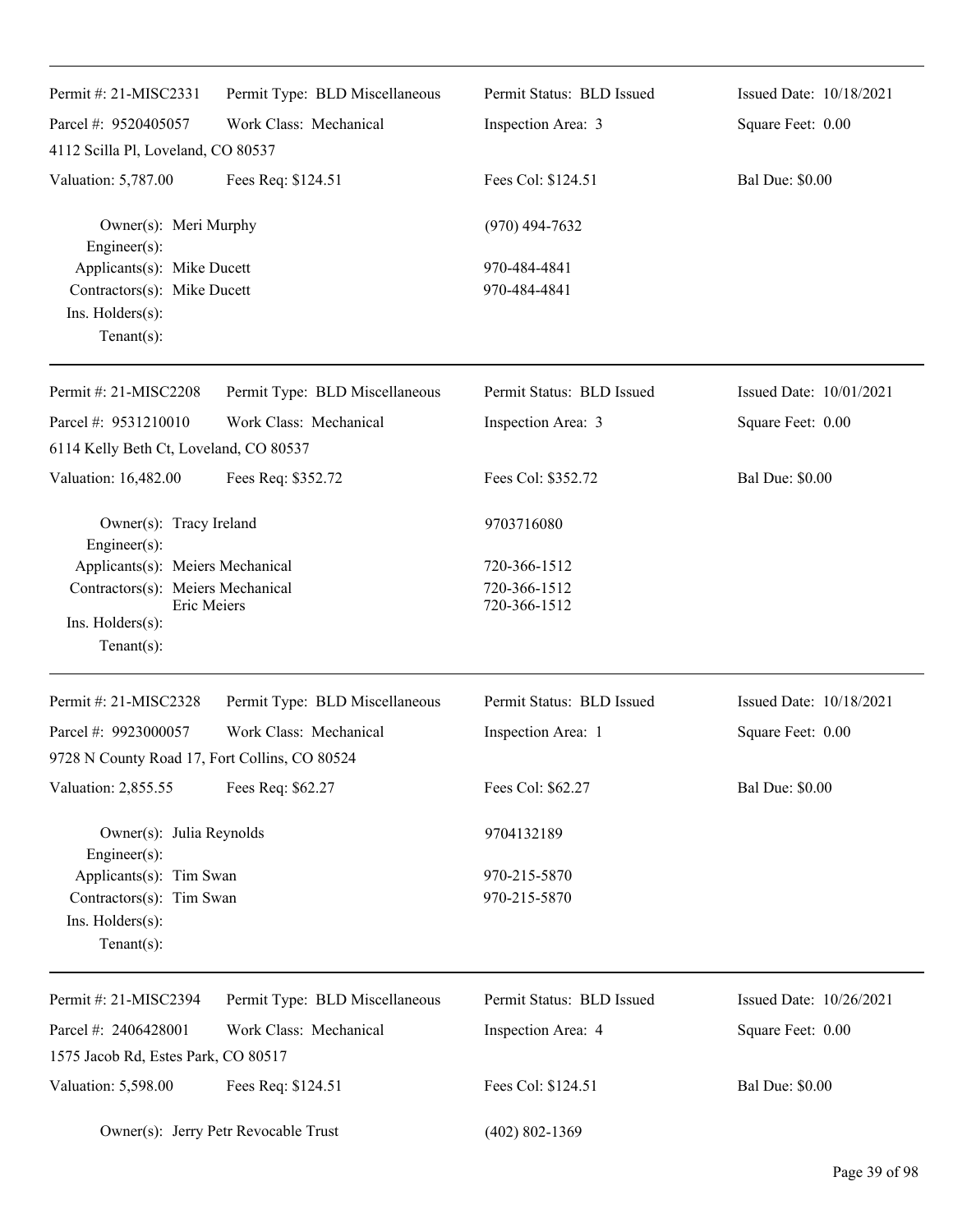Engineer(s): Applicants(s): Joel Delia 970-586-8195 Contractors(s): Joel Delia 970-586-8195 Ins. Holders(s): Tenant(s):

| Permit #: 21-MISC2350                                                                          | Permit Type: BLD Miscellaneous | Permit Status: BLD Issued    | Issued Date: 10/21/2021 |
|------------------------------------------------------------------------------------------------|--------------------------------|------------------------------|-------------------------|
| Parcel #: 9636200044                                                                           | Work Class: Mechanical         | Inspection Area: 2           | Square Feet: 0.00       |
| 420 E 57th St 195, Loveland, CO 80538                                                          |                                |                              |                         |
| Valuation: 6,022.00                                                                            | Fees Req: \$145.26             | Fees Col: \$145.26           | <b>Bal Due: \$0.00</b>  |
| Owner(s): Cherilynn McNutt<br>Engineer(s):                                                     |                                | $(970)$ 494-7632             |                         |
| Applicants(s): Mike Ducett<br>Contractors(s): Mike Ducett<br>Ins. Holders(s):<br>$Tenant(s)$ : |                                | 970-484-4841<br>970-484-4841 |                         |
| Permit #: $21-MISC2222$                                                                        | Permit Type: BLD Miscellaneous | Permit Status: BLD Issued    | Issued Date: 10/04/2021 |
| Parcel #: 9829314056                                                                           | Work Class: Mechanical         | Inspection Area: 1           | Square Feet: 0.00       |
| 3524 Settlers Rd, Laporte, CO 80535                                                            |                                |                              |                         |
| Valuation: 3,032.00                                                                            | Fees Req: \$83.02              | Fees Col: \$83.02            | <b>Bal Due: \$0.00</b>  |
| Owner(s): Becky Stedman<br>Engineer(s):                                                        |                                | 9702219404                   |                         |
| Applicants(s): Tim Swan<br>Contractors(s): Tim Swan<br>Ins. Holders(s):<br>$Tenant(s)$ :       |                                | 970-215-5870<br>970-215-5870 |                         |
| Permit #: 21-MISC2420                                                                          | Permit Type: BLD Miscellaneous | Permit Status: BLD LOC       | Issued Date: 10/28/2021 |
| Parcel #: 8623411024                                                                           | Work Class: Mechanical         | Inspection Area: 2           | Square Feet: 0.00       |
| 8138 Scenic Ridge Dr, Fort Collins, CO 80528                                                   |                                |                              |                         |
| Valuation: 17,041.00                                                                           | Fees Req: \$373.47             | Fees Col: \$373.47           | <b>Bal Due: \$0.00</b>  |
| Owner(s): John Schnackel<br>Engineer $(s)$ :                                                   |                                | $(970)$ 494-7632             |                         |
| Applicants(s): Mike Ducett                                                                     |                                | 970-484-4841                 |                         |
| Contractors(s): Mike Ducett<br>Ins. Holders(s):<br>$Tenant(s)$ :                               |                                | 970-484-4841                 |                         |
| Permit #: 21-MISC2261                                                                          | Permit Type: BLD Miscellaneous | Permit Status: BLD Issued    | Issued Date: 10/07/2021 |
| Parcel #: 0829000020                                                                           | Work Class: Mechanical         | Inspection Area: 1           | Square Feet: 0.00       |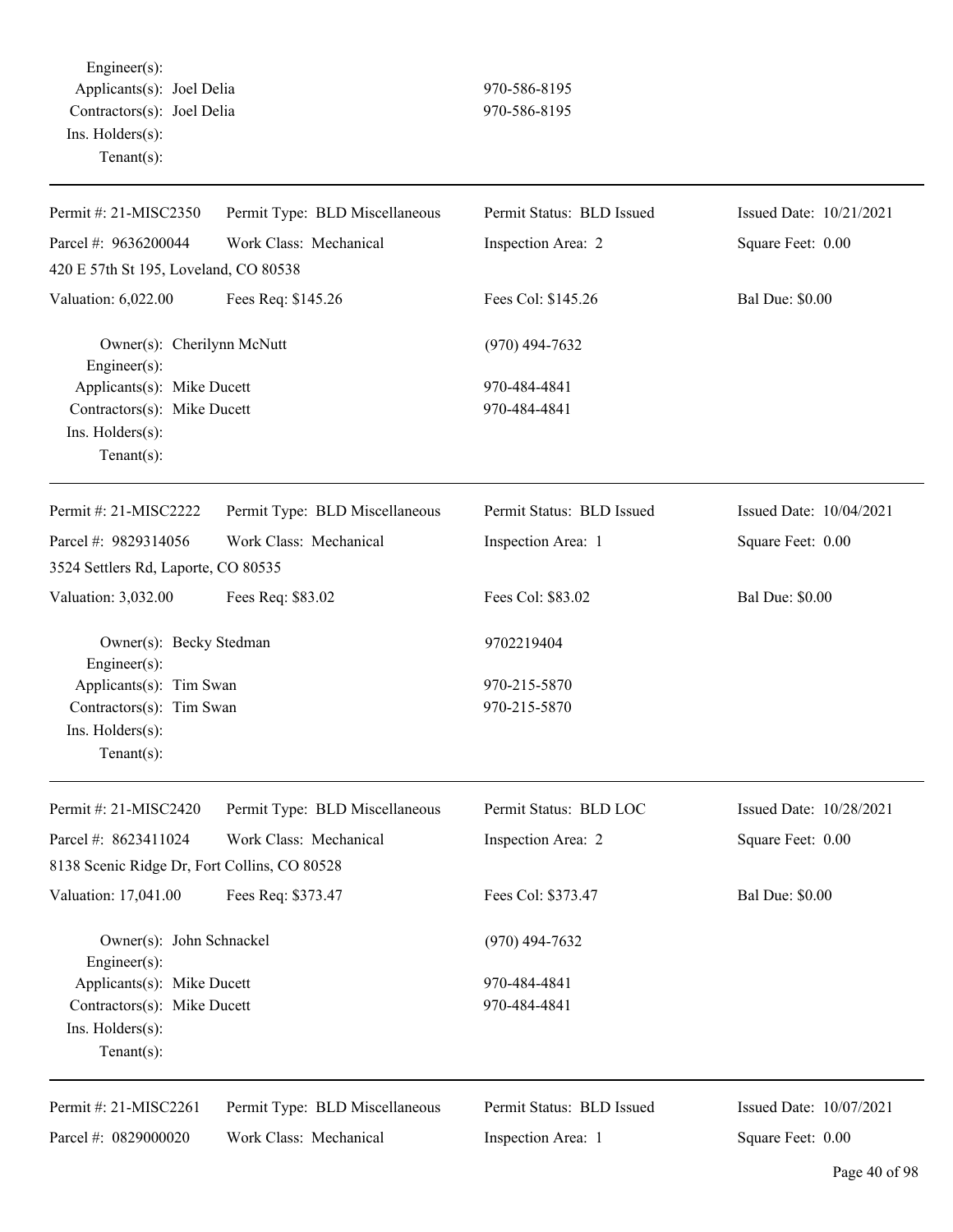10425 Rist Canyon Rd, Bellvue, CO 80512 Valuation: 21,856.45 Fees Req: \$456.45 Fees Col: \$456.45 Bal Due: \$0.00 Owner(s): Timothy Jackson 9704951815 Engineer(s): Applicants(s): Glenn Frank 970-484-4552 Contractors(s): Glenn Frank 970-484-4552 Ins. Holders(s): Tenant(s): Permit #: 21-MISC2351 Parcel #: 0501405026 Permit Type: BLD Miscellaneous Work Class: Mechanical Permit Status: BLD Issued Inspection Area: 2 Issued Date: 10/21/2021 Square Feet: 0.00 3009 Elevado Ct, Loveland, CO 80538 Valuation: 4,570.00 Fees Req: \$103.77 Fees Col: \$103.77 Bal Due: \$0.00 Owner(s): Kevin Bertrand Engineer(s): Applicants(s): Northern Colorado Air Inc 970-223-8873 Contractors(s): Jeff Richard 970-223-8873 Ins. Holders(s): Tenant(s): Permit #: 21-MISC2241 Parcel #: 9733207003 Permit Type: BLD Miscellaneous Work Class: Mechanical Permit Status: BLD LOC Inspection Area: 2 Issued Date: 10/06/2021 Square Feet: 0.00 2614 Powell Pl, Fort Collins, CO 80526 Valuation: 7,961.00 Fees Req: \$166.00 Fees Col: \$166.00 Bal Due: \$0.00 Owner(s): Holly Oberoi Engineer(s): Applicants(s): Mike Ducett 970-484-4841 Contractors(s): Mike Ducett 970-484-4841 Ins. Holders(s): Tenant(s): Permit #: 21-MISC2382 Parcel #: 9635120010 Permit Type: BLD Miscellaneous Work Class: Mechanical Permit Status: BLD LOC Inspection Area: 2 Issued Date: 10/25/2021 Square Feet: 0.00 5608 N Roosevelt Ave, Loveland, CO 80538 Valuation: 6,200.00 Fees Req: \$145.26 Fees Col: \$145.26 Bal Due: \$0.00 Owner(s): Ronald Anderson (970) 494-7632 Engineer(s): Applicants(s): Mike Ducett 970-484-4841 Contractors(s): Ins. Holders(s):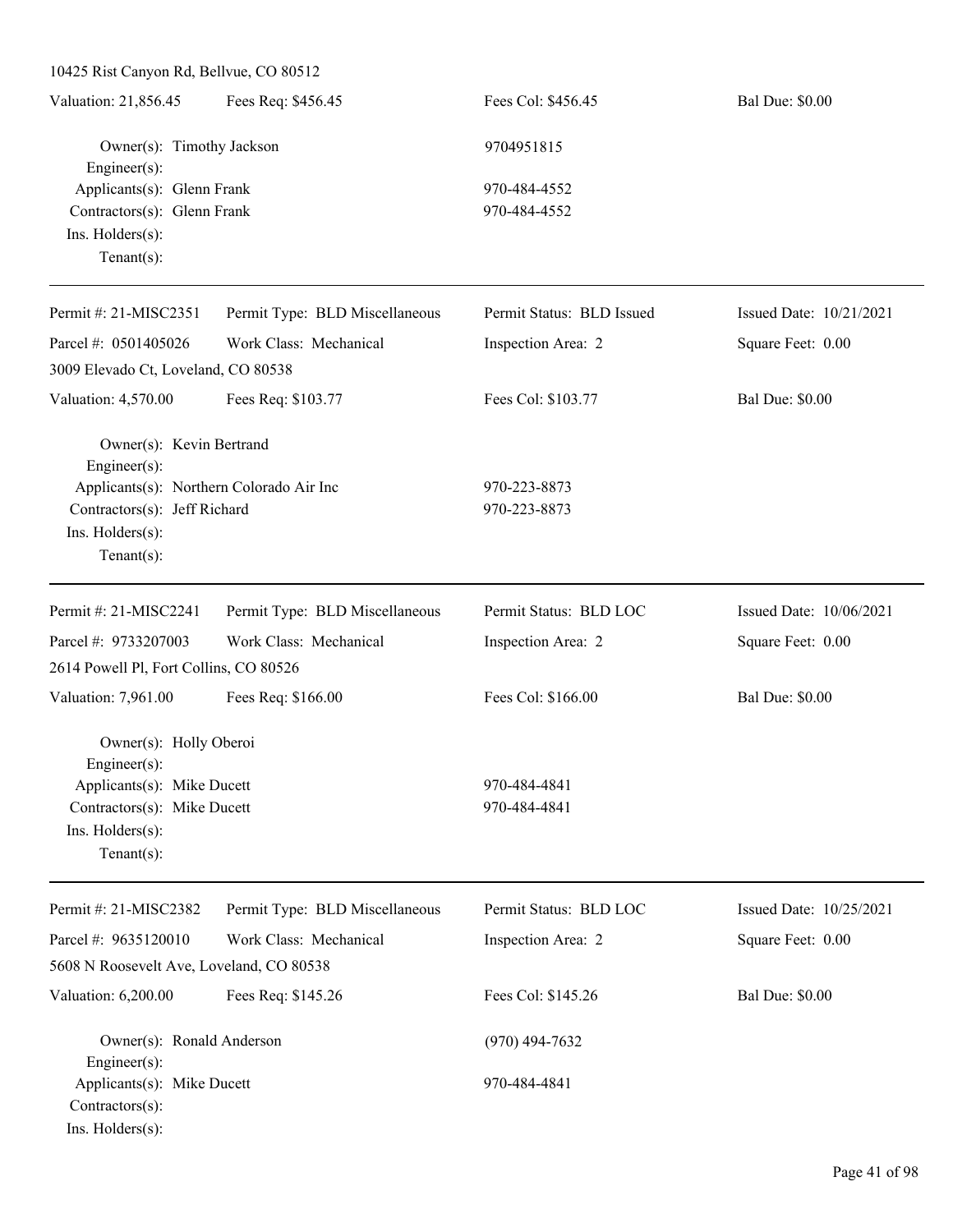| Permit #: 21-MISC2225                                                 | Permit Type: BLD Miscellaneous | Permit Status: BLD Issued | Issued Date: 10/05/2021 |
|-----------------------------------------------------------------------|--------------------------------|---------------------------|-------------------------|
| Parcel #: 9520405096                                                  | Work Class: Mechanical         | Inspection Area: 3        | Square Feet: 0.00       |
| 4209 Sage Pl, Loveland, CO 80537                                      |                                |                           |                         |
| Valuation: 11,399.00                                                  | Fees Req: \$248.99             | Fees Col: \$248.99        | <b>Bal Due: \$0.00</b>  |
| Owner(s): Patricia Sallee<br>Engineer(s):                             |                                | 9704947632                |                         |
| Applicants(s): Mike Ducett                                            |                                | 970-484-4841              |                         |
| Contractors(s): Mike Ducett                                           |                                | 970-484-4841              |                         |
| Ins. Holders(s):<br>$Tenant(s)$ :                                     |                                |                           |                         |
| Permit #: 21-MISC2345                                                 | Permit Type: BLD Miscellaneous | Permit Status: BLD Issued | Issued Date: 10/20/2021 |
| Parcel #: 9518317003                                                  | Work Class: Mechanical         | Inspection Area: 3        | Square Feet: 0.00       |
| 217 Garnet Valley Ct, Loveland, CO 80537                              |                                |                           |                         |
| Valuation: 9,000.00                                                   | Fees Req: \$186.75             | Fees Col: \$186.75        | <b>Bal Due: \$0.00</b>  |
| Owner(s): Michele Smith<br>Engineer(s):                               |                                | 7192339694                |                         |
| Applicants(s): Emmerson Chieppo                                       |                                | 970-581-3750              |                         |
| Contractors(s): Emmerson Chieppo<br>Ins. Holders(s):<br>$Tenant(s)$ : |                                | 970-581-3750              |                         |
| Permit #: 21-MISC2355                                                 | Permit Type: BLD Miscellaneous | Permit Status: BLD Issued | Issued Date: 10/22/2021 |
| Parcel #: 0712206047                                                  | Work Class: Mechanical         | Inspection Area: 1        | Square Feet: 0.00       |
| 305 Galena Ct, Bellvue, CO 80512                                      |                                |                           |                         |
| Valuation: 8,712.00                                                   | Fees Req: \$246.75             | Fees Col: \$246.75        | <b>Bal Due: \$0.00</b>  |
| Owner(s): Mark Steiner<br>Engineer(s):                                |                                |                           |                         |
| Applicants(s): Poudre Valley Air                                      |                                | 970-493-2050              |                         |
| Contractors(s): Robert Weisser<br>Ins. Holders(s):<br>$Tenant(s)$ :   |                                | 970-493-2050              |                         |
| Permit #: 21-MISC2255                                                 | Permit Type: BLD Miscellaneous | Permit Status: BLD Issued | Issued Date: 10/07/2021 |
| Parcel #: 9825105019                                                  | Work Class: Mechanical         | Inspection Area: 1        | Square Feet: 0.00       |
| 3609 Kenyon Dr, Fort Collins, CO 80524                                |                                |                           |                         |
| Valuation: 2,983.00                                                   | Fees Req: \$62.27              | Fees Col: \$62.27         | <b>Bal Due: \$0.00</b>  |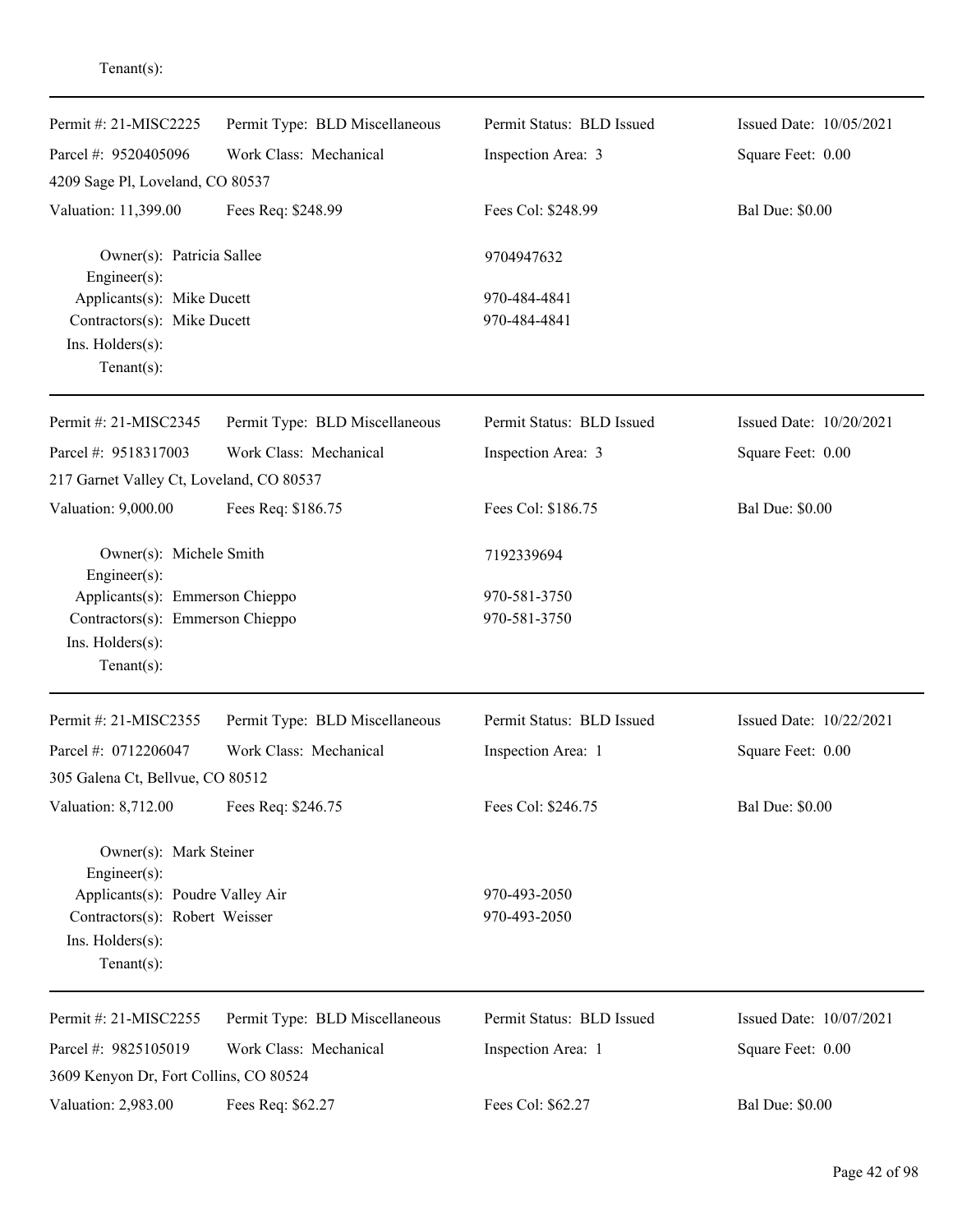| Owner(s): Kathy Westover<br>Engineer(s):                                                                                           |                                                  | 9704712259                                 |                         |
|------------------------------------------------------------------------------------------------------------------------------------|--------------------------------------------------|--------------------------------------------|-------------------------|
| Applicants(s): Cassie Garofolo<br>Tim Swan<br>Contractors(s): Tim Swan<br>$Ins.$ Holders $(s)$ :<br>$Tenant(s)$ :                  |                                                  | 9702155870<br>970-215-5870<br>970-215-5870 |                         |
| Permit #: 21-MISC2213                                                                                                              | Permit Type: BLD Miscellaneous                   | Permit Status: BLD LOC                     | Issued Date: 10/04/2021 |
| Parcel #: 0513408004                                                                                                               | Work Class: Mechanical                           | Inspection Area: 3                         | Square Feet: 0.00       |
| 624 Colt Dr, Loveland, CO 80537                                                                                                    |                                                  |                                            |                         |
| Valuation: 48,200.00                                                                                                               | Fees Req: \$1,016.60                             | Fees Col: \$1,016.60                       | <b>Bal Due: \$0.00</b>  |
| Owner(s): Joseph Curtis<br>Engineer(s):                                                                                            |                                                  | 9189399063                                 |                         |
| Contractors(s): Jerry Lemons<br>Ins. Holders(s):<br>Tenant $(s)$ :                                                                 | Applicants(s): Lemons Heating and Cooling        | 970-353-3527<br>970-353-3527               |                         |
| Permit #: 21-MISC2230                                                                                                              | Permit Type: BLD Miscellaneous                   | Permit Status: BLD Issued                  | Issued Date: 10/14/2021 |
| Parcel #: 4932000902                                                                                                               | Work Class: Mechanical                           | Inspection Area: 6                         | Square Feet: 0.00       |
| 38915 W Highway 14, Bellvue, CO 80512                                                                                              |                                                  |                                            |                         |
| Valuation: 6,410.00                                                                                                                | Fees Req: \$145.26                               | Fees Col: \$145.26                         | <b>Bal Due: \$0.00</b>  |
| Engineer(s):<br>Applicants(s): Gary Hooley Heating & Air<br>Contractors(s): Dennis Shortridge<br>Ins. Holders(s):<br>$Tenant(s)$ : | Owner(s): State of Colorado/Division of Wildlife | 970-493-3272<br>970-493-3272               |                         |
| Permit #: 21-MISC2433                                                                                                              | Permit Type: BLD Miscellaneous                   | Permit Status: BLD Issued                  | Issued Date: 10/29/2021 |
| Parcel #: 9429305008                                                                                                               | Work Class: Mechanical                           | Inspection Area: 3                         | Square Feet: 0.00       |
| 4008 Meining Rd, Berthoud, CO 80513                                                                                                |                                                  |                                            |                         |
| Valuation: 19,375.00                                                                                                               | Fees Req: \$414.96                               | Fees Col: \$414.96                         | <b>Bal Due: \$0.00</b>  |
| Owner(s): Kristine Struckhoff<br>Engineer(s):                                                                                      |                                                  | 970-556-2315                               |                         |
| Applicants(s): Meiers Mechanical                                                                                                   |                                                  | 720-366-1512                               |                         |
| Contractors(s): Eric Meiers<br>Ins. Holders(s):<br>$Tenant(s)$ :                                                                   |                                                  | 720-366-1512                               |                         |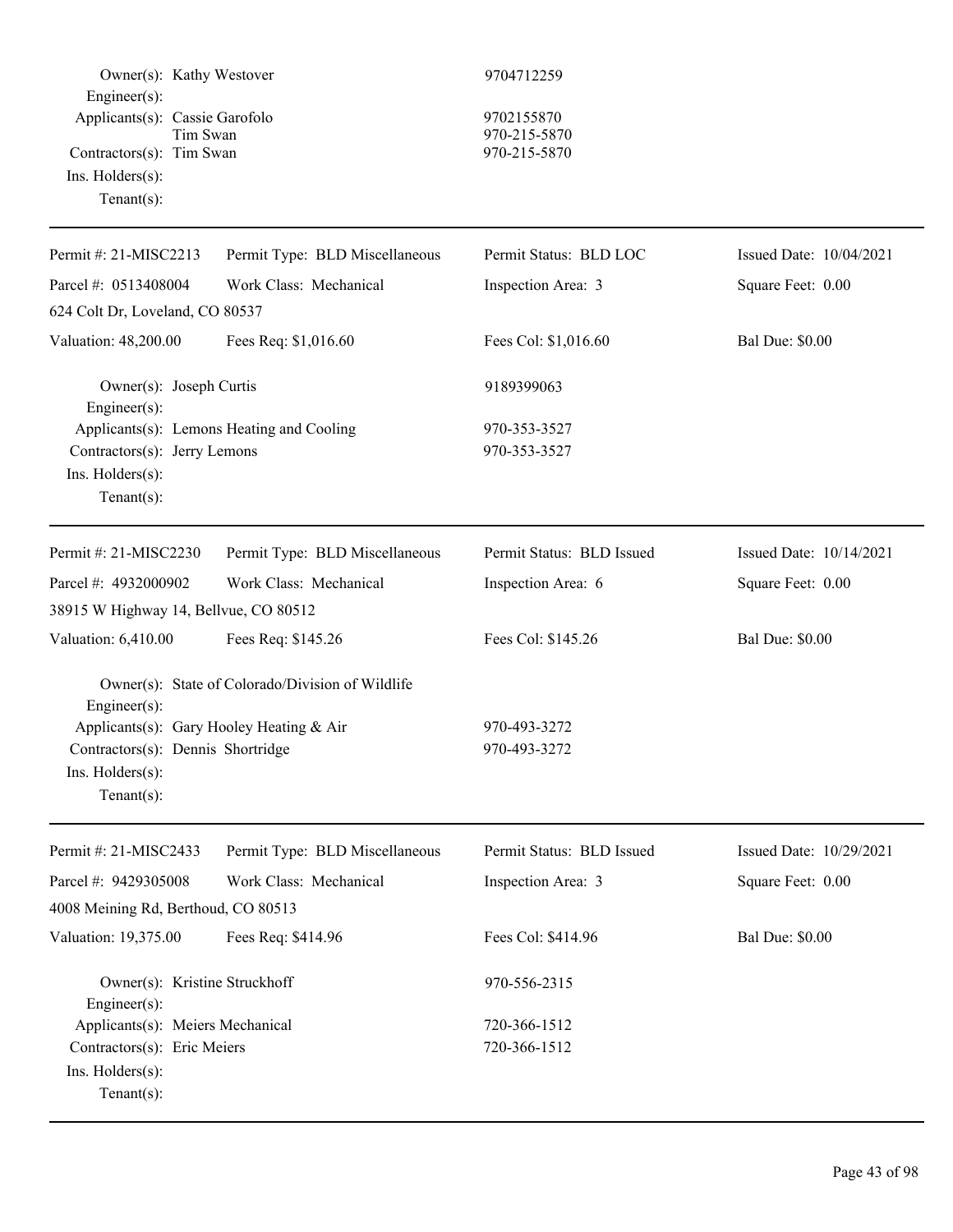| Permit #: 21-MISC2333                                                                                                                                   | Permit Type: BLD Miscellaneous | Permit Status: BLD LOC       | Issued Date: 10/18/2021 |
|---------------------------------------------------------------------------------------------------------------------------------------------------------|--------------------------------|------------------------------|-------------------------|
| Parcel #: 9403107008                                                                                                                                    | Work Class: Mechanical         | Inspection Area: 3           | Square Feet: 0.00       |
| 1508 Rancho Way, Loveland, CO 80537                                                                                                                     |                                |                              |                         |
| Valuation: 4,812.00                                                                                                                                     | Fees Req: \$103.77             | Fees Col: \$103.77           | <b>Bal Due: \$0.00</b>  |
| Owner(s): Judith Warden<br>$Engineering(s)$ :<br>Applicants(s): Kenneth Stevens<br>Contractors(s): Kenneth Stevens<br>Ins. Holders(s):<br>$Tenant(s)$ : |                                | 970-356-0121<br>970-356-0121 |                         |
|                                                                                                                                                         |                                |                              |                         |
| Permit #: 21-MISC2363                                                                                                                                   | Permit Type: BLD Miscellaneous | Permit Status: BLD Issued    | Issued Date: 10/22/2021 |
| Parcel #: 9704307009<br>913 Mallard Dr, Fort Collins, CO 80521                                                                                          | Work Class: Mechanical         | Inspection Area: 1           | Square Feet: 0.00       |
| Valuation: 5,695.13                                                                                                                                     | Fees Req: \$124.51             | Fees Col: \$124.51           | <b>Bal Due: \$0.00</b>  |
| Owner(s): Lisa Zimmerman<br>Engineer(s):                                                                                                                |                                | 9704124456                   |                         |
| Applicants(s): Glenn Frank<br>Contractors(s): Glenn Frank<br>Ins. Holders(s):<br>$Tenant(s)$ :                                                          |                                | 970-484-4552<br>970-484-4552 |                         |
| Permit #: 21-MISC2105                                                                                                                                   | Permit Type: BLD Miscellaneous | Permit Status: BLD Issued    | Issued Date: 10/07/2021 |
| Parcel #: 8716208032<br>808 Greenbriar Dr, Fort Collins, CO 80524                                                                                       | Work Class: Mechanical         | Inspection Area: 2           | Square Feet: 0.00       |
| Valuation: 21,000.00 Fees Req: \$495.71                                                                                                                 |                                | Fees Col: \$495.71           | <b>Bal Due: \$0.00</b>  |
| Owner(s): Carl Martino<br>Engineer(s):                                                                                                                  |                                | 9702315080                   |                         |
| Applicants(s): Jesse Trout<br>Contractors(s): Jesse Trout<br>Ins. Holders(s):<br>Tenant $(s)$ :                                                         |                                | 970-573-8450<br>970-573-8450 |                         |
| Permit #: 21-MISC2278                                                                                                                                   | Permit Type: BLD Miscellaneous | Permit Status: BLD LOC       | Issued Date: 10/11/2021 |
| Parcel #: 9804206006                                                                                                                                    | Work Class: Mechanical         | Inspection Area: 1           | Square Feet: 0.00       |
| 2732 W County Road 60e, Fort Collins, CO 80524                                                                                                          |                                |                              |                         |
| Valuation: 9,585.00                                                                                                                                     | Fees Req: \$207.50             | Fees Col: \$207.50           | <b>Bal Due: \$0.00</b>  |
| Owner(s): Carol Steinbock<br>Engineer(s):                                                                                                               |                                | 9705671836                   |                         |
| Applicants(s): Mike Ducett                                                                                                                              |                                | 970-484-4841                 |                         |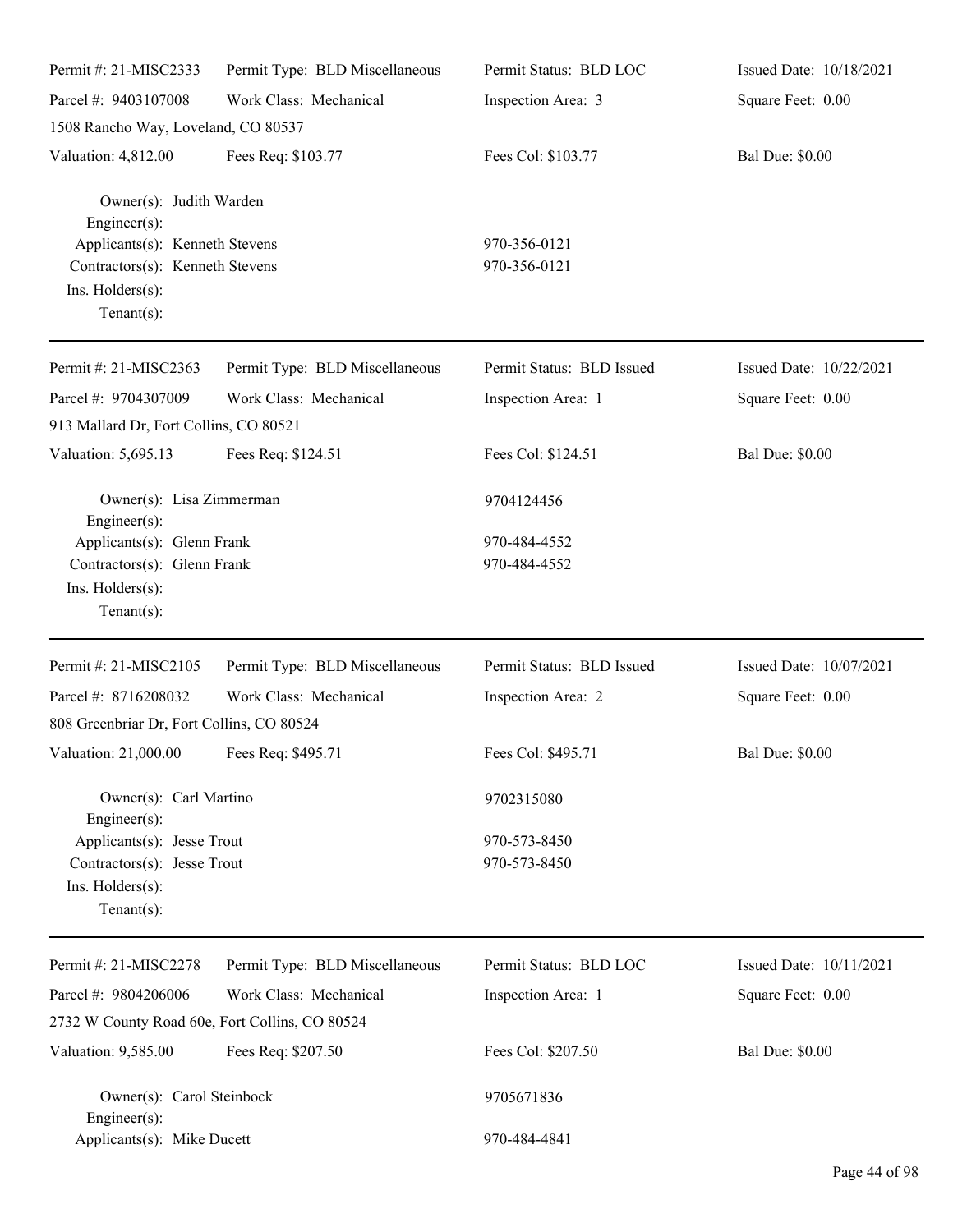Contractors(s): Mike Ducett 970-484-4841 Ins. Holders(s): Tenant(s):

| Permit #: 21-MISC2383                                                                     | Permit Type: BLD Miscellaneous                     | Permit Status: BLD Issued    | Issued Date: 10/25/2021 |
|-------------------------------------------------------------------------------------------|----------------------------------------------------|------------------------------|-------------------------|
| Parcel #: 9828400009                                                                      | Work Class: Mechanical                             | Inspection Area: 1           | Square Feet: 0.00       |
| 2316 W County Road 54g, Fort Collins, CO 80524                                            |                                                    |                              |                         |
| Valuation: 6,271.00                                                                       | Fees Req: \$145.26                                 | Fees Col: \$145.26           | <b>Bal Due: \$0.00</b>  |
| Owner(s): Nicole Uthmann<br>Engineer(s):                                                  |                                                    | 9704947632                   |                         |
| Applicants(s): Mike Ducett                                                                |                                                    | 970-484-4841                 |                         |
| Contractors(s): Mike Ducett                                                               |                                                    | 970-484-4841                 |                         |
| Ins. Holders(s):<br>Tenant $(s)$ :                                                        |                                                    |                              |                         |
| Permit #: 21-MISC2223                                                                     | Permit Type: BLD Miscellaneous                     | Permit Status: BLD LOC       | Issued Date: 10/04/2021 |
| Parcel #: 9829306004<br>4016 Cork Dr, Laporte, CO 80535                                   | Work Class: Mechanical                             | Inspection Area: 1           | Square Feet: 0.00       |
| Valuation: 4,858.50                                                                       | Fees Req: \$103.77                                 | Fees Col: \$103.77           | <b>Bal Due: \$0.00</b>  |
| Owner(s): Theodore Schneider<br>Engineer(s):                                              |                                                    | 9709770137                   |                         |
| Applicants(s): Tim Swan<br>Contractors(s): Tim Swan<br>Ins. Holders(s):<br>Tenant $(s)$ : |                                                    | 970-215-5870<br>970-215-5870 |                         |
| Permit #: 21-MISC2360                                                                     | Permit Type: BLD Miscellaneous                     | Permit Status: BLD Issued    | Issued Date: 10/22/2021 |
| Parcel #: 9529105002                                                                      | Work Class: Mechanical                             | Inspection Area: 3           | Square Feet: 0.00       |
| 4253 Sweetgrass Dr, Loveland, CO 80537                                                    |                                                    |                              |                         |
| Valuation: 8,800.00                                                                       | Fees Req: \$186.75                                 | Fees Col: \$186.75           | <b>Bal Due: \$0.00</b>  |
| Owner(s): Mary Byrnes<br>Engineer(s):                                                     |                                                    | 9705812608                   |                         |
| Contractors(s): Jason Shivo<br>Ins. Holders(s):<br>Tenant $(s)$ :                         | Applicants(s): One Hour Heating & Air Conditioning | 970-663-4002<br>9707757005   |                         |
| Permit #: 21-MISC2267                                                                     | Permit Type: BLD Miscellaneous                     | Permit Status: BLD LOC       | Issued Date: 10/08/2021 |
| Parcel #: 9733133901                                                                      | Work Class: Mechanical                             | Inspection Area: 2           | Square Feet: 0.00       |
| 3851 S Taft Hill Rd J 34, Fort Collins, CO 80526                                          |                                                    |                              |                         |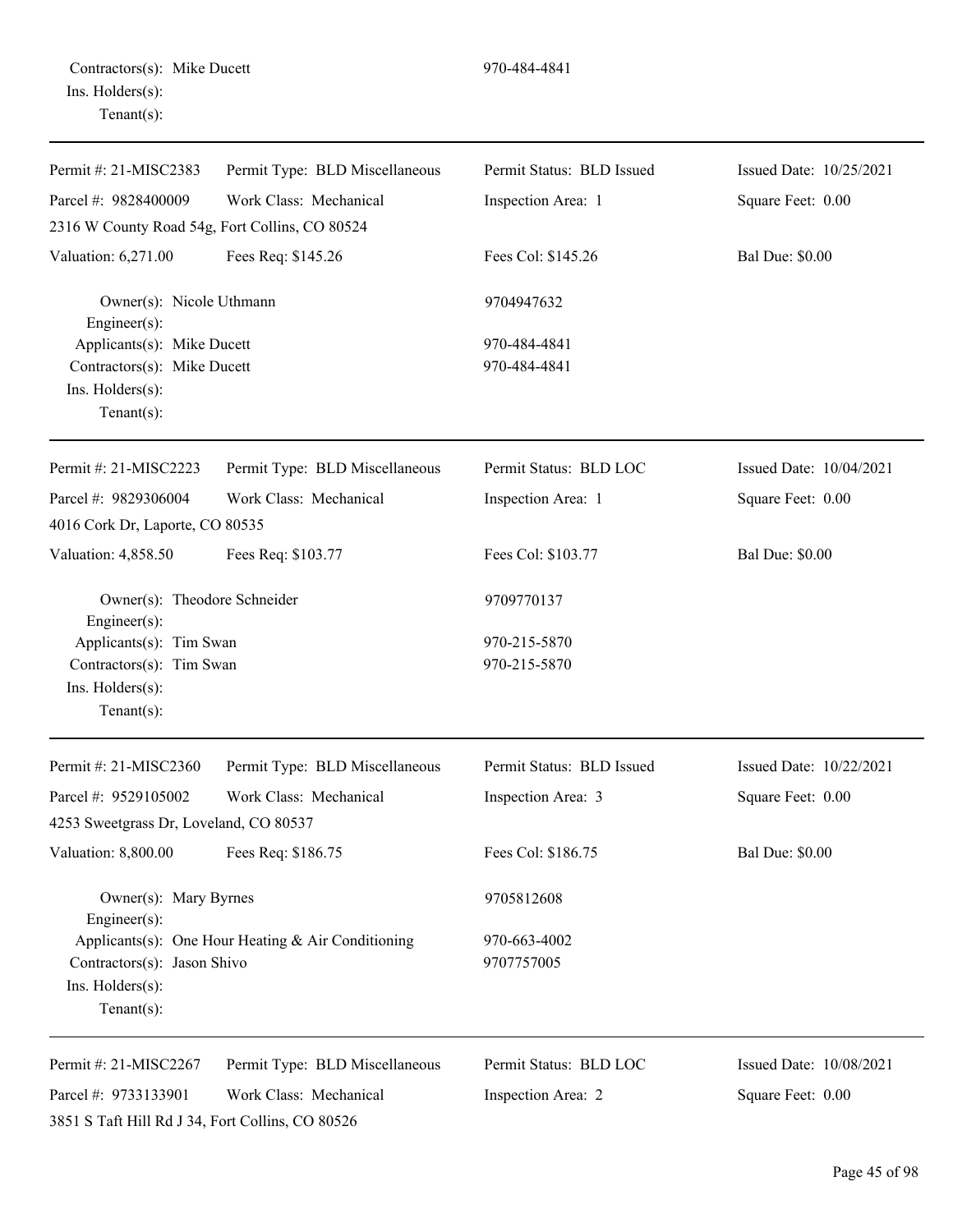| Valuation: 856.59                                                                                             | Fees Req: \$53.93                        | Fees Col: \$53.93            | <b>Bal Due: \$0.00</b>  |  |
|---------------------------------------------------------------------------------------------------------------|------------------------------------------|------------------------------|-------------------------|--|
| Engineer(s):                                                                                                  | Owner(s): Mercy Housing Colorado III LTD | 9702070155                   |                         |  |
| Applicants(s): Hahn Plumbing & Heating Inc<br>Contractors(s): John Hahn<br>Ins. Holders(s):<br>Tenant $(s)$ : |                                          | 970-484-7668<br>970-484-7668 |                         |  |
| Permit #: 21-MISC2414                                                                                         | Permit Type: BLD Miscellaneous           | Permit Status: BLD Issued    | Issued Date: 10/27/2021 |  |
| Parcel #: 0601105297                                                                                          | Work Class: Mechanical                   | Inspection Area: 2           | Square Feet: 0.00       |  |
| 4617 Cliff View Ln, Fort Collins, CO 80526                                                                    |                                          |                              |                         |  |
| Valuation: 11,574.00                                                                                          | Fees Req: \$248.99                       | Fees Col: \$248.99           | <b>Bal Due: \$0.00</b>  |  |
| Owner(s): Katherine Wiens<br>Engineer $(s)$ :                                                                 |                                          | 7209335701                   |                         |  |
| Applicants(s): Mike Ducett<br>Contractors(s): Mike Ducett<br>Ins. Holders(s):<br>Tenant $(s)$ :               |                                          | 970-484-4841<br>970-484-4841 |                         |  |
| Permit #: 21-MISC2381                                                                                         | Permit Type: BLD Miscellaneous           | Permit Status: BLD Issued    | Issued Date: 10/25/2021 |  |
| Parcel #: 0601105101                                                                                          | Work Class: Mechanical                   | Inspection Area: 2           | Square Feet: 0.00       |  |
| 4745 Harbor View Ln, Fort Collins, CO 80526                                                                   |                                          |                              |                         |  |
| Valuation: 15,265.00                                                                                          | Fees Req: \$331.97                       | Fees Col: \$331.97           | <b>Bal Due: \$0.00</b>  |  |
| Owner(s): Pierre Brennan<br>Engineer(s):                                                                      |                                          | 4157065843                   |                         |  |
| Applicants(s): Mike Ducett                                                                                    |                                          | 970-484-4841                 |                         |  |
| Contractors(s): Mike Ducett<br>Ins. Holders(s):<br>Tenant $(s)$ :                                             |                                          | 970-484-4841                 |                         |  |
| Permit #: 21-MISC2423                                                                                         | Permit Type: BLD Miscellaneous           | Permit Status: BLD Issued    | Issued Date: 10/29/2021 |  |
| Parcel #: 9704208036                                                                                          | Work Class: Mechanical                   | Inspection Area: 1           | Square Feet: 0.00       |  |
| 2917 Swing Station Way, Fort Collins, CO 80521                                                                |                                          |                              |                         |  |
| Valuation: 5,745.94                                                                                           | Fees Req: \$124.51                       | Fees Col: \$124.51           | <b>Bal Due: \$0.00</b>  |  |
| Owner(s): Christian Hallberg<br>Engineer(s):                                                                  |                                          | $(970)$ 310-7913             |                         |  |
| Applicants(s): Glenn Frank                                                                                    |                                          | 970-484-4552                 |                         |  |
| Contractors(s): Glenn Frank<br>Ins. Holders(s):<br>$Tenant(s)$ :                                              |                                          | 970-484-4552                 |                         |  |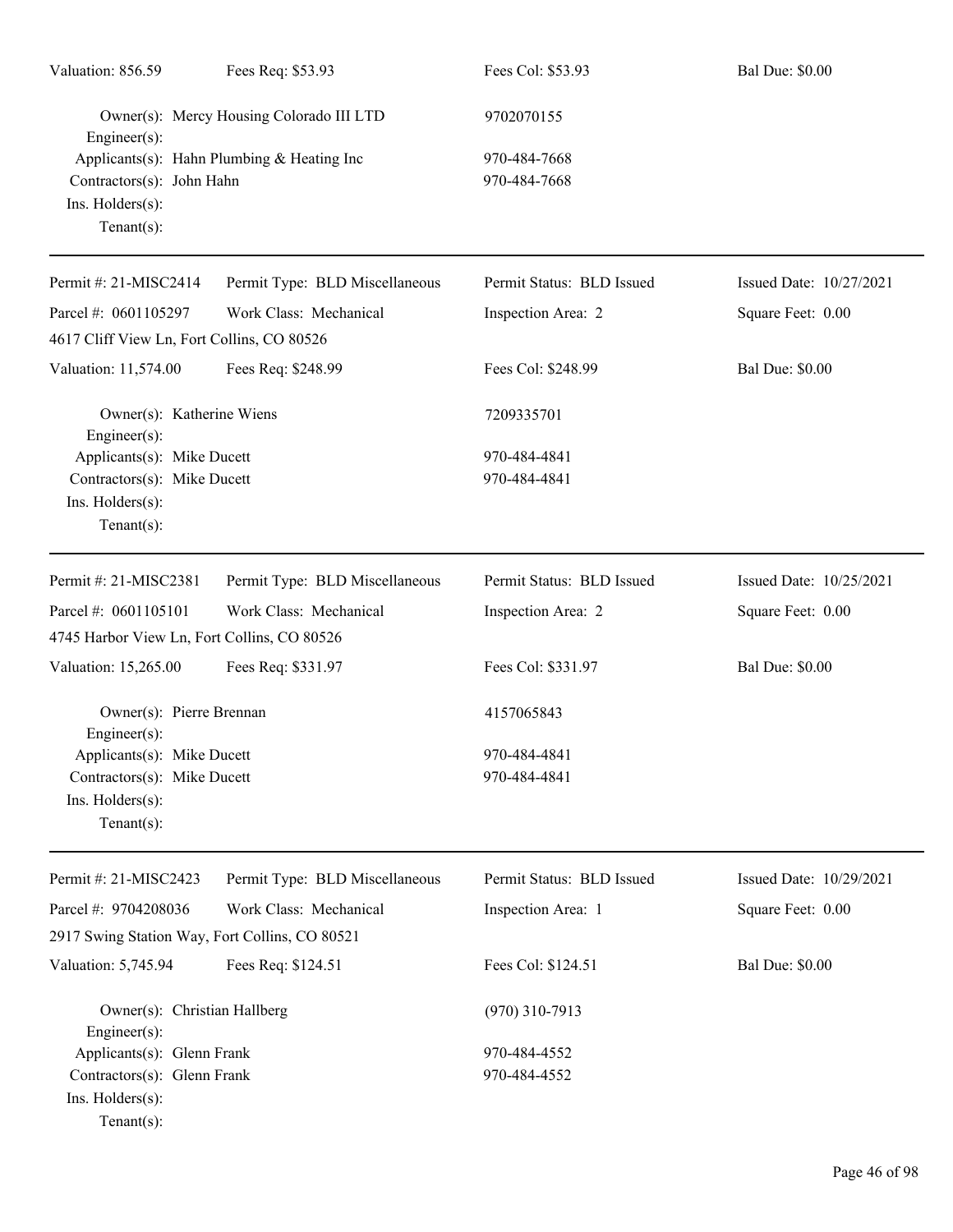| Permit #: 21-MISC2425                                                                                          | Permit Type: BLD Miscellaneous | Permit Status: BLD Issued    | Issued Date: 10/29/2021 |
|----------------------------------------------------------------------------------------------------------------|--------------------------------|------------------------------|-------------------------|
| Parcel #: 0831000012                                                                                           | Work Class: Mechanical         | Inspection Area: 1           | Square Feet: 0.00       |
| 46 Split Stone Ln, Bellvue, CO 80512                                                                           |                                |                              |                         |
| Valuation: 15,427.75                                                                                           | Fees Req: \$391.97             | Fees Col: \$391.97           | <b>Bal Due: \$0.00</b>  |
| Owner(s): Alan Anderson<br>Engineer(s):                                                                        |                                | 970-472-1628                 |                         |
| Applicants(s): Glenn Frank<br>Contractors(s): Glenn Frank<br>Ins. Holders(s):<br>$Tenant(s)$ :                 |                                | 970-484-4552<br>970-484-4552 |                         |
| Permit #: 21-MISC2348                                                                                          | Permit Type: BLD Miscellaneous | Permit Status: BLD Issued    | Issued Date: 10/25/2021 |
| Parcel #: 3403306010<br>2130 Windcliff Dr, Estes Park, CO 80517                                                | Work Class: Mechanical         | Inspection Area: 4           | Square Feet: 0.00       |
| Valuation: 5,000.00                                                                                            | Fees Req: \$103.77             | Fees Col: \$103.77           | <b>Bal Due: \$0.00</b>  |
| Owner(s): Benjamin Stahl<br>Engineer(s):                                                                       |                                | $(678)$ 237-3636             |                         |
| Applicants(s): Nicholas Somerville<br>Contractors(s): Nicholas Somerville<br>Ins. Holders(s):<br>$Tenant(s)$ : |                                | 9702170132<br>9702170132     |                         |
| Permit #: 21-MISC2220                                                                                          | Permit Type: BLD Miscellaneous | Permit Status: BLD Issued    | Issued Date: 10/04/2021 |
| Parcel #: 9709109009<br>320 Webb Ave, Fort Collins, CO 80521                                                   | Work Class: Mechanical         | Inspection Area: 2           | Square Feet: 0.00       |
| Valuation: 1,780.49                                                                                            | Fees Req: \$53.93              | Fees Col: \$53.93            | <b>Bal Due: \$0.00</b>  |
| Owner(s): Matthew Malony<br>Engineer(s):                                                                       |                                | 9702245967                   |                         |
| Applicants(s): Manuel Chavez<br>Contractors(s):<br>Ins. Holders(s):<br>$Tenant(s)$ :                           |                                | 9703241388                   |                         |
| Permit #: 21-MISC2244                                                                                          | Permit Type: BLD Miscellaneous | Permit Status: BLD LOC       | Issued Date: 10/06/2021 |
| Parcel #: 2519205045                                                                                           | Work Class: Mechanical         | Inspection Area: 4           | Square Feet: 0.00       |
| 1050 East Ln, Estes Park, CO 80517                                                                             |                                |                              |                         |
| Valuation: 7,571.71                                                                                            | Fees Req: \$166.00             | Fees Col: \$166.00           | <b>Bal Due: \$0.00</b>  |

Owner(s): Cynthia Ohara Engineer(s):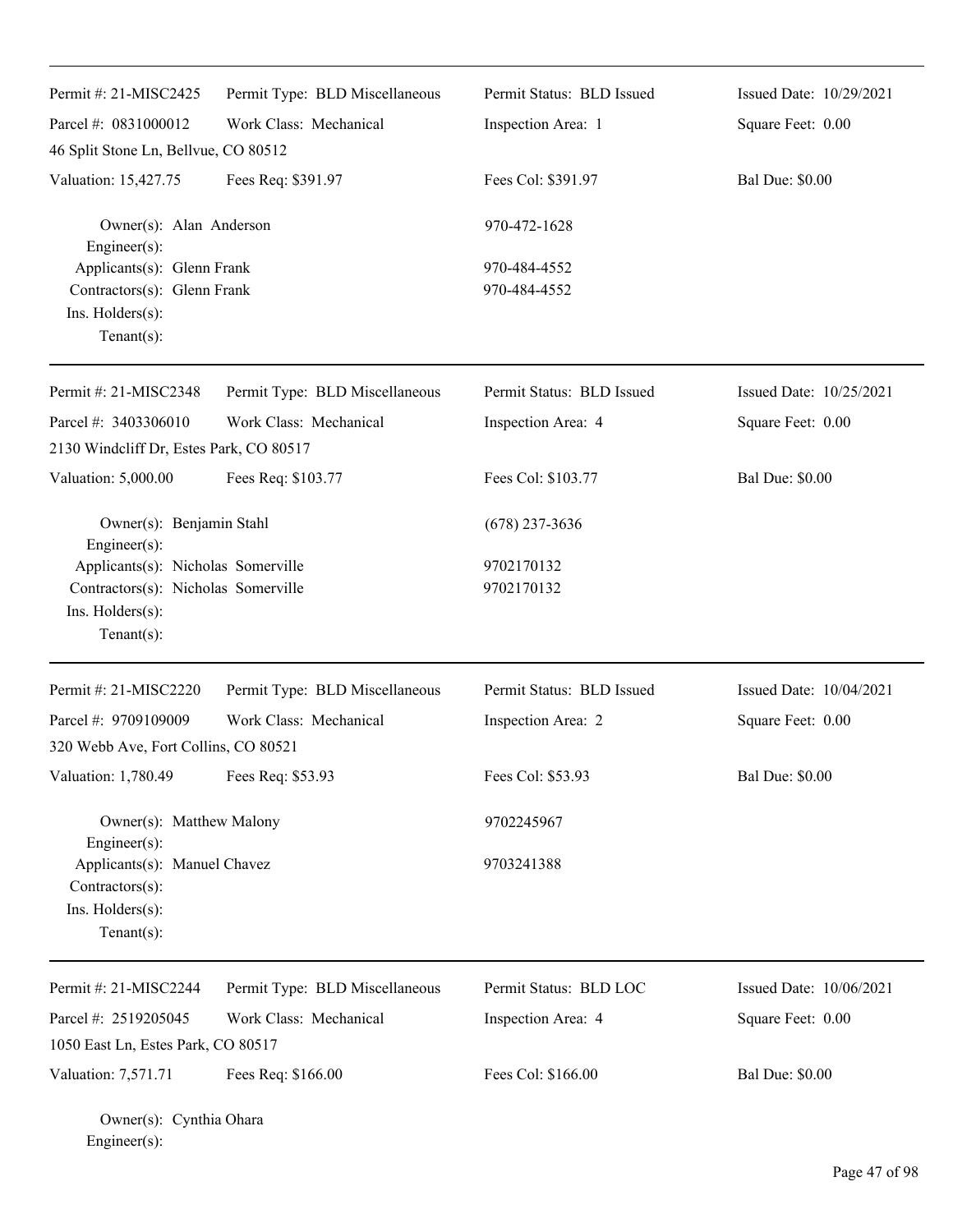| Permit #: 21-MISC2366                                     | Permit Type: BLD Miscellaneous | Permit Status: BLD LOC    | Issued Date: 10/22/2021 |
|-----------------------------------------------------------|--------------------------------|---------------------------|-------------------------|
| Parcel #: 0810105010                                      | Work Class: Mechanical         | Inspection Area: 1        | Square Feet: 0.00       |
| 6417 Placer Ct, Bellvue, CO 80512                         |                                |                           |                         |
| Valuation: 2,368.30                                       | Fees Req: \$62.27              | Fees Col: \$62.27         | <b>Bal Due: \$0.00</b>  |
| Owner(s): Lois Schleich<br>Engineer $(s)$ :               |                                | 9196092581                |                         |
| Applicants(s): Poudre Valley Air                          |                                | 970-493-2050              |                         |
| Contractors(s): Robert Weisser                            |                                | 970-493-2050              |                         |
| Ins. Holders(s):                                          |                                |                           |                         |
| Tenant $(s)$ :                                            |                                |                           |                         |
| Permit #: 21-MISC2215                                     | Permit Type: BLD Miscellaneous | Permit Status: BLD LOC    | Issued Date: 10/04/2021 |
| Parcel #: 9430215011                                      | Work Class: Mechanical         | Inspection Area: 3        | Square Feet: 0.00       |
| 4717 Foothills Dr, Berthoud, CO 80513                     |                                |                           |                         |
| Valuation: 10,133.00                                      | Fees Req: \$228.24             | Fees Col: \$228.24        | <b>Bal Due: \$0.00</b>  |
| Owner(s): Brooke Whorlow                                  |                                | 3038174597                |                         |
| Engineer $(s)$ :<br>Applicants(s): $A+$ Heating & A/C LLC |                                | 970-302-2532              |                         |
| Contractors(s): Darren Knoll                              |                                | 970-302-2532              |                         |
| Ins. Holders(s):                                          |                                |                           |                         |
| $Tenant(s)$ :                                             |                                |                           |                         |
| Permit #: 21-MISC2349                                     | Permit Type: BLD Miscellaneous | Permit Status: BLD Issued | Issued Date: 10/21/2021 |
| Parcel #: 8706121002                                      | Work Class: Mechanical         | Inspection Area: 1        | Square Feet: 0.00       |
| 1912 Kedron Dr, Fort Collins, CO 80524                    |                                |                           |                         |
| <b>Valuation: 9,834.22</b>                                | Fees Req: \$207.50             | Fees Col: \$207.50        | <b>Bal Due: \$0.00</b>  |
| Owner(s): Kevin Hyatt                                     |                                | $(970) 593 - 8736$        |                         |
| $Engineering(s)$ :                                        | Michelle Tate                  | 9705938736                |                         |
| Applicants(s): Glenn Frank                                |                                | 970-484-4552              |                         |
| Contractors(s): Glenn Frank                               |                                | 970-484-4552              |                         |
| Ins. Holders(s):                                          |                                |                           |                         |
| Tenant $(s)$ :                                            |                                |                           |                         |
| Permit #: 21-MISC2395                                     | Permit Type: BLD Miscellaneous | Permit Status: BLD Issued | Issued Date: 10/26/2021 |
| Parcel #: 9835400046                                      | Work Class: Mechanical         | Inspection Area: 1        | Square Feet: 0.00       |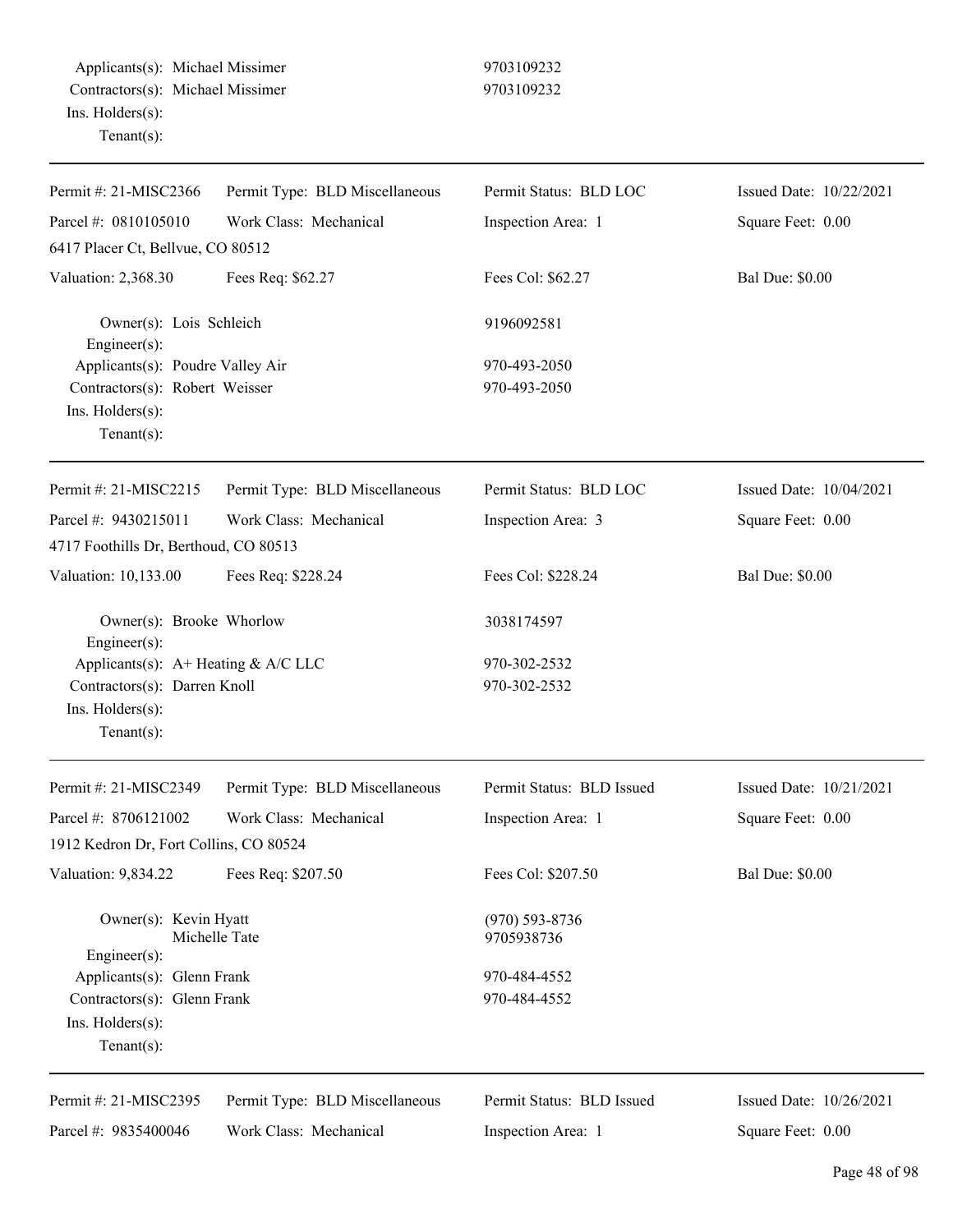2025 N College Ave 144, Fort Collins, CO 80524 Valuation: 2,550.00 Fees Req: \$62.27 Fees Col: \$62.27 Bal Due: \$0.00 Owner(s): Adriana Lopez (303) 581-1195 Engineer(s): Applicants(s): William Froehlich 9702861020 Contractors(s): Ins. Holders(s): Tenant(s): Permit #: 21-MISC2323 Parcel #: 9428205035 Permit Type: BLD Miscellaneous Work Class: Mechanical Permit Status: BLD Issued Inspection Area: 3 Issued Date: 10/26/2021 Square Feet: 0.00 3012 Lake Hollow Rd, Berthoud, CO 80513 Valuation: 13,900.00 Fees Req: \$350.48 Fees Col: \$350.48 Bal Due: \$0.00 Owner(s): Kimberly Gould 7202803654 Engineer(s): Applicants(s): Meiers Mechanical 720-366-1512 Contractors(s): Eric Meiers 720-366-1512 Ins. Holders(s): Tenant(s): Permit #: 21-MISC2409 Parcel #: 9434305031 Permit Type: BLD Miscellaneous Work Class: Mechanical Permit Status: BLD Issued Inspection Area: 3 Issued Date: 10/27/2021 Square Feet: 0.00 1613 Horseshoe Cir, Longmont, CO 80504 Valuation: 12,462.00 Fees Req: \$329.74 Fees Col: \$329.74 Bal Due: \$0.00 Owner(s): Stephen Cullen 303-579-6619 Engineer(s): Applicants(s): Plumbline Services 3035495054 Contractors(s): Ins. Holders(s): Tenant(s): Permit #: 21-MISC2188 Parcel #: 8621405001 Permit Type: BLD Miscellaneous Work Class: Mechanical Permit Status: BLD LOC Inspection Area: 2 Issued Date: 10/07/2021 Square Feet: 0.00 8466 Golden Eagle Rd, Fort Collins, CO 80528 Valuation: 26,795.00 Fees Req: \$560.18 Fees Col: \$560.18 Bal Due: \$0.00 Owner(s): Gerald Woodward 9709805014 Engineer(s): Applicants(s): Karen Arnold 9704844440 Contractors(s): William Kusmik 9705670184 Ins. Holders(s):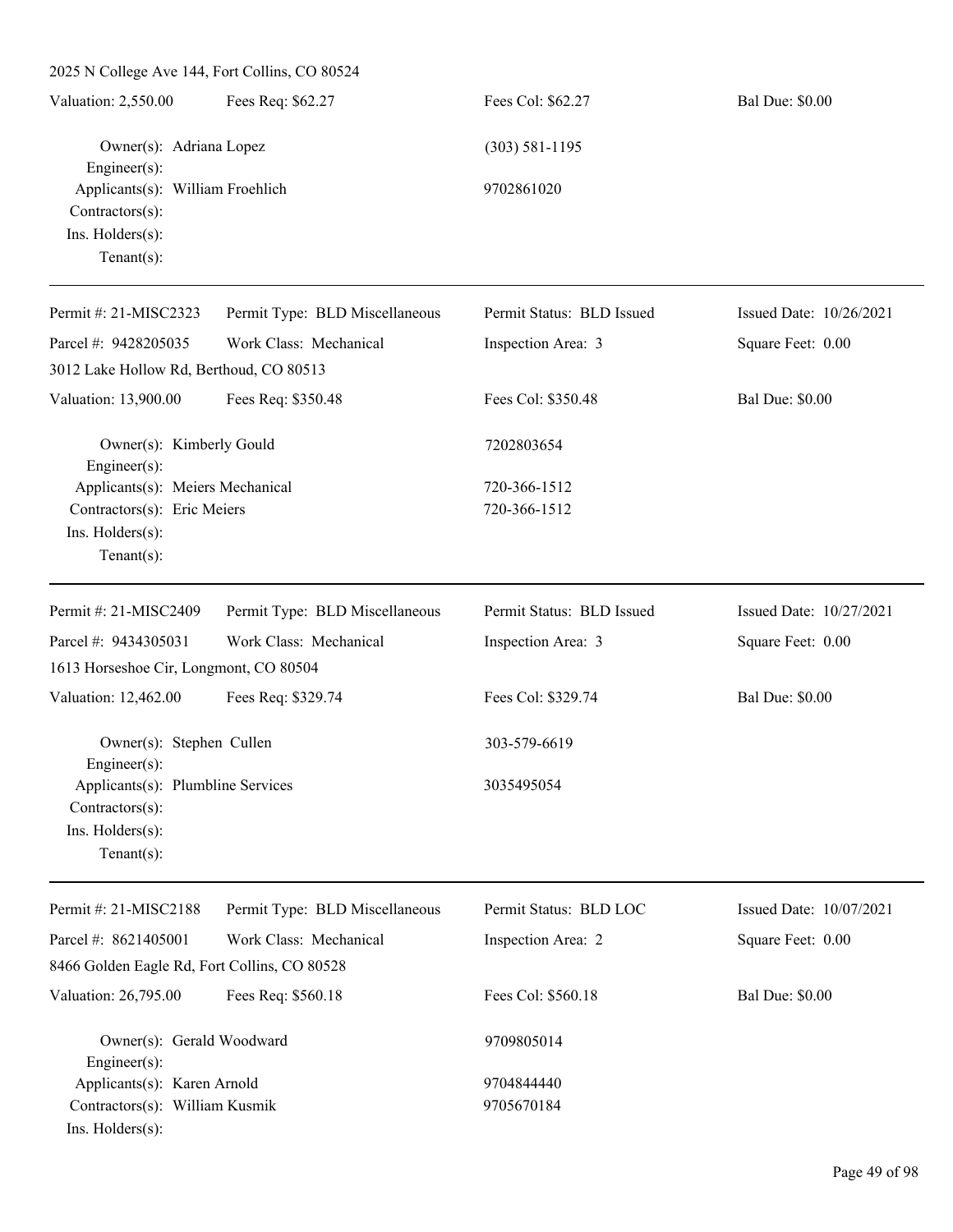| Permit #: 21-MISC2384                           | Permit Type: BLD Miscellaneous | Permit Status: BLD LOC    | Issued Date: 10/25/2021 |
|-------------------------------------------------|--------------------------------|---------------------------|-------------------------|
| Parcel #: 9403116011                            | Work Class: Mechanical         | Inspection Area: 3        | Square Feet: 0.00       |
| 1700 Rolling View Dr, Loveland, CO 80537        |                                |                           |                         |
| Valuation: 14,048.00                            | Fees Req: \$311.23             | Fees Col: \$311.23        | <b>Bal Due: \$0.00</b>  |
| Owner(s): Evert Walhstrom<br>$Engineering(s)$ : |                                | $(970)$ 494-7632          |                         |
| Applicants(s): Mike Ducett                      |                                | 970-484-4841              |                         |
| Contractors(s): Mike Ducett                     |                                | 970-484-4841              |                         |
| Ins. Holders(s):<br>$Tenant(s)$ :               |                                |                           |                         |
| Permit #: 21-MISC2412                           | Permit Type: BLD Miscellaneous | Permit Status: BLD Issued | Issued Date: 10/27/2021 |
|                                                 |                                |                           |                         |
| Parcel #: 9608000010                            | Work Class: Mechanical         | Inspection Area: 2        | Square Feet: 0.00       |
| 6355 Bighorn Xing, Fort Collins, CO 80526       |                                |                           |                         |
| Valuation: 23,757.00                            | Fees Req: \$497.94             | Fees Col: \$497.94        | <b>Bal Due: \$0.00</b>  |
| Owner(s): Richard Barrett<br>Engineer(s):       |                                | 970-420-2054              |                         |
| Applicants(s): Mike Ducett                      |                                | 970-484-4841              |                         |
| Contractors(s): Mike Ducett                     |                                | 970-484-4841              |                         |
| Ins. Holders(s):                                |                                |                           |                         |
| Tenant $(s)$ :                                  |                                |                           |                         |
| Permit #: 21-MISC2410                           | Permit Type: BLD Miscellaneous | Permit Status: BLD Issued | Issued Date: 10/27/2021 |
| Parcel #: 9434305031                            | Work Class: Plumbing           | Inspection Area: 3        | Square Feet: 0.00       |
| 1613 Horseshoe Cir, Longmont, CO 80504          |                                |                           |                         |
| Valuation: 2,391.00                             | Fees Req: \$62.27              | Fees Col: \$62.27         | <b>Bal Due: \$0.00</b>  |
| Owner(s): Stephen Cullen<br>Engineer(s):        |                                | 303-579-6619              |                         |
| Applicants(s): Plumbline Services               |                                | 3035495054                |                         |
| Contractors(s):                                 |                                |                           |                         |
| Ins. Holders(s):                                |                                |                           |                         |
| $Tenant(s)$ :                                   |                                |                           |                         |
| Permit #: 21-MISC2189                           | Permit Type: BLD Miscellaneous | Permit Status: BLD LOC    | Issued Date: 10/07/2021 |
| Parcel #: 8621405001                            | Work Class: Plumbing           | Inspection Area: 2        | Square Feet: 0.00       |
| 8466 Golden Eagle Rd, Fort Collins, CO 80528    |                                |                           |                         |
| Valuation: 5,500.00                             | Fees Req: \$124.51             | Fees Col: \$124.51        | <b>Bal Due: \$0.00</b>  |
|                                                 |                                |                           |                         |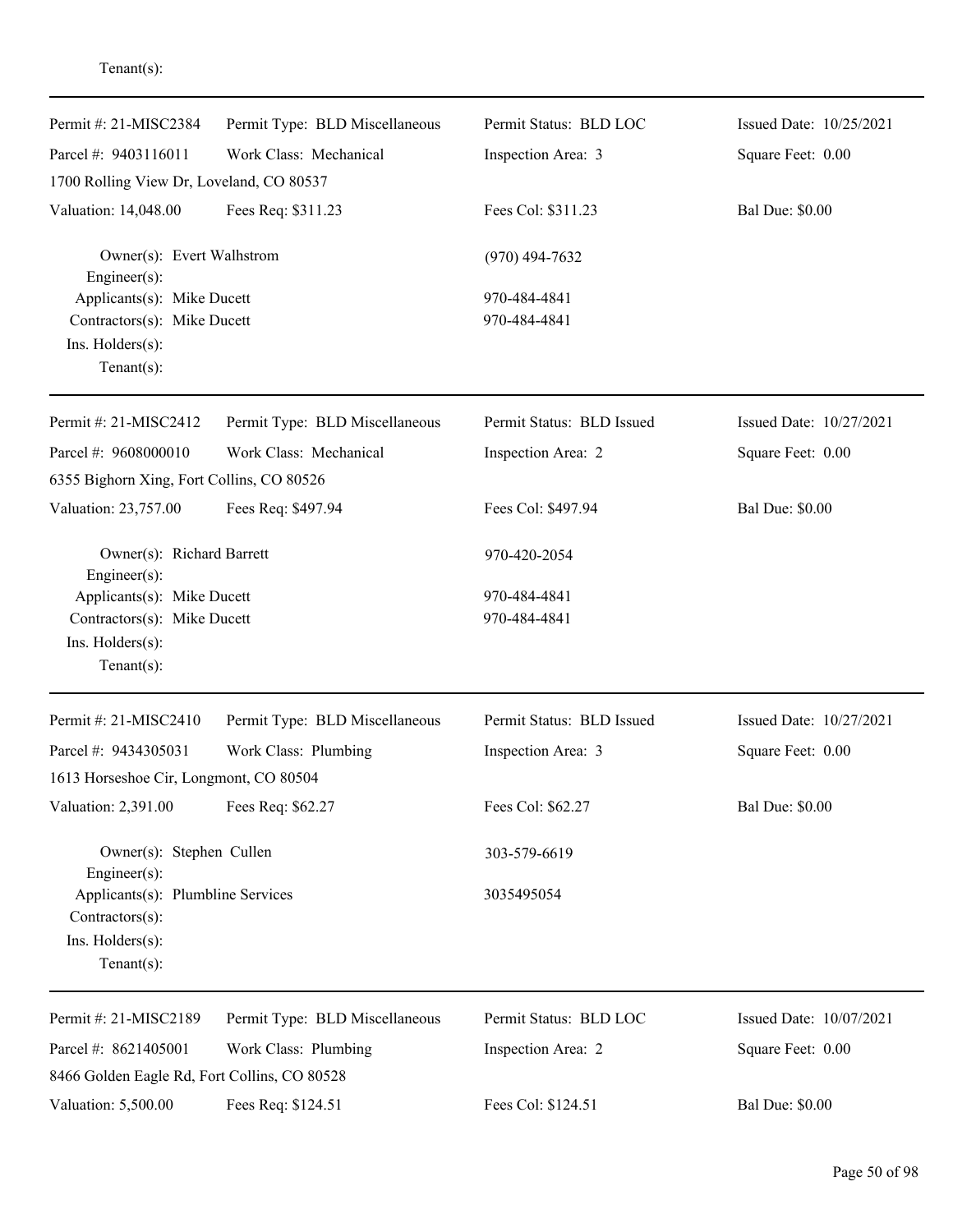Owner(s): Gerald Woodward 9709805014 Engineer(s): Applicants(s): Karen Arnold 9704844440 Contractors(s): William Kusmik 9705670184 Ins. Holders(s): Tenant(s): Permit #: 21-MISC2326 Parcel #: 9815000003 Permit Type: BLD Miscellaneous Work Class: Plumbing Permit Status: BLD Issued Inspection Area: 1 Issued Date: 10/18/2021 Square Feet: 0.00 1830 W County Road 56, Fort Collins, CO 80524 Valuation: 12,575.00 Fees Req: \$269.74 Fees Col: \$269.74 Bal Due: \$0.00 Owner(s): Bruce E Mackay 970-493-5413 Engineer(s): Applicants(s): Mike Ducett 970-484-4841 Contractors(s): Mike Ducett 970-484-4841 Ins. Holders(s): Tenant(s): Permit #: 21-MISC2327 Parcel #: 9625300010 Permit Type: BLD Miscellaneous Work Class: Plumbing Permit Status: BLD Issued Inspection Area: 2 Issued Date: 10/18/2021 Square Feet: 0.00 5919 Orchard Grove Ct, Loveland, CO 80538 Valuation: 1,530.00 Fees Req: \$53.93 Fees Col: \$53.93 Bal Due: \$0.00 Owner(s): Elwood Cocharan 9704947932 Engineer(s): Applicants(s): Mike Ducett 970-484-4841 Contractors(s): Mike Ducett 970-484-4841 Ins. Holders(s): Tenant(s): Permit #: 21-MISC2235 Parcel #: 8722105022 Permit Type: BLD Miscellaneous Work Class: Plumbing Permit Status: BLD LOC Inspection Area: 2 Issued Date: 10/06/2021 Square Feet: 0.00 1617 Carriage Rd, Fort Collins, CO 80525 Valuation: 7,000.00 Fees Req: \$145.26 Fees Col: \$145.26 Bal Due: \$0.00 Owner(s): Virginia Jump 97021990366 Engineer(s): Applicants(s): Jamie Kruger 9703085369 Contractors(s): Ryan Griffin  $(970)$  541-8904 Ins. Holders(s):

Tenant(s):

Page 51 of 98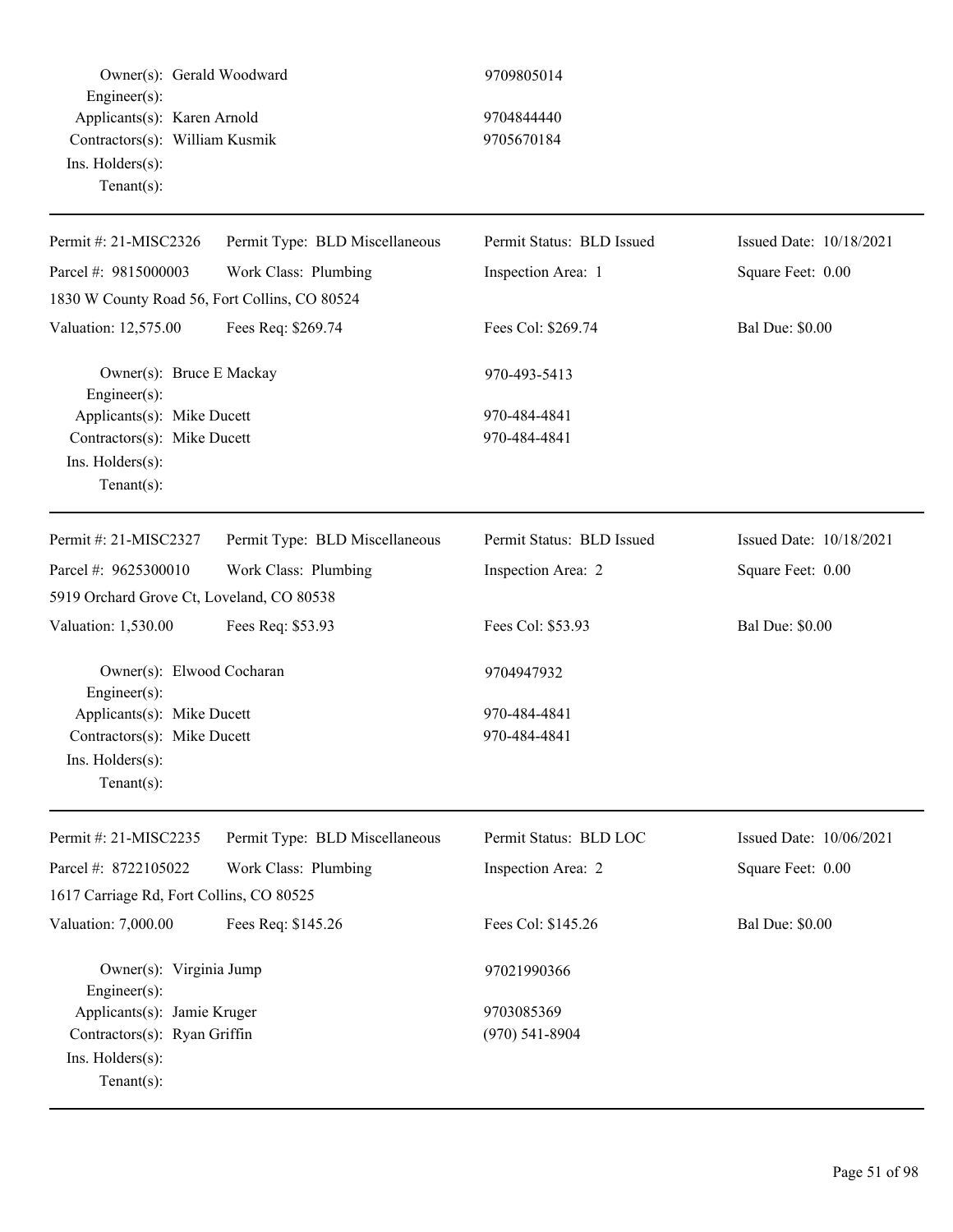| Permit #: 21-MISC2309                                                                                     | Permit Type: BLD Miscellaneous | Permit Status: BLD Issued  | Issued Date: 10/14/2021 |
|-----------------------------------------------------------------------------------------------------------|--------------------------------|----------------------------|-------------------------|
| Parcel #: 9534112005                                                                                      | Work Class: Plumbing           | Inspection Area: 3         | Square Feet: 0.00       |
| 3302 Spring Mountain Ct, Loveland, CO 80537                                                               |                                |                            |                         |
| Valuation: 1,500.00                                                                                       | Fees Req: \$53.93              | Fees Col: \$53.93          | <b>Bal Due: \$0.00</b>  |
| Owner(s): Brian Frederiksen<br>$Engineering(s)$ :<br>Applicants(s): Levi Torres                           |                                | 9703714446<br>720-984-4117 |                         |
| Contractors(s): Levi Torres<br>Ins. Holders(s):<br>Tenant $(s)$ :                                         |                                | 720-984-4117               |                         |
| Permit #: 21-MISC2392                                                                                     | Permit Type: BLD Miscellaneous | Permit Status: BLD LOC     | Issued Date: 10/26/2021 |
| Parcel #: 3434000003<br>55 Mills Moraine Dr, Estes Park, CO 80517                                         | Work Class: Re-roof            | Inspection Area: 4         | Square Feet: 0.00       |
| Valuation: 16,600.00                                                                                      | Fees Req: \$386.55             | Fees Col: \$386.55         | <b>Bal Due: \$0.00</b>  |
| Owner(s): Janis Reichstadt<br>$Engineering(s)$ :                                                          |                                | $(970)$ 214-8281           |                         |
| Applicants(s): Kevin Christopher<br>Contractors(s):<br>Ins. Holders(s):<br>Tenant $(s)$ :                 |                                | 9702153581                 |                         |
| Permit #: 21-MISC2322                                                                                     | Permit Type: BLD Miscellaneous | Permit Status: BLD Issued  | Issued Date: 10/18/2021 |
| Parcel #: 9136300014                                                                                      | Work Class: Re-roof            | Inspection Area: 1         | Square Feet: 0.00       |
| 19823 Cattle Dr, Wellington, CO 80549                                                                     |                                |                            |                         |
| Valuation: 8,200.00 Fees Req: \$224.44                                                                    |                                | Fees Col: \$224.44         | <b>Bal Due: \$0.00</b>  |
| Owner(s): Josh Anthony<br>Engineer(s):                                                                    |                                | $(720)$ 771-4728           |                         |
| Applicants(s): Chayne Krumwiede<br>Contractors(s): Chayne Krumwiede<br>Ins. Holders(s):<br>Tenant $(s)$ : |                                | 9706321440<br>9706321440   |                         |
| Permit #: 21-MISC2256                                                                                     | Permit Type: BLD Miscellaneous | Permit Status: BLD LOC     | Issued Date: 10/07/2021 |
| Parcel #: 8622139026                                                                                      | Work Class: Re-roof            | Inspection Area: 2         | Square Feet: 0.00       |
| 4934 Broadmoor Ct, Fort Collins, CO 80528                                                                 |                                |                            |                         |
| Valuation: 13,000.00                                                                                      | Fees Req: \$307.90             | Fees Col: \$307.90         | <b>Bal Due: \$0.00</b>  |
| Owner(s): Debbie Roedger<br>$Engineering(s)$ :                                                            |                                | 9702668310                 |                         |
| Applicants(s): Dave Clark                                                                                 |                                | 9703101403                 |                         |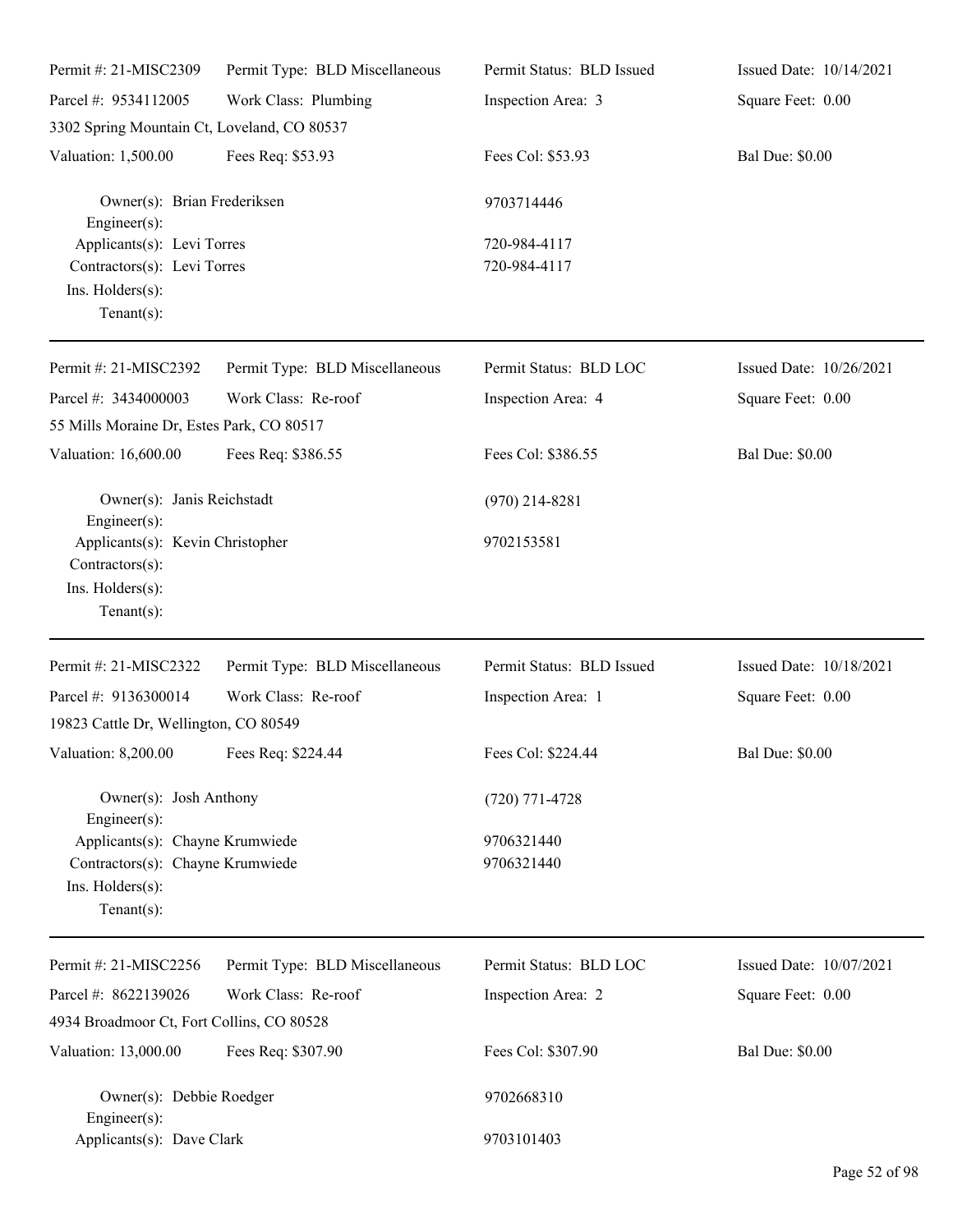| Permit #: 21-MISC2319                                                                                                                                        | Permit Type: BLD Miscellaneous | Permit Status: BLD LOC    | Issued Date: 10/19/2021 |
|--------------------------------------------------------------------------------------------------------------------------------------------------------------|--------------------------------|---------------------------|-------------------------|
| Parcel #: 0421105009                                                                                                                                         | Work Class: Re-roof            | Inspection Area: 3        | Square Feet: 0.00       |
| 224 Lakritz St, Berthoud, CO 80513                                                                                                                           |                                |                           |                         |
| Valuation: 6,388.00                                                                                                                                          | Fees Req: \$185.05             | Fees Col: \$185.05        | <b>Bal Due: \$0.00</b>  |
| Owner(s): Michael Geiser<br>Engineer(s):                                                                                                                     |                                | 970-290-0972              |                         |
| Applicants(s): Bryce Steckler                                                                                                                                |                                | 7203194481                |                         |
| Contractors(s): Bryce Steckler                                                                                                                               |                                | 7203194481                |                         |
| Ins. Holders(s):<br>Tenant $(s)$ :                                                                                                                           |                                |                           |                         |
| Permit#: 21-MISC2285                                                                                                                                         | Permit Type: BLD Miscellaneous | Permit Status: BLD LOC    | Issued Date: 10/12/2021 |
| Parcel #: 9830406005                                                                                                                                         | Work Class: Re-roof            | Inspection Area: 1        | Square Feet: 0.00       |
| 4109 Green Ridge Dr, Laporte, CO 80535                                                                                                                       |                                |                           |                         |
| Valuation: 5,800.00                                                                                                                                          | Fees Req: \$166.64             | Fees Col: \$166.64        | <b>Bal Due: \$0.00</b>  |
| Owner(s): * Clark Joan D Trustee<br>Engineer(s):<br>Applicants(s): Mixteriors Roofing<br>Contractors(s): Wesley McNutt<br>Ins. Holders(s):<br>Tenant $(s)$ : |                                | 9704812445<br>9704812445  |                         |
| Permit #: 21-MISC2404                                                                                                                                        | Permit Type: BLD Miscellaneous | Permit Status: BLD Issued | Issued Date: 10/27/2021 |
| Parcel #: 0402000001                                                                                                                                         | Work Class: Re-roof            | Inspection Area: 3        | Square Feet: 0.00       |
| 4513 Fawn Trl, Loveland, CO 80537                                                                                                                            |                                |                           |                         |
| Valuation: 14,296.05                                                                                                                                         | Fees Req: \$345.20             | Fees Col: \$345.20        | <b>Bal Due: \$0.00</b>  |
| Owner(s): Barron Davis<br>Engineer(s):                                                                                                                       |                                | 3038476679                |                         |
| Applicants(s): John Sokoll                                                                                                                                   |                                | 9707448411                |                         |
| Contractors(s): John Sokoll                                                                                                                                  |                                | 9707448411                |                         |
| Ins. Holders(s):<br>Tenant $(s)$ :                                                                                                                           |                                |                           |                         |
|                                                                                                                                                              |                                |                           |                         |
| Permit #: 21-MISC2402                                                                                                                                        | Permit Type: BLD Miscellaneous | Permit Status: BLD LOC    | Issued Date: 10/27/2021 |

3717 S Taft Hill Rd 170, Fort Collins, CO 80526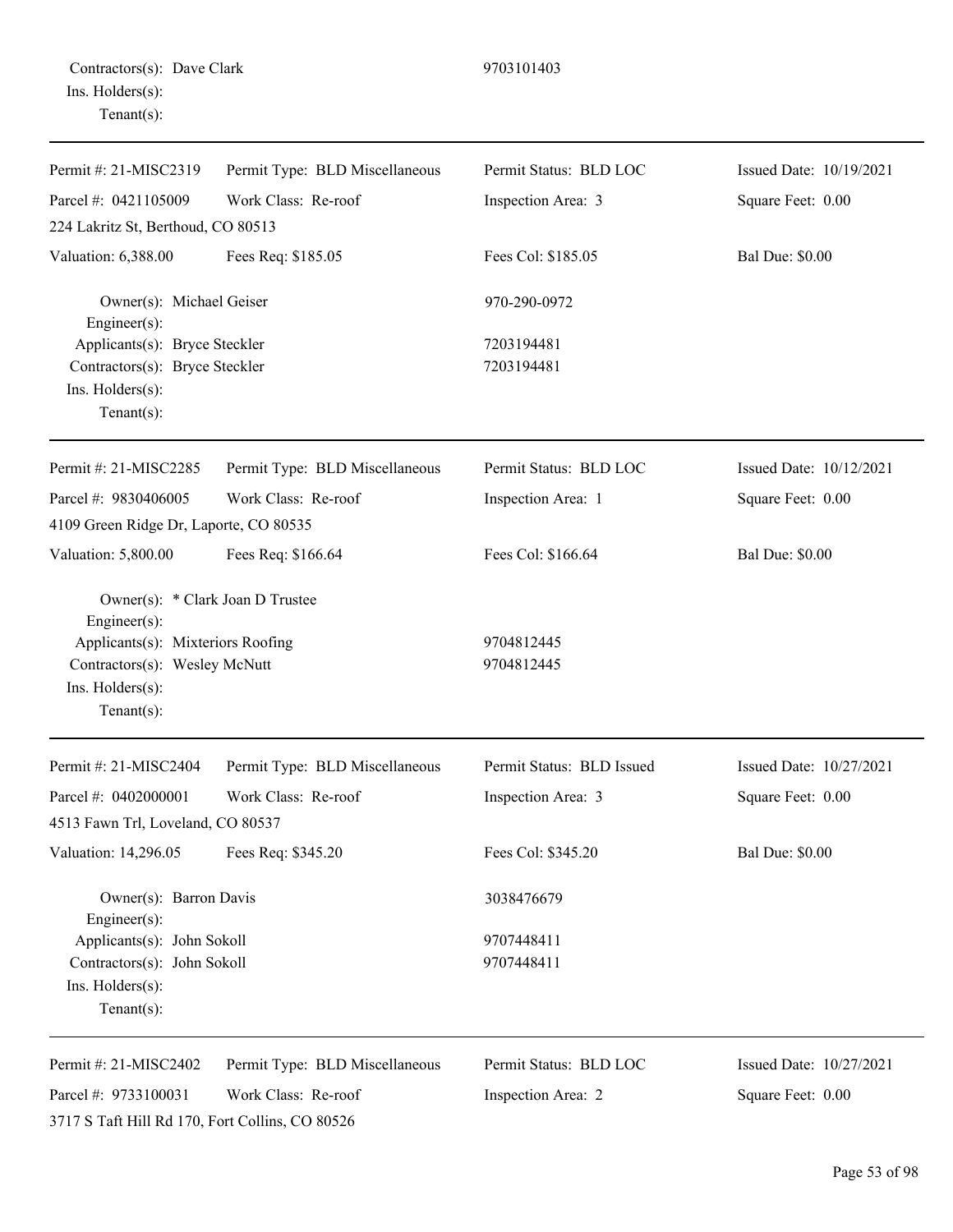| Owner(s): Joni Lynn<br>Engineer(s):                       |                                |                           |                         |
|-----------------------------------------------------------|--------------------------------|---------------------------|-------------------------|
| Applicants(s): Chris Cain                                 |                                | 303-678-7828              |                         |
| Contractors(s): Chris Cain<br>Ins. Holders(s):            |                                | 303-678-7828              |                         |
| Tenant $(s)$ :                                            |                                |                           |                         |
| Permit #: 21-MISC2217                                     | Permit Type: BLD Miscellaneous | Permit Status: BLD Issued | Issued Date: 10/04/2021 |
| Parcel #: 2521207005                                      | Work Class: Re-roof            | Inspection Area: 4        | Square Feet: 0.00       |
| 29 Elk Island Way, Drake, CO 80515                        |                                |                           |                         |
| Valuation: 3,900.00                                       | Fees Req: \$126.90             | Fees Col: \$126.90        | <b>Bal Due: \$0.00</b>  |
| Owner(s): Reed Ranch LLC<br>Engineer(s):                  |                                | 4152446210                |                         |
| Applicants(s): Robert Martin                              |                                | 9705411101                |                         |
| Contractors(s): Robert Martin                             |                                | 9705411101                |                         |
| Ins. Holders(s):                                          |                                |                           |                         |
| $Tenant(s)$ :                                             |                                |                           |                         |
| Permit #: 21-MISC2209                                     | Permit Type: BLD Miscellaneous | Permit Status: BLD LOC    | Issued Date: 10/01/2021 |
| Parcel #: 8534006703                                      | Work Class: Re-roof            | Inspection Area: 3        | Square Feet: 0.00       |
| 4032 S County Road 7, Loveland, CO 80537                  |                                |                           |                         |
| Valuation: 18,100.00                                      | Fees Req: \$424.66             | Fees Col: \$424.66        | <b>Bal Due: \$0.00</b>  |
| Owner(s): Martin Horstmeyer<br>Engineer(s):               |                                | 9702314700                |                         |
| Applicants(s): Quality Roofing By Petitt                  |                                | 970-663-5966              |                         |
| Contractors(s): Todd Petitt                               |                                | 970-663-5966              |                         |
| Ins. Holders(s):<br>Tenant $(s)$ :                        |                                |                           |                         |
| Permit #: 21-MISC2335                                     | Permit Type: BLD Miscellaneous | Permit Status: BLD Issued | Issued Date: 10/19/2021 |
| Parcel #: 3536305009                                      | Work Class: Re-roof            | Inspection Area: 4        | Square Feet: 0.00       |
| 1865 Ranch Cir, Estes Park, CO 80517                      |                                |                           |                         |
| Valuation: 9,800.00                                       | Fees Req: \$246.88             | Fees Col: \$246.88        | <b>Bal Due: \$0.00</b>  |
| Owner(s): Troy Husler                                     |                                | 970_443-3539              |                         |
| Engineer(s):                                              |                                |                           |                         |
| Applicants(s): Jon Johnson<br>Contractors(s): Jon Johnson |                                | 9703976079<br>9703976079  |                         |
| Ins. Holders(s):                                          |                                |                           |                         |
| $Tenant(s)$ :                                             |                                |                           |                         |
|                                                           |                                |                           |                         |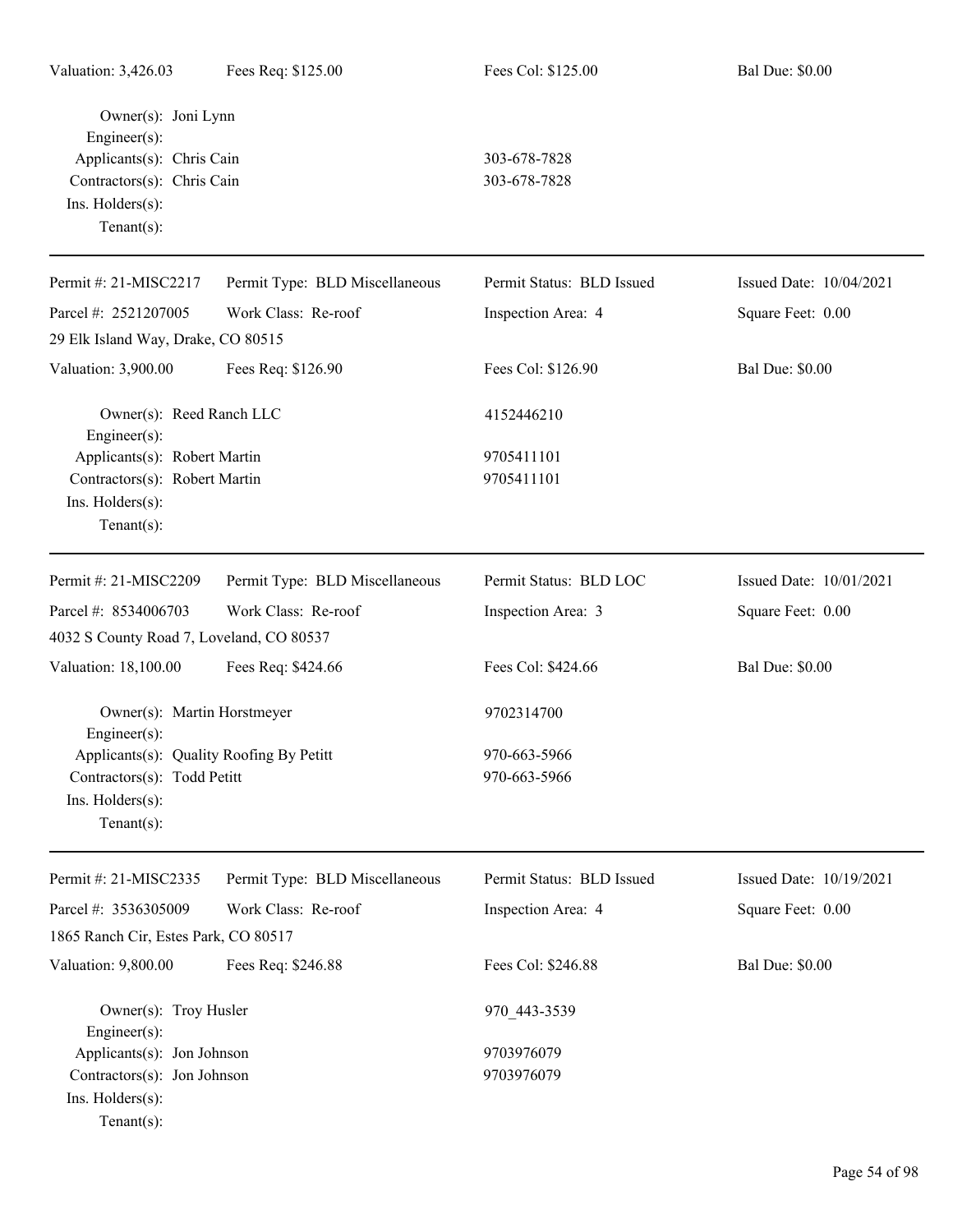| Permit #: 21-MISC2429                                                                                                      | Permit Type: BLD Miscellaneous                    | Permit Status: BLD LOC     | Issued Date: 10/29/2021 |
|----------------------------------------------------------------------------------------------------------------------------|---------------------------------------------------|----------------------------|-------------------------|
| Parcel #: 3029217006                                                                                                       | Work Class: Re-roof                               | Inspection Area: 5         | Square Feet: 0.00       |
| 432 Wapiti Rd, Red Feather Lakes, CO 80545                                                                                 |                                                   |                            |                         |
| Valuation: 8,000.00                                                                                                        | Fees Req: \$207.57                                | Fees Col: \$207.57         | <b>Bal Due: \$0.00</b>  |
| Owner(s): David Milano<br>Engineer(s):                                                                                     |                                                   | $(303) 709 - 1910$         |                         |
| Applicants(s): Erika Girard<br>Contractors(s): Erika Girard<br>Ins. Holders(s):<br>$Tenant(s)$ :                           |                                                   | 2142073999<br>2142073999   |                         |
| Permit #: 21-MISC2233                                                                                                      | Permit Type: BLD Miscellaneous                    | Permit Status: BLD LOC     | Issued Date: 10/06/2021 |
| Parcel #: 3534100005                                                                                                       | Work Class: Re-roof                               | Inspection Area: 4         | Square Feet: 0.00       |
| 1675 Highway 66, Estes Park, CO 80517                                                                                      |                                                   |                            |                         |
| Valuation: 60,000.00                                                                                                       | Fees Req: \$1,052.15                              | Fees Col: \$1,052.15       | <b>Bal Due: \$0.00</b>  |
| Engineer(s):<br>Applicants(s): Kevin Christopher<br>Contractors(s): Kevin Christopher<br>Ins. Holders(s):<br>$Tenant(s)$ : | Owner(s): Parkview Enterprises LLC                | 9702153581<br>9702153581   |                         |
| Permit #: 21-MISC2183                                                                                                      | Permit Type: BLD Miscellaneous                    | Permit Status: BLD LOC     | Issued Date: 10/07/2021 |
| Parcel #: 9823419083                                                                                                       | Work Class: Re-roof                               | Inspection Area: 1         | Square Feet: 0.00       |
| 427 Deerfield Cir, Fort Collins, CO 80524                                                                                  |                                                   |                            |                         |
| Valuation: 9,750.00                                                                                                        | Fees Req: \$246.69                                | Fees Col: \$246.69         | <b>Bal Due: \$0.00</b>  |
| Owner(s): Jeffrey Lindquist<br>Engineer(s):                                                                                |                                                   | 3039302086                 |                         |
| Contractors(s): Jake Herzanek<br>Ins. Holders(s):<br>$Tenant(s)$ :                                                         | Applicants(s): Rusty Bucket LLC dba Ticos Roofing | 970-566-1884<br>9704307081 |                         |
| Permit #: 21-MISC2421                                                                                                      | Permit Type: BLD Miscellaneous                    | Permit Status: BLD Issued  | Issued Date: 10/28/2021 |
| Parcel #: 3027305067                                                                                                       | Work Class: Re-roof                               | Inspection Area: 5         | Square Feet: 0.00       |
| 247 Letitia Dr, Red Feather Lakes, CO 80545                                                                                |                                                   |                            |                         |
| Valuation: 2,000.00                                                                                                        | Fees Req: \$87.19                                 | Fees Col: \$87.19          | <b>Bal Due: \$0.00</b>  |
| Owner(s): Barbara Butler Law<br>Engineer(s):                                                                               |                                                   | $(303)$ 877-9138           |                         |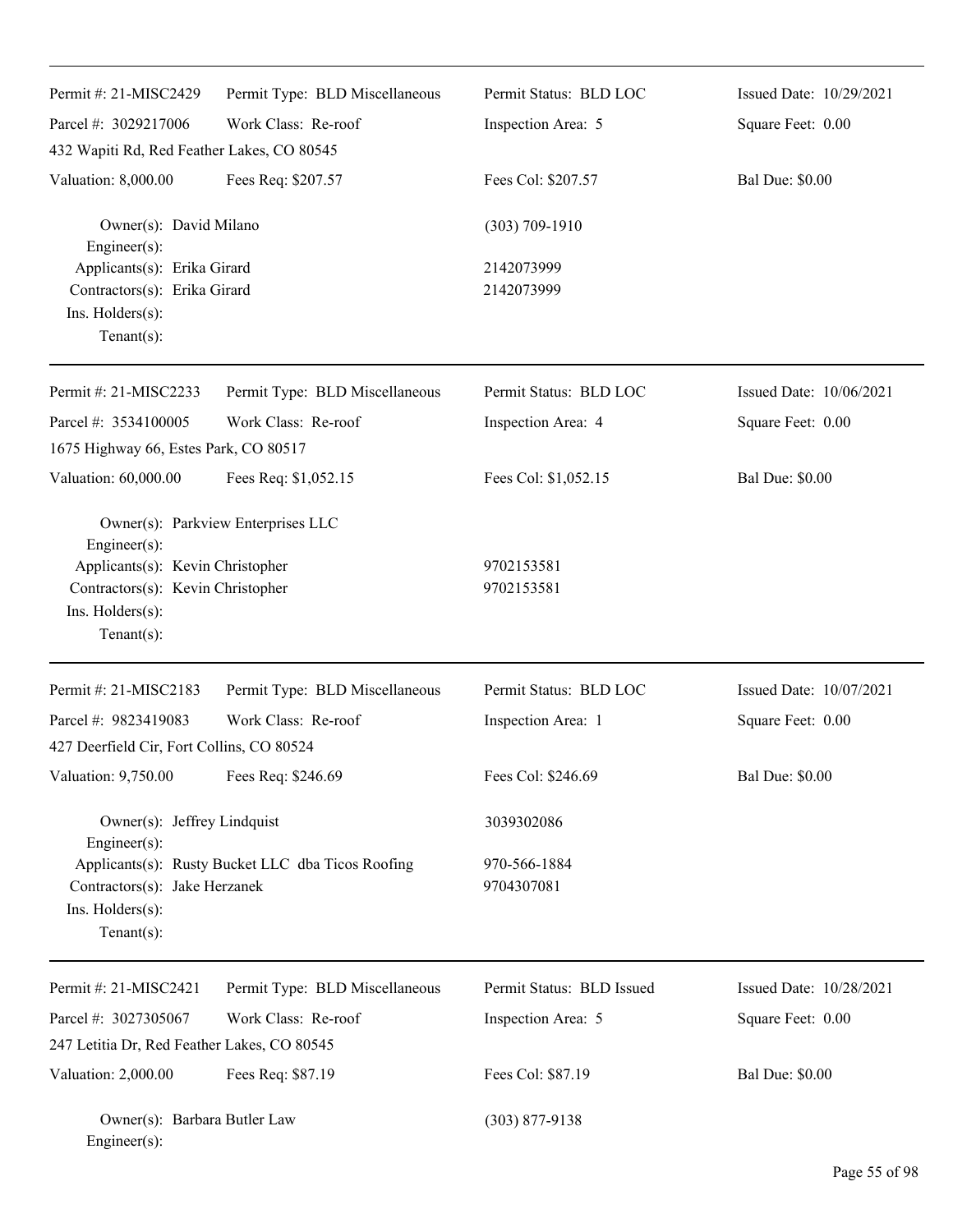| Permit #: 21-MISC2418                                                                                                                                                                                                                                                                                                                                                                                                                                                                                                                                                                                                                                                                                                                                                                                                                                                                                                                                                                                                                                                                                                                                                                        | Permit Type: BLD Miscellaneous | Permit Status: BLD Issued | Issued Date: 10/28/2021 |
|----------------------------------------------------------------------------------------------------------------------------------------------------------------------------------------------------------------------------------------------------------------------------------------------------------------------------------------------------------------------------------------------------------------------------------------------------------------------------------------------------------------------------------------------------------------------------------------------------------------------------------------------------------------------------------------------------------------------------------------------------------------------------------------------------------------------------------------------------------------------------------------------------------------------------------------------------------------------------------------------------------------------------------------------------------------------------------------------------------------------------------------------------------------------------------------------|--------------------------------|---------------------------|-------------------------|
| Parcel #: 8922205011                                                                                                                                                                                                                                                                                                                                                                                                                                                                                                                                                                                                                                                                                                                                                                                                                                                                                                                                                                                                                                                                                                                                                                         | Work Class: Re-roof            | Inspection Area: 1        | Square Feet: 0.00       |
| 10511 Clark Lake Ave, Wellington, CO 80549<br>Fees Req: \$264.56<br>Fees Col: \$264.56<br>Owner(s): David Diller<br>9703231766<br>$Engineering(s)$ :<br>Applicants(s): Tyler Davis<br>9702142301<br>9702142301<br>Contractors(s): Tyler Davis<br>Ins. Holders(s):<br>Tenant $(s)$ :<br>Permit Type: BLD Miscellaneous<br>Permit Status: BLD Issued<br>Work Class: Re-roof<br>Inspection Area: 4<br>224 Gillette Dr, Estes Park, CO 80517<br>Fees Col: \$145.78<br>Fees Req: \$145.78<br>Owner(s): Raymond Keller<br>Engineer(s):<br>Applicants(s): 5 Star Roofing Home Improvement<br>970-663-0110<br>970-663-0110<br>Contractors(s): Darcey Gunn<br>Ins. Holders(s):<br>Tenant $(s)$ :<br>Permit Type: BLD Miscellaneous<br>Permit Status: BLD LOC<br>Work Class: Re-roof<br>Inspection Area: 2<br>3912 Crescent Dr, Fort Collins, CO 80526<br>Fees Req: \$246.69<br>Fees Col: \$246.69<br>Owner(s): Melissa Schramm<br>9702138590<br>Edwin Schramm<br>9702668055<br>Engineer(s):<br>Applicants(s): On Target Roofing LLC<br>9703429800<br>Contractors(s): Joshua Scheuring<br>9703429800<br>Ins. Holders(s):<br>Tenant $(s)$ :<br>Permit Type: BLD Miscellaneous<br>Permit Status: BLD LOC |                                |                           |                         |
| Valuation: 10,200.00                                                                                                                                                                                                                                                                                                                                                                                                                                                                                                                                                                                                                                                                                                                                                                                                                                                                                                                                                                                                                                                                                                                                                                         |                                |                           | <b>Bal Due: \$0.00</b>  |
|                                                                                                                                                                                                                                                                                                                                                                                                                                                                                                                                                                                                                                                                                                                                                                                                                                                                                                                                                                                                                                                                                                                                                                                              |                                |                           |                         |
|                                                                                                                                                                                                                                                                                                                                                                                                                                                                                                                                                                                                                                                                                                                                                                                                                                                                                                                                                                                                                                                                                                                                                                                              |                                |                           |                         |
|                                                                                                                                                                                                                                                                                                                                                                                                                                                                                                                                                                                                                                                                                                                                                                                                                                                                                                                                                                                                                                                                                                                                                                                              |                                |                           |                         |
|                                                                                                                                                                                                                                                                                                                                                                                                                                                                                                                                                                                                                                                                                                                                                                                                                                                                                                                                                                                                                                                                                                                                                                                              |                                |                           |                         |
| Permit #: 21-MISC2259                                                                                                                                                                                                                                                                                                                                                                                                                                                                                                                                                                                                                                                                                                                                                                                                                                                                                                                                                                                                                                                                                                                                                                        |                                |                           | Issued Date: 10/07/2021 |
| Parcel #: 3427100040                                                                                                                                                                                                                                                                                                                                                                                                                                                                                                                                                                                                                                                                                                                                                                                                                                                                                                                                                                                                                                                                                                                                                                         |                                |                           | Square Feet: 0.00       |
|                                                                                                                                                                                                                                                                                                                                                                                                                                                                                                                                                                                                                                                                                                                                                                                                                                                                                                                                                                                                                                                                                                                                                                                              |                                |                           |                         |
| Valuation: 4,600.00                                                                                                                                                                                                                                                                                                                                                                                                                                                                                                                                                                                                                                                                                                                                                                                                                                                                                                                                                                                                                                                                                                                                                                          |                                |                           | <b>Bal Due: \$0.00</b>  |
|                                                                                                                                                                                                                                                                                                                                                                                                                                                                                                                                                                                                                                                                                                                                                                                                                                                                                                                                                                                                                                                                                                                                                                                              |                                |                           |                         |
|                                                                                                                                                                                                                                                                                                                                                                                                                                                                                                                                                                                                                                                                                                                                                                                                                                                                                                                                                                                                                                                                                                                                                                                              |                                |                           |                         |
|                                                                                                                                                                                                                                                                                                                                                                                                                                                                                                                                                                                                                                                                                                                                                                                                                                                                                                                                                                                                                                                                                                                                                                                              |                                |                           |                         |
|                                                                                                                                                                                                                                                                                                                                                                                                                                                                                                                                                                                                                                                                                                                                                                                                                                                                                                                                                                                                                                                                                                                                                                                              |                                |                           |                         |
| Permit #: 21-MISC2298                                                                                                                                                                                                                                                                                                                                                                                                                                                                                                                                                                                                                                                                                                                                                                                                                                                                                                                                                                                                                                                                                                                                                                        |                                |                           | Issued Date: 10/13/2021 |
| Parcel #: 9734214025                                                                                                                                                                                                                                                                                                                                                                                                                                                                                                                                                                                                                                                                                                                                                                                                                                                                                                                                                                                                                                                                                                                                                                         |                                |                           | Square Feet: 0.00       |
|                                                                                                                                                                                                                                                                                                                                                                                                                                                                                                                                                                                                                                                                                                                                                                                                                                                                                                                                                                                                                                                                                                                                                                                              |                                |                           |                         |
| Valuation: 9,750.00                                                                                                                                                                                                                                                                                                                                                                                                                                                                                                                                                                                                                                                                                                                                                                                                                                                                                                                                                                                                                                                                                                                                                                          |                                |                           | <b>Bal Due: \$0.00</b>  |
|                                                                                                                                                                                                                                                                                                                                                                                                                                                                                                                                                                                                                                                                                                                                                                                                                                                                                                                                                                                                                                                                                                                                                                                              |                                |                           |                         |
|                                                                                                                                                                                                                                                                                                                                                                                                                                                                                                                                                                                                                                                                                                                                                                                                                                                                                                                                                                                                                                                                                                                                                                                              |                                |                           |                         |
|                                                                                                                                                                                                                                                                                                                                                                                                                                                                                                                                                                                                                                                                                                                                                                                                                                                                                                                                                                                                                                                                                                                                                                                              |                                |                           |                         |
|                                                                                                                                                                                                                                                                                                                                                                                                                                                                                                                                                                                                                                                                                                                                                                                                                                                                                                                                                                                                                                                                                                                                                                                              |                                |                           |                         |
|                                                                                                                                                                                                                                                                                                                                                                                                                                                                                                                                                                                                                                                                                                                                                                                                                                                                                                                                                                                                                                                                                                                                                                                              |                                |                           |                         |
|                                                                                                                                                                                                                                                                                                                                                                                                                                                                                                                                                                                                                                                                                                                                                                                                                                                                                                                                                                                                                                                                                                                                                                                              |                                |                           |                         |
| Permit #: 21-MISC2426                                                                                                                                                                                                                                                                                                                                                                                                                                                                                                                                                                                                                                                                                                                                                                                                                                                                                                                                                                                                                                                                                                                                                                        |                                |                           | Issued Date: 10/29/2021 |
| Parcel #: 9413300008                                                                                                                                                                                                                                                                                                                                                                                                                                                                                                                                                                                                                                                                                                                                                                                                                                                                                                                                                                                                                                                                                                                                                                         | Work Class: Re-roof            | Inspection Area: 3        | Square Feet: 0.00       |
|                                                                                                                                                                                                                                                                                                                                                                                                                                                                                                                                                                                                                                                                                                                                                                                                                                                                                                                                                                                                                                                                                                                                                                                              |                                |                           |                         |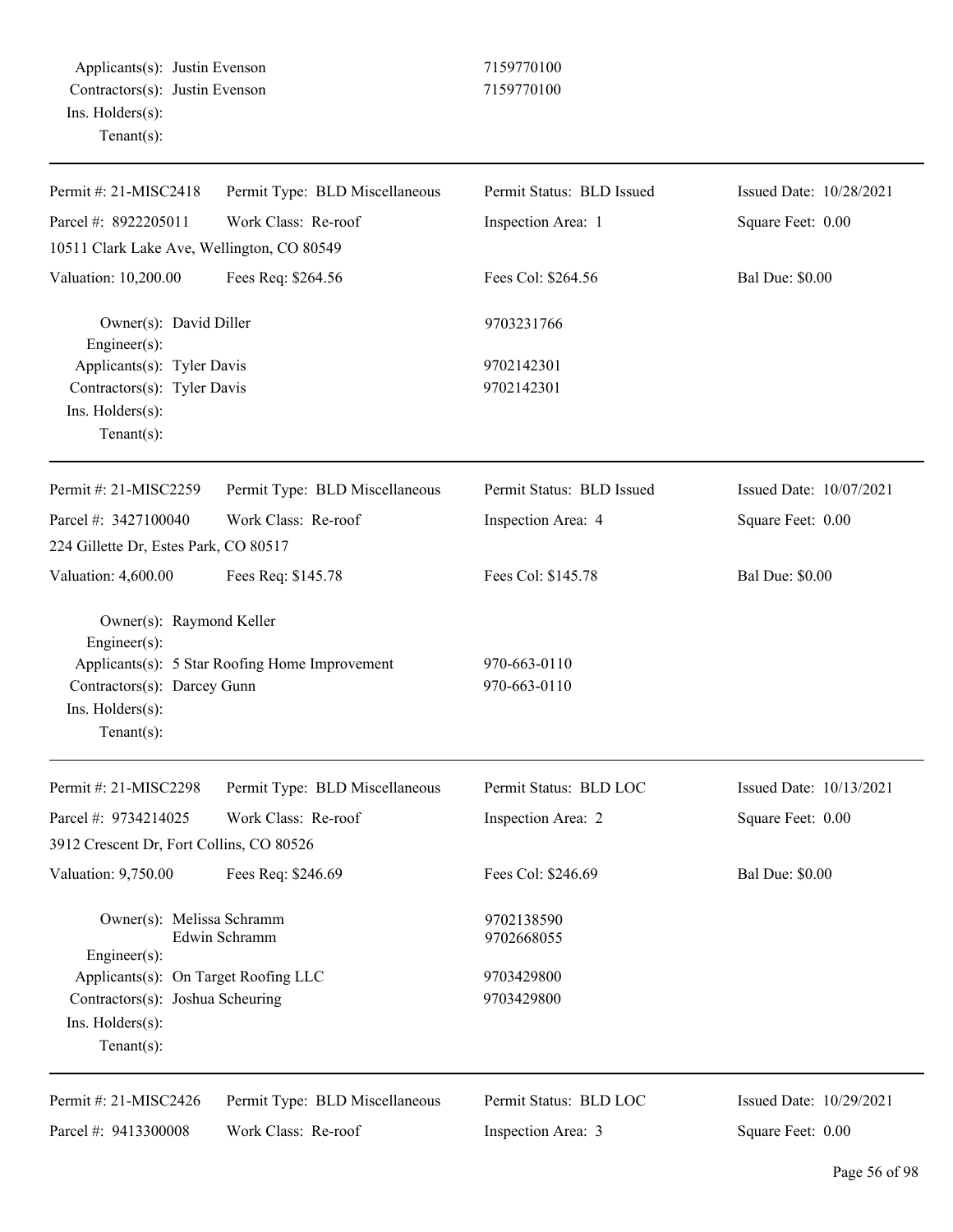| Valuation: 15,750.00            | Fees Req: \$367.08 | Fees Col: \$367.08 | <b>Bal Due: \$0.00</b> |
|---------------------------------|--------------------|--------------------|------------------------|
| Owner(s): Keith Cochran         |                    | (303) 720-4149     |                        |
| Engineer $(s)$ :                |                    |                    |                        |
| Applicants(s): Michael Lallier  |                    | 7207378501         |                        |
| Contractors(s): Michael Lallier |                    | 7207378501         |                        |
| $Ins.$ Holders $(s)$ :          |                    |                    |                        |
| $Tenant(s)$ :                   |                    |                    |                        |
|                                 |                    |                    |                        |

| Permit #: $21-MISC2237$                                                                                                                      | Permit Type: BLD Miscellaneous | Permit Status: BLD LOC   | Issued Date: $10/06/2021$ |                        |                                |                        |                         |
|----------------------------------------------------------------------------------------------------------------------------------------------|--------------------------------|--------------------------|---------------------------|------------------------|--------------------------------|------------------------|-------------------------|
| Parcel #: $8802406017$                                                                                                                       | Work Class: Re-roof            | Inspection Area: 1       | Square Feet: 0.00         |                        |                                |                        |                         |
| 5840 Dakota Ct, Wellington, CO 80549                                                                                                         |                                |                          |                           |                        |                                |                        |                         |
| Valuation: 27,200.00                                                                                                                         | Fees Req: \$591.89             | Fees Col: \$591.89       | <b>Bal Due: \$0.00</b>    |                        |                                |                        |                         |
| Owner(s): Tenley Roeder<br>$Engineering(s)$ :<br>Applicants(s): Charles Gardner<br>Contractors(s): Charles Gardner<br>$Ins.$ Holders $(s)$ : |                                | 3033326224<br>3033326224 |                           |                        |                                |                        |                         |
|                                                                                                                                              |                                |                          |                           | Tenant $(s)$ :         |                                |                        |                         |
|                                                                                                                                              |                                |                          |                           | Permit #: 21-MISC2251  | Permit Type: BLD Miscellaneous | Permit Status: BLD LOC | Issued Date: 10/07/2021 |
|                                                                                                                                              |                                |                          |                           | Parcel #: $8928106001$ | Work Class: Re-roof            | Inspection Area: 1     | Square Feet: 0.00       |
| 9509 N County Road 7, Wellington, CO 80549                                                                                                   |                                |                          |                           |                        |                                |                        |                         |
| Valuation: 35,000.00                                                                                                                         | Fees Req: \$703.41             | Fees Col: \$703.41       | <b>Bal Due: \$0.00</b>    |                        |                                |                        |                         |

Owner(s): Robin Phillips 9709809878 Engineer(s): Applicants(s): Kessler Roofing 970-227-6488 Contractors(s): Kendal Kessler 9702276488 Ins. Holders(s): Tenant(s):

Permit #: 21-MISC2431 Parcel #: 8828000003

Permit Status: BLD LOC

Inspection Area: 1

Issued Date: 10/29/2021

Square Feet: 0.00

3408 Richards Lake Rd, Fort Collins, CO 80524

Valuation: 10,000.00 Fees Req: \$247.68 Fees Col: \$247.68 Bal Due: \$0.00 Owner(s): Mark Reifenrath 9703020877 Michelle Reifenrath (720) 299-6020 Engineer(s): Applicants(s): Premier Roofing LLC 970-484-7663 Contractors(s): Luke Mickelson 9704847663 Ins. Holders(s):

Permit Type: BLD Miscellaneous

Work Class: Re-roof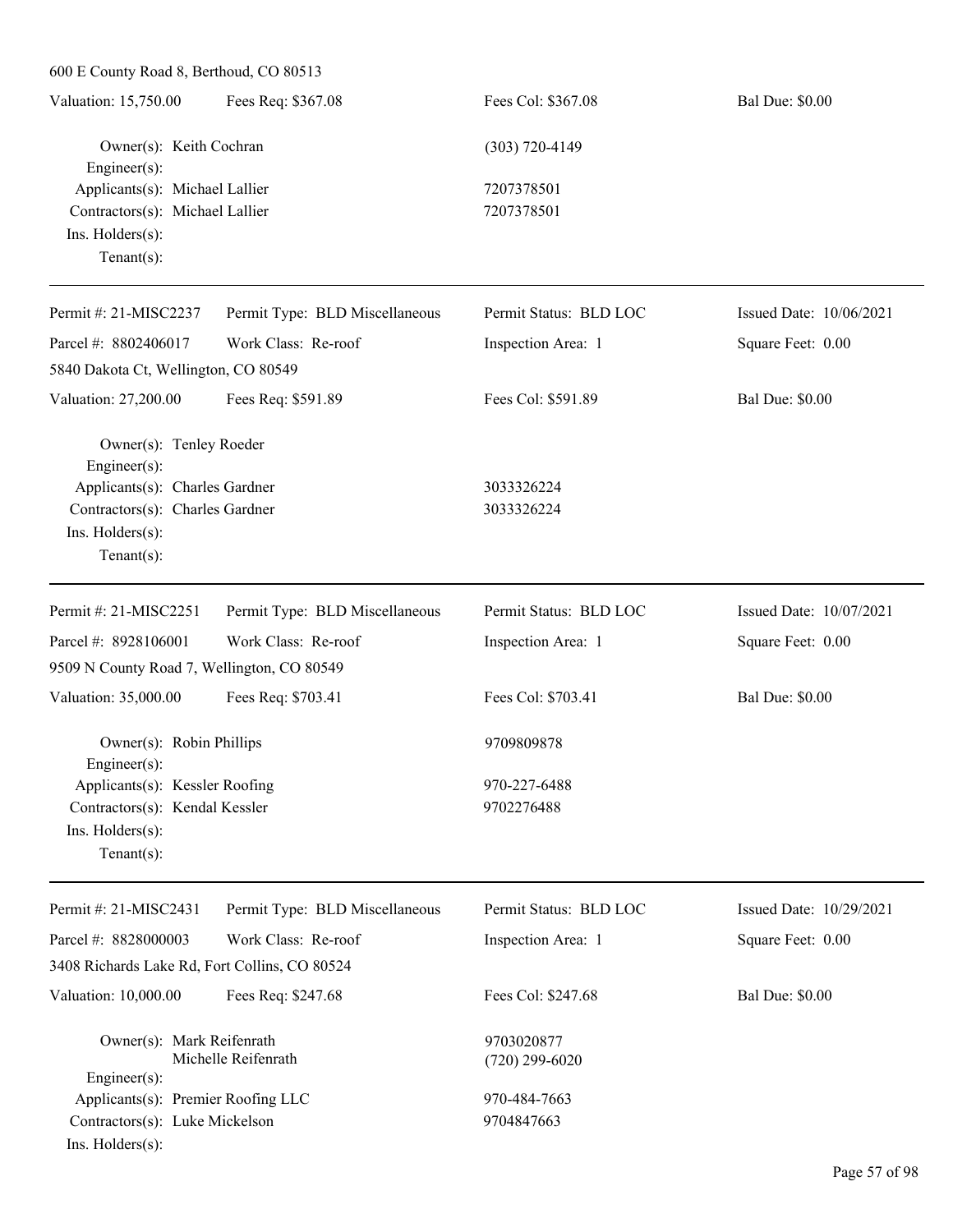| Permit #: 21-MISC2356                          | Permit Type: BLD Miscellaneous | Permit Status: BLD Issued | Issued Date: 10/22/2021 |
|------------------------------------------------|--------------------------------|---------------------------|-------------------------|
| Parcel #: 8826410701                           | Work Class: Re-roof            | Inspection Area: 1        | Square Feet: 0.00       |
| 5316 E County Road 52, Fort Collins, CO 80524  |                                |                           |                         |
| Valuation: 42,000.00                           | Fees Req: \$811.72             | Fees Col: \$811.72        | <b>Bal Due: \$0.00</b>  |
| Owner(s): Philip Schnorr<br>$Engineering(s)$ : |                                |                           |                         |
| Applicants(s): Susan Montoya                   |                                | 970-221-1388              |                         |
| Contractors(s): Susan Montoya                  |                                | 970-221-1388              |                         |
| Ins. Holders(s):<br>Tenant $(s)$ :             |                                |                           |                         |
|                                                |                                |                           |                         |
| Permit #: 21-MISC2387                          | Permit Type: BLD Miscellaneous | Permit Status: BLD LOC    | Issued Date: 10/27/2021 |
| Parcel #: 9411005702                           | Work Class: Re-roof            | Inspection Area: 3        | Square Feet: 0.00       |
| 1717 N County Road 15c, Berthoud, CO 80513     |                                |                           |                         |
| Valuation: 11,734.24                           | Fees Req: \$286.76             | Fees Col: \$286.76        | <b>Bal Due: \$0.00</b>  |
| Owner(s): Terry Benedict<br>$Engineering(s)$ : |                                | $(970)$ 532-4003          |                         |
| Applicants(s): Courtney Stoffel                |                                | 970-888-1699              |                         |
| Contractors(s): Courtney Stoffel               |                                | 970-888-1699              |                         |
| Ins. Holders(s):                               |                                |                           |                         |
| Tenant $(s)$ :                                 |                                |                           |                         |
| Permit #: 21-MISC2342                          | Permit Type: BLD Miscellaneous | Permit Status: BLD LOC    | Issued Date: 10/19/2021 |
| Parcel #: 9828407009                           | Work Class: Re-roof            | Inspection Area: 1        | Square Feet: 0.00       |
| 3112 Gold Charm Dr, Fort Collins, CO 80524     |                                |                           |                         |
| Valuation: 6,811.51                            | Fees Req: \$186.75             | Fees Col: \$186.75        | <b>Bal Due: \$0.00</b>  |
| Owner(s): Charles Turner<br>$Engineering(s)$ : |                                |                           |                         |
| Applicants(s): David Luedtke                   |                                | 970-283-3233              |                         |
| Contractors(s): David Luedtke                  |                                | 970-283-3233              |                         |
| Ins. Holders(s):                               |                                |                           |                         |
| Tenant $(s)$ :                                 |                                |                           |                         |
| Permit #: 21-MISC2359                          | Permit Type: BLD Miscellaneous | Permit Status: BLD LOC    | Issued Date: 10/22/2021 |
| Parcel #: 4003413001                           | Work Class: Re-roof            | Inspection Area: 5        | Square Feet: 0.00       |
| 2155 Ottawa Way, Red Feather Lakes, CO 80545   |                                |                           |                         |
| Valuation: 2,500.00                            | Fees Req: \$95.24              | Fees Col: \$95.24         | <b>Bal Due: \$0.00</b>  |

Tenant(s):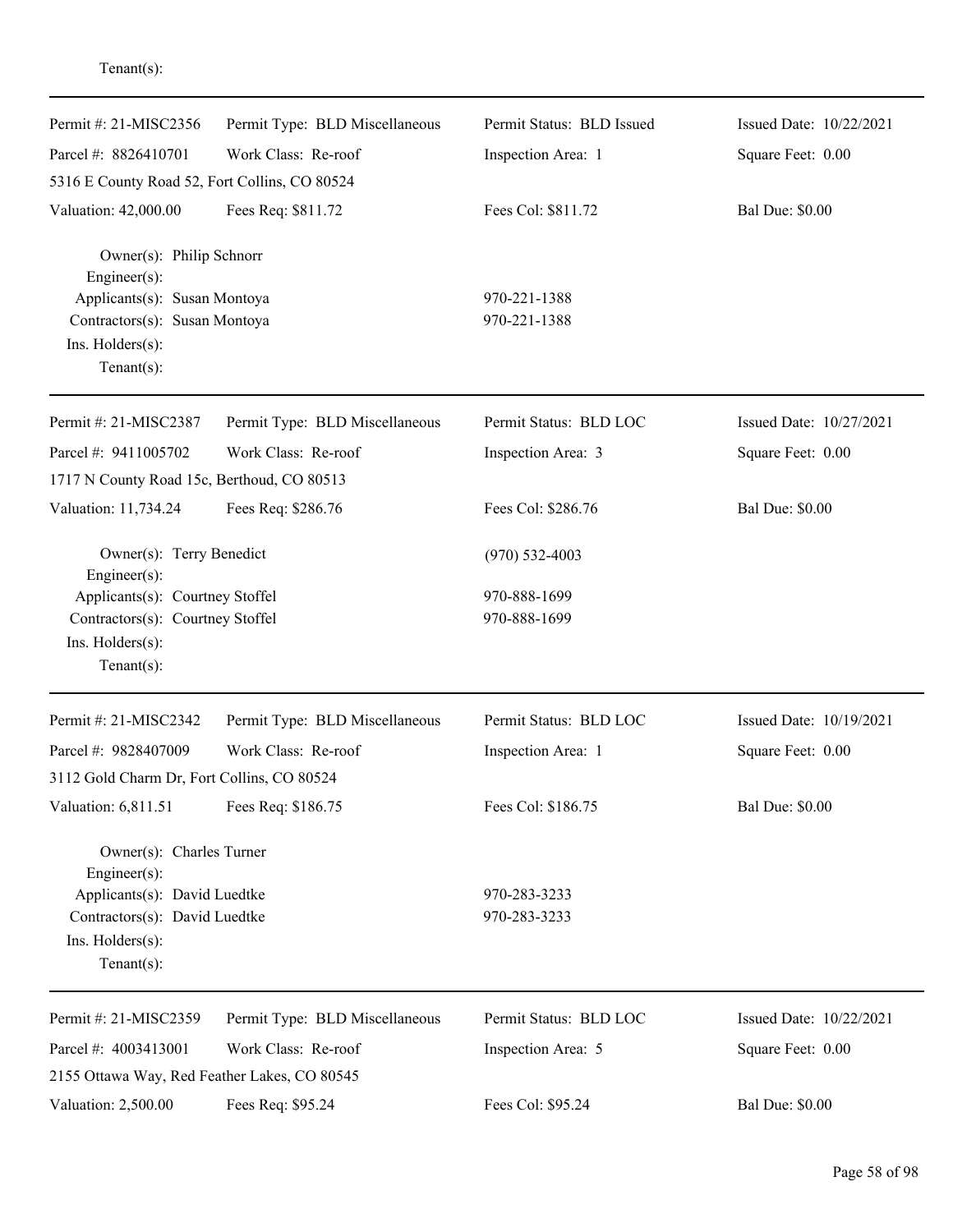| Owner(s): Lara Vincent                                                                                  |                                             | 3037283853                   |                         |
|---------------------------------------------------------------------------------------------------------|---------------------------------------------|------------------------------|-------------------------|
| Engineer(s):<br>Contractors(s): Tim Highfield<br>Ins. Holders(s):<br>Tenant $(s)$ :                     | Applicants(s): Colorado Quality Roofing LLC | 970-388-3407<br>9703883407   |                         |
| Permit #: 21-MISC2369                                                                                   | Permit Type: BLD Miscellaneous              | Permit Status: BLD LOC       | Issued Date: 10/25/2021 |
| Parcel #: 9733417028                                                                                    | Work Class: Re-roof                         | Inspection Area: 2           | Square Feet: 0.00       |
| 4305 Picadilly Dr, Fort Collins, CO 80526                                                               |                                             |                              |                         |
| Valuation: 16,500.00                                                                                    | Fees Req: \$386.14                          | Fees Col: \$386.14           | <b>Bal Due: \$0.00</b>  |
| Owner(s): Robert Paulsen<br>Engineer(s):                                                                |                                             | 970-646-3116                 |                         |
| Applicants(s): Jeramiah Larsen<br>Contractors(s): Jeramiah Larsen<br>Ins. Holders(s):<br>Tenant $(s)$ : |                                             | 9706660321<br>9706660321     |                         |
| Permit #: 21-MISC2171                                                                                   | Permit Type: BLD Miscellaneous              | Permit Status: BLD Issued    | Issued Date: 10/07/2021 |
| Parcel #: 9829306006                                                                                    | Work Class: Re-roof                         | Inspection Area: 1           | Square Feet: 0.00       |
| 4008 Cork Dr, Laporte, CO 80535                                                                         |                                             |                              |                         |
| Valuation: 10,000.00                                                                                    | Fees Req: \$247.68                          | Fees Col: \$247.68           | <b>Bal Due: \$0.00</b>  |
| Owner(s): James Nelson<br>Engineer(s):                                                                  |                                             | 7078453129                   |                         |
| Contractors(s): Arnold Drennen<br>Ins. Holders(s):<br>Tenant $(s)$ :                                    | Applicants(s): Drennen Custom Contracting   | 970-482-9100<br>970-482-9100 |                         |
| Permit #: 21-MISC2332                                                                                   | Permit Type: BLD Miscellaneous              | Permit Status: BLD Issued    | Issued Date: 10/19/2021 |
| Parcel #: 9821405014<br>3805 Ideal Dr, Fort Collins, CO 80524                                           | Work Class: Re-roof                         | Inspection Area: 1           | Square Feet: 0.00       |
| Valuation: 11,000.00                                                                                    | Fees Req: \$267.75                          | Fees Col: \$267.75           | <b>Bal Due: \$0.00</b>  |
| Owner(s): Krista Dunlap<br>Engineer(s):                                                                 |                                             |                              |                         |
| Applicants(s): Steve Walker                                                                             |                                             | 3037977663                   |                         |
| Contractors(s): Steve Walker<br>Ins. Holders(s):<br>Tenant $(s)$ :                                      |                                             | 3037977663                   |                         |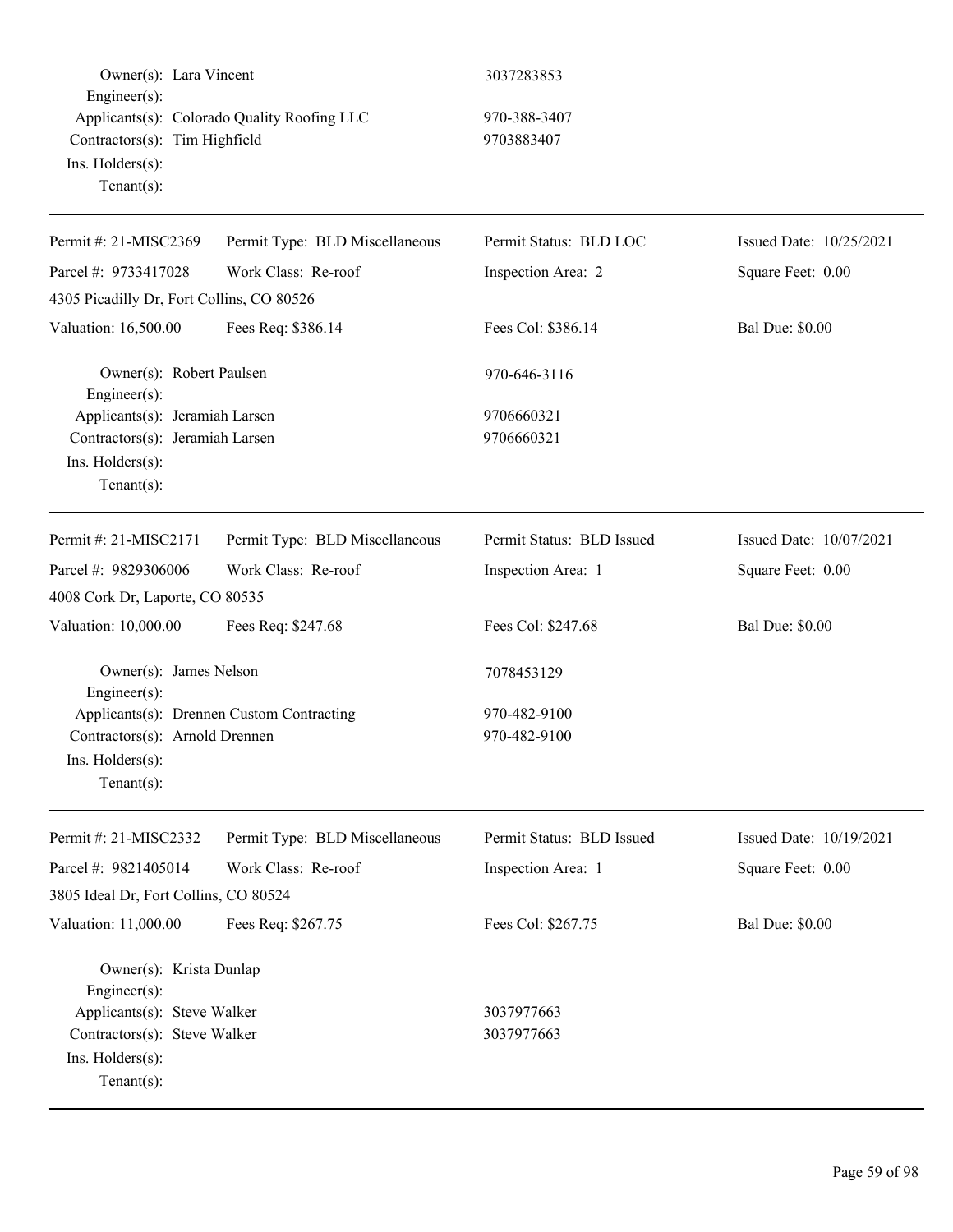| Permit #: 21-MISC2248                                                                                               | Permit Type: BLD Miscellaneous | Permit Status: BLD LOC       | Issued Date: 10/06/2021 |
|---------------------------------------------------------------------------------------------------------------------|--------------------------------|------------------------------|-------------------------|
| Parcel #: 9825206039                                                                                                | Work Class: Re-roof            | Inspection Area: 1           | Square Feet: 0.00       |
| 3617 Terry Ridge Rd, Fort Collins, CO 80524                                                                         |                                |                              |                         |
| Valuation: 11,886.00                                                                                                | Fees Req: \$287.36             | Fees Col: \$287.36           | <b>Bal Due: \$0.00</b>  |
| Owner(s): Todd Boyt<br>Engineer $(s)$ :                                                                             |                                | 9704814475                   |                         |
| Applicants(s): Austin Davis<br>Contractors(s): Austin Davis<br>Ins. Holders(s):<br>Tenant $(s)$ :                   |                                | 9707182221<br>9707182221     |                         |
| Permit #: 21-MISC2273                                                                                               | Permit Type: BLD Miscellaneous | Permit Status: BLD LOC       | Issued Date: 10/11/2021 |
| Parcel #: 9710200025<br>1950 Laporte Ave, Fort Collins, CO 80521                                                    | Work Class: Re-roof            | Inspection Area: 2           | Square Feet: 0.00       |
| Valuation: 15,818.00                                                                                                | Fees Req: \$367.35             | Fees Col: \$367.35           | <b>Bal Due: \$0.00</b>  |
| Owner(s): Kirk Fieseler<br>Engineer(s):                                                                             |                                | 9706825848                   |                         |
| Applicants(s): William Goldsberry Jr<br>Contractors(s): William Goldsberry Jr<br>Ins. Holders(s):<br>Tenant $(s)$ : |                                | 970-593-3080<br>970-593-3080 |                         |
| Permit #: 21-MISC2344                                                                                               | Permit Type: BLD Miscellaneous | Permit Status: BLD LOC       | Issued Date: 10/20/2021 |
| Parcel #: 8910000014<br>12463 N County Road 5, Wellington, CO 80549                                                 | Work Class: Re-roof            | Inspection Area: 1           | Square Feet: 0.00       |
| Valuation: 7,897.20 Fees Req: \$207.15                                                                              |                                | Fees Col: \$207.15           | <b>Bal Due: \$0.00</b>  |
| Owner(s): Kevin Ladd<br>Engineer(s):                                                                                |                                | 9703615174                   |                         |
| Applicants(s): NOCO Roofing<br>Contractors(s): Troy Jennings<br>Ins. Holders(s):<br>Tenant $(s)$ :                  |                                | 9704818712<br>9704818712     |                         |
| Permit #: 21-MISC2411                                                                                               | Permit Type: BLD Miscellaneous | Permit Status: BLD LOC       | Issued Date: 10/27/2021 |
| Parcel #: 4012405076                                                                                                | Work Class: Re-roof            | Inspection Area: 5           | Square Feet: 0.00       |
| 84 Scioto Ct, Red Feather Lakes, CO 80545                                                                           |                                |                              |                         |
| Valuation: 9,168.36                                                                                                 | Fees Req: \$244.37             | Fees Col: \$244.37           | <b>Bal Due: \$0.00</b>  |
| Owner(s): Jason Kinyon<br>Engineer(s):                                                                              |                                | 3039317991                   |                         |
| Applicants(s): Kevin Gottino                                                                                        |                                | 303-657-3009                 |                         |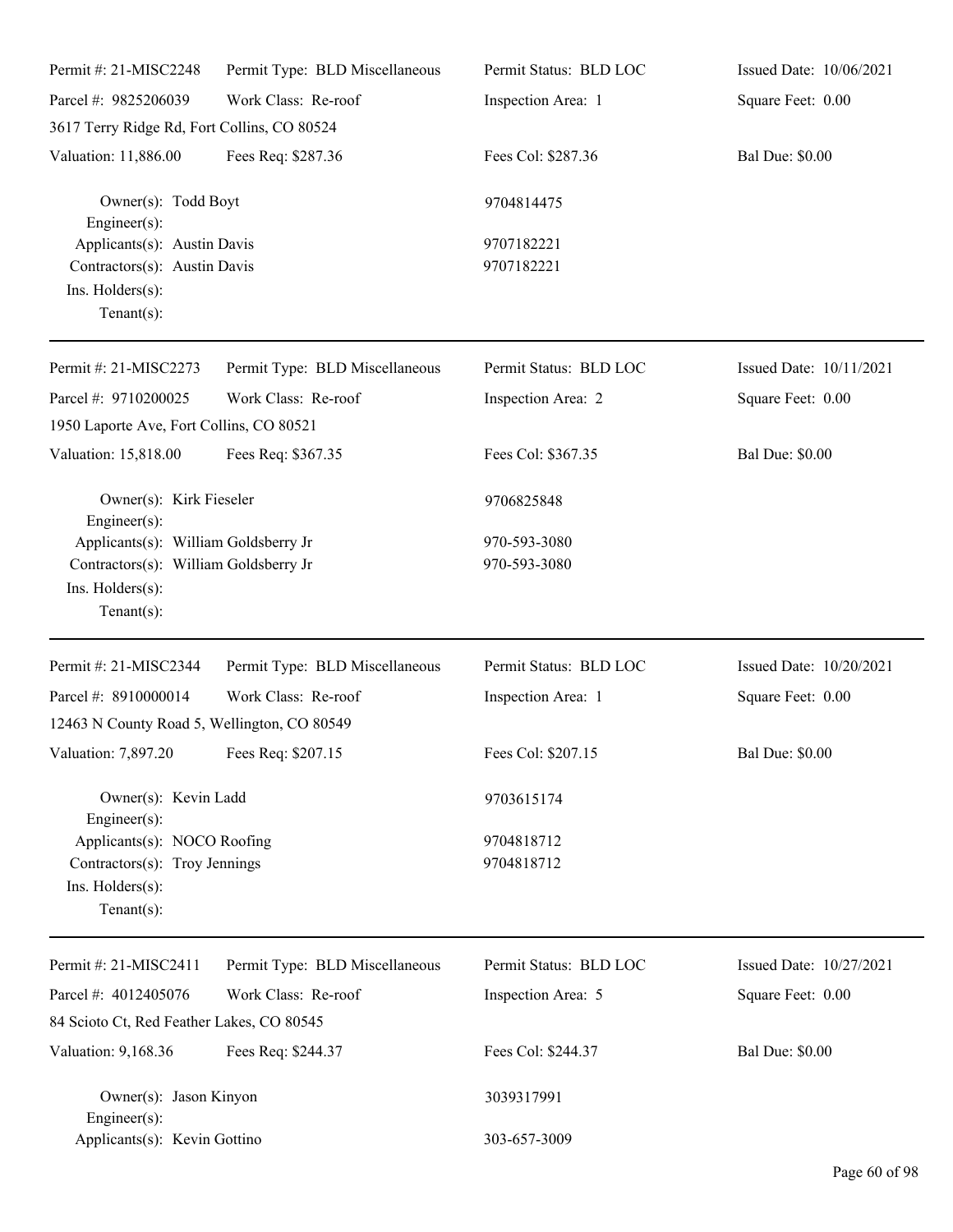| Contractors(s): Kevin Gottino |  |
|-------------------------------|--|
| Ins. Holders(s):              |  |
| $Tenant(s)$ :                 |  |

| Permit #: 21-MISC2406                                                                                          | Permit Type: BLD Miscellaneous | Permit Status: BLD LOC    | Issued Date: 10/27/2021 |
|----------------------------------------------------------------------------------------------------------------|--------------------------------|---------------------------|-------------------------|
| Parcel #: 9824000022                                                                                           | Work Class: Re-roof            | Inspection Area: 1        | Square Feet: 0.00       |
| 325 E County Road 56, Fort Collins, CO 80524                                                                   |                                |                           |                         |
| Valuation: 12,000.00                                                                                           | Fees Req: \$287.82             | Fees Col: \$287.82        | <b>Bal Due: \$0.00</b>  |
| Owner(s): Elizabeth Pe We<br>Engineer(s):                                                                      |                                | 602-571-1695              |                         |
| Applicants(s): Tom Sawyer                                                                                      |                                | 719-530-1128              |                         |
| Contractors(s): Tom Sawyer<br>Ins. Holders(s):<br>Tenant $(s)$ :                                               |                                | 719-530-1128              |                         |
| Permit #: 21-MISC2297                                                                                          | Permit Type: BLD Miscellaneous | Permit Status: BLD LOC    | Issued Date: 10/13/2021 |
| Parcel #: 8022000016                                                                                           | Work Class: Re-roof            | Inspection Area: 1        | Square Feet: 0.00       |
| 16506 N County Road 7, Wellington, CO 80549                                                                    |                                |                           |                         |
| Valuation: 6,250.00                                                                                            | Fees Req: \$184.49             | Fees Col: \$184.49        | <b>Bal Due: \$0.00</b>  |
| Owner(s): Cindy Cogburn<br>Engineer(s):                                                                        |                                | 9705689022                |                         |
| Applicants(s): On Target Roofing LLC<br>Contractors(s): Joshua Scheuring<br>Ins. Holders(s):<br>Tenant $(s)$ : |                                | 9703429800<br>9703429800  |                         |
| Permit #: 21-MISC2270                                                                                          | Permit Type: BLD Miscellaneous | Permit Status: BLD LOC    | Issued Date: 10/11/2021 |
| Parcel #: 0601105121                                                                                           | Work Class: Re-roof            | Inspection Area: 2        | Square Feet: 0.00       |
| 5216 Rim Rock Ln, Fort Collins, CO 80526                                                                       |                                |                           |                         |
| Valuation: 8,700.00                                                                                            | Fees Req: \$226.43             | Fees Col: \$226.43        | <b>Bal Due: \$0.00</b>  |
| Owner(s): Tom Taber<br>$Engineering(s)$ :                                                                      |                                | 9704819777                |                         |
| Applicants(s): Jeramiah Larsen                                                                                 |                                | 9706660321                |                         |
| Contractors(s): Jeramiah Larsen<br>Ins. Holders(s):<br>Tenant $(s)$ :                                          |                                | 9706660321                |                         |
| Permit #: 21-MISC2246                                                                                          | Permit Type: BLD Miscellaneous | Permit Status: BLD Issued | Issued Date: 10/07/2021 |
| Parcel #: 8802106004<br>5848 Pawnee Ct, Wellington, CO 80549                                                   | Work Class: Re-roof            | Inspection Area: 1        | Square Feet: 0.00       |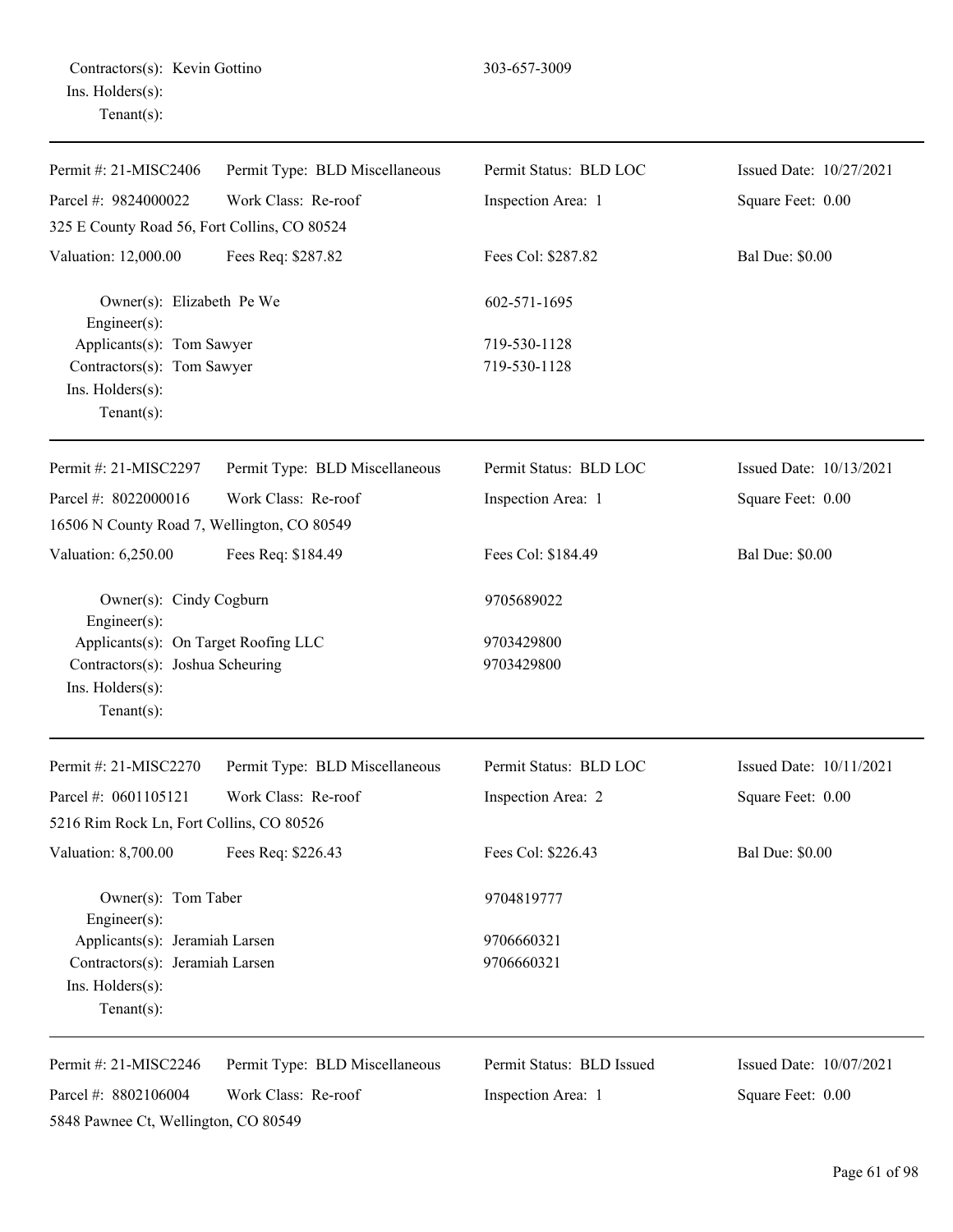| Valuation: 16,150.00                                                                                                                                    | Fees Req: \$384.75             | Fees Col: \$384.75                     | <b>Bal Due: \$0.00</b>  |
|---------------------------------------------------------------------------------------------------------------------------------------------------------|--------------------------------|----------------------------------------|-------------------------|
| Owner(s): Lisa Carroll<br>Engineer(s):<br>Applicants(s): Constantine Anest<br>Contractors(s): Constantine Anest<br>Ins. Holders(s):<br>Tenant $(s)$ :   |                                | 3072871022<br>3086724455<br>3086724455 |                         |
| Permit #: 21-MISC2234                                                                                                                                   | Permit Type: BLD Miscellaneous | Permit Status: BLD LOC                 | Issued Date: 10/06/2021 |
| Parcel #: 9733417052                                                                                                                                    | Work Class: Re-roof            | Inspection Area: 2                     | Square Feet: 0.00       |
| 2405 Denby Ct, Fort Collins, CO 80526                                                                                                                   |                                |                                        |                         |
| Valuation: 7,759.00                                                                                                                                     | Fees Req: \$206.61             | Fees Col: \$206.61                     | <b>Bal Due: \$0.00</b>  |
| Owner(s): Samara Mcdonald<br>Engineer(s):                                                                                                               |                                | 9708890640                             |                         |
| Applicants(s): Robert Sexton<br>Contractors(s): Robert Sexton<br>Ins. Holders(s):<br>Tenant $(s)$ :                                                     |                                | 970-568-0589<br>970-568-0589           |                         |
| Permit #: 21-MISC2428                                                                                                                                   | Permit Type: BLD Miscellaneous | Permit Status: BLD LOC                 | Issued Date: 10/29/2021 |
| Parcel #: 8926206001                                                                                                                                    | Work Class: Re-roof            | Inspection Area: 1                     | Square Feet: 0.00       |
| 9381 Rolling Prairie Dr, Wellington, CO 80549                                                                                                           |                                |                                        |                         |
| Valuation: 29,147.54                                                                                                                                    | Fees Req: \$622.61             | Fees Col: \$622.61                     | <b>Bal Due: \$0.00</b>  |
| Owner(s): James Pflipsen<br>Engineer(s):<br>Applicants(s): Kristopher Wagner<br>Contractors(s): Kristopher Wagner<br>Ins. Holders(s):<br>Tenant $(s)$ : |                                | 7205523321<br>7205523321               |                         |
| Permit #: 21-MISC2340                                                                                                                                   | Permit Type: BLD Miscellaneous | Permit Status: BLD Issued              | Issued Date: 10/19/2021 |
| Parcel #: 9836300008                                                                                                                                    | Work Class: Re-roof            | Inspection Area: 1                     | Square Feet: 0.00       |
| 301 Spaulding Ln 47, Fort Collins, CO 80524                                                                                                             |                                |                                        |                         |
| Valuation: 3,600.00                                                                                                                                     | Fees Req: \$125.70             | Fees Col: \$125.70                     | <b>Bal Due: \$0.00</b>  |
| Owner(s): Patrick Powers<br>Engineer(s):<br>Applicants(s): Susan Montoya                                                                                |                                | $)970 - 2155$<br>970-221-1388          |                         |
| Contractors(s): Susan Montoya<br>Ins. Holders(s):<br>Tenant $(s)$ :                                                                                     |                                | 970-221-1388                           |                         |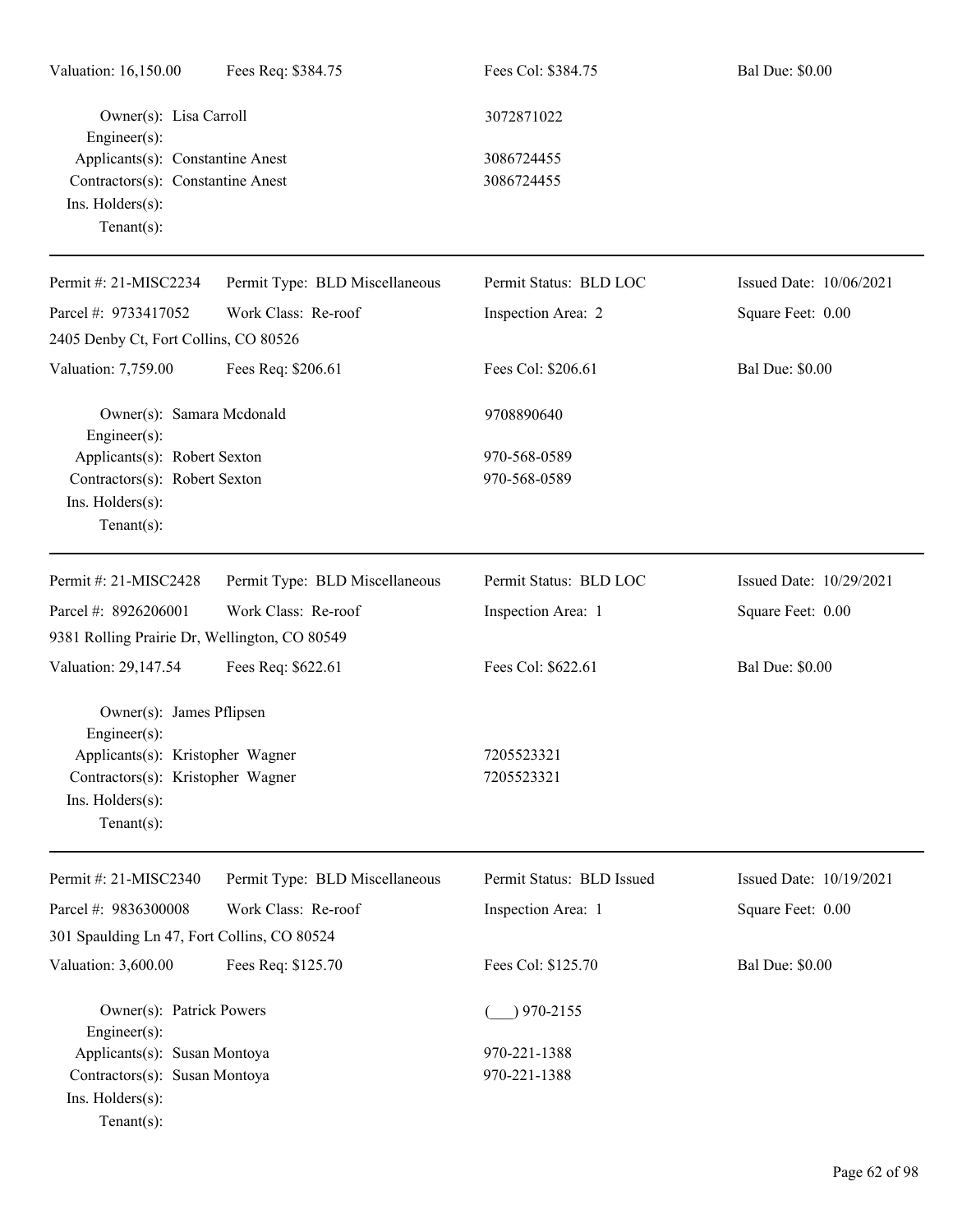| Permit #: 21-MISC2330                                                                                 | Permit Type: BLD Miscellaneous | Permit Status: BLD Issued | Issued Date: 10/18/2021 |
|-------------------------------------------------------------------------------------------------------|--------------------------------|---------------------------|-------------------------|
| Parcel #: 9825213054                                                                                  | Work Class: Re-roof            | Inspection Area: 1        | Square Feet: 0.00       |
| 3319 Terry Lake Rd, Fort Collins, CO 80524                                                            |                                |                           |                         |
| Valuation: 8,097.78                                                                                   | Fees Req: \$224.01             | Fees Col: \$224.01        | <b>Bal Due: \$0.00</b>  |
| Owner(s): Brandon Lane<br>Engineer(s):                                                                |                                |                           |                         |
| Applicants(s): Adrian Trevizo<br>Contractors(s): Adrian Trevizo<br>Ins. Holders(s):<br>Tenant $(s)$ : |                                | 9705811453<br>9705811453  |                         |
| Permit #: 21-MISC2337                                                                                 | Permit Type: BLD Miscellaneous | Permit Status: BLD LOC    | Issued Date: 10/20/2021 |
| Parcel #: 4001406022                                                                                  | Work Class: Re-roof            | Inspection Area: 5        | Square Feet: 0.00       |
| 926 Okmulgee Cir, Red Feather Lakes, CO 80545                                                         |                                |                           |                         |
| Valuation: 12,000.00                                                                                  | Fees Req: \$287.82             | Fees Col: \$287.82        | <b>Bal Due: \$0.00</b>  |
| Owner(s): James McGowen<br>Engineer(s):                                                               |                                | $(720)$ 838-3136          |                         |
| Applicants(s): Michael McMahon<br>Contractors(s): Michael McMahon                                     |                                | 7207740021<br>7207740021  |                         |
| Ins. Holders(s):<br>Tenant $(s)$ :                                                                    |                                |                           |                         |
| Permit #: 21-MISC2367                                                                                 | Permit Type: BLD Miscellaneous | Permit Status: BLD LOC    | Issued Date: 10/22/2021 |
| Parcel #: 1429413226                                                                                  | Work Class: Re-roof            | Inspection Area: 4        | Square Feet: 0.00       |
| 123 Mohawk, Lyons, CO 80540                                                                           |                                |                           |                         |
| Valuation: 35,700.00                                                                                  | Fees Req: \$717.68             | Fees Col: \$717.68        | <b>Bal Due: \$0.00</b>  |
| Owner(s): Trevor Byron<br>Engineer(s):                                                                |                                | $(719)$ 274-4713          |                         |
| Applicants(s): Austin Davis                                                                           |                                | 9707182221                |                         |
| Contractors(s): Austin Davis                                                                          |                                | 9707182221                |                         |
| Ins. Holders(s):<br>Tenant $(s)$ :                                                                    |                                |                           |                         |
| Permit #: 21-MISC2276                                                                                 | Permit Type: BLD Miscellaneous | Permit Status: BLD Issued | Issued Date: 10/11/2021 |
| Parcel #: 8021000004                                                                                  | Work Class: Re-roof            | Inspection Area: 1        | Square Feet: 0.00       |
| 15721 N County Road 7, Wellington, CO 80549                                                           |                                |                           |                         |
| Valuation: 20,439.71                                                                                  | Fees Req: \$466.16             | Fees Col: \$466.16        | <b>Bal Due: \$0.00</b>  |
| Owner(s): Chad Zadina<br>Engineer(s):                                                                 |                                | 9704209690                |                         |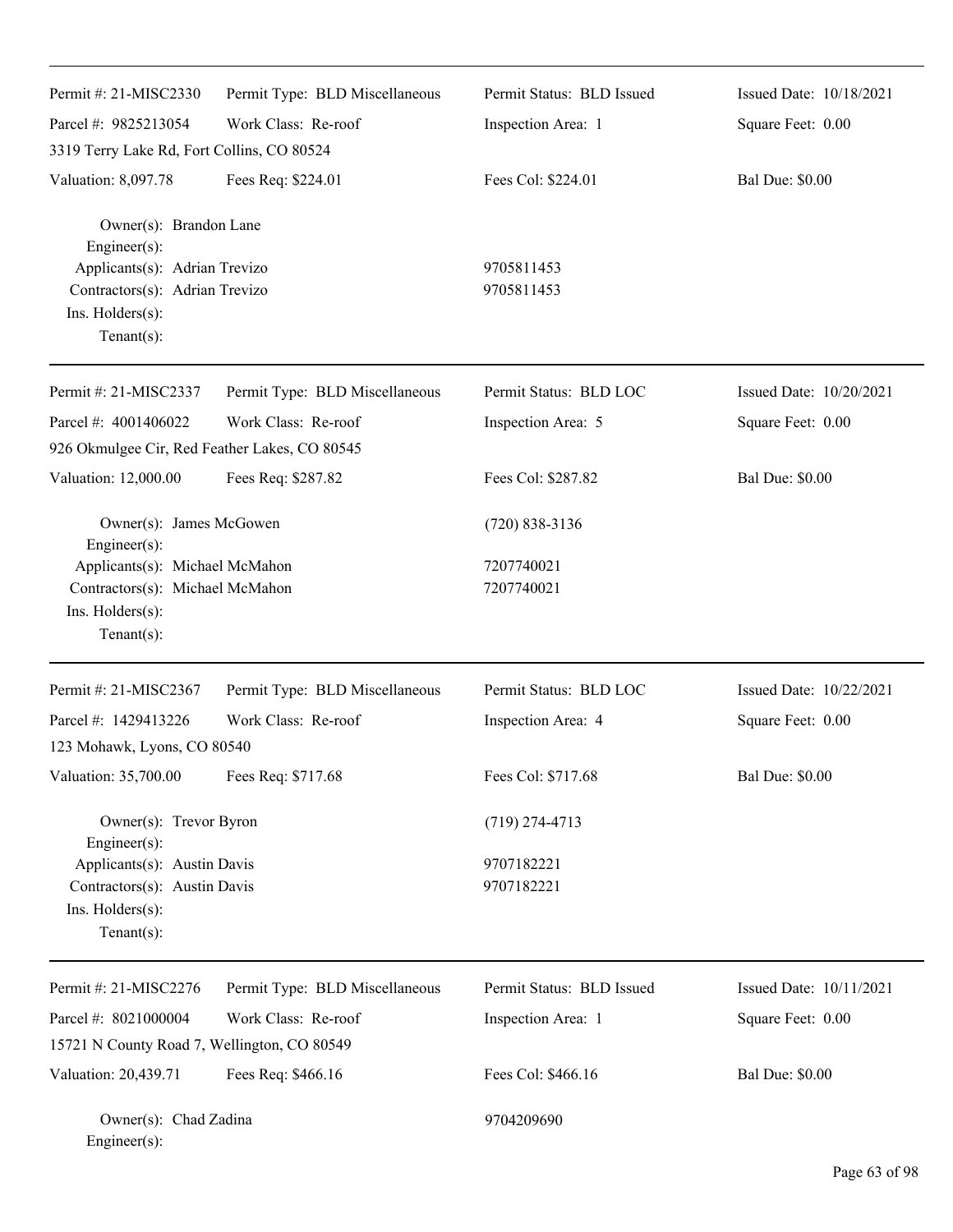| Permit #: 21-MISC2264                                                                                                              | Permit Type: BLD Miscellaneous    | Permit Status: BLD LOC   | Issued Date: 10/08/2021 |
|------------------------------------------------------------------------------------------------------------------------------------|-----------------------------------|--------------------------|-------------------------|
| Parcel #: 8526105006                                                                                                               | Work Class: Re-roof               | Inspection Area: 3       | Square Feet: 0.00       |
| 7508 Paul Pl, Johnstown, CO 80534                                                                                                  |                                   |                          |                         |
| Valuation: 16,100.00                                                                                                               | Fees Req: \$384.54                | Fees Col: \$384.54       | <b>Bal Due: \$0.00</b>  |
| Owner(s): Gordon Snow<br>Engineer $(s)$ :<br>Applicants(s): Rolando Mier<br>Contractors(s): Rolando Mier<br>$Ins.$ Holders $(s)$ : |                                   | 3039563425<br>3039563425 |                         |
| Tenant $(s)$ :                                                                                                                     |                                   |                          |                         |
| Permit #: 21-MISC2308                                                                                                              | Permit Type: BLD Miscellaneous    | Permit Status: BLD LOC   | Issued Date: 10/14/2021 |
| Parcel #: 2523200006                                                                                                               | Work Class: Re-roof               | Inspection Area: 4       | Square Feet: 0.00       |
| 2345 W Highway 34, Drake, CO 80515                                                                                                 |                                   |                          |                         |
| Valuation: 3,700.00                                                                                                                | Fees Req: \$126.09                | Fees Col: \$126.09       | <b>Bal Due: \$0.00</b>  |
| $Engineering(s)$ :                                                                                                                 | Owner(s): . Nathan Stephens Trust | $(720)$ 563-1593         |                         |
| Applicants(s): James Simpson                                                                                                       |                                   | 970-207-0000             |                         |
| Contractors(s): James Simpson                                                                                                      |                                   | 970-207-0000             |                         |

Ins. Holders(s):

| Permit #: $21-MISC2279$                      | Permit Type: BLD Miscellaneous | Permit Status: BLD LOC | Issued Date: $10/12/2021$ |
|----------------------------------------------|--------------------------------|------------------------|---------------------------|
| Parcel #: $1428313021$                       | Work Class: Re-roof            | Inspection Area: 4     | Square Feet: 0.00         |
| 262 Estes Park Estates Dr, Lyons, CO 80540   |                                |                        |                           |
| Valuation: 10,000.00                         | Fees Req: \$247.68             | Fees Col: \$247.68     | <b>Bal Due: \$0.00</b>    |
| Owner(s): Timmy Walker<br>$Engineering(s)$ : |                                |                        |                           |
| Applicants(s): WestPro                       |                                | 3038349236             |                           |
| Contractors(s): Patrick Knackendoffel        |                                | 3038349236             |                           |
| $Ins.$ Holders $(s)$ :                       |                                |                        |                           |
| Tenant $(s)$ :                               |                                |                        |                           |
| Permit #: $21-MISC2306$                      | Permit Type: BLD Miscellaneous | Permit Status: BLD LOC | Issued Date: $10/14/2021$ |
| Parcel #: $9734211004$                       | Work Class: Re-roof            | Inspection Area: 2     | Square Feet: 0.00         |

Square Feet: 0.00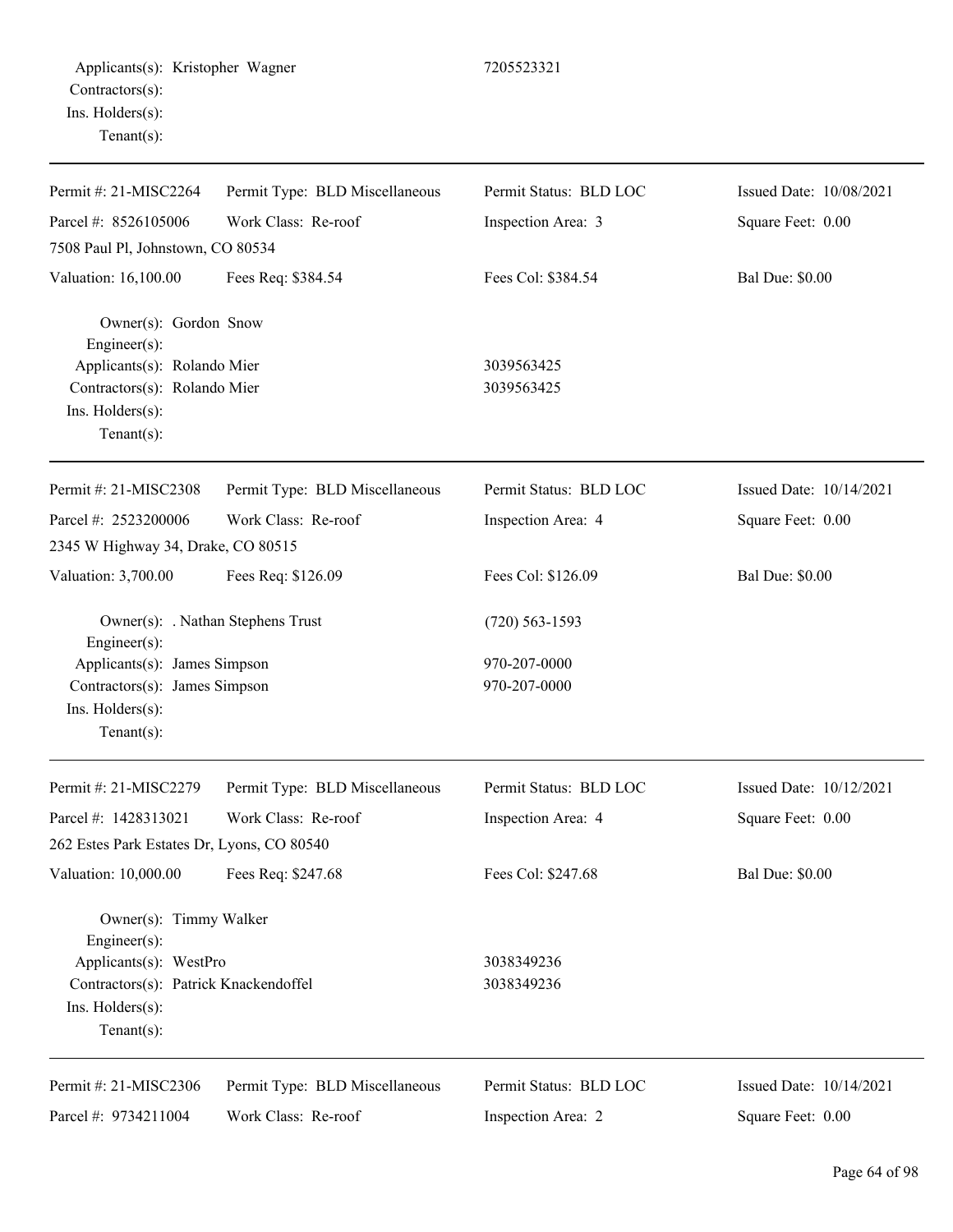| Valuation: 18,358.58          | Fees Req: \$425.70 | Fees Col: \$425.70 | <b>Bal Due: \$0.00</b> |
|-------------------------------|--------------------|--------------------|------------------------|
| Owner(s): Diane Saye          |                    | 9702262155         |                        |
| $Engineering(s)$ :            |                    |                    |                        |
| Applicants(s): David Luedtke  |                    | 970-283-3233       |                        |
| Contractors(s): David Luedtke |                    | 970-283-3233       |                        |
| $Ins.$ Holders $(s)$ :        |                    |                    |                        |
| Tenant $(s)$ :                |                    |                    |                        |
|                               |                    |                    |                        |

| Permit #: 21-MISC2277                      | Permit Type: BLD Miscellaneous | Permit Status: BLD Issued | Issued Date: 10/11/2021 |
|--------------------------------------------|--------------------------------|---------------------------|-------------------------|
| Parcel #: 8802406012                       | Work Class: Re-roof            | Inspection Area: 1        | Square Feet: 0.00       |
| 5821 Dakota Ct, Wellington, CO 80549       |                                |                           |                         |
| Valuation: 2,983.68                        | Fees Req: \$107.16             | Fees Col: \$107.16        | <b>Bal Due: \$0.00</b>  |
| Owner(s): Matthew Cook<br>Engineer $(s)$ : |                                |                           |                         |
| Applicants(s): Kristopher Wagner           |                                | 7205523321                |                         |
| Contractors(s): Kristopher Wagner          |                                | 7205523321                |                         |
| $Ins.$ Holders $(s)$ :                     |                                |                           |                         |
| Tenant $(s)$ :                             |                                |                           |                         |
|                                            |                                |                           |                         |
| Permit #: 21-MISC2253                      | Permit Type: BLD Miscellaneous | Permit Status: BLD LOC    | Issued Date: 10/07/2021 |
| Parcel #: 9507205022                       | Work Class: Re-roof            | Inspection Area: 2        | Square Feet: 0.00       |
| 2300 Glade Rd, Loveland, CO 80538          |                                |                           |                         |
| Valuation: 3,000.00                        | Fees Req: \$107.24             | Fees Col: \$107.24        | <b>Bal Due: \$0.00</b>  |
| Owner(s): Karen Rico<br>Engineer(s):       |                                | 9702900252                |                         |

Ins. Holders(s): Tenant(s):

| Permit #: 21-MISC2257                       | Permit Type: BLD Miscellaneous | Permit Status: BLD LOC | Issued Date: $10/07/2021$ |
|---------------------------------------------|--------------------------------|------------------------|---------------------------|
| Parcel #: $8621105038$                      | Work Class: Re-roof            | Inspection Area: 2     | Square Feet: 0.00         |
| 7852 Eagle Ranch Rd, Fort Collins, CO 80528 |                                |                        |                           |
| Valuation: 38,500.00                        | Fees Req: \$763.30             | Fees Col: \$763.30     | <b>Bal Due: \$0.00</b>    |
| Owner(s): Karen McIntosh                    |                                | 9706917076             |                           |
| $Engineering(s)$ :                          |                                |                        |                           |
| Applicants(s): Vanessa Goodyear             |                                | $(970)$ 619-8019       |                           |
| Contractors(s): David Luedtke               |                                | 970-283-3233           |                           |
| $Ins.$ Holders $(s)$ :                      |                                |                        |                           |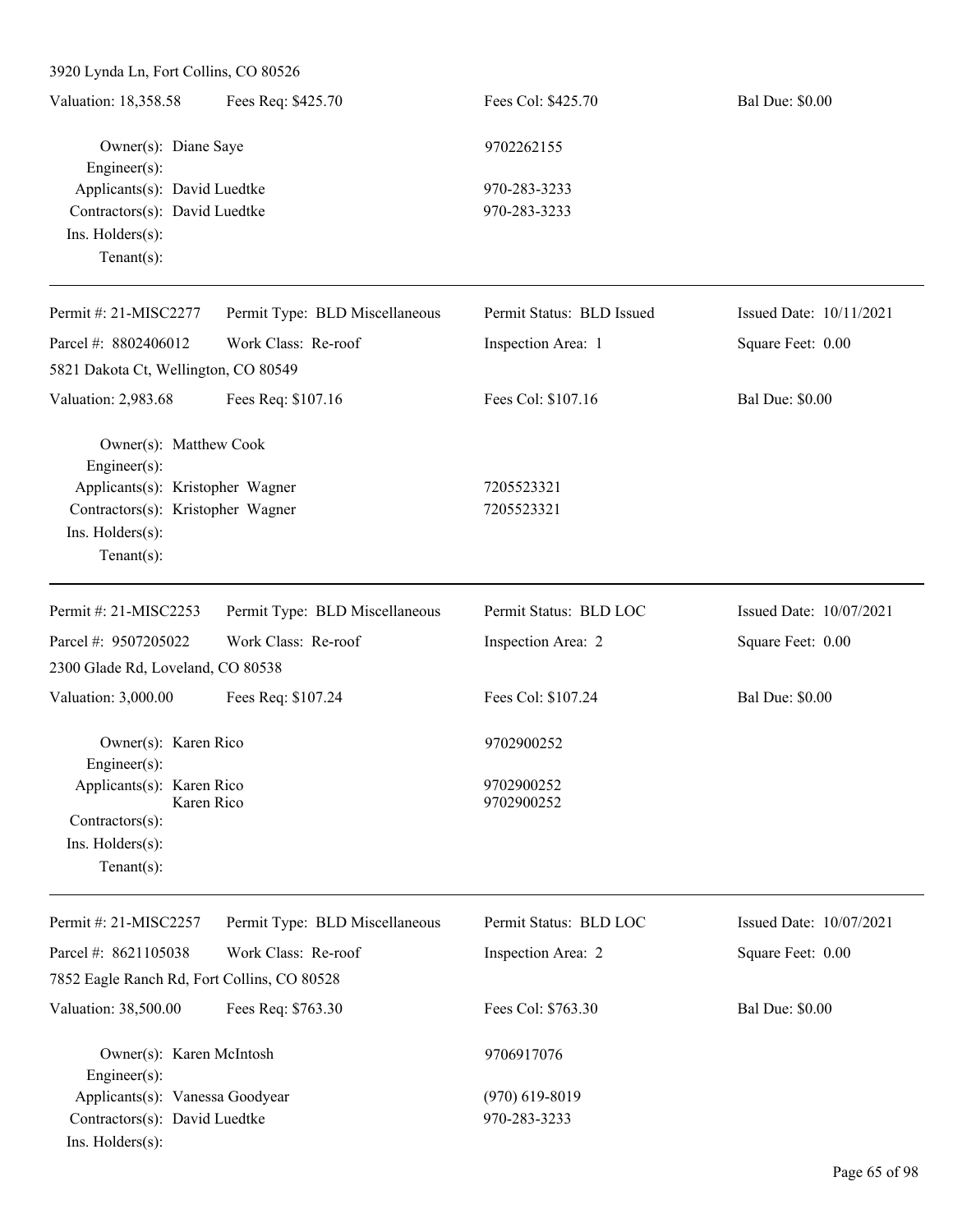| Parcel #: 8934200008<br>Work Class: Re-roof<br>Inspection Area: 1<br>Square Feet: 0.00<br>4601 E County Road 64, Wellington, CO 80549<br>Valuation: 8,000.00<br>Fees Req: \$207.57<br>Fees Col: \$207.57<br><b>Bal Due: \$0.00</b><br>Owner(s): Karen Morak LLC<br>9703819734<br>Engineer(s):<br>Applicants(s): Kessler Roofing<br>970-227-6488<br>9702276488<br>Contractors(s): Kendal Kessler<br>Ins. Holders(s):<br>Tenant $(s)$ :<br>Permit Status: BLD LOC<br>Issued Date: 10/12/2021<br>Permit #: 21-MISC2284<br>Permit Type: BLD Miscellaneous<br>Parcel #: 9819200015<br>Work Class: Re-roof<br>Inspection Area: 1<br>Square Feet: 0.00<br>5131 W County Road 54g, Laporte, CO 80535<br><b>Bal Due: \$0.00</b><br>Valuation: 6,500.00<br>Fees Req: \$185.49<br>Fees Col: \$185.49<br>Owner(s): Linda Green<br>$(303)$ 931-2086<br>Engineer(s):<br>Applicants(s): Jake Herzanek<br>9704307081<br>Contractors(s): Jake Herzanek<br>9704307081<br>Ins. Holders(s):<br>$Tenant(s)$ :<br>Permit #: 21-MISC2299<br>Permit Status: BLD LOC<br>Issued Date: 10/13/2021<br>Permit Type: BLD Miscellaneous<br>Work Class: Re-roof<br>Parcel #: 8022000016<br>Inspection Area: 1<br>Square Feet: 0.00<br>16506 N County Road 7, Wellington, CO 80549<br>Valuation: 9,250.00<br>Fees Req: \$244.70<br>Fees Col: \$244.70<br><b>Bal Due: \$0.00</b><br>Owner(s): Roger Cogburn<br>$(970) 568 - 3027$<br>Engineer(s):<br>Applicants(s): Joshua Scheuring<br>9703429800<br>Contractors(s): Joshua Scheuring<br>9703429800<br>Ins. Holders(s):<br>Tenant $(s)$ :<br>Permit #: 21-MISC2272<br>Permit Type: BLD Miscellaneous<br>Permit Status: BLD LOC<br>Issued Date: 10/11/2021<br>Work Class: Re-roof<br>Parcel #: 9420405003<br>Inspection Area: 3<br>Square Feet: 0.00<br>3208 Branding Iron Way, Berthoud, CO 80513<br><b>Bal Due: \$0.00</b><br>Valuation: 12,000.00<br>Fees Col: \$287.82<br>Fees Req: \$287.82 | Permit #: 21-MISC2300 | Permit Type: BLD Miscellaneous | Permit Status: BLD LOC | Issued Date: 10/13/2021 |
|----------------------------------------------------------------------------------------------------------------------------------------------------------------------------------------------------------------------------------------------------------------------------------------------------------------------------------------------------------------------------------------------------------------------------------------------------------------------------------------------------------------------------------------------------------------------------------------------------------------------------------------------------------------------------------------------------------------------------------------------------------------------------------------------------------------------------------------------------------------------------------------------------------------------------------------------------------------------------------------------------------------------------------------------------------------------------------------------------------------------------------------------------------------------------------------------------------------------------------------------------------------------------------------------------------------------------------------------------------------------------------------------------------------------------------------------------------------------------------------------------------------------------------------------------------------------------------------------------------------------------------------------------------------------------------------------------------------------------------------------------------------------------------------------------------------------------------------------------------------------------------------------------------------|-----------------------|--------------------------------|------------------------|-------------------------|
|                                                                                                                                                                                                                                                                                                                                                                                                                                                                                                                                                                                                                                                                                                                                                                                                                                                                                                                                                                                                                                                                                                                                                                                                                                                                                                                                                                                                                                                                                                                                                                                                                                                                                                                                                                                                                                                                                                                |                       |                                |                        |                         |
|                                                                                                                                                                                                                                                                                                                                                                                                                                                                                                                                                                                                                                                                                                                                                                                                                                                                                                                                                                                                                                                                                                                                                                                                                                                                                                                                                                                                                                                                                                                                                                                                                                                                                                                                                                                                                                                                                                                |                       |                                |                        |                         |
|                                                                                                                                                                                                                                                                                                                                                                                                                                                                                                                                                                                                                                                                                                                                                                                                                                                                                                                                                                                                                                                                                                                                                                                                                                                                                                                                                                                                                                                                                                                                                                                                                                                                                                                                                                                                                                                                                                                |                       |                                |                        |                         |
|                                                                                                                                                                                                                                                                                                                                                                                                                                                                                                                                                                                                                                                                                                                                                                                                                                                                                                                                                                                                                                                                                                                                                                                                                                                                                                                                                                                                                                                                                                                                                                                                                                                                                                                                                                                                                                                                                                                |                       |                                |                        |                         |
|                                                                                                                                                                                                                                                                                                                                                                                                                                                                                                                                                                                                                                                                                                                                                                                                                                                                                                                                                                                                                                                                                                                                                                                                                                                                                                                                                                                                                                                                                                                                                                                                                                                                                                                                                                                                                                                                                                                |                       |                                |                        |                         |
|                                                                                                                                                                                                                                                                                                                                                                                                                                                                                                                                                                                                                                                                                                                                                                                                                                                                                                                                                                                                                                                                                                                                                                                                                                                                                                                                                                                                                                                                                                                                                                                                                                                                                                                                                                                                                                                                                                                |                       |                                |                        |                         |
|                                                                                                                                                                                                                                                                                                                                                                                                                                                                                                                                                                                                                                                                                                                                                                                                                                                                                                                                                                                                                                                                                                                                                                                                                                                                                                                                                                                                                                                                                                                                                                                                                                                                                                                                                                                                                                                                                                                |                       |                                |                        |                         |
|                                                                                                                                                                                                                                                                                                                                                                                                                                                                                                                                                                                                                                                                                                                                                                                                                                                                                                                                                                                                                                                                                                                                                                                                                                                                                                                                                                                                                                                                                                                                                                                                                                                                                                                                                                                                                                                                                                                |                       |                                |                        |                         |
|                                                                                                                                                                                                                                                                                                                                                                                                                                                                                                                                                                                                                                                                                                                                                                                                                                                                                                                                                                                                                                                                                                                                                                                                                                                                                                                                                                                                                                                                                                                                                                                                                                                                                                                                                                                                                                                                                                                |                       |                                |                        |                         |
|                                                                                                                                                                                                                                                                                                                                                                                                                                                                                                                                                                                                                                                                                                                                                                                                                                                                                                                                                                                                                                                                                                                                                                                                                                                                                                                                                                                                                                                                                                                                                                                                                                                                                                                                                                                                                                                                                                                |                       |                                |                        |                         |
|                                                                                                                                                                                                                                                                                                                                                                                                                                                                                                                                                                                                                                                                                                                                                                                                                                                                                                                                                                                                                                                                                                                                                                                                                                                                                                                                                                                                                                                                                                                                                                                                                                                                                                                                                                                                                                                                                                                |                       |                                |                        |                         |
|                                                                                                                                                                                                                                                                                                                                                                                                                                                                                                                                                                                                                                                                                                                                                                                                                                                                                                                                                                                                                                                                                                                                                                                                                                                                                                                                                                                                                                                                                                                                                                                                                                                                                                                                                                                                                                                                                                                |                       |                                |                        |                         |
|                                                                                                                                                                                                                                                                                                                                                                                                                                                                                                                                                                                                                                                                                                                                                                                                                                                                                                                                                                                                                                                                                                                                                                                                                                                                                                                                                                                                                                                                                                                                                                                                                                                                                                                                                                                                                                                                                                                |                       |                                |                        |                         |
|                                                                                                                                                                                                                                                                                                                                                                                                                                                                                                                                                                                                                                                                                                                                                                                                                                                                                                                                                                                                                                                                                                                                                                                                                                                                                                                                                                                                                                                                                                                                                                                                                                                                                                                                                                                                                                                                                                                |                       |                                |                        |                         |
|                                                                                                                                                                                                                                                                                                                                                                                                                                                                                                                                                                                                                                                                                                                                                                                                                                                                                                                                                                                                                                                                                                                                                                                                                                                                                                                                                                                                                                                                                                                                                                                                                                                                                                                                                                                                                                                                                                                |                       |                                |                        |                         |
|                                                                                                                                                                                                                                                                                                                                                                                                                                                                                                                                                                                                                                                                                                                                                                                                                                                                                                                                                                                                                                                                                                                                                                                                                                                                                                                                                                                                                                                                                                                                                                                                                                                                                                                                                                                                                                                                                                                |                       |                                |                        |                         |
|                                                                                                                                                                                                                                                                                                                                                                                                                                                                                                                                                                                                                                                                                                                                                                                                                                                                                                                                                                                                                                                                                                                                                                                                                                                                                                                                                                                                                                                                                                                                                                                                                                                                                                                                                                                                                                                                                                                |                       |                                |                        |                         |
|                                                                                                                                                                                                                                                                                                                                                                                                                                                                                                                                                                                                                                                                                                                                                                                                                                                                                                                                                                                                                                                                                                                                                                                                                                                                                                                                                                                                                                                                                                                                                                                                                                                                                                                                                                                                                                                                                                                |                       |                                |                        |                         |
|                                                                                                                                                                                                                                                                                                                                                                                                                                                                                                                                                                                                                                                                                                                                                                                                                                                                                                                                                                                                                                                                                                                                                                                                                                                                                                                                                                                                                                                                                                                                                                                                                                                                                                                                                                                                                                                                                                                |                       |                                |                        |                         |
|                                                                                                                                                                                                                                                                                                                                                                                                                                                                                                                                                                                                                                                                                                                                                                                                                                                                                                                                                                                                                                                                                                                                                                                                                                                                                                                                                                                                                                                                                                                                                                                                                                                                                                                                                                                                                                                                                                                |                       |                                |                        |                         |
|                                                                                                                                                                                                                                                                                                                                                                                                                                                                                                                                                                                                                                                                                                                                                                                                                                                                                                                                                                                                                                                                                                                                                                                                                                                                                                                                                                                                                                                                                                                                                                                                                                                                                                                                                                                                                                                                                                                |                       |                                |                        |                         |
|                                                                                                                                                                                                                                                                                                                                                                                                                                                                                                                                                                                                                                                                                                                                                                                                                                                                                                                                                                                                                                                                                                                                                                                                                                                                                                                                                                                                                                                                                                                                                                                                                                                                                                                                                                                                                                                                                                                |                       |                                |                        |                         |
|                                                                                                                                                                                                                                                                                                                                                                                                                                                                                                                                                                                                                                                                                                                                                                                                                                                                                                                                                                                                                                                                                                                                                                                                                                                                                                                                                                                                                                                                                                                                                                                                                                                                                                                                                                                                                                                                                                                |                       |                                |                        |                         |
|                                                                                                                                                                                                                                                                                                                                                                                                                                                                                                                                                                                                                                                                                                                                                                                                                                                                                                                                                                                                                                                                                                                                                                                                                                                                                                                                                                                                                                                                                                                                                                                                                                                                                                                                                                                                                                                                                                                |                       |                                |                        |                         |
|                                                                                                                                                                                                                                                                                                                                                                                                                                                                                                                                                                                                                                                                                                                                                                                                                                                                                                                                                                                                                                                                                                                                                                                                                                                                                                                                                                                                                                                                                                                                                                                                                                                                                                                                                                                                                                                                                                                |                       |                                |                        |                         |
|                                                                                                                                                                                                                                                                                                                                                                                                                                                                                                                                                                                                                                                                                                                                                                                                                                                                                                                                                                                                                                                                                                                                                                                                                                                                                                                                                                                                                                                                                                                                                                                                                                                                                                                                                                                                                                                                                                                |                       |                                |                        |                         |
|                                                                                                                                                                                                                                                                                                                                                                                                                                                                                                                                                                                                                                                                                                                                                                                                                                                                                                                                                                                                                                                                                                                                                                                                                                                                                                                                                                                                                                                                                                                                                                                                                                                                                                                                                                                                                                                                                                                |                       |                                |                        |                         |
|                                                                                                                                                                                                                                                                                                                                                                                                                                                                                                                                                                                                                                                                                                                                                                                                                                                                                                                                                                                                                                                                                                                                                                                                                                                                                                                                                                                                                                                                                                                                                                                                                                                                                                                                                                                                                                                                                                                |                       |                                |                        |                         |
|                                                                                                                                                                                                                                                                                                                                                                                                                                                                                                                                                                                                                                                                                                                                                                                                                                                                                                                                                                                                                                                                                                                                                                                                                                                                                                                                                                                                                                                                                                                                                                                                                                                                                                                                                                                                                                                                                                                |                       |                                |                        |                         |
|                                                                                                                                                                                                                                                                                                                                                                                                                                                                                                                                                                                                                                                                                                                                                                                                                                                                                                                                                                                                                                                                                                                                                                                                                                                                                                                                                                                                                                                                                                                                                                                                                                                                                                                                                                                                                                                                                                                |                       |                                |                        |                         |
|                                                                                                                                                                                                                                                                                                                                                                                                                                                                                                                                                                                                                                                                                                                                                                                                                                                                                                                                                                                                                                                                                                                                                                                                                                                                                                                                                                                                                                                                                                                                                                                                                                                                                                                                                                                                                                                                                                                |                       |                                |                        |                         |
|                                                                                                                                                                                                                                                                                                                                                                                                                                                                                                                                                                                                                                                                                                                                                                                                                                                                                                                                                                                                                                                                                                                                                                                                                                                                                                                                                                                                                                                                                                                                                                                                                                                                                                                                                                                                                                                                                                                |                       |                                |                        |                         |
|                                                                                                                                                                                                                                                                                                                                                                                                                                                                                                                                                                                                                                                                                                                                                                                                                                                                                                                                                                                                                                                                                                                                                                                                                                                                                                                                                                                                                                                                                                                                                                                                                                                                                                                                                                                                                                                                                                                |                       |                                |                        |                         |
|                                                                                                                                                                                                                                                                                                                                                                                                                                                                                                                                                                                                                                                                                                                                                                                                                                                                                                                                                                                                                                                                                                                                                                                                                                                                                                                                                                                                                                                                                                                                                                                                                                                                                                                                                                                                                                                                                                                |                       |                                |                        |                         |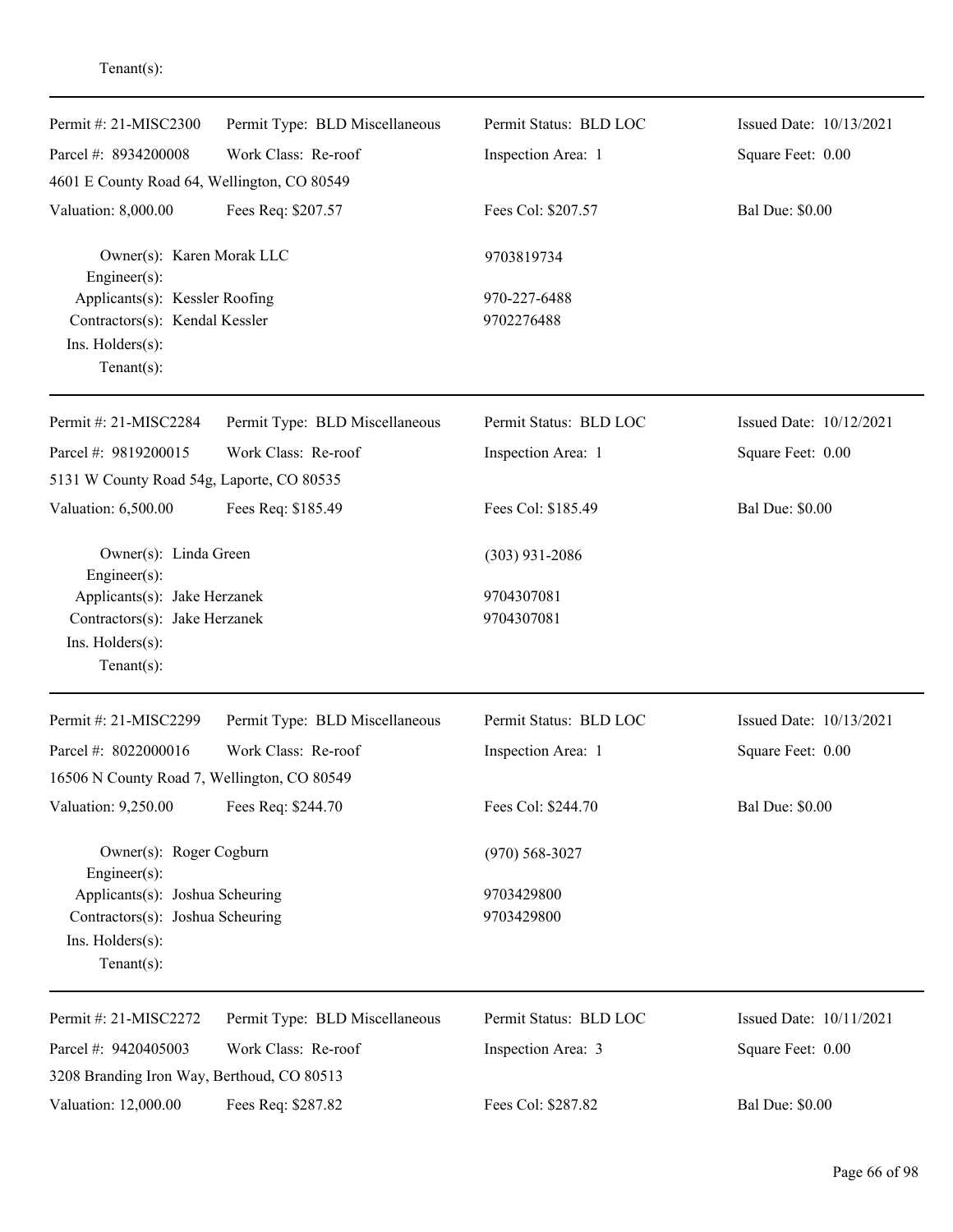Owner(s): Kelly Emery 9704055618 Engineer(s): Applicants(s): Kelly Addington 970-635-1833 Contractors(s): Kelly Addington 970-635-1833 Ins. Holders(s): Tenant(s):

| Permit #: 21-MISC2430                          | Permit Type: BLD Miscellaneous | Permit Status: BLD Issued | Issued Date: 10/29/2021 |
|------------------------------------------------|--------------------------------|---------------------------|-------------------------|
| Parcel #: 9921000031                           | Work Class: Re-roof            | Inspection Area: 1        | Square Feet: 0.00       |
| 2766 Windsong Ridge Ln, Fort Collins, CO 80524 |                                |                           |                         |
| Valuation: 6,500.00                            | Fees Req: \$185.49             | Fees Col: \$185.49        | <b>Bal Due: \$0.00</b>  |
| Owner(s): Meghan Hein<br>Engineer(s):          |                                | $(707)$ 999-1544          |                         |
| Applicants(s): Jessica Judd                    |                                | 3177101727                |                         |
| Contractors(s): Jessica Judd                   |                                | 3177101727                |                         |
| Ins. Holders(s):<br>Tenant $(s)$ :             |                                |                           |                         |
| Permit #: 21-MISC2232                          | Permit Type: BLD Miscellaneous | Permit Status: BLD LOC    | Issued Date: 10/06/2021 |
| Parcel #: 9733426022                           | Work Class: Re-roof            | Inspection Area: 2        | Square Feet: 0.00       |
| 2509 Bedford Ct, Fort Collins, CO 80526        |                                |                           |                         |
| Valuation: 4,771.80                            | Fees Req: \$146.47             | Fees Col: \$146.47        | <b>Bal Due: \$0.00</b>  |
| Owner(s): Lynn Rubright<br>Engineer(s):        |                                | 9708884763                |                         |
| Applicants(s): Misty Krebs                     |                                | 9708884763                |                         |
| Contractors(s): Misty Krebs                    |                                | 9708884763                |                         |
| Ins. Holders(s):<br>Tenant $(s)$ :             |                                |                           |                         |
| Permit #: 21-MISC2205                          | Permit Type: BLD Miscellaneous | Permit Status: BLD Issued | Issued Date: 10/01/2021 |
| Parcel #: 0601118275                           | Work Class: Re-roof            | Inspection Area: 2        | Square Feet: 0.00       |
| 5521 W County Road 38e, Fort Collins, CO 80526 |                                |                           |                         |
| Valuation: 14,000.00                           | Fees Req: \$327.95             | Fees Col: \$327.95        | <b>Bal Due: \$0.00</b>  |
|                                                |                                |                           |                         |
| Owner(s): Marsha Obrien<br>Engineer(s):        |                                | 9704671042                |                         |
| Applicants(s): Cody Burch                      |                                | 9704811512                |                         |
| Contractors(s): Cody Burch                     |                                | 9704811512                |                         |
| Ins. Holders(s):                               |                                |                           |                         |
| Tenant $(s)$ :                                 |                                |                           |                         |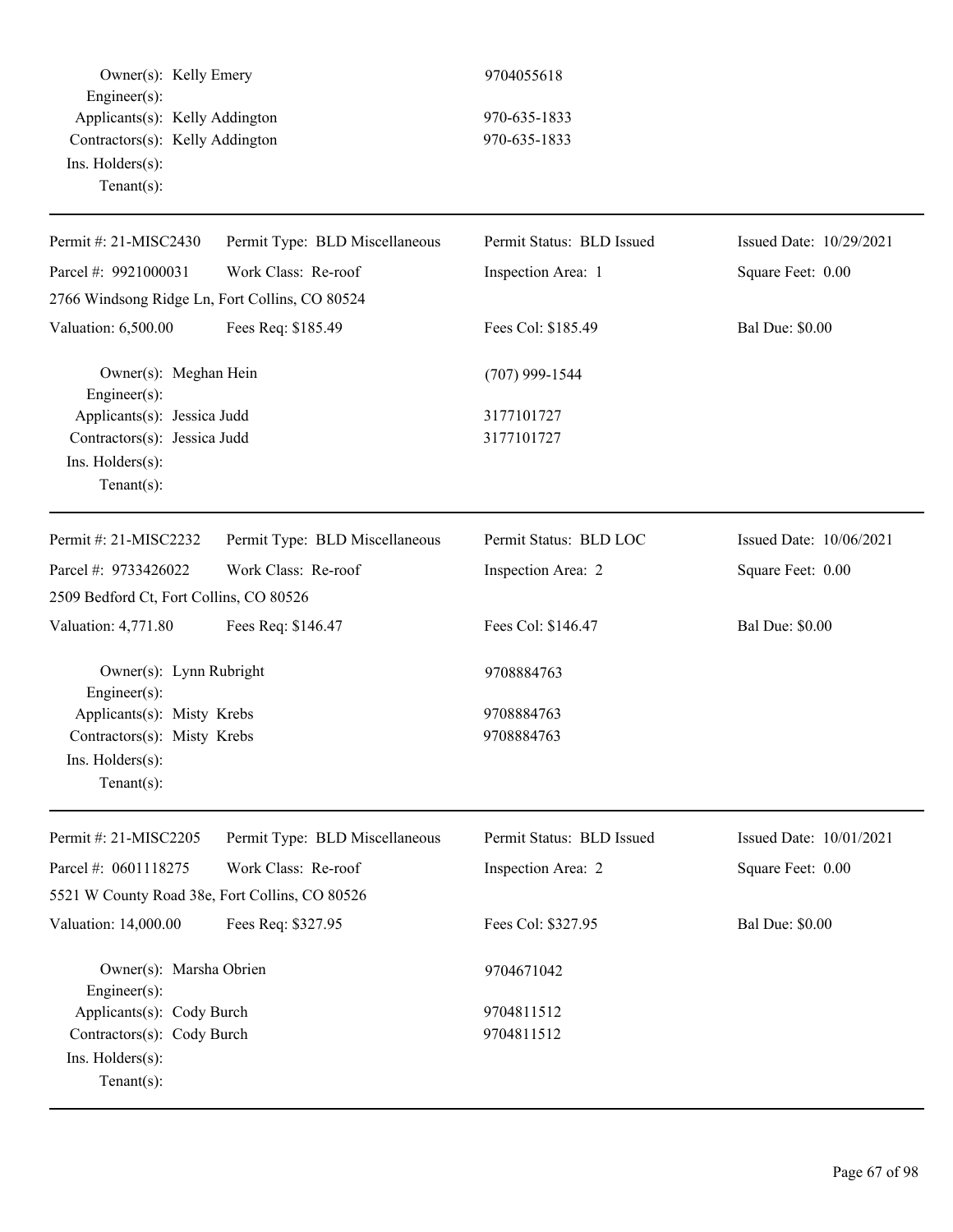| Permit #: 21-MISC2346                                                                                                                                | Permit Type: BLD Miscellaneous | Permit Status: BLD Issued    | Issued Date: 10/20/2021 |
|------------------------------------------------------------------------------------------------------------------------------------------------------|--------------------------------|------------------------------|-------------------------|
| Parcel #: 3401115095                                                                                                                                 | Work Class: Re-roof            | Inspection Area: 4           | Square Feet: 0.00       |
| 1005 Fairway Ln, Estes Park, CO 80517                                                                                                                |                                |                              |                         |
| Valuation: 15,129.46                                                                                                                                 | Fees Req: \$364.60             | Fees Col: \$364.60           | <b>Bal Due: \$0.00</b>  |
| Owner(s): Bruce Meisinger<br>$Engineering(s)$ :                                                                                                      |                                | $(402)$ 740-5531             |                         |
| Applicants(s): William Goldsberry Jr<br>Contractors(s): William Goldsberry Jr<br>Ins. Holders(s):<br>Tenant $(s)$ :                                  |                                | 970-593-3080<br>970-593-3080 |                         |
| Permit #: 21-MISC2274                                                                                                                                | Permit Type: BLD Miscellaneous | Permit Status: BLD LOC       | Issued Date: 10/11/2021 |
| Parcel #: 9625317041<br>421 Alpine Meadows Ct, Loveland, CO 80538                                                                                    | Work Class: Re-roof            | Inspection Area: 2           | Square Feet: 0.00       |
| Valuation: 7,200.00                                                                                                                                  | Fees Req: \$204.36             | Fees Col: \$204.36           | <b>Bal Due: \$0.00</b>  |
| Owner(s): Shaun Margheim<br>$Engineering(s)$ :                                                                                                       |                                | 9707441247                   |                         |
| Applicants(s): James Simpson<br>Contractors(s): James Simpson<br>Ins. Holders(s):<br>Tenant $(s)$ :                                                  |                                | 970-207-0000<br>970-207-0000 |                         |
| Permit #: 21-MISC2407                                                                                                                                | Permit Type: BLD Miscellaneous | Permit Status: BLD Issued    | Issued Date: 10/29/2021 |
| Parcel #: 2628409003                                                                                                                                 | Work Class: Re-roof            | Inspection Area: 4           | Square Feet: 0.00       |
| 972 Fox Creek Rd, Glen Haven, CO 80532                                                                                                               |                                |                              |                         |
| Valuation: 14,000.00 Fees Req: \$327.95                                                                                                              |                                | Fees Col: \$327.95           | <b>Bal Due: \$0.00</b>  |
| Owner(s): Beverly Holston<br>$Engineering(s)$ :<br>Applicants(s): Jessica Judd<br>Contractors(s): Jessica Judd<br>Ins. Holders(s):<br>Tenant $(s)$ : |                                | 3177101727<br>3177101727     |                         |
| Permit #: 21-MISC2231                                                                                                                                | Permit Type: BLD Miscellaneous | Permit Status: BLD LOC       | Issued Date: 10/05/2021 |
| Parcel #: 8509000009                                                                                                                                 | Work Class: Re-roof            | Inspection Area: 2           | Square Feet: 0.00       |
| 4421 E Eisenhower Blvd, Loveland, CO 80537                                                                                                           |                                |                              |                         |
| Valuation: 5,928.03                                                                                                                                  | Fees Req: \$167.14             | Fees Col: \$167.14           | <b>Bal Due: \$0.00</b>  |
| Owner(s): Rv34 LLC<br>Engineer $(s)$ :                                                                                                               |                                | 2106483221                   |                         |
| Applicants(s): NOCO Roofing                                                                                                                          |                                | 9704818712                   |                         |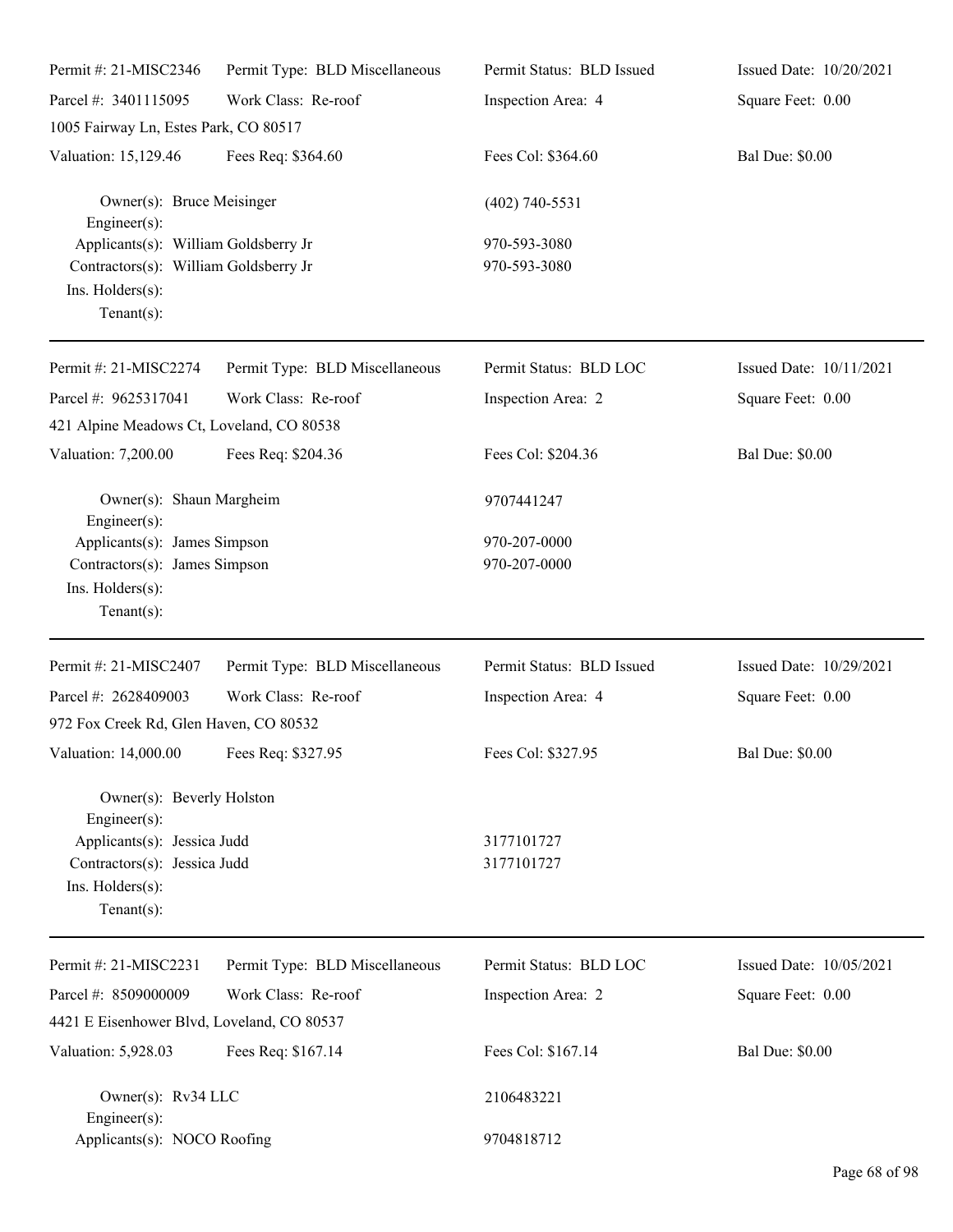| Permit #: 21-MISC2293                                                                            | Permit Type: BLD Miscellaneous             | Permit Status: BLD LOC     | Issued Date: 10/13/2021 |
|--------------------------------------------------------------------------------------------------|--------------------------------------------|----------------------------|-------------------------|
| Parcel #: 9825105013<br>3516 Highland Dr, Fort Collins, CO 80524                                 | Work Class: Re-roof                        | Inspection Area: 1         | Square Feet: 0.00       |
| Valuation: 7,900.00                                                                              | Fees Req: \$207.17                         | Fees Col: \$207.17         | <b>Bal Due: \$0.00</b>  |
| Owner(s): Cameron Riley<br>Engineer(s):                                                          |                                            | 7178808756                 |                         |
| Contractors(s): Matthew Lucas<br>Ins. Holders(s):<br>$Tenant(s)$ :                               | Applicants(s): Greater Front Range Roofing | 970-797-2755<br>9709882341 |                         |
| Permit #: 21-MISC2296                                                                            | Permit Type: BLD Miscellaneous             | Permit Status: BLD LOC     | Issued Date: 10/18/2021 |
| Parcel #: 0923000066<br>3000 Obenchain Rd, Laporte, CO 80535                                     | Work Class: Re-roof                        | Inspection Area: 5         | Square Feet: 0.00       |
| Valuation: 6,475.64                                                                              | Fees Req: \$185.40                         | Fees Col: \$185.40         | <b>Bal Due: \$0.00</b>  |
| Owner(s): Arthur Abplanalp<br>Engineer(s):                                                       |                                            | $(970) 556 - 9500$         |                         |
| Applicants(s): Scott Daigle<br>Contractors(s): Scott Daigle<br>Ins. Holders(s):<br>$Tenant(s)$ : |                                            | 7202054574<br>7202054574   |                         |
| Permit #: 21-MISC2304                                                                            | Permit Type: BLD Miscellaneous             | Permit Status: BLD LOC     | Issued Date: 10/14/2021 |
| Parcel #: 8934200008                                                                             | Work Class: Re-roof                        | Inspection Area: 1         | Square Feet: 0.00       |
| 8440 NE Frontage Rd, Wellington, CO 80549                                                        |                                            |                            |                         |
| Valuation: 22,350.00                                                                             | Fees Req: \$505.93                         | Fees Col: \$505.93         | <b>Bal Due: \$0.00</b>  |
| Owner(s): Karen Morak LLC<br>Engineer(s):                                                        |                                            | 9703819734                 |                         |
| Applicants(s): Kendal Kessler                                                                    |                                            | 9702276488                 |                         |
| Contractors(s): Kendal Kessler<br>Ins. Holders(s):<br>Tenant $(s)$ :                             |                                            | 9702276488                 |                         |
| Permit #: 21-MISC2207                                                                            | Permit Type: BLD Miscellaneous             | Permit Status: BLD LOC     | Issued Date: 10/01/2021 |
| Parcel #: 3534136001<br>1752 Highway 66, Estes Park, CO 80517                                    | Work Class: Re-roof                        | Inspection Area: 4         | Square Feet: 0.00       |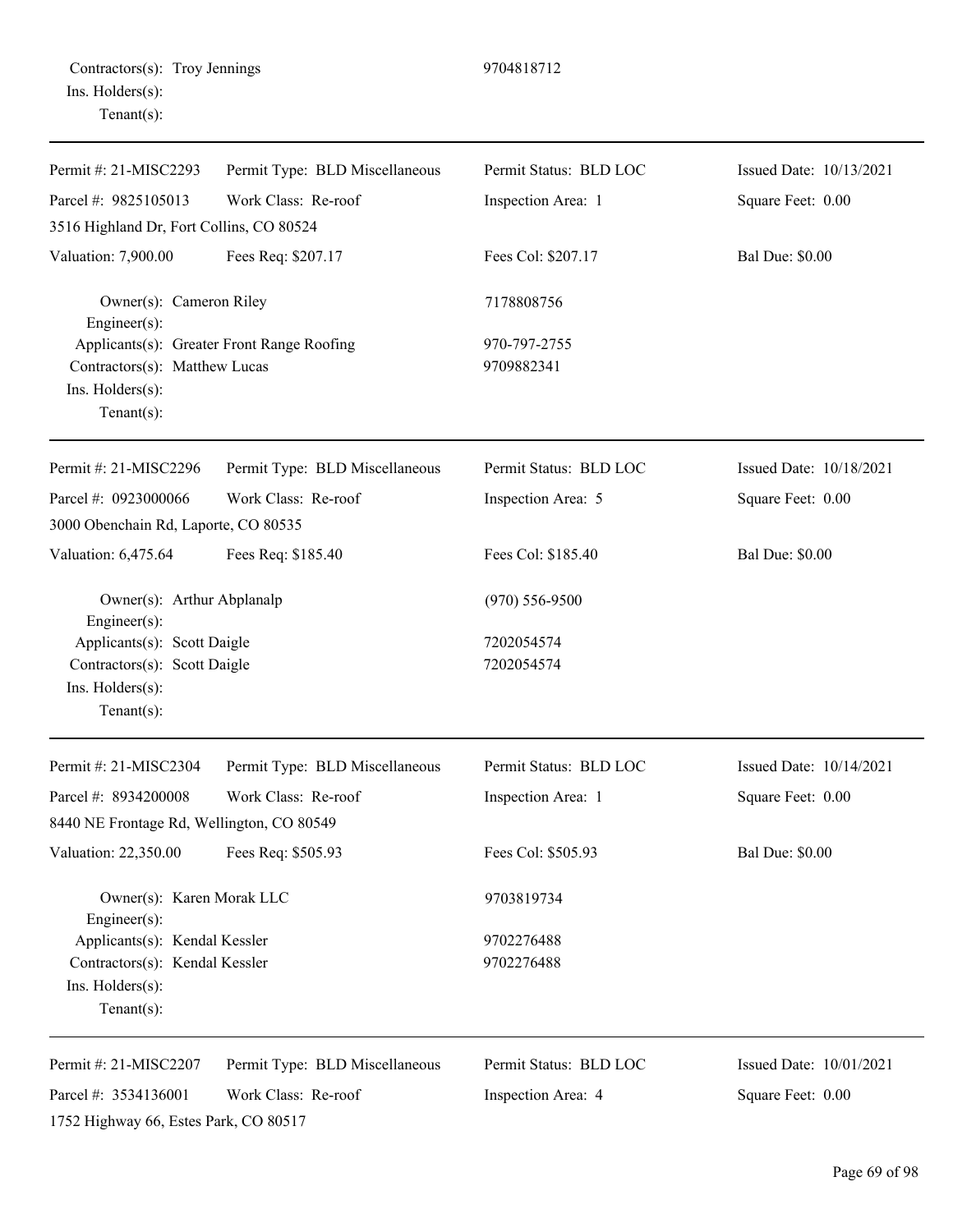| Valuation: 36,397.39                                             | Fees Req: \$871.63             | Fees Col: \$871.63        | <b>Bal Due: \$0.00</b>  |
|------------------------------------------------------------------|--------------------------------|---------------------------|-------------------------|
| Owner(s): Derek Krasuski<br>Engineer(s):                         |                                |                           |                         |
| Applicants(s): Schroeder Roofing Inc<br>Contractors(s): Wes Hill |                                | 970-667-6777              |                         |
|                                                                  |                                | 970-667-6777              |                         |
| Ins. Holders(s):                                                 |                                |                           |                         |
| Tenant $(s)$ :                                                   |                                |                           |                         |
| Permit #: 21-MISC2352                                            | Permit Type: BLD Miscellaneous | Permit Status: BLD LOC    | Issued Date: 10/21/2021 |
| Parcel #: 9430209001                                             | Work Class: Re-roof            | Inspection Area: 3        | Square Feet: 0.00       |
| 4900 Gary Dr, Berthoud, CO 80513                                 |                                |                           |                         |
| Valuation: 12,500.00                                             | Fees Req: \$305.89             | Fees Col: \$305.89        | <b>Bal Due: \$0.00</b>  |
| Owner(s): Mary Thomas<br>Engineer(s):                            |                                | $(303)$ 718-2665          |                         |
| Applicants(s): William Evans                                     |                                | 303-419-9898              |                         |
| Contractors(s): William Evans                                    |                                | 303-419-9898              |                         |
| Ins. Holders(s):                                                 |                                |                           |                         |
| Tenant $(s)$ :                                                   |                                |                           |                         |
| Permit #: 21-MISC2321                                            | Permit Type: BLD Miscellaneous | Permit Status: BLD Issued | Issued Date: 10/18/2021 |
| Parcel #: 3536306004                                             | Work Class: Re-roof            | Inspection Area: 4        | Square Feet: 0.00       |
| 480 Venner Ranch Rd, Estes Park, CO 80517                        |                                |                           |                         |
| Valuation: 14,089.00                                             | Fees Req: \$344.38             | Fees Col: \$344.38        | <b>Bal Due: \$0.00</b>  |
| Owner(s): Greg Lavine<br>Engineer(s):                            |                                | $(520) 887 - 6447$        |                         |
| Applicants(s): William Goldsberry Jr                             |                                | 970-593-3080              |                         |
| Contractors(s): William Goldsberry Jr                            |                                | 970-593-3080              |                         |
| Ins. Holders(s):                                                 |                                |                           |                         |
| $Tenant(s)$ :                                                    |                                |                           |                         |
| Permit #: 21-MISC2206                                            | Permit Type: BLD Miscellaneous | Permit Status: BLD Issued | Issued Date: 10/01/2021 |
| Parcel #: 3534136001                                             | Work Class: Re-roof            | Inspection Area: 4        | Square Feet: 0.00       |
| 1752 Highway 66, Estes Park, CO 80517                            |                                |                           |                         |
|                                                                  |                                |                           |                         |
| Valuation: 9,099.35                                              | Fees Req:                      | Fees Col:                 | <b>Bal Due:</b>         |
| Owner(s): Derek Krasuski<br>Engineer(s):                         |                                |                           |                         |
| Applicants(s): Schroeder Roofing Inc                             |                                | 970-667-6777              |                         |
| Contractors(s): Wes Hill                                         |                                | 970-667-6777              |                         |
| Ins. Holders(s):                                                 |                                |                           |                         |
| $Tenant(s)$ :                                                    |                                |                           |                         |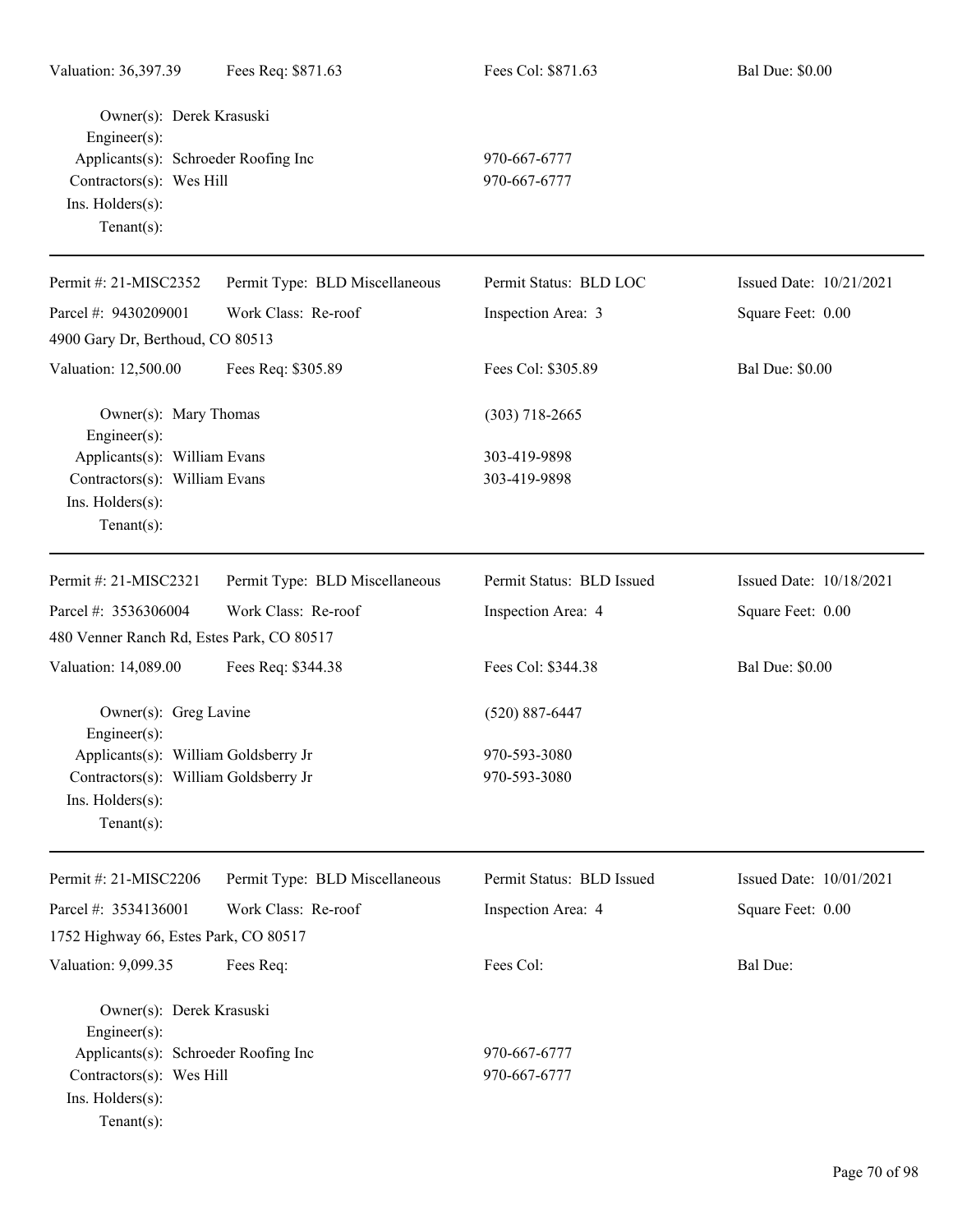| Permit #: 21-MISC2315                                                                                                                                          | Permit Type: BLD Miscellaneous | Permit Status: BLD LOC                   | Issued Date: 10/15/2021 |  |  |
|----------------------------------------------------------------------------------------------------------------------------------------------------------------|--------------------------------|------------------------------------------|-------------------------|--|--|
| Parcel #: 8926206002                                                                                                                                           | Work Class: Re-roof            | Inspection Area: 1                       | Square Feet: 0.00       |  |  |
| 9447 Rolling Prairie Dr, Wellington, CO 80549                                                                                                                  |                                |                                          |                         |  |  |
| Valuation: 32,000.00                                                                                                                                           | Fees Req: \$656.98             | Fees Col: \$656.98                       | <b>Bal Due: \$0.00</b>  |  |  |
| Owner(s): Joseph Opitz<br>$Engineering(s)$ :<br>Applicants(s): Andrew Bercher<br>Contractors(s): Andrew Bercher<br>Ins. Holders(s):<br>Tenant $(s)$ :          |                                |                                          |                         |  |  |
| Permit #: 21-RES0616                                                                                                                                           | Permit Type: BLD Residential   | Permit Status: BLD Issued                | Issued Date: 10/05/2021 |  |  |
| Parcel #: 1432108050                                                                                                                                           | Work Class: Addition           | Inspection Area: 4                       | Square Feet: 565.00     |  |  |
| 306 Pinewood Dr, Lyons, CO 80540                                                                                                                               |                                |                                          |                         |  |  |
| Valuation: 35,000.00                                                                                                                                           | Fees Req: \$1,222.35           | Fees Col: \$1,222.35                     | <b>Bal Due: \$0.00</b>  |  |  |
| Owner(s): Natalie Bryndal<br>Engineer(s): David Bangs<br>Applicants(s): Mary Miller<br>Contractors(s):<br>Ins. Holders(s):<br>Tenant $(s)$ :                   | James Buchanan                 | 9703088221<br>303-579-5080               |                         |  |  |
| Permit #: 21-RES0618                                                                                                                                           | Permit Type: BLD Residential   | Permit Status: BLD COC                   | Issued Date: 10/13/2021 |  |  |
| Parcel #: 9704216028                                                                                                                                           | Work Class: Addition           | Inspection Area: 1                       | Square Feet: 481.00     |  |  |
| 2615 Wakonda Dr, Fort Collins, CO 80521                                                                                                                        |                                |                                          |                         |  |  |
| Valuation: 5,500.00                                                                                                                                            | Fees Req: \$449.97             | Fees Col: \$449.97                       | <b>Bal Due: \$0.00</b>  |  |  |
| Owner(s): Rebecca Scarpella<br>Engineer(s): Michael Phillip Griffeth<br>Applicants(s): Todd Scarpella<br>Contractors(s):<br>Ins. Holders(s):<br>Tenant $(s)$ : | Todd Scarpella                 | 9704205194<br>303-237-4346<br>9704205194 |                         |  |  |
| Permit #: 21-RES0535                                                                                                                                           | Permit Type: BLD Residential   | Permit Status: BLD Issued                | Issued Date: 10/13/2021 |  |  |
| Parcel #: 3535400072                                                                                                                                           | Work Class: Addition           | Inspection Area: 4                       | Square Feet: 856.00     |  |  |
| 1460 Marys Lake Rd, Estes Park, CO 80517                                                                                                                       |                                |                                          |                         |  |  |
| Valuation: 94,684.00                                                                                                                                           | Fees Req: \$2,330.98           | Fees Col: \$2,330.98                     | <b>Bal Due: \$0.00</b>  |  |  |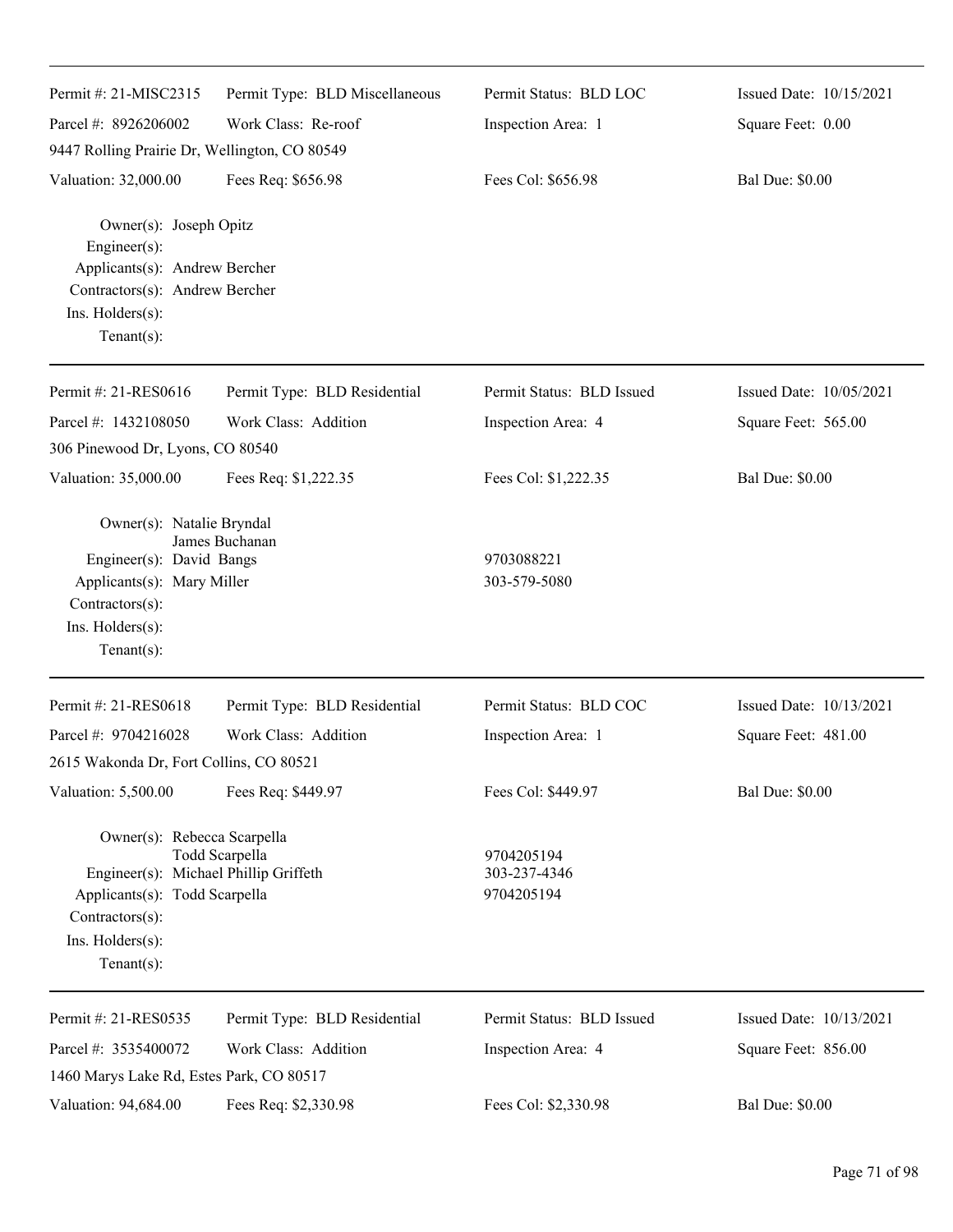| Owner(s): Jo Arnold<br>Thomas Arnold<br>Engineer(s):<br>Applicants(s): Timothy Elkins<br>Contractors(s):<br>Ins. Holders(s):<br>Tenant $(s)$ : |                              | 5733681789<br>5733681285<br>9703101683 |                         |  |
|------------------------------------------------------------------------------------------------------------------------------------------------|------------------------------|----------------------------------------|-------------------------|--|
| Permit #: 21-RES0486                                                                                                                           | Permit Type: BLD Residential | Permit Status: BLD Issued              | Issued Date: 10/22/2021 |  |
| Parcel #: 9429100010                                                                                                                           | Work Class: Addition         | Inspection Area: 3                     | Square Feet: 1,652.00   |  |
| 3421 Huppe Ln, Berthoud, CO 80513                                                                                                              |                              |                                        |                         |  |
| Valuation: 120,000.00                                                                                                                          | Fees Req: \$2,698.65         | Fees Col: \$2,698.65                   | <b>Bal Due: \$0.00</b>  |  |
| Owner(s): Erika Rodriguez<br>Engineer(s):                                                                                                      |                              | 9704209312                             |                         |  |
| Applicants(s): Jake Hayes<br>Contractors(s): Jake Hayes<br>Ins. $H$ olders $(s)$ :<br>Tenant $(s)$ :                                           |                              | 3039000617<br>3039000617               |                         |  |
| Permit #: 21-RES0665                                                                                                                           | Permit Type: BLD Residential | Permit Status: BLD Issued              | Issued Date: 10/27/2021 |  |
| Parcel #: 3007106003                                                                                                                           | Work Class: Addition         | Inspection Area: 5                     | Square Feet: 867.00     |  |
| 1150 Crow Rd, Red Feather Lakes, CO 80545                                                                                                      |                              |                                        |                         |  |
| Valuation: 20,203.80                                                                                                                           | Fees Req: \$1,430.71         | Fees Col: \$1,430.71                   | <b>Bal Due: \$0.00</b>  |  |
| Owner(s): Donald Harlan<br>Engineer(s):                                                                                                        |                              | 9702817175                             |                         |  |
| Applicants(s): Donald Harlan<br>$Contractors(s)$ :<br>$Ins.$ Holders $(s)$ :<br>Tenant $(s)$ :                                                 |                              | 9702817175                             |                         |  |
| Permit #: 21-RES0530                                                                                                                           | Permit Type: BLD Residential | Permit Status: BLD Issued              | Issued Date: 10/01/2021 |  |
| Parcel #: 9534407007                                                                                                                           | Work Class: Addition         | Inspection Area: 3                     | Square Feet: 240.00     |  |
| 3919 Lissa Dr, Loveland, CO 80537                                                                                                              |                              |                                        |                         |  |
| Valuation: 112,000.00                                                                                                                          | Fees Req: \$2,593.96         | Fees Col: \$2,593.96                   | <b>Bal Due: \$0.00</b>  |  |
| Owner(s): David Barber<br>Engineer $(s)$ :<br>Applicants(s): Darryl Schlotthauer<br>$Contractors(s)$ :<br>Ins. Holders(s):<br>Tenant $(s)$ :   |                              | 970-214-2073                           |                         |  |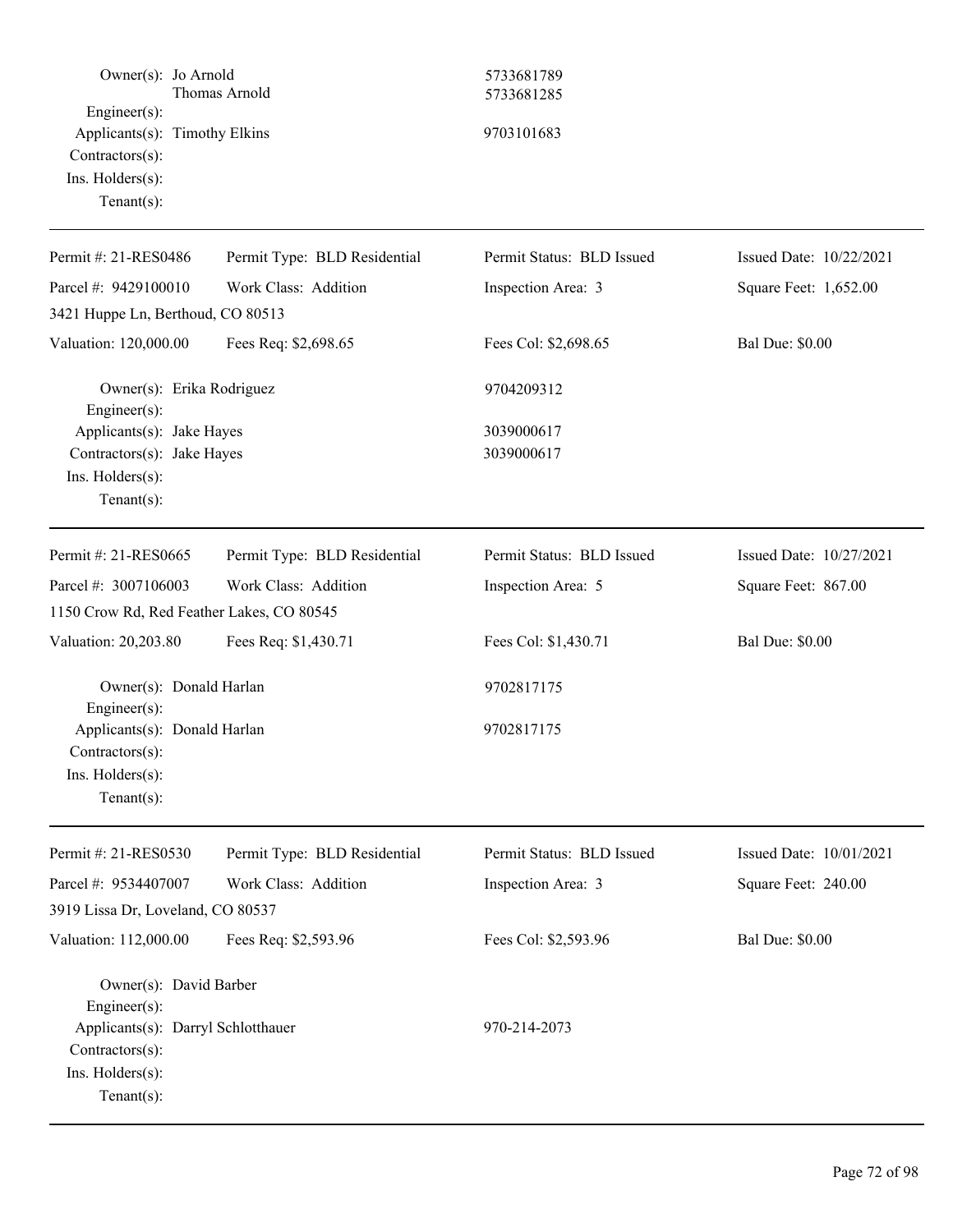| Permit #: 21-RES0632                                                                                                                           | Permit Type: BLD Residential | Permit Status: BLD Issued                | Issued Date: 10/12/2021 |
|------------------------------------------------------------------------------------------------------------------------------------------------|------------------------------|------------------------------------------|-------------------------|
| Parcel #: 2418000046                                                                                                                           | Work Class: Addition         | Inspection Area: 4                       | Square Feet: 1,920.00   |
| 5229 Little Valley Dr, Estes Park, CO 80517                                                                                                    |                              |                                          |                         |
| Valuation: 185,000.00                                                                                                                          | Fees Req: \$5,264.14         | Fees Col: \$5,264.14                     | <b>Bal Due: \$0.00</b>  |
| Owner(s): Tim Resch<br>Engineer(s): Amy Plummer<br>Applicants(s): Tim Resch<br>Contractors(s):<br>Ins. Holders(s):<br>Tenant $(s)$ :           |                              | 9702157064<br>970-586-9388<br>9702157064 |                         |
| Permit #: 21-RES0629                                                                                                                           | Permit Type: BLD Residential | Permit Status: BLD Issued                | Issued Date: 10/13/2021 |
| Parcel #: 9035305005                                                                                                                           | Work Class: Addition         | Inspection Area: 1                       | Square Feet: 224.00     |
| 620 W County Road 74, Wellington, CO 80549                                                                                                     |                              |                                          |                         |
| Valuation: 10,000.00                                                                                                                           | Fees Req: \$420.90           | Fees Col: \$420.90                       | <b>Bal Due: \$0.00</b>  |
| Owner(s): Robert Harrison<br>$Engineering(s)$ :<br>Applicants(s): Robert Harrison<br>Contractors(s):<br>Ins. Holders(s):<br>Tenant $(s)$ :     | Debra Harrison               | 9702190453<br>9702190453<br>9702190453   |                         |
| Permit #: 21-RES0563                                                                                                                           | Permit Type: BLD Residential | Permit Status: BLD COC                   | Issued Date: 10/05/2021 |
| Parcel #: 4936206033<br>34606 W Highway 14, Bellvue, CO 80512                                                                                  | Work Class: Addition         | Inspection Area: 6                       | Square Feet: 812.00     |
| Valuation: 23,295.12                                                                                                                           | Fees Req: \$1,025.39         | Fees Col: \$1,025.39                     | <b>Bal Due: \$0.00</b>  |
| Owner(s): Gary Emery<br>Engineer(s): Robert Greenwald II<br>Applicants(s): Gary Emery<br>Contractors(s):<br>Ins. Holders(s):<br>Tenant $(s)$ : |                              | 9702189485<br>970-667-8010<br>9702189485 |                         |
| Permit #: 21-RES0640                                                                                                                           | Permit Type: BLD Residential | Permit Status: BLD Issued                | Issued Date: 10/04/2021 |
| Parcel #: 8512000009                                                                                                                           | Work Class: Addition         | Inspection Area: 2                       | Square Feet: 1,342.00   |
| 8466 Golden Fields Ln, Loveland, CO 80538                                                                                                      |                              |                                          |                         |
| Valuation: 70,000.00                                                                                                                           | Fees Req: \$1,798.11         | Fees Col: \$1,798.11                     | <b>Bal Due: \$0.00</b>  |
| Owner(s): Kathleen Cooney                                                                                                                      | John Cooney                  | 970-313-8033<br>970-412-6142             |                         |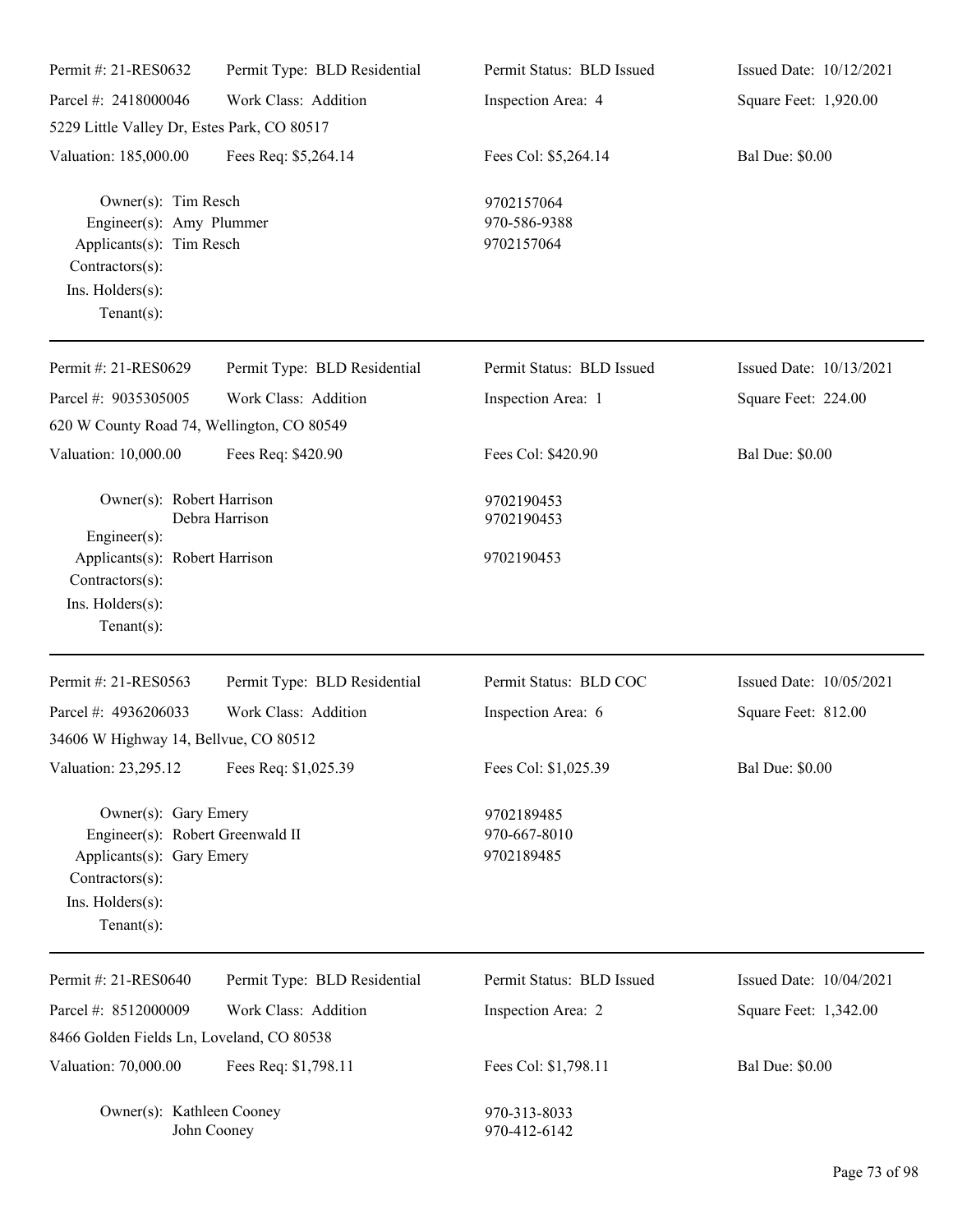Engineer(s): Applicants(s): Michael Lopez 3034726620 Contractors(s): MJL Builders Inc 303-472-6620 Michael Lopez 3034726620 Ins. Holders(s): Tenant(s):

| Permit #: 21-RES0531                                                                                                                       | Permit Type: BLD Residential | Permit Status: BLD Issued                | Issued Date: 10/26/2021 |
|--------------------------------------------------------------------------------------------------------------------------------------------|------------------------------|------------------------------------------|-------------------------|
| Parcel #: 3007305021                                                                                                                       | Work Class: Addition         | Inspection Area: 5                       | Square Feet: 2,829.00   |
| 21 Hopewell Ct, Red Feather Lakes, CO 80545                                                                                                |                              |                                          |                         |
| Valuation: 165,874.50                                                                                                                      | Fees Req: \$3,499.83         | Fees Col: \$3,499.83                     | <b>Bal Due: \$0.00</b>  |
| Owner(s): David Nelson<br>Michelle Nelson<br>Engineer(s):                                                                                  |                              | 970-310-5121<br>3037485247               |                         |
| Applicants(s): Arthur Jossart<br>$Contractors(s)$ :<br>Ins. $H$ olders $(s)$ :<br>Tenant $(s)$ :                                           |                              | 9706825042                               |                         |
| Permit #: 21-RES0676                                                                                                                       | Permit Type: BLD Residential | Permit Status: BLD Issued                | Issued Date: 10/15/2021 |
| Parcel #: 8710000014                                                                                                                       | Work Class: Addition         | Inspection Area: 2                       | Square Feet: 0.00       |
| 4412 E Mulberry St 204, Fort Collins, CO 80524                                                                                             |                              |                                          |                         |
| Valuation: 1,000.00                                                                                                                        | Fees Req: \$150.85           | Fees Col: \$150.85                       | <b>Bal Due: \$0.00</b>  |
| Owner(s): Carmen Chavira<br>$Engineering(s)$ :                                                                                             |                              | 9706901633                               |                         |
| Applicants(s): Carmen Chavira<br>$Contractors(s)$ :<br>Ins. Holders(s):<br>$Tenant(s)$ :                                                   |                              | 9706901633                               |                         |
| Permit #: 21-RES0565                                                                                                                       | Permit Type: BLD Residential | Permit Status: BLD Issued                | Issued Date: 10/21/2021 |
| Parcel #: 9835400049                                                                                                                       | Work Class: Addition         | Inspection Area: 1                       | Square Feet: 312.00     |
| 2096 N Whitcomb St, Fort Collins, CO 80524                                                                                                 |                              |                                          |                         |
| Valuation: 4,891.20                                                                                                                        | Fees Req: \$407.37           | Fees Col: \$407.37                       | <b>Bal Due: \$0.00</b>  |
| Owner(s): Duane Leach<br>Engineer(s): Mark Benjamin<br>Applicants(s): Duane Leach<br>Contractors(s):<br>Ins. Holders(s):<br>Tenant $(s)$ : |                              | 9702181610<br>970-472-2394<br>9702181610 |                         |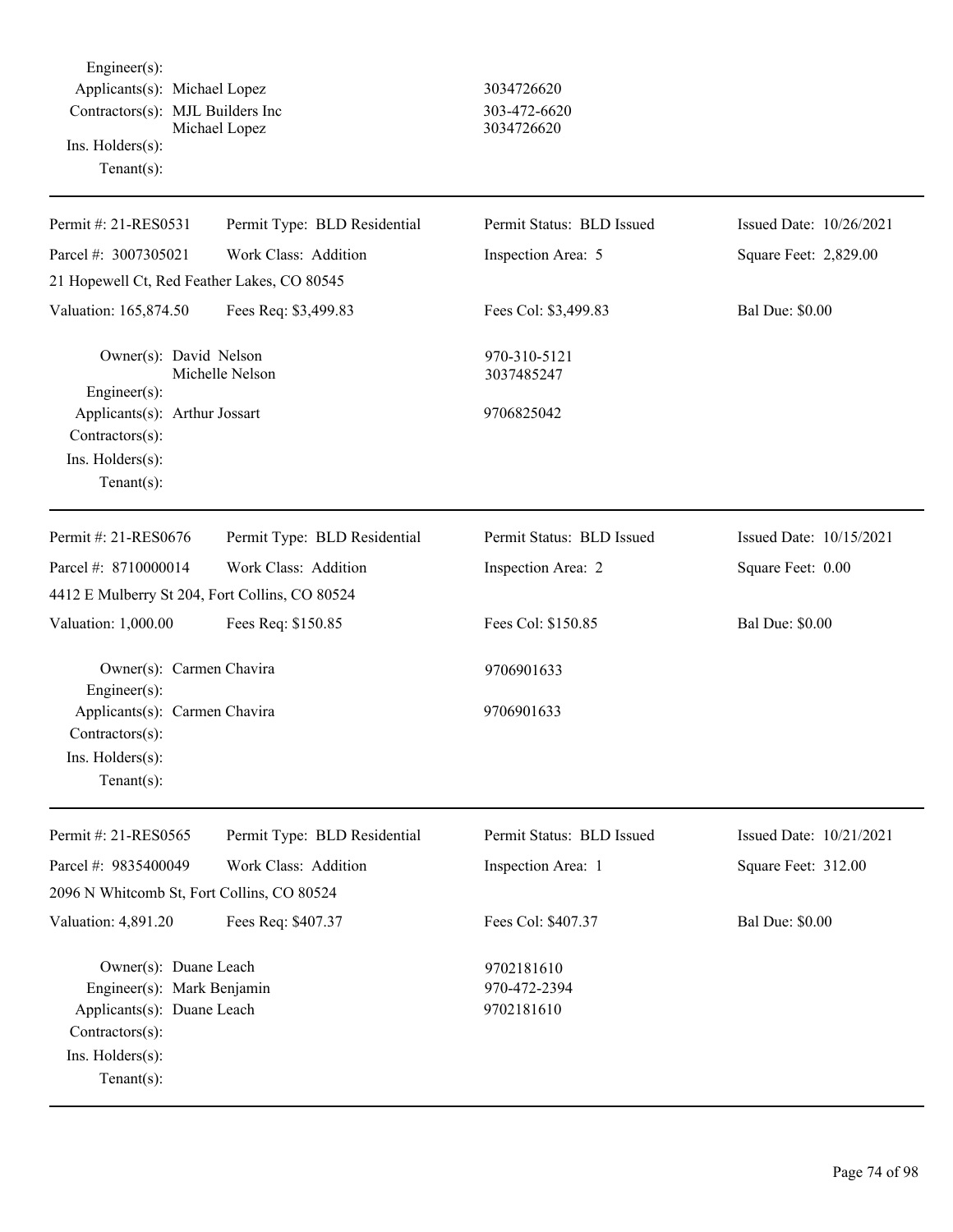| Permit #: 21-RES0593                                                                                  | Permit Type: BLD Residential | Permit Status: BLD Issued  | Issued Date: 10/20/2021 |
|-------------------------------------------------------------------------------------------------------|------------------------------|----------------------------|-------------------------|
| Parcel #: 9524223014                                                                                  | Work Class: Addition         | Inspection Area: 3         | Square Feet: 1,742.00   |
| 240 S Monroe Ave, Loveland, CO 80537                                                                  |                              |                            |                         |
| Valuation: 350,000.00                                                                                 | Fees Req: \$5,708.89         | Fees Col: \$5,708.89       | <b>Bal Due: \$0.00</b>  |
| Owner(s): Thomas Adjutant<br>Engineer(s):                                                             | Ariel Steele                 | 3038276358<br>3038275851   |                         |
| Applicants(s): Thomas Adjutant<br>Contractors(s):<br>Ins. Holders(s):<br>Tenant $(s)$ :               |                              | 3038276358                 |                         |
| Permit #: 21-RES0553                                                                                  | Permit Type: BLD Residential | Permit Status: BLD Issued  | Issued Date: 10/18/2021 |
| Parcel #: 0413405035                                                                                  | Work Class: Addition         | Inspection Area: 3         | Square Feet: 2,700.00   |
| 1000 Schofield Rd, Berthoud, CO 80513                                                                 |                              |                            |                         |
| Valuation: 550,000.00                                                                                 | Fees Req: \$8,433.13         | Fees Col: \$8,433.13       | <b>Bal Due: \$0.00</b>  |
| Owner(s): Robert Berger<br>Engineer(s):                                                               |                              | 3037094825                 |                         |
| Applicants(s): Robert Berger                                                                          |                              | 3037094825                 |                         |
| Contractors(s): Robert Richards<br>Ins. Holders(s):<br>Tenant $(s)$ :                                 |                              | 3037754234                 |                         |
| Permit #: 21-RES0561                                                                                  | Permit Type: BLD Residential | Permit Status: BLD Issued  | Issued Date: 10/28/2021 |
| Parcel #: 2433000035                                                                                  | Work Class: Addition         | Inspection Area: 4         | Square Feet: 1,369.00   |
| 5150 County Road 59, Allenspark, CO 80510                                                             |                              |                            |                         |
| Valuation: 650,000.00                                                                                 | Fees Req: \$9,581.58         | Fees Col: \$9,581.58       | <b>Bal Due: \$0.00</b>  |
| <b>Bowers</b><br>$Owner(s)$ :<br>Engineer(s):                                                         |                              | 7652300803                 |                         |
| Applicants(s): Jason Remmerde<br>Contractors(s): Jason Remmerde<br>Ins. Holders(s):<br>Tenant $(s)$ : |                              | 9702901290<br>9702901290   |                         |
| Permit #: 21-RES0184                                                                                  | Permit Type: BLD Residential | Permit Status: BLD Issued  | Issued Date: 10/13/2021 |
| Parcel #: 8602000019                                                                                  | Work Class: Addition         | Inspection Area: 2         | Square Feet: 1,275.00   |
| 5320 S County Road 3F, Fort Collins, CO 80528                                                         |                              |                            |                         |
| Valuation: 85,000.00                                                                                  | Fees Req: \$2,297.28         | Fees Col: \$2,297.28       | <b>Bal Due: \$0.00</b>  |
| Owner(s): Jim Munoz<br>Engineer(s): Eric Richards                                                     |                              | 9705810007<br>970-568-3355 |                         |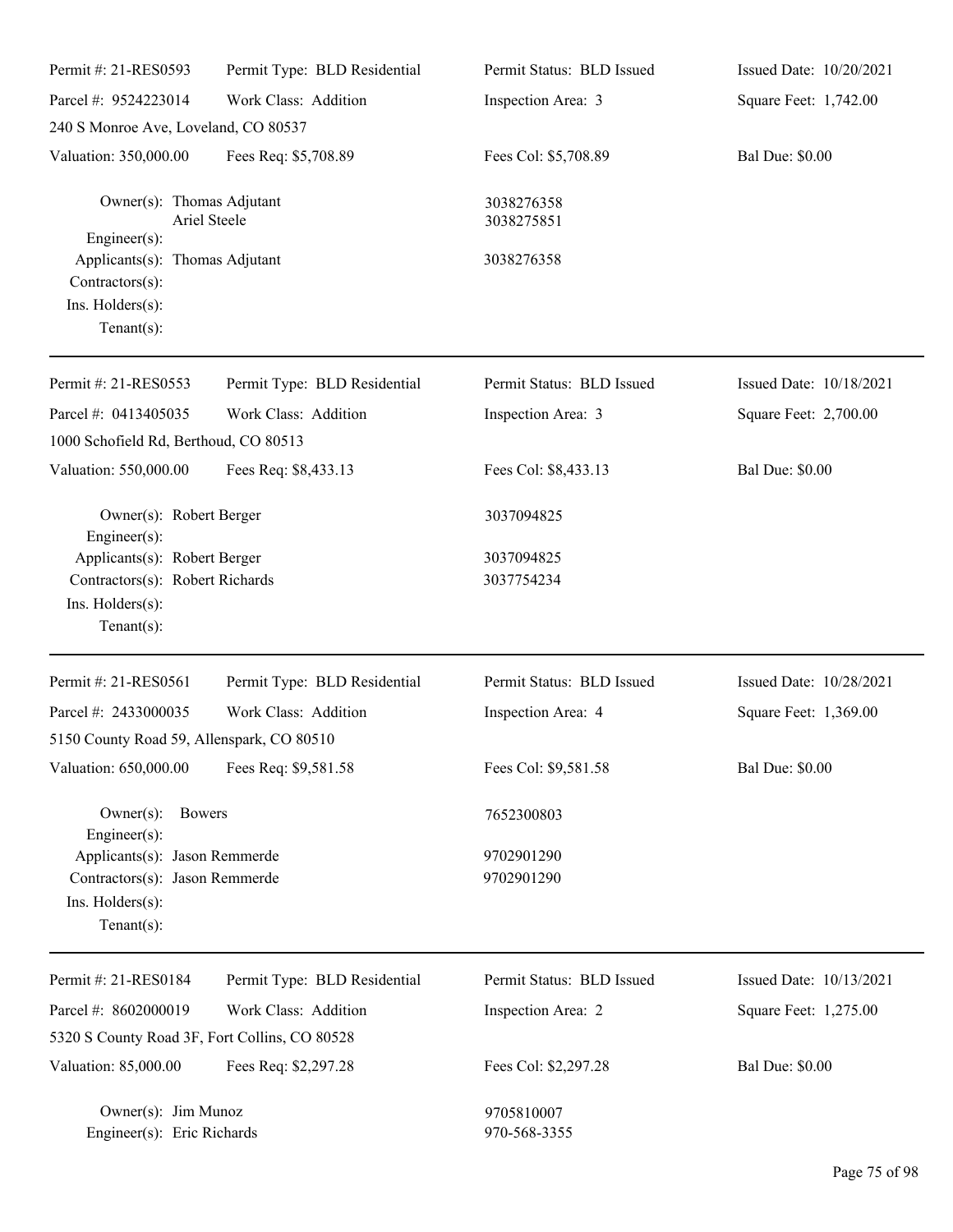Applicants(s): Ron Tomasini 9705563240 Contractors(s): Josh Tomasini 9705563240 Ins. Holders(s): Tenant(s):

| Permit #: 21-RES0488                                                                                                                                       | Permit Type: BLD Residential | Permit Status: BLD Issued                                              | Issued Date: 10/13/2021 |
|------------------------------------------------------------------------------------------------------------------------------------------------------------|------------------------------|------------------------------------------------------------------------|-------------------------|
| Parcel #: 3535105011                                                                                                                                       | Work Class: Addition         | Inspection Area: 4                                                     | Square Feet: 48.00      |
| 800 Riverside Dr, Estes Park, CO 80517                                                                                                                     |                              |                                                                        |                         |
| Valuation: 11,458.00                                                                                                                                       | Fees Req: \$644.94           | Fees Col: \$644.94                                                     | <b>Bal Due: \$0.00</b>  |
| Owner(s): Deirdre Rothery<br>Engineer(s): Frank Roberts<br>Applicants(s): Frank Whyte<br>Contractors(s): Frank Whyte<br>Ins. Holders(s):<br>Tenant $(s)$ : | Paul Rothery                 | 3038082661<br>3038082661<br>3039317362<br>970-586-8436<br>970-586-8436 |                         |
| Permit #: 21-RES0445                                                                                                                                       | Permit Type: BLD Residential | Permit Status: BLD Issued                                              | Issued Date: 10/28/2021 |
| Parcel #: 2434200001                                                                                                                                       | Work Class: Addition         | Inspection Area: 4                                                     | Square Feet: 1,525.00   |
| 1080 Le Cook Rd, Allenspark, CO 80510                                                                                                                      |                              |                                                                        |                         |
| Valuation: 350,000.00                                                                                                                                      | Fees Req: \$5,694.89         | Fees Col: \$5,694.89                                                   | <b>Bal Due: \$0.00</b>  |
| Owner(s): Marisa Soski<br>$Engineering(s)$ :                                                                                                               | Peter Andersen               | 8184452179<br>8184452179                                               |                         |
| Applicants(s): Ray Duggan                                                                                                                                  |                              | 9706797938                                                             |                         |
| Contractors(s): Ray Duggan                                                                                                                                 |                              | 9706797938                                                             |                         |
| Ins. Holders(s):<br>Tenant $(s)$ :                                                                                                                         |                              |                                                                        |                         |
| Permit #: 21-RES0248                                                                                                                                       | Permit Type: BLD Residential | Permit Status: BLD COC                                                 | Issued Date: 10/12/2021 |
| Parcel #: 3409205043                                                                                                                                       | Work Class: Addition         | Inspection Area: 4                                                     | Square Feet: 738.00     |
| 2725 Nimbus Dr, Estes Park, CO 80517                                                                                                                       |                              |                                                                        |                         |
| Valuation: 170,000.00                                                                                                                                      | Fees Req: \$4,742.01         | Fees Col: \$4,742.01                                                   | <b>Bal Due: \$0.00</b>  |
| Owner(s): Debra Orel<br>Engineer(s): Jon Potter                                                                                                            | <b>Timothy Orel</b>          | 9704177005                                                             |                         |
| Applicants(s): Steve Young                                                                                                                                 |                              | 9703449342                                                             |                         |
| Contractors(s): Steve Young                                                                                                                                |                              | 9703449342                                                             |                         |
| Ins. Holders(s):<br>Tenant $(s)$ :                                                                                                                         |                              |                                                                        |                         |
|                                                                                                                                                            |                              |                                                                        |                         |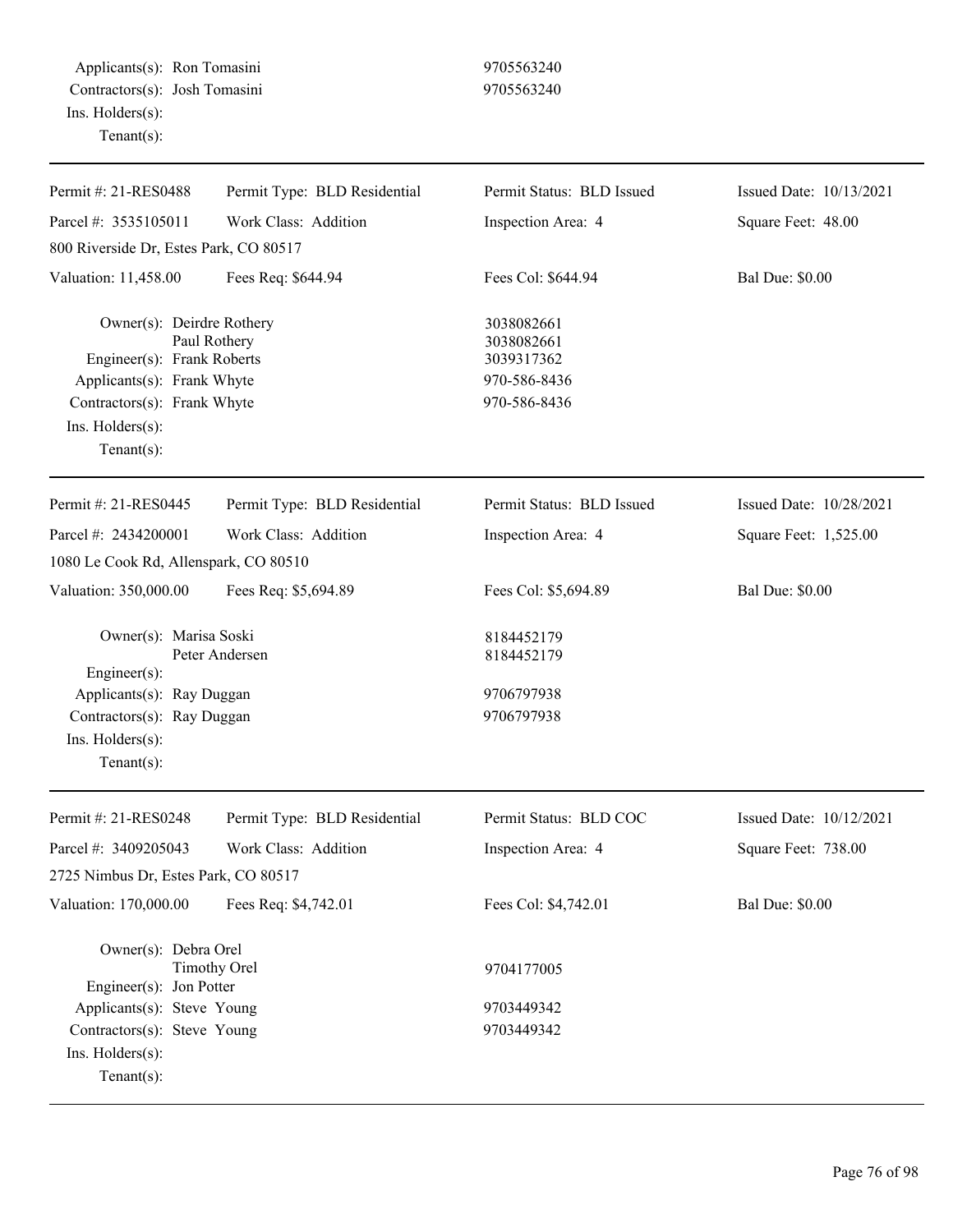| Permit #: 21-RES0321                                                                                                                                     | Permit Type: BLD Residential                                     | Permit Status: BLD Issued                            | Issued Date: 10/26/2021 |
|----------------------------------------------------------------------------------------------------------------------------------------------------------|------------------------------------------------------------------|------------------------------------------------------|-------------------------|
| Parcel #: 9430210011                                                                                                                                     | Work Class: Addition                                             | Inspection Area: 3                                   | Square Feet: 686.99     |
| 4701 Karen Ct, Berthoud, CO 80513                                                                                                                        |                                                                  |                                                      |                         |
| Valuation: 493,135.00                                                                                                                                    | Fees Req: \$7,370.46                                             | Fees Col: \$7,370.46                                 | <b>Bal Due: \$0.00</b>  |
| Owner(s): Teresa Phillips<br>Engineer(s): Jason Baker<br>Applicants(s): Corey Zahas<br>Contractors(s): Corey Zahas<br>Ins. Holders(s):<br>Tenant $(s)$ : |                                                                  | 3032170927<br>9702781909<br>7202516530<br>7202516530 |                         |
| Permit #: 21-RES0647                                                                                                                                     | Permit Type: BLD Residential                                     | Permit Status: BLD Issued                            | Issued Date: 10/15/2021 |
| Parcel #: 3404200022<br>77 Dorsey Dr, Estes Park, CO 80511                                                                                               | Work Class: Alteration                                           | Inspection Area: 4                                   | Square Feet: 224.00     |
| Valuation: 162,880.00                                                                                                                                    | Fees Req: \$2,650.85                                             | Fees Col: \$2,650.85                                 | <b>Bal Due: \$0.00</b>  |
| Engineer(s): Kristen Ekeren<br>Applicants(s): Byron Francis<br>Contractors(s): Byron Francis<br>Ins. $H$ olders $(s)$ :<br>Tenant $(s)$ :                | Owner(s): YMCA Of The Rockies/Estes Park Center Assoc 9704812663 | 9705862458<br>9702273622<br>9702273622               |                         |
| Permit #: 21-RES0620                                                                                                                                     | Permit Type: BLD Residential                                     | Permit Status: BLD Issued                            | Issued Date: 10/13/2021 |
| Parcel #: 3527405008                                                                                                                                     | Work Class: Alteration                                           | Inspection Area: 4                                   | Square Feet: 0.00       |
| 2035 Middle High Dr, Estes Park, CO 80517                                                                                                                |                                                                  |                                                      |                         |
| Valuation: 1.00                                                                                                                                          | Fees Req: \$77.46                                                | Fees Col: \$77.46                                    | <b>Bal Due: \$0.00</b>  |
| Owner(s): James Swanson<br>Engineer(s):                                                                                                                  |                                                                  | 9132371169                                           |                         |
| Applicants(s): James Swanson<br>Contractors(s):<br>Ins. Holders(s):<br>Tenant $(s)$ :                                                                    |                                                                  | 9132371169                                           |                         |
| Permit #: 21-RES0687                                                                                                                                     | Permit Type: BLD Residential                                     | Permit Status: BLD LOC                               | Issued Date: 10/12/2021 |
| Parcel #: 1013000010                                                                                                                                     | Work Class: Alteration                                           | Inspection Area: 6                                   | Square Feet: 0.00       |
| 4600 W County Road 80c, Livermore, CO 80536                                                                                                              |                                                                  |                                                      |                         |
| Valuation: 25,000.00                                                                                                                                     | Fees Req: \$773.00                                               | Fees Col: \$773.00                                   | <b>Bal Due: \$0.00</b>  |
| Owner(s): Bryan Muir<br>Engineer(s):                                                                                                                     | Calloway Hill Preserve LLC                                       | 4133489231<br>4133489231                             |                         |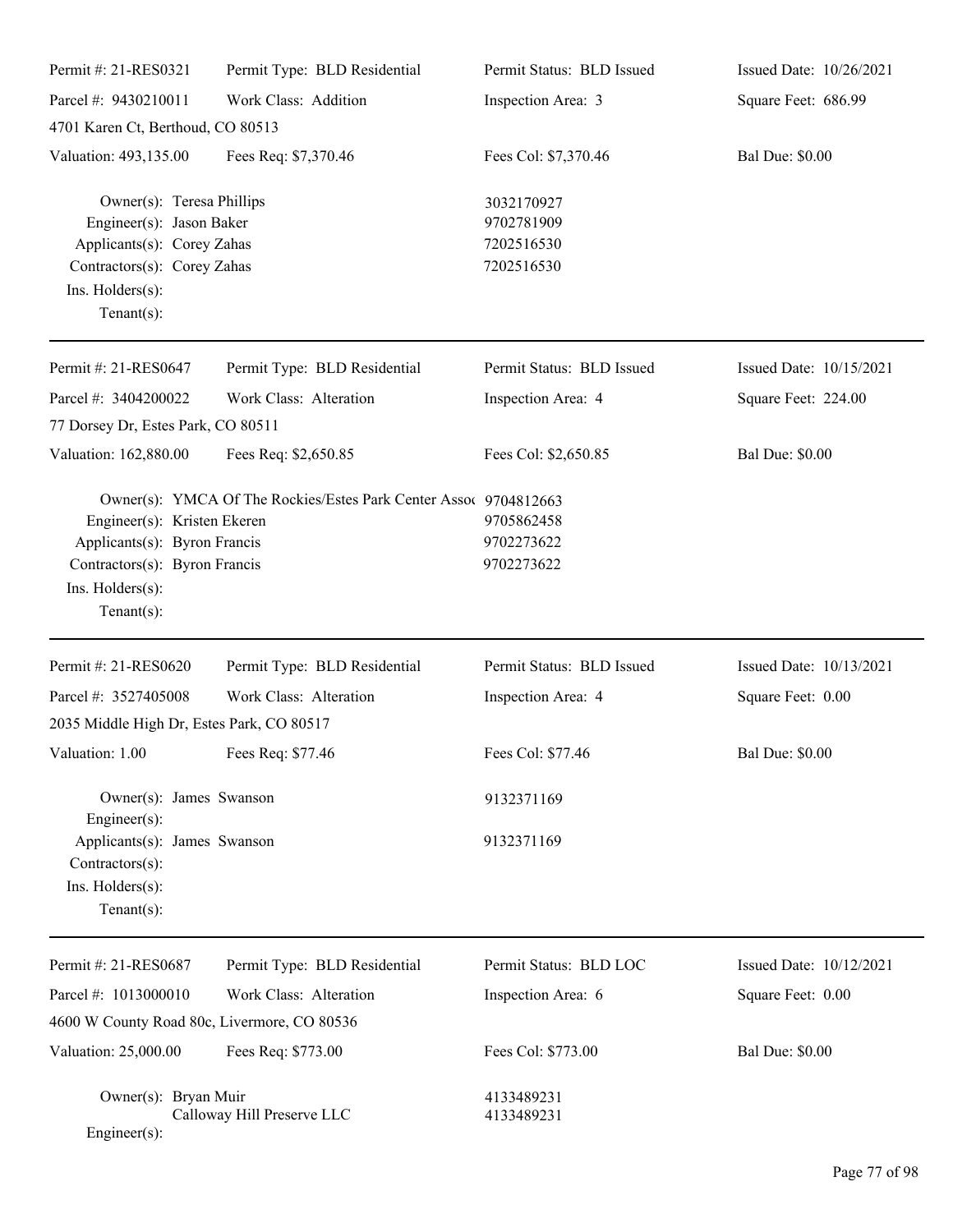| Applicants(s): Douglas Claxton<br>Contractors(s):<br>Ins. Holders(s):<br>Tenant $(s)$ :                                                            | Jonathan Anderson            | 3038159360<br>3038159360               |                         |
|----------------------------------------------------------------------------------------------------------------------------------------------------|------------------------------|----------------------------------------|-------------------------|
| Permit #: 21-RES0544                                                                                                                               | Permit Type: BLD Residential | Permit Status: BLD Issued              | Issued Date: 10/18/2021 |
| Parcel #: 0701306002                                                                                                                               | Work Class: Alteration       | Inspection Area: 1                     | Square Feet: 468.00     |
| 705 White Pine Dr, Bellvue, CO 80512                                                                                                               |                              |                                        |                         |
| Valuation: 9,799.92                                                                                                                                | Fees Req: \$514.65           | Fees Col: \$514.65                     | <b>Bal Due: \$0.00</b>  |
| $Owner(s)$ :<br>Engineer(s):<br>Applicants(s): Kenneth Henius<br>Contractors(s):<br>Ins. Holders(s):<br>Tenant $(s)$ :                             | Henius Family Trust          | 5105207233                             |                         |
| Permit #: 21-RES0274                                                                                                                               | Permit Type: BLD Residential | Permit Status: BLD Issued              | Issued Date: 10/15/2021 |
| Parcel #: 9704216035                                                                                                                               | Work Class: Alteration       | Inspection Area: 1                     | Square Feet: 2,258.00   |
| 2726 Wakonda Dr, Fort Collins, CO 80521                                                                                                            |                              |                                        |                         |
| Valuation: 15,000.00                                                                                                                               | Fees Req: \$699.87           | Fees Col: \$699.87                     | <b>Bal Due: \$0.00</b>  |
| Owner(s): Jen Mills<br>Paul Mills<br>Engineer(s):<br>Applicants(s): Andrew Rex<br>Contractors(s): Andrew Rex<br>Ins. Holders(s):<br>Tenant $(s)$ : |                              | 9702182053<br>9706829959<br>9706829959 |                         |
| Permit #: 21-RES0478                                                                                                                               | Permit Type: BLD Residential | Permit Status: BLD Issued              | Issued Date: 10/12/2021 |
| Parcel #: 9731110015                                                                                                                               | Work Class: Alteration       | Inspection Area: 2                     | Square Feet: 1,000.00   |
| 3800 Soderburg Dr, Fort Collins, CO 80526                                                                                                          |                              |                                        |                         |
| Valuation: 30,000.00                                                                                                                               | Fees Req: \$1,052.98         | Fees Col: \$1,052.98                   | <b>Bal Due: \$0.00</b>  |
| Owner(s): Neal Moyer<br>Engineer(s):                                                                                                               |                              | 2485358054                             |                         |
| Applicants(s): Neal Moyer<br>Contractors(s):<br>Ins. Holders(s):<br>Tenant $(s)$ :                                                                 |                              | 2485358054                             |                         |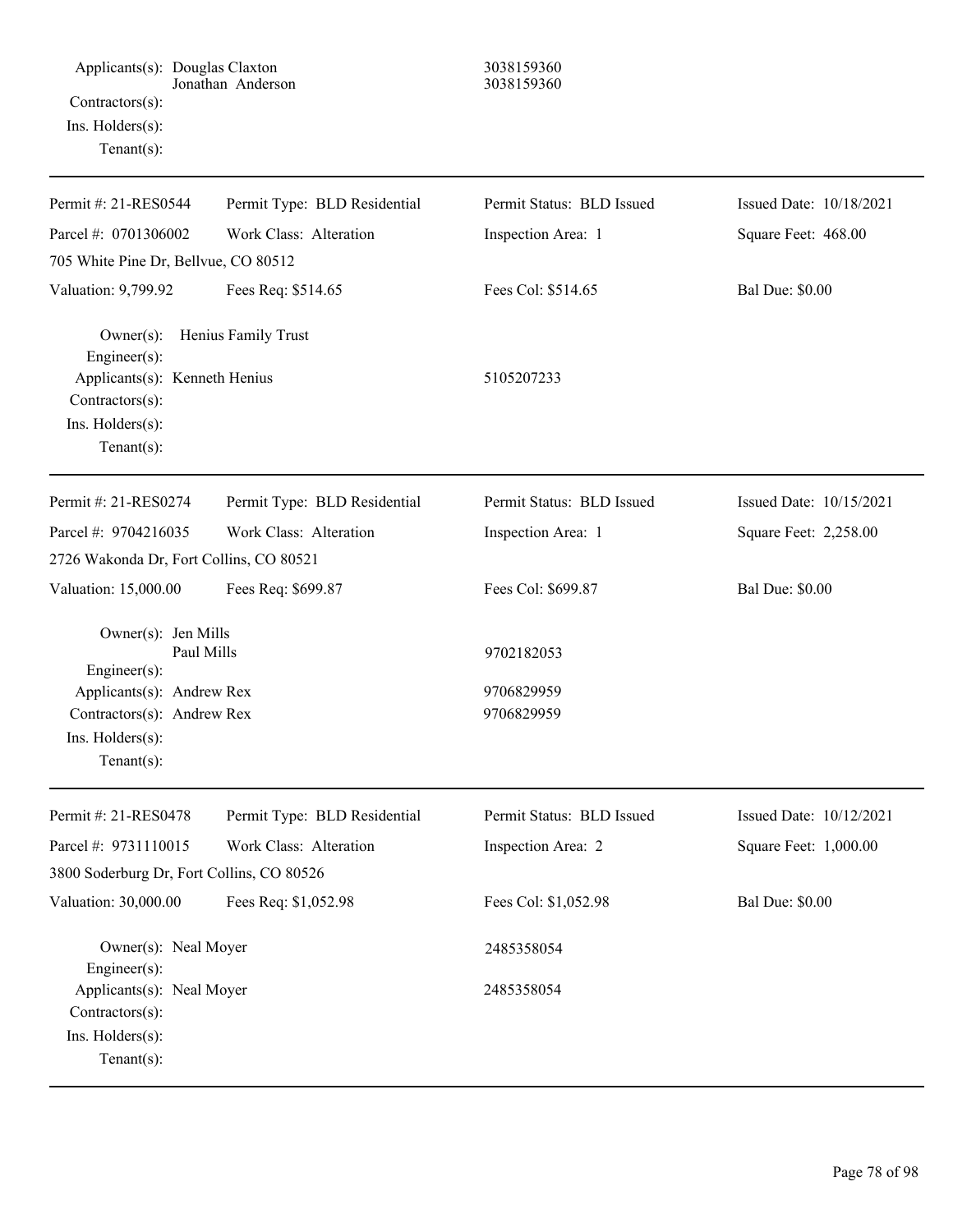| Permit #: 21-RES0715                                                                                          | Permit Type: BLD Residential | Permit Status: BLD Issued    | Issued Date: 10/28/2021 |
|---------------------------------------------------------------------------------------------------------------|------------------------------|------------------------------|-------------------------|
| Parcel #: 9836123019                                                                                          | Work Class: Alteration       | Inspection Area: 1           | Square Feet: 172.00     |
| 601 Knollwood Ct, Fort Collins, CO 80524                                                                      |                              |                              |                         |
| Valuation: 13,005.00                                                                                          | Fees Req: \$567.80           | Fees Col: \$567.80           | <b>Bal Due: \$0.00</b>  |
| Owner(s): Matthew Cole<br>Engineer(s):                                                                        |                              | 9702034511                   |                         |
| Applicants(s): John "Jack" Cooney<br>Contractors(s): John "Jack" Cooney<br>Ins. Holders(s):<br>Tenant $(s)$ : |                              | 6308774249<br>6308774249     |                         |
| Permit #: 20-RES0156                                                                                          | Permit Type: BLD Residential | Permit Status: BLD COC       | Issued Date: 10/12/2021 |
| Parcel #: 8831305012<br>1509 Country Club Rd, Fort Collins, CO 80524                                          | Work Class: Alteration       | Inspection Area: 1           | Square Feet: 552.00     |
| Valuation: 9,936.00                                                                                           | Fees Req: \$399.56           | Fees Col: \$399.56           | <b>Bal Due: \$0.00</b>  |
| Owner(s): Matthew Keyser<br>Engineer(s):                                                                      |                              | 3036413000                   |                         |
| Applicants(s): Matthew Keyser<br>Contractors(s):<br>Ins. Holders(s):<br>Tenant $(s)$ :                        |                              | 3036413000                   |                         |
| Permit #: 21-RES0605                                                                                          | Permit Type: BLD Residential | Permit Status: BLD Issued    | Issued Date: 10/27/2021 |
| Parcel #: 8621405020<br>8343 Golden Eagle Rd, Fort Collins, CO 80528                                          | Work Class: Alteration       | Inspection Area: 2           | Square Feet: 0.00       |
| Valuation: 62,000.00 Fees Req: \$1,630.41                                                                     |                              | Fees Col: \$1,630.41         | <b>Bal Due: \$0.00</b>  |
| Owner(s): John Stewart<br>$Engineering(s)$ :                                                                  |                              | 8054523841                   |                         |
| Applicants(s): Dale Lindholm<br>Contractors(s): Dale Lindholm<br>Ins. Holders(s):<br>Tenant $(s)$ :           |                              | 970-482-6725<br>970-482-6725 |                         |
| Permit #: 21-RES0683                                                                                          | Permit Type: BLD Residential | Permit Status: BLD Issued    | Issued Date: 10/19/2021 |
| Parcel #: 9418408003                                                                                          | Work Class: Alteration       | Inspection Area: 3           | Square Feet: 0.00       |
| 997 Pierre Ridge Rd, Berthoud, CO 80513                                                                       |                              |                              |                         |
| Valuation: 14,400.00                                                                                          | Fees Req: \$747.87           | Fees Col: \$747.87           | <b>Bal Due: \$0.00</b>  |
| Owner(s): Ron Waterman<br>Engineer $(s)$ :                                                                    |                              | 9703708022                   |                         |
| Applicants(s): Scott Harris                                                                                   |                              | 3034745480                   |                         |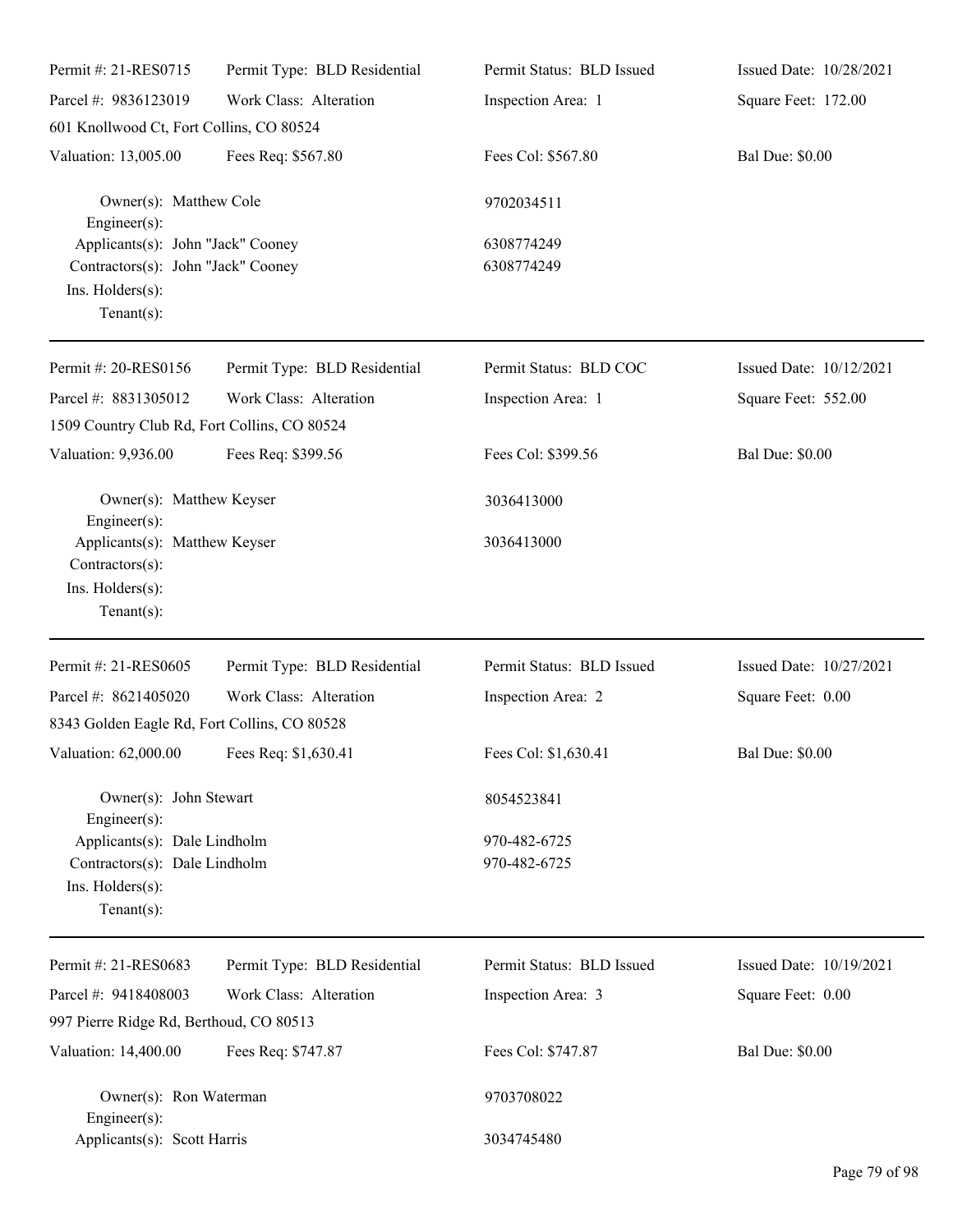Contractors(s): Ins. Holders(s): Tenant(s):

| Permit #: 21-RES0645                                                                                                                          | Permit Type: BLD Residential | Permit Status: BLD Resubmittal Issued Issued Date: 10/01/2021 |                         |
|-----------------------------------------------------------------------------------------------------------------------------------------------|------------------------------|---------------------------------------------------------------|-------------------------|
| Parcel #: 2532200007                                                                                                                          | Work Class: Alteration       | Inspection Area: 4                                            | Square Feet: 0.00       |
| 890 Fish Creek Rd, Estes Park, CO 80517                                                                                                       |                              |                                                               |                         |
| Valuation: 85,000.00                                                                                                                          | Fees Req: \$2,059.42         | Fees Col: \$2,059.42                                          | <b>Bal Due: \$0.00</b>  |
| Owner(s): Joshua Cramer<br>Engineer(s): David Bangs<br>Applicants(s): Dana Cramer<br>$Contractors(s)$ :<br>Ins. Holders(s):<br>Tenant $(s)$ : | Dana Cramer                  | 3196213685<br>3196213685<br>9703088221<br>3196213685          |                         |
| Permit #: 21-RES0677                                                                                                                          | Permit Type: BLD Residential | Permit Status: BLD LOC                                        | Issued Date: 10/07/2021 |
| Parcel #: 0422000015                                                                                                                          | Work Class: Alteration       | Inspection Area: 3                                            | Square Feet: 0.00       |
| 262 Northview Rd, Berthoud, CO 80513                                                                                                          |                              |                                                               |                         |
| Valuation: 7,866.00                                                                                                                           | Fees Req: \$464.79           | Fees Col: \$464.79                                            | <b>Bal Due: \$0.00</b>  |
| Owner(s): Andrew Dimatteo<br>Engineer(s):                                                                                                     |                              | 4015953373                                                    |                         |
| Applicants(s): Avery Carter<br>Contractors(s):<br>Ins. Holders(s):<br>Tenant $(s)$ :                                                          |                              | 3034470300                                                    |                         |
| Permit #: 21-RES0623                                                                                                                          | Permit Type: BLD Residential | Permit Status: BLD Issued                                     | Issued Date: 10/13/2021 |
| Parcel #: 2518400015                                                                                                                          | Work Class: Alteration       | Inspection Area: 4                                            | Square Feet: 786.00     |
| 1701 Devils Gulch Rd, Estes Park, CO 80517                                                                                                    |                              |                                                               |                         |
| Valuation: 29,349.24                                                                                                                          | Fees Req: \$2,154.32         | Fees Col: \$2,154.32                                          | <b>Bal Due: \$0.00</b>  |
| Owner(s): William Valasek<br>Engineer(s):                                                                                                     |                              | 9705771003                                                    |                         |
| Applicants(s): William Valasek<br>Contractors(s):<br>Ins. Holders(s):<br>Tenant $(s)$ :                                                       |                              | 9705771003                                                    |                         |
| Permit #: 21-RES0674                                                                                                                          | Permit Type: BLD Residential | Permit Status: BLD Issued                                     | Issued Date: 10/26/2021 |
| Parcel #: 2519327058                                                                                                                          | Work Class: Alteration       | Inspection Area: 4                                            | Square Feet: 400.00     |
| 871 South Ln, Estes Park, CO 80517                                                                                                            |                              |                                                               |                         |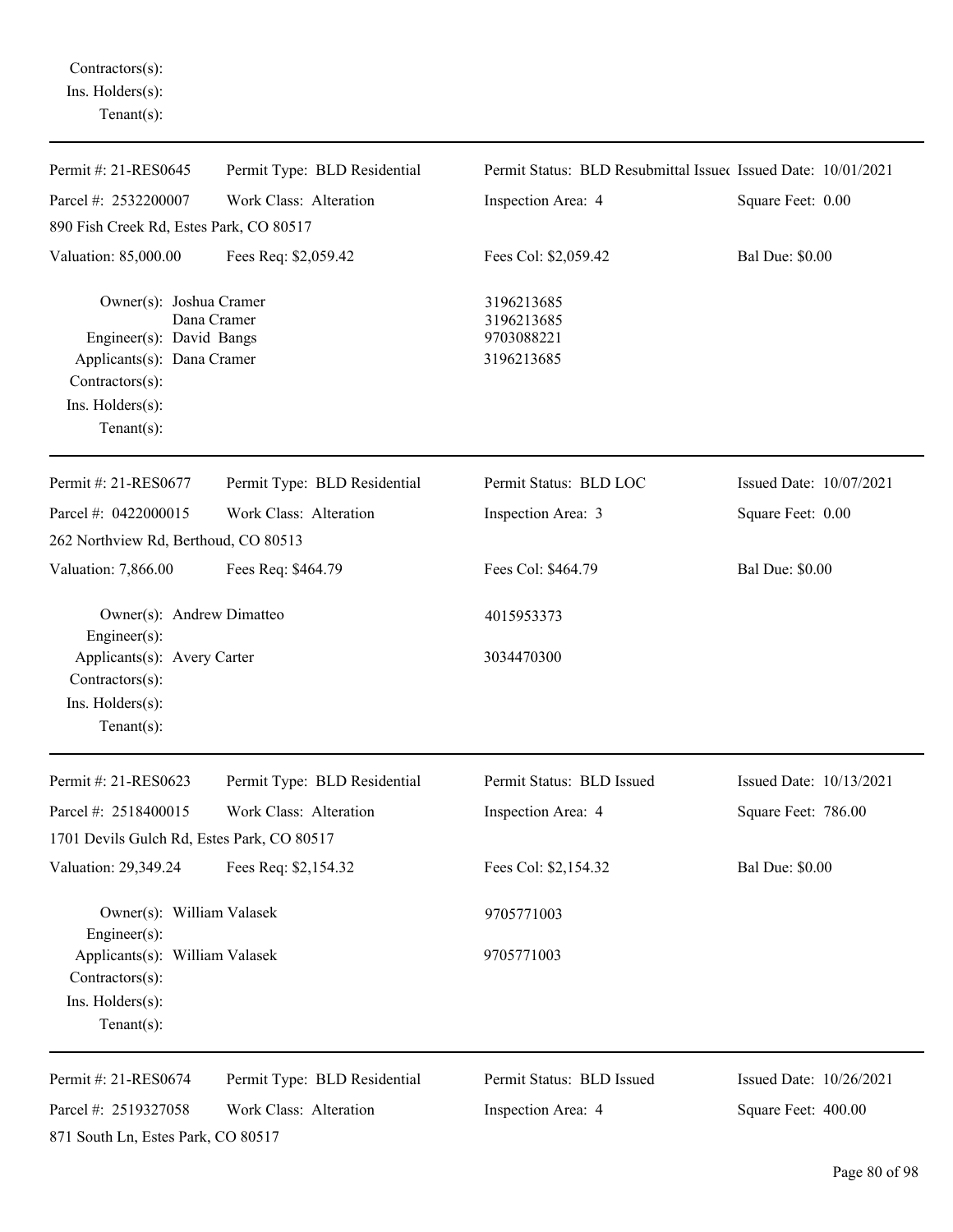Owner(s): June Boon 9703106404<br>David Boon 9703106404 Engineer(s): Walter Steige Applicants(s): David Boon 7093106404 Contractors(s): Ins. Holders(s): Tenant(s):

7093106404<br>970-577-1070

| Permit #: 21-RES0597                                                                                                                                              | Permit Type: BLD Residential | Permit Status: BLD Issued                                              | Issued Date: 10/22/2021 |
|-------------------------------------------------------------------------------------------------------------------------------------------------------------------|------------------------------|------------------------------------------------------------------------|-------------------------|
| Parcel #: 8831431059                                                                                                                                              | Work Class: Alteration       | Inspection Area: 1                                                     | Square Feet: 714.00     |
| 1737 Rangeview Dr, Fort Collins, CO 80524                                                                                                                         |                              |                                                                        |                         |
| Valuation: 19,000.00                                                                                                                                              | Fees Req: \$724.42           | Fees Col: \$724.42                                                     | <b>Bal Due: \$0.00</b>  |
| Owner(s): David Roseborough<br>Engineer(s): Alexander Davis<br>Applicants(s): Wesley Gunter<br>Contractors(s): Wesley Gunter<br>Ins. Holders(s):<br>$Tenant(s)$ : | Rose Roseborough             | 3013673636<br>3013673636<br>3074264183<br>970-539-8330<br>970-539-8330 |                         |
| Permit #: 21-RES0461                                                                                                                                              | Permit Type: BLD Residential | Permit Status: BLD Issued                                              | Issued Date: 10/05/2021 |
| Parcel #: 8818205001                                                                                                                                              | Work Class: Alteration       | Inspection Area: 1                                                     | Square Feet: 0.00       |
| 5558 N Highway 1, Fort Collins, CO 80524                                                                                                                          |                              |                                                                        |                         |
| Valuation: 115,000.00                                                                                                                                             | Fees Req: \$2,678.05         | Fees Col: \$2,678.05                                                   | <b>Bal Due: \$0.00</b>  |
| Owner(s): Jason Burkett<br>Engineer(s):                                                                                                                           |                              | 9702275235                                                             |                         |
| Applicants(s): Jason Burkett<br>Contractors(s):<br>Ins. Holders(s):<br>$Tenant(s)$ :                                                                              |                              | 9702275235                                                             |                         |
| Permit #: 21-RES0585                                                                                                                                              | Permit Type: BLD Residential | Permit Status: BLD Issued                                              | Issued Date: 10/08/2021 |
| Parcel #: 3401418019                                                                                                                                              | Work Class: Alteration       | Inspection Area: 4                                                     | Square Feet: 0.00       |
| 2720 Aspen Ln, Estes Park, CO 80517                                                                                                                               |                              |                                                                        |                         |
| Valuation: 24,395.10                                                                                                                                              | Fees Req: \$998.44           | Fees Col: \$998.44                                                     | <b>Bal Due: \$0.00</b>  |
| Owner(s): Todd Freese<br>Engineer(s):                                                                                                                             |                              | 6128682281                                                             |                         |
| Applicants(s): Todd Freese<br>Contractors(s):<br>Ins. Holders(s):                                                                                                 |                              | 6128682281                                                             |                         |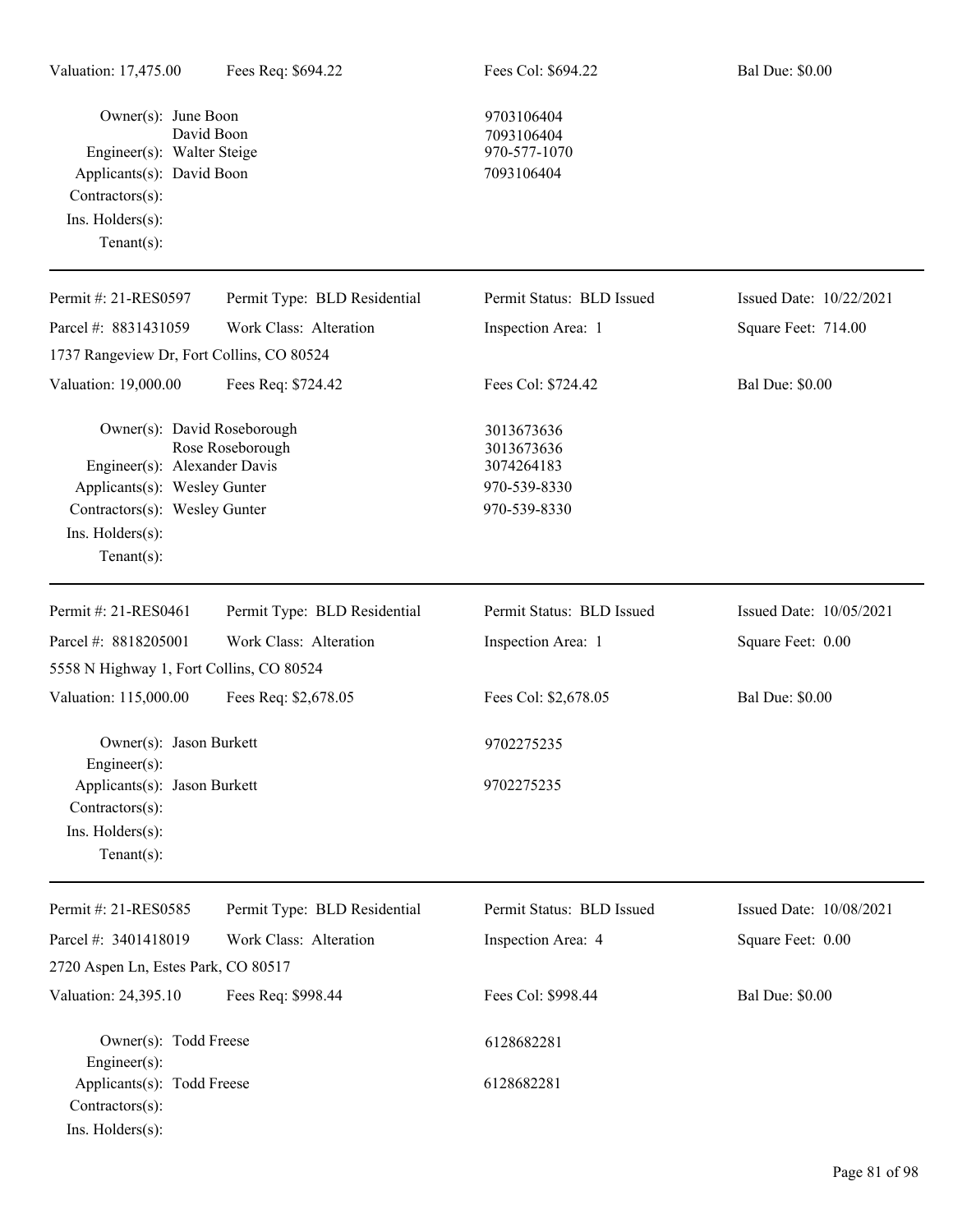| Permit #: 21-RES0649                                                                                                               | Permit Type: BLD Residential                                     | Permit Status: BLD Issued                    | Issued Date: 10/15/2021 |
|------------------------------------------------------------------------------------------------------------------------------------|------------------------------------------------------------------|----------------------------------------------|-------------------------|
| Parcel #: 3404400064                                                                                                               | Work Class: Alteration                                           | Inspection Area: 4                           | Square Feet: 376.00     |
| 182 Teddys Teeth Dr, Estes Park, CO 80511                                                                                          |                                                                  |                                              |                         |
| Valuation: 167,410.00                                                                                                              | Fees Req: \$2,698.40                                             | Fees Col: \$2,698.40                         | <b>Bal Due: \$0.00</b>  |
| Engineer(s): Kristen Ekeren<br>Applicants(s): Byron Francis<br>Contractors(s): Byron Francis<br>Ins. Holders(s):<br>Tenant $(s)$ : | Owner(s): YMCA Of The Rockies/Estes Park Center Assoc 9704812663 | 9705862458<br>9702273622<br>9702273622       |                         |
| Permit #: 21-RES0598                                                                                                               | Permit Type: BLD Residential                                     | Permit Status: BLD Issued                    | Issued Date: 10/14/2021 |
| Parcel #: 9731313015                                                                                                               | Work Class: Alteration                                           | Inspection Area: 2                           | Square Feet: 880.00     |
| 4920 Lone Pine Dr, Fort Collins, CO 8526                                                                                           |                                                                  |                                              |                         |
| Valuation: 32,859.20                                                                                                               | Fees Req: \$1,095.73                                             | Fees Col: \$1,095.73                         | <b>Bal Due: \$0.00</b>  |
| Owner(s): Justin Lord<br>Engineer(s):                                                                                              |                                                                  | 9703109463                                   |                         |
| Applicants(s): Herman Boonstra                                                                                                     |                                                                  | 9706923122                                   |                         |
| Contractors(s): Herman Boonstra<br>Ins. Holders(s):<br>Tenant $(s)$ :                                                              |                                                                  | 9706923122                                   |                         |
| Permit #: 21-RES0568                                                                                                               | Permit Type: BLD Residential                                     | Permit Status: BLD Issued                    | Issued Date: 10/06/2021 |
| Parcel #: 1626317038                                                                                                               | Work Class: Alteration                                           | Inspection Area: 4                           | Square Feet: 868.00     |
| 291 Palisade Mountain Dr, Drake, CO 80515                                                                                          |                                                                  |                                              |                         |
| Valuation: 18,175.92                                                                                                               | Fees Req: \$711.11                                               | Fees Col: \$711.11                           | <b>Bal Due: \$0.00</b>  |
| Owner(s): Melissa Daniels<br>Engineer(s):                                                                                          |                                                                  | 9706317334                                   |                         |
| Applicants(s): Mark Svoboda<br>Contractors(s): Mark Svoboda<br>Ins. $H$ olders $(s)$ :<br>Tenant $(s)$ :                           | Svoboda & Sons Construction LLC                                  | 970-962-9964<br>970-962-9964<br>970-962-9964 |                         |
| Permit #: 21-RES0686                                                                                                               | Permit Type: BLD Residential                                     | Permit Status: BLD Issued                    | Issued Date: 10/27/2021 |
| Parcel #: 8931105703                                                                                                               | Work Class: Alteration                                           | Inspection Area: 1                           | Square Feet: 0.00       |
| 8601 N County Road 11, Wellington, CO 80549                                                                                        |                                                                  |                                              |                         |
| Valuation: 5,535.00                                                                                                                | Fees Req: \$241.79                                               | Fees Col: \$241.79                           | <b>Bal Due: \$0.00</b>  |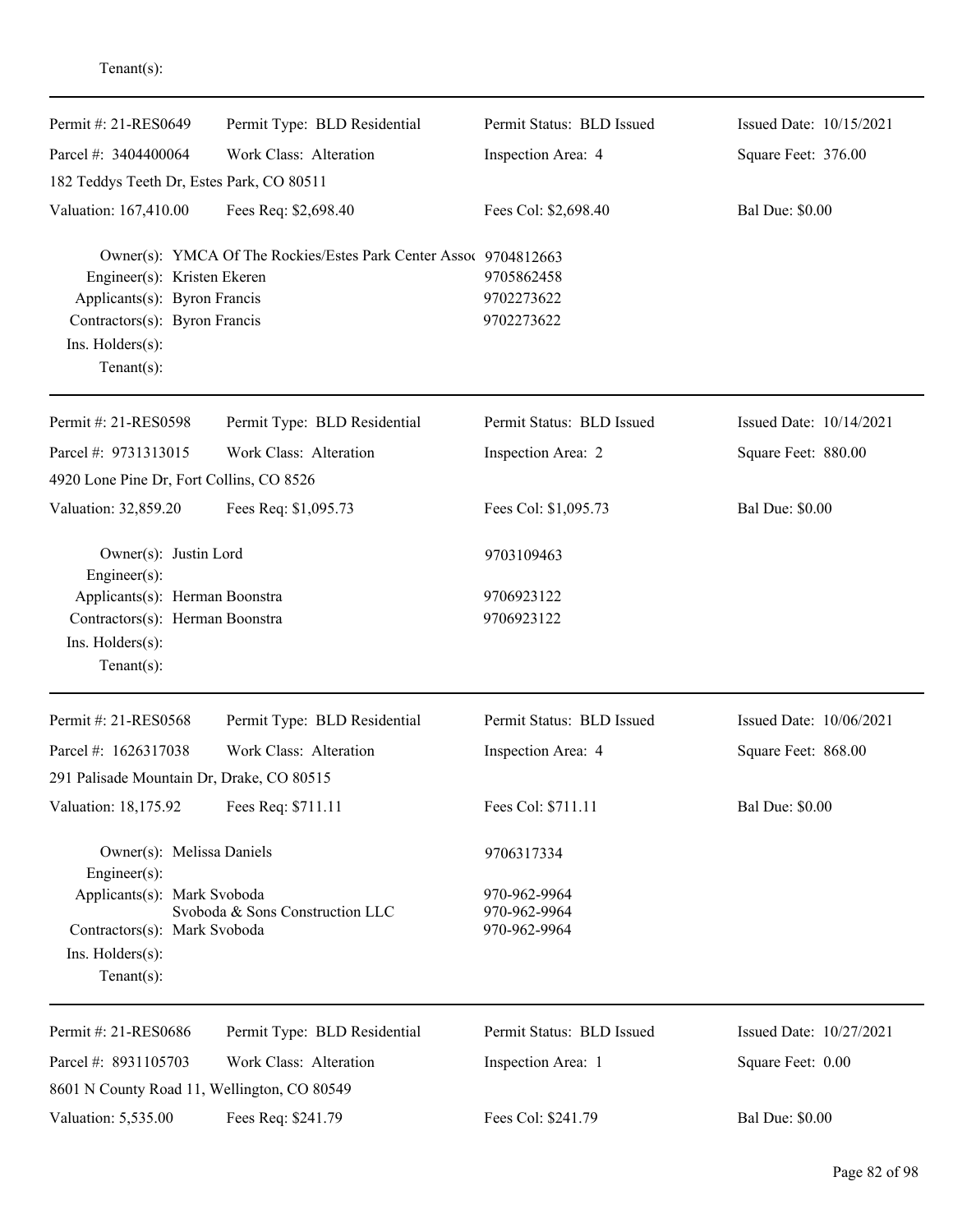| Owner(s): Kristi Fox Shefferd<br>$Engineering(s)$ :<br>Applicants(s): Greg Knapp<br>Contractors(s):                                                         | Dustin Shefferd              | 9705662477<br>9705662477<br>7205072711   |                         |
|-------------------------------------------------------------------------------------------------------------------------------------------------------------|------------------------------|------------------------------------------|-------------------------|
| Ins. Holders(s):<br>Tenant $(s)$ :                                                                                                                          |                              |                                          |                         |
| Permit #: 21-RES0572                                                                                                                                        | Permit Type: BLD Residential | Permit Status: BLD Issued                | Issued Date: 10/05/2021 |
| Parcel #: 8803000016                                                                                                                                        | Work Class: Alteration       | Inspection Area: 1                       | Square Feet: 1,492.00   |
| 5024 E County Road 60, Wellington, CO 80549                                                                                                                 |                              |                                          |                         |
| Valuation: 44,121.48                                                                                                                                        | Fees Req: \$1,421.60         | Fees Col: \$1,421.60                     | <b>Bal Due: \$0.00</b>  |
| Owner(s): Constance Davis<br>Engineer(s): Mark Benjamin<br>Applicants(s): Constance Davis<br>Contractors(s):<br>Ins. Holders(s):<br>Tenant $(s)$ :          |                              | 3039292972<br>970-472-2394<br>3039292972 |                         |
| Permit #: 21-RES0612                                                                                                                                        | Permit Type: BLD Residential | Permit Status: BLD LOC                   | Issued Date: 10/08/2021 |
| Parcel #: 9636405070                                                                                                                                        | Work Class: Alteration       | Inspection Area: 2                       | Square Feet: 0.00       |
| 809 Engleman Pl, Loveland, CO 80538                                                                                                                         |                              |                                          |                         |
| Valuation: 17,105.00                                                                                                                                        | Fees Req: \$572.73           | Fees Col: \$572.73                       | <b>Bal Due: \$0.00</b>  |
| Owner(s): Kelly Jacobson<br>Engineer $(s)$ :<br>Applicants(s): Russell Meinzer<br>Contractors(s): Byron Johnson<br>$Ins.$ Holders $(s)$ :<br>Tenant $(s)$ : |                              | 7204413611<br>7204413611                 |                         |
| Permit #: 21-RES0244                                                                                                                                        | Permit Type: BLD Residential | Permit Status: BLD Issued                | Issued Date: 10/22/2021 |
| Parcel #: 9430406002                                                                                                                                        | Work Class: Alteration       | Inspection Area: 3                       | Square Feet: 576.00     |
| 1621 Green Ridge Rd, Berthoud, CO 80513                                                                                                                     |                              |                                          |                         |
| Valuation: 31,850.00                                                                                                                                        | Fees Req: \$1,190.78         | Fees Col: \$1,190.78                     | <b>Bal Due: \$0.00</b>  |
| Owner(s): Sarah Stratton<br>Engineer(s):                                                                                                                    | Shawn Stratton               | 7203130592                               |                         |
| Applicants(s): LaDon Kee<br>Contractors(s): LaDon Kee<br>Ins. Holders(s):<br>Tenant $(s)$ :                                                                 |                              | 303-591-4855<br>303-591-4855             |                         |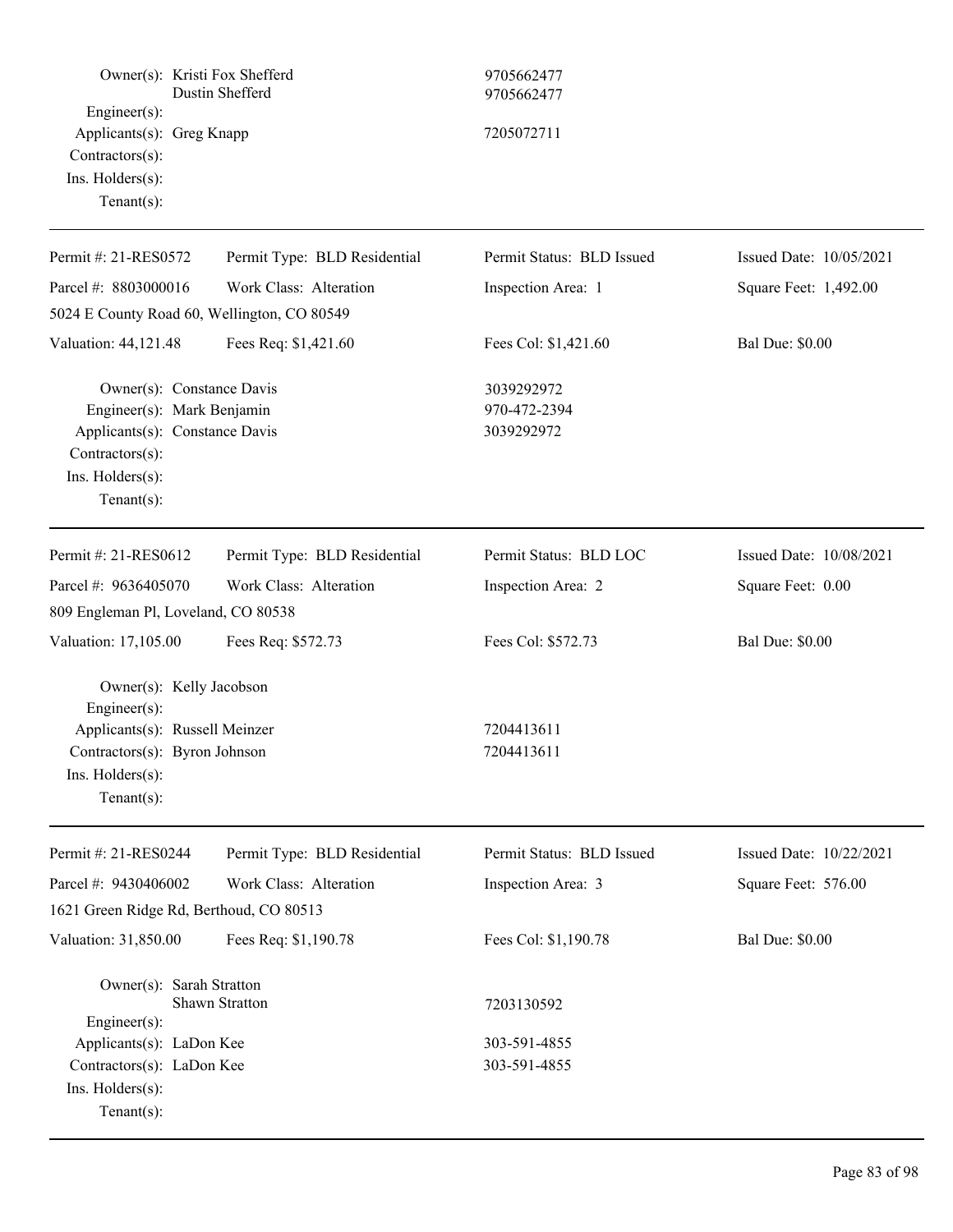| Permit #: 21-RES0622                                                                             | Permit Type: BLD Residential                                      | Permit Status: BLD Issued | Issued Date: 10/12/2021 |
|--------------------------------------------------------------------------------------------------|-------------------------------------------------------------------|---------------------------|-------------------------|
| Parcel #: 9825425001                                                                             | Work Class: Alteration                                            | Inspection Area: 1        | Square Feet: 1,112.00   |
| 522 Gregory Rd, Fort Collins, CO 80524                                                           |                                                                   |                           |                         |
| Valuation: 85,000.00                                                                             | Fees Req: \$2,108.43                                              | Fees Col: \$2,108.43      | <b>Bal Due: \$0.00</b>  |
| Owner(s): Melissa Brooks<br>$Engineering(s)$ :                                                   | <b>Steven Brooks</b>                                              | 9258992759                |                         |
| Applicants(s): Brett Barrow<br>Contractors(s): Brett Barrow<br>Ins. Holders(s):<br>$Tenant(s)$ : |                                                                   | 9702142862<br>9702142862  |                         |
| Permit #: 20-RES0200                                                                             | Permit Type: BLD Residential                                      | Permit Status: BLD Issued | Issued Date: 10/05/2021 |
| Parcel #: 5234000023                                                                             | Work Class: Cabin                                                 | Inspection Area: 6        | Square Feet: 1,419.00   |
| 1001 Coyote Xing, Red Feather Lakes, CO 80545                                                    |                                                                   |                           |                         |
| Valuation: 43,842.60                                                                             | Fees Req: \$4,299.20                                              | Fees Col: \$4,299.20      | <b>Bal Due: \$0.00</b>  |
| Owner(s): Craig Reynolds<br>Engineer(s):                                                         | Nancy Reynolds                                                    | 3034340335<br>7204947905  |                         |
| Applicants(s): Craig Reynolds<br>Contractors(s):<br>Ins. Holders(s):<br>$Tenant(s)$ :            |                                                                   | 3034340335                |                         |
| Permit #: 21-RES0595                                                                             | Permit Type: BLD Residential                                      | Permit Status: BLD Issued | Issued Date: 10/29/2021 |
| Parcel #: 3021342001                                                                             | Work Class: Cabin                                                 | Inspection Area: 5        | Square Feet: 188.00     |
| 410 Monoma Ln, Red Feather Lakes, CO 80026                                                       |                                                                   |                           |                         |
| Valuation: 33,659.09                                                                             | Fees Req: \$3,549.26                                              | Fees Col: \$3,549.26      | <b>Bal Due: \$0.00</b>  |
| Owner(s): Douglas Conarroe<br>$Engineering(s)$ :                                                 | Dana Coffield                                                     | 7204707550<br>3038085518  |                         |
| Applicants(s): Douglas Conarroe<br>Contractors(s):<br>Ins. Holders(s):<br>$Tenant(s)$ :          | CJ Orlowski                                                       | 7204707550<br>7203811714  |                         |
| Permit #: 21-RES0609                                                                             | Permit Type: BLD Residential                                      | Permit Status: BLD CO     | Issued Date: 10/05/2021 |
| Parcel #: 2926105022                                                                             | Work Class: Conversion to Short-Term Inspection Area: 5<br>Rental |                           | Square Feet: 0.00       |
| 379 Guardian Peak Dr, Livermore, CO 80536                                                        |                                                                   |                           |                         |
| Valuation: 0.00                                                                                  | Fees Req: \$300.00                                                | Fees Col: \$300.00        | <b>Bal Due: \$0.00</b>  |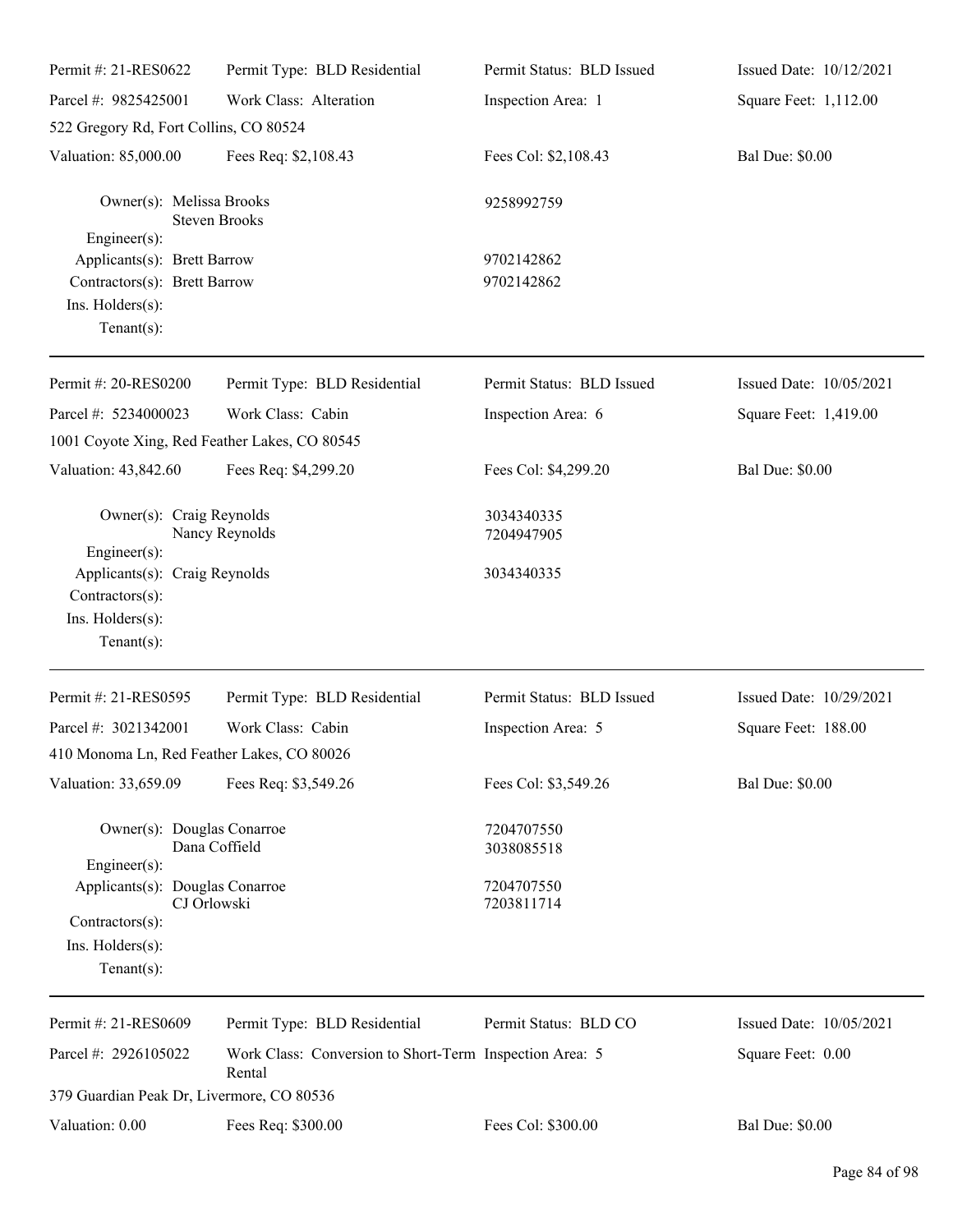|                                                                                                     | Owner(s): Kayla Davis<br>Max Davis                                | 3039139956<br>3039139956  |                         |
|-----------------------------------------------------------------------------------------------------|-------------------------------------------------------------------|---------------------------|-------------------------|
| Engineer(s):<br>Applicants(s): Kayla Davis<br>Contractors(s):<br>Ins. Holders(s):<br>Tenant $(s)$ : |                                                                   | 3039139956                |                         |
| Permit #: 21-RES0671                                                                                | Permit Type: BLD Residential                                      | Permit Status: BLD CO     | Issued Date: 10/13/2021 |
| Parcel #: 3404111029                                                                                | Work Class: Conversion to Short-Term Inspection Area: 4<br>Rental |                           | Square Feet: 0.00       |
|                                                                                                     | 2340 Aspen Brook Dr, Estes Park, CO 80517                         |                           |                         |
| Valuation: 0.00                                                                                     | Fees Req: \$300.00                                                | Fees Col: \$300.00        | <b>Bal Due: \$0.00</b>  |
| Engineer(s):                                                                                        | Owner(s): James Jarolimek<br>Tamara Jarolimek                     | 9705863748<br>9704492455  |                         |
| Contractors(s):<br>Ins. Holders(s):<br>Tenant $(s)$ :                                               | Applicants(s): Tamara Jarolimek                                   | 9704492455                |                         |
| Permit #: 21-RES0626                                                                                | Permit Type: BLD Residential                                      | Permit Status: BLD CO     | Issued Date: 10/19/2021 |
| Parcel #: 2924105006                                                                                | Work Class: Conversion to Short-Term Inspection Area: 5<br>Rental |                           | Square Feet: 0.00       |
| 63 Culebra Dr, Livermore, CO 80536                                                                  |                                                                   |                           |                         |
| Valuation: 0.00                                                                                     | Fees Req: \$300.00                                                | Fees Col: \$300.00        | <b>Bal Due: \$0.00</b>  |
| $Engineering(s)$ :                                                                                  | Owner(s): Robert Pichi                                            | 970-224-5581              |                         |
| Applicants(s): Robert Pichi<br>Contractors(s):<br>Ins. Holders(s):<br>Tenant $(s)$ :                |                                                                   | 970-224-5581              |                         |
| Permit #: 21-RES0636                                                                                | Permit Type: BLD Residential                                      | Permit Status: BLD Issued | Issued Date: 10/28/2021 |
| Parcel #: 2521106009                                                                                | Work Class: Conversion to Short-Term Inspection Area: 4<br>Rental |                           | Square Feet: 0.00       |
| 38 Misty Manor Dr, Drake, CO 80515                                                                  |                                                                   |                           |                         |
| Valuation: 0.00                                                                                     | Fees Req: \$300.00                                                | Fees Col: \$300.00        | <b>Bal Due: \$0.00</b>  |
| Engineer(s):                                                                                        | Owner(s): Janet/Imtiaz Newman Ali Living Trust                    | 7203345469                |                         |
| Contractors(s):<br>Ins. Holders(s):                                                                 | Applicants(s): Janet/Imtiaz Newman Ali Living Trust               | 7203345469                |                         |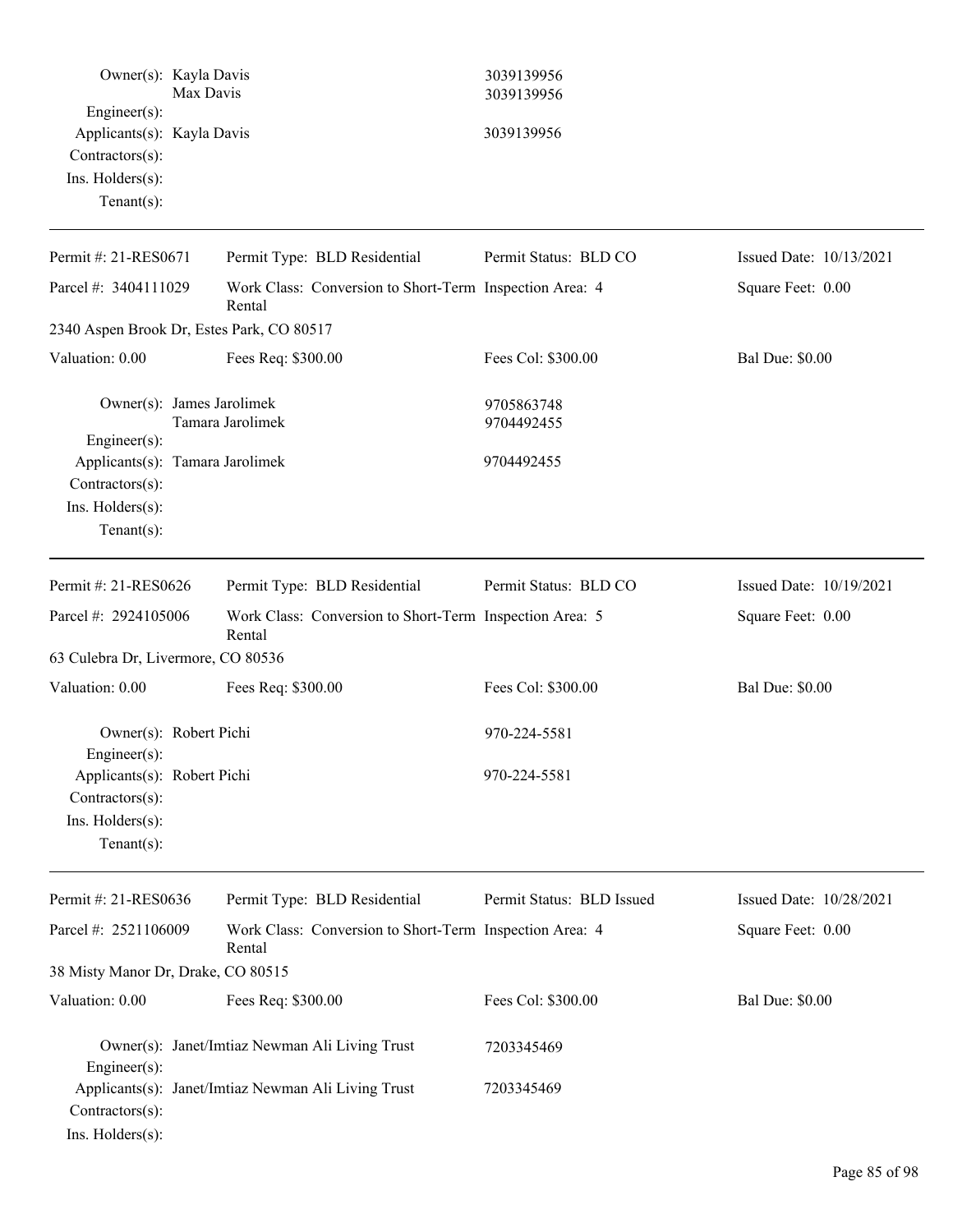| Permit #: 21-RES0690                                                                                                                                                        | Permit Type: BLD Residential | Permit Status: BLD Issued                                | Issued Date: 10/25/2021 |
|-----------------------------------------------------------------------------------------------------------------------------------------------------------------------------|------------------------------|----------------------------------------------------------|-------------------------|
| Parcel #: 9825207090                                                                                                                                                        | Work Class: Deck             | Inspection Area: 1                                       | Square Feet: 488.00     |
| 3305 Shore Rd, Fort Collins, CO 80524                                                                                                                                       |                              |                                                          |                         |
| Valuation: 23,000.00                                                                                                                                                        | Fees Req: \$748.81           | Fees Col: \$748.81                                       | <b>Bal Due: \$0.00</b>  |
| Owner(s): Sonya Sprout<br>Engineer(s): Wayne Thompson<br>Applicants(s): Richard A Vandervliet<br>Contractors(s): Richard A Vandervliet<br>Ins. Holders(s):<br>$Tenant(s)$ : |                              | 970-206-9455<br>970-227-7791<br>970-227-7791             |                         |
| Permit #: 21-RES0624                                                                                                                                                        | Permit Type: BLD Residential | Permit Status: BLD Issued                                | Issued Date: 10/05/2021 |
| Parcel #: 0636300014                                                                                                                                                        | Work Class: Deck             | Inspection Area: 2                                       | Square Feet: 342.00     |
| 4498 Thelma Ln, Loveland, CO 80538                                                                                                                                          |                              |                                                          |                         |
| Valuation: 5,000.00                                                                                                                                                         | Fees Req: \$293.06           | Fees Col: \$293.06                                       | <b>Bal Due: \$0.00</b>  |
| Owner(s): Kate Lusczakoski<br>$Engineering(s)$ :<br>Applicants(s): Kris Lusczakoski<br>Contractors(s):<br>Ins. $H$ olders $(s)$ :<br>$Tenant(s)$ :                          | Kris Lusczakoski             | 5862120909<br>5862120909<br>5862120909                   |                         |
| Permit #: 21-RES0714                                                                                                                                                        | Permit Type: BLD Residential | Permit Status: BLD Issued                                | Issued Date: 10/26/2021 |
| Parcel #: 9531210016                                                                                                                                                        | Work Class: Deck             | Inspection Area: 3                                       | Square Feet: 1,493.00   |
| 6233 Jordan Dr, Loveland, CO 80537                                                                                                                                          |                              |                                                          |                         |
| Valuation: 100,000.00                                                                                                                                                       | Fees Req: \$2,092.27         | Fees Col: \$2,092.27                                     | <b>Bal Due: \$0.00</b>  |
| Owner(s): David Gaudiosi<br>Engineer(s): Mark Benjamin<br>Applicants(s): Cara Zimmer<br>Contractors(s): James Hooven<br>Ins. Holders(s):<br>Tenant $(s)$ :                  |                              | 7202907000<br>970-472-2394<br>3037765263<br>970-785-6195 |                         |
| Permit #: 21-RES0551                                                                                                                                                        | Permit Type: BLD Residential | Permit Status: BLD Issued                                | Issued Date: 10/21/2021 |
| Parcel #: 2517314001                                                                                                                                                        | Work Class: Deck             | Inspection Area: 4                                       | Square Feet: 194.00     |
| 1593 Dry Gulch Rd, Estes Park, CO 80517                                                                                                                                     |                              |                                                          |                         |
| Valuation: 20,000.00                                                                                                                                                        | Fees Req: \$664.53           | Fees Col: \$664.53                                       | <b>Bal Due: \$0.00</b>  |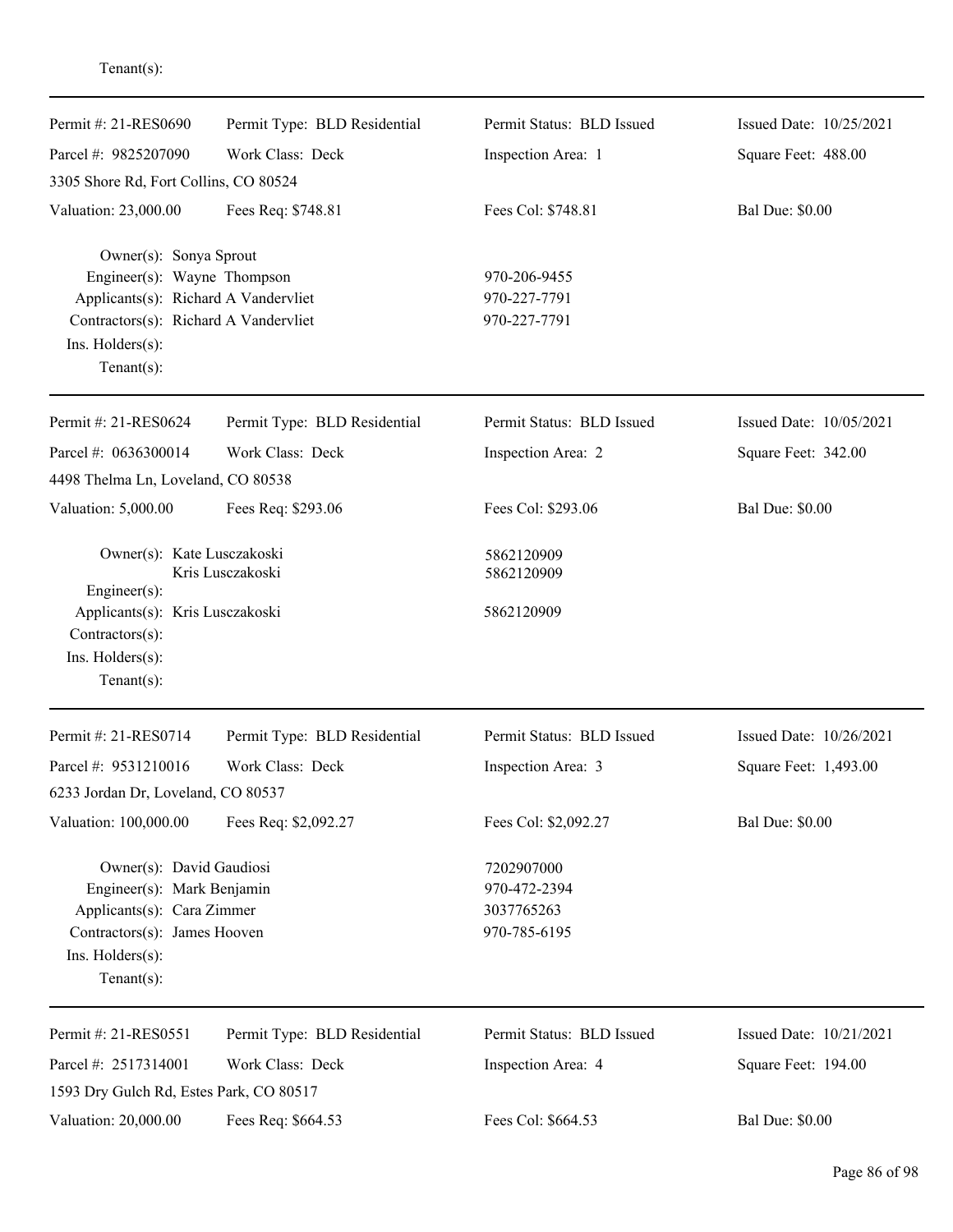| $Owner(s)$ :<br>Engineer(s):                  | Franklin Family Trust                            | 4158065922                |                         |
|-----------------------------------------------|--------------------------------------------------|---------------------------|-------------------------|
| Applicants(s): Mark Theiss                    |                                                  | 970-215-9606              |                         |
| Contractors(s): Mark Theiss                   |                                                  | 970-215-9606              |                         |
| Ins. $H$ olders $(s)$ :                       |                                                  |                           |                         |
| Tenant $(s)$ :                                |                                                  |                           |                         |
| Permit #: 21-RES0336                          | Permit Type: BLD Residential                     | Permit Status: BLD Issued | Issued Date: 10/11/2021 |
| Parcel #: 9606200015                          | Work Class: Modular DW/SW with<br>Add            | Inspection Area: 2        | Square Feet: 2,432.00   |
| 4605 Shoreline Dr, Fort Collins, CO 80526     |                                                  |                           |                         |
| Valuation: 130,000.00                         | Fees Req: \$2,914.12                             | Fees Col: \$2,914.12      | <b>Bal Due: \$0.00</b>  |
| Owner(s): Double Crossed LLC                  |                                                  | 9704816236                |                         |
| Engineer(s): Stephen Wernsman                 |                                                  | 970-353-4463              |                         |
| Applicants(s): Elisa Koonik                   |                                                  | 9703395500                |                         |
| Contractors(s): Mike Jansen                   |                                                  | 970-339-5500              |                         |
| Ins. Holders(s):<br>Tenant $(s)$ :            |                                                  |                           |                         |
|                                               |                                                  |                           |                         |
| Permit #: 21-RES0542                          | Permit Type: BLD Residential                     | Permit Status: BLD Issued | Issued Date: 10/04/2021 |
| Parcel #: 8818000006                          | Work Class: Modular DW/SW with<br>Add            | Inspection Area: 1        | Square Feet: 1,470.00   |
| 4721 N County Road 11, Fort Collins, CO 80524 |                                                  |                           |                         |
| Valuation: 115,000.00                         | Fees Req: \$2,600.63                             | Fees Col: \$2,600.63      | <b>Bal Due: \$0.00</b>  |
|                                               | Owner(s): McKay Family Limited Partnership Assoc | 9705815271                |                         |
| Engineer $(s)$ :                              | Kelly Meusborn                                   | 9705815271                |                         |
| Applicants(s): Juliana Coalson                |                                                  | 9703819852                |                         |
| Contractors(s): Juliana Coalson               |                                                  | 9703819852                |                         |
| Ins. Holders(s):                              |                                                  |                           |                         |
| Tenant $(s)$ :                                |                                                  |                           |                         |
| Permit #: 20-RES0789                          | Permit Type: BLD Residential                     | Permit Status: BLD Issued | Issued Date: 10/21/2021 |
| Parcel #: 8724200018                          | Work Class: New                                  | Inspection Area: 2        | Square Feet: 646.00     |
| 6529 E County Road 44, Fort Collins, CO 80524 |                                                  |                           |                         |
|                                               |                                                  |                           |                         |
| Valuation: 80,000.00                          | Fees Req: \$4,392.02                             | Fees Col: \$4,392.02      | <b>Bal Due: \$0.00</b>  |
| Owner(s): Linda Roselius                      |                                                  | 9702191383                |                         |
| Engineer(s): Gary Weeks                       |                                                  | 970-225-2422              |                         |
| Applicants(s): Richard Splittgerber           |                                                  | 9702184999                |                         |
| Contractors(s): Richard Splittgerber          |                                                  | 9702184999                |                         |
| Ins. Holders(s):                              |                                                  |                           |                         |
| Tenant $(s)$ :                                |                                                  |                           |                         |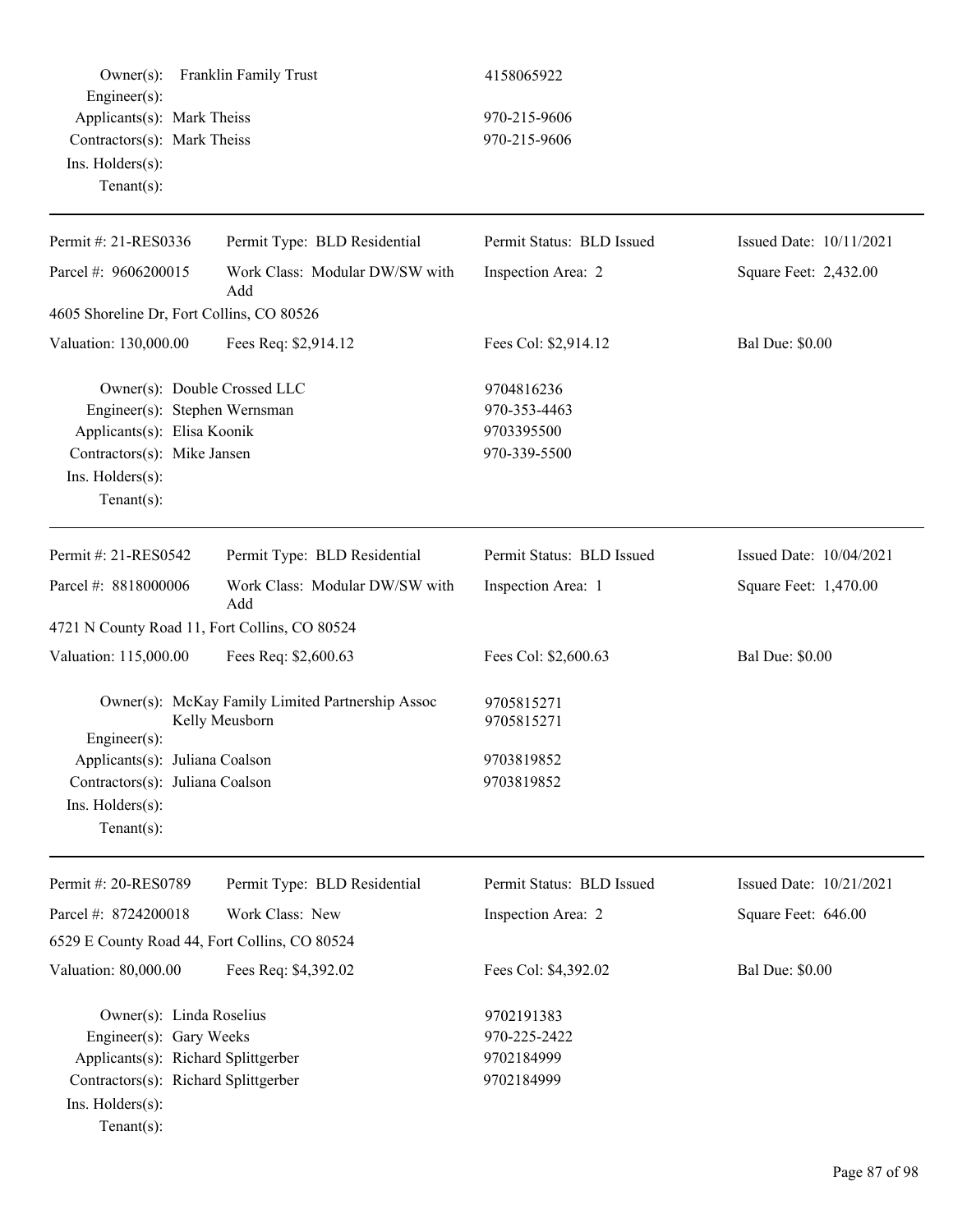| Permit #: 21-RES0586                                                                                                                               | Permit Type: BLD Residential | Permit Status: BLD Issued                    | Issued Date: 10/29/2021 |
|----------------------------------------------------------------------------------------------------------------------------------------------------|------------------------------|----------------------------------------------|-------------------------|
| Parcel #: 9927000022                                                                                                                               | Work Class: New              | Inspection Area: 1                           | Square Feet: 4,773.00   |
| 8877 N County Road 17, Fort Collins, CO 80524                                                                                                      |                              |                                              |                         |
| Valuation: 464,338.94                                                                                                                              | Fees Req: \$14,732.86        | Fees Col: \$14,732.86                        | <b>Bal Due: \$0.00</b>  |
| Owner(s): William Emslie                                                                                                                           | <b>Tracey Emslie</b>         | 970-482-5268<br>9704825268                   |                         |
| $Engineering(s)$ :<br>Applicants(s): William Emslie<br>Contractors(s):<br>Ins. Holders(s):<br>Tenant $(s)$ :                                       |                              | 970-482-5268                                 |                         |
| Permit #: 21-RES0250                                                                                                                               | Permit Type: BLD Residential | Permit Status: BLD Stop Action               | <b>Issued Date:</b>     |
| Parcel #: 2520005002                                                                                                                               | Work Class: New              | Inspection Area: 4                           | Square Feet: 8,826.00   |
| 1831 Stonegate Dr, Estes Park, CO 80517                                                                                                            |                              |                                              |                         |
| Valuation: 1,450,000.00                                                                                                                            | Fees Req: \$25,518.44        | Fees Col: \$25,518.44                        | <b>Bal Due: \$0.00</b>  |
| Owner(s): Tommy Fulton<br>Engineer(s):<br>Applicants(s): Richard Splittgerber<br>Contractors(s): Richard Splittgerber<br>Ins. Holders(s):          |                              | 9702184999<br>9702184999                     |                         |
| $Tenant(s)$ :                                                                                                                                      |                              |                                              |                         |
| Permit #: 21-RES0442                                                                                                                               | Permit Type: BLD Residential | Permit Status: BLD Issued                    | Issued Date: 10/21/2021 |
| Parcel #: 9410408006                                                                                                                               | Work Class: New              | Inspection Area: 3                           | Square Feet: 3,900.00   |
| 1301 Hammond Ct, Berthoud, CO 80513                                                                                                                |                              |                                              |                         |
| Valuation: 141,552.00                                                                                                                              | Fees Req: \$7,343.25         | Fees Col: \$7,343.25                         | <b>Bal Due: \$0.00</b>  |
| Owner(s): Roland Lockard<br>Engineer(s): Stephen Wernsman<br>Applicants(s): Roland Lockard<br>Contractors(s):<br>Ins. Holders(s):<br>$Tenant(s)$ : |                              | 970-635-9901<br>970-353-4463<br>970-635-9901 |                         |
| Permit #: 21-RES0378                                                                                                                               | Permit Type: BLD Residential | Permit Status: BLD Issued                    | Issued Date: 10/20/2021 |
| Parcel #: 8614436018                                                                                                                               | Work Class: New              | Inspection Area: 2                           | Square Feet: 6,855.00   |
| 7215 Stadler Ct, Fort Collins, CO 80528                                                                                                            |                              |                                              |                         |
| Valuation: 800,000.00                                                                                                                              | Fees Req: \$20,080.05        | Fees Col: \$20,080.05                        | <b>Bal Due: \$0.00</b>  |
| Owner(s): Jeff J Wald Trust No 1                                                                                                                   |                              | 3037481269                                   |                         |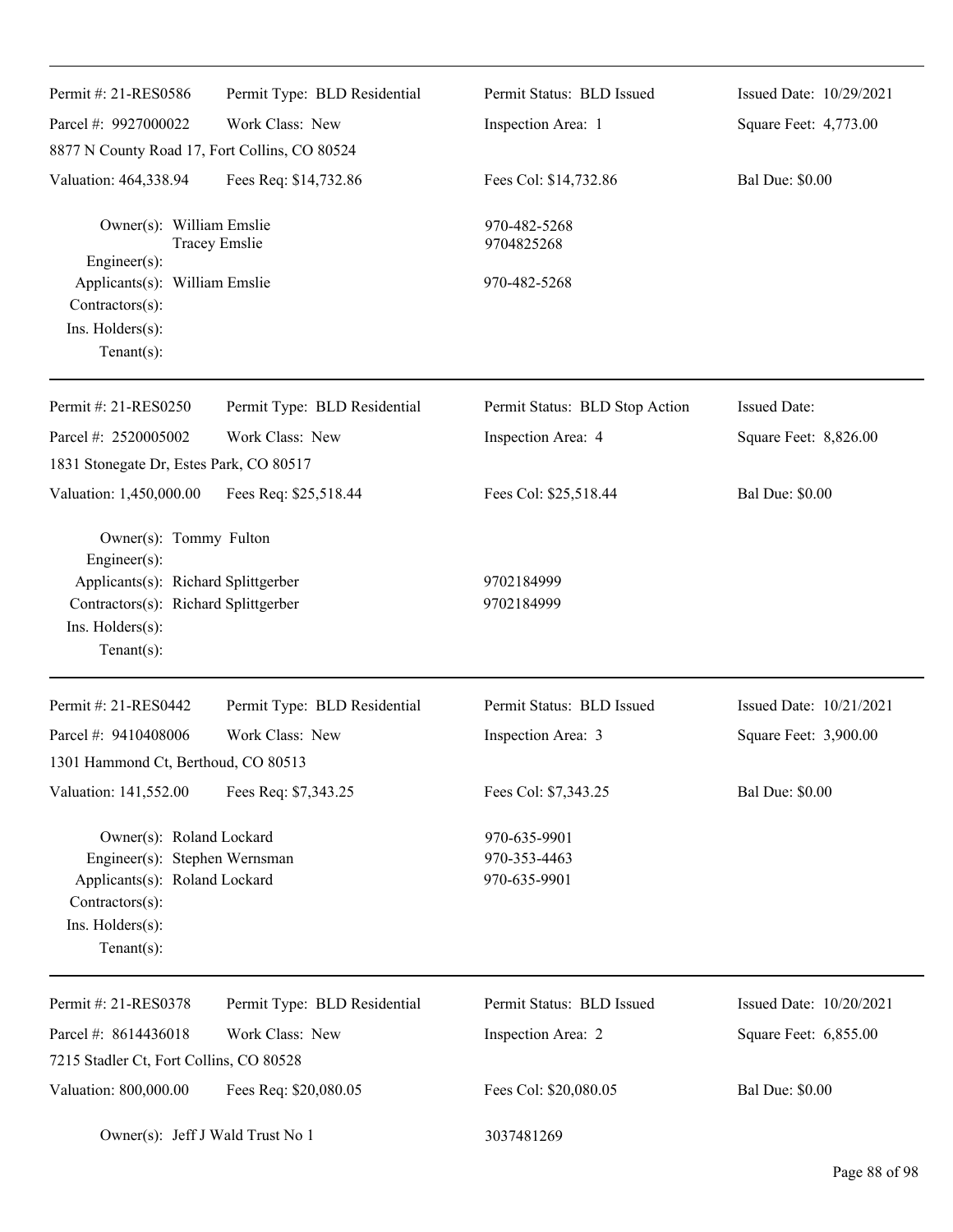Engineer(s): Daniel Belleau 7209242373 Applicants(s): Jeff J Wald Trust No 1 3037481269 Contractors(s): Ins. Holders(s): Tenant(s):

| Permit #: 21-RES0482                                                                                                                     | Permit Type: BLD Residential | Permit Status: BLD Issued                              | Issued Date: 10/15/2021 |
|------------------------------------------------------------------------------------------------------------------------------------------|------------------------------|--------------------------------------------------------|-------------------------|
| Parcel #: 8734121002                                                                                                                     | Work Class: New              | Inspection Area: 2                                     | Square Feet: 6,466.00   |
| 3693 Ravens Ln, Fort Collins, CO 80525                                                                                                   |                              |                                                        |                         |
| Valuation: 436,476.34                                                                                                                    | Fees Req: \$16,495.54        | Fees Col: \$16,495.54                                  | <b>Bal Due: \$0.00</b>  |
| Owner(s): Sam Rudkin<br>Engineer(s):                                                                                                     | Ronald Rudkin                | 9705565660<br>970-224-3332                             |                         |
| Applicants(s): Sam Rudkin                                                                                                                |                              | 9705565660                                             |                         |
| Contractors(s): Ronald Rudkin                                                                                                            |                              | 970-224-3332                                           |                         |
| Ins. Holders(s):                                                                                                                         |                              |                                                        |                         |
| $Tenant(s)$ :                                                                                                                            |                              |                                                        |                         |
| Permit #: 21-RES0438                                                                                                                     | Permit Type: BLD Residential | Permit Status: BLD Issued                              | Issued Date: 10/07/2021 |
| Parcel #: 9832110002                                                                                                                     | Work Class: New              | Inspection Area: 1                                     | Square Feet: 5,248.00   |
| 3300 Cross Ln, Laporte, CO 80535                                                                                                         |                              |                                                        |                         |
| Valuation: 350,000.00                                                                                                                    | Fees Req: \$11,146.04        | Fees Col: \$11,146.04                                  | <b>Bal Due: \$0.00</b>  |
| Owner(s): Lesley Watt<br>Engineer(s): Karl Lemmenes<br>Applicants(s): Ralph Watt<br>Contractors(s):<br>Ins. Holders(s):<br>$Tenant(s)$ : | Ralph Watt                   | 9702182040<br>9702182040<br>608-884-5970<br>9702182040 |                         |
| Permit #: 21-RES0435                                                                                                                     | Permit Type: BLD Residential | Permit Status: BLD Issued                              | Issued Date: 10/07/2021 |
| Parcel #: 1523000040                                                                                                                     | Work Class: New              | Inspection Area: 3                                     | Square Feet: 6,637.00   |
| 536 Sawmill Rd, Loveland, CO 80537                                                                                                       |                              |                                                        |                         |
| Valuation: 500,000.00                                                                                                                    | Fees Req: \$13,571.90        | Fees Col: \$13,571.90                                  | <b>Bal Due: \$0.00</b>  |
| Owner(s): Josh Crill<br>Engineer(s):<br>Applicants(s): Josh Crill<br>Contractors(s):<br>Ins. Holders(s):<br>$Tenant(s)$ :                |                              |                                                        |                         |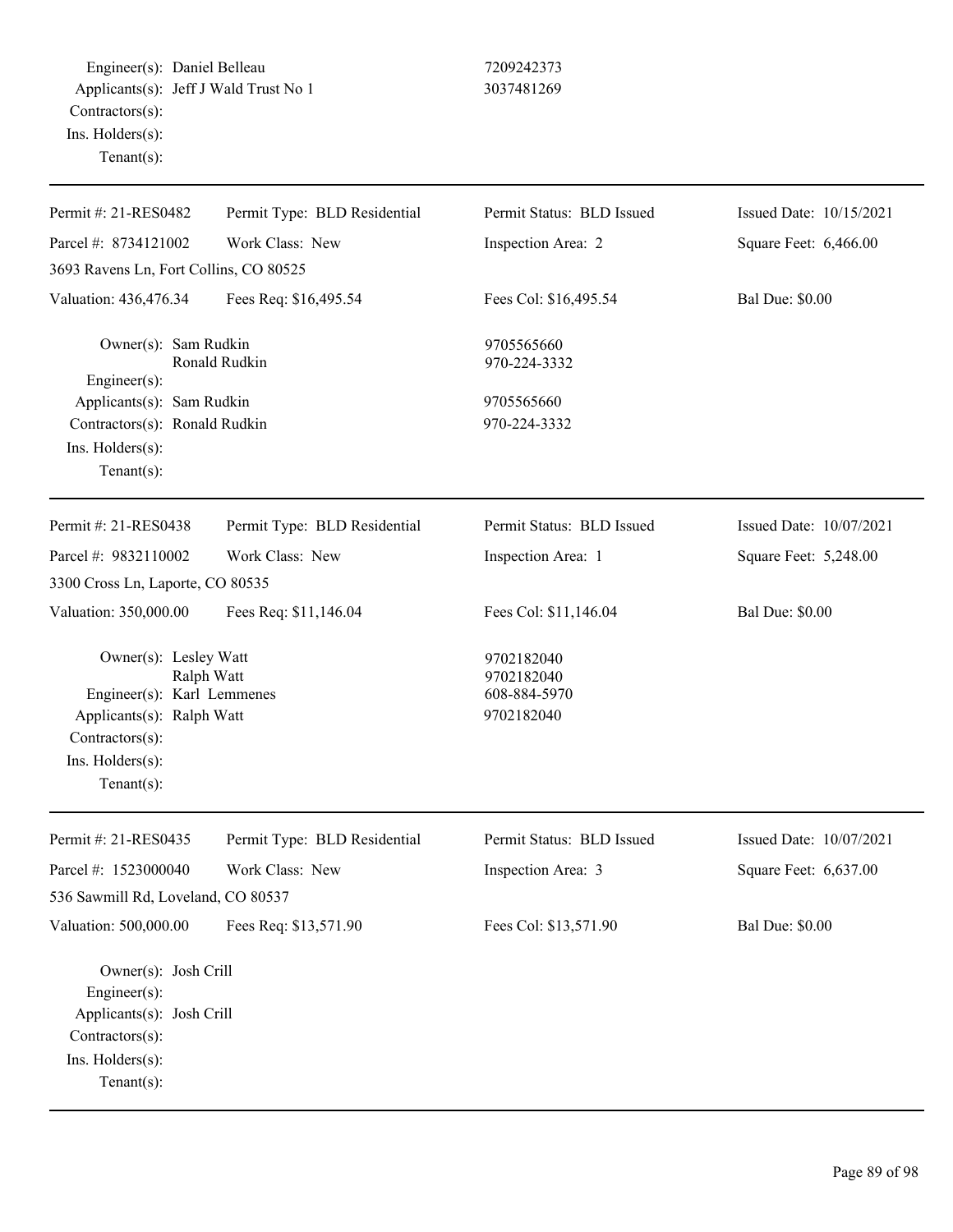| Permit #: 21-SGN0017                                                                               | Permit Type: BLD Sign                             | Permit Status: BLD Issued    | Issued Date: 10/14/2021 |
|----------------------------------------------------------------------------------------------------|---------------------------------------------------|------------------------------|-------------------------|
| Parcel #: 8717200001                                                                               | Work Class: Building Mounted                      | Inspection Area: 2           | Square Feet: 0.00       |
| 2415 E Mulberry St, Fort Collins, CO 80524                                                         |                                                   |                              |                         |
| Valuation: 6,000.00                                                                                | Fees Req: \$258.16                                | Fees Col: \$258.16           | <b>Bal Due: \$0.00</b>  |
| Engineer(s):                                                                                       | Owner(s): Lumber Liquidators Inc                  | 3037211000                   |                         |
| Applicants(s): Floyd German<br>Contractors(s): Floyd German<br>Ins. Holders(s):<br>Tenant $(s)$ :  |                                                   | 3032869688<br>3032869688     |                         |
| Permit #: 21-SGN0018                                                                               | Permit Type: BLD Sign                             | Permit Status: BLD Issued    | Issued Date: 10/08/2021 |
| Parcel #: 0813000020<br>92 W Highway 14, Laporte, CO 80535                                         | Work Class: Freestanding/Monument                 | Inspection Area: 1           | Square Feet: 0.00       |
| Valuation: 1,350.00                                                                                | Fees Req: \$192.69                                | Fees Col: \$192.69           | <b>Bal Due: \$0.00</b>  |
| Owner(s): Mini Mart Inc<br>$Engineering(s)$ :<br>Applicants(s): Marie Hashaw                       |                                                   | 5082701476                   |                         |
| Contractors(s): John Shaw<br>Ins. Holders(s):<br>Tenant $(s)$ :                                    |                                                   | 970-203-9292                 |                         |
| Permit #: 21-SGN0022                                                                               | Permit Type: BLD Sign                             | Permit Status: BLD Issued    | Issued Date: 10/21/2021 |
| Parcel #: 1634107902<br>100 Palisade Mountain Dr, Drake, CO 80515                                  | Work Class: Freestanding/Monument                 | Inspection Area: 4           | Square Feet: 0.00       |
| Valuation: 1,000.00 Fees Req: \$175.94                                                             |                                                   | Fees Col: \$175.94           | <b>Bal Due: \$0.00</b>  |
| $Engineering(s)$ :                                                                                 | Owner(s): Loveland Rural Fire Protection District | 9706675310                   |                         |
| Applicants(s): David Legits<br>Contractors(s): Edward Haimes<br>Ins. Holders(s):<br>Tenant $(s)$ : |                                                   | 970-663-2614<br>970-278-0662 |                         |
| Permit #: 21-UTIL0287                                                                              | Permit Type: BLD Utility-Detached                 | Permit Status: BLD LOC       | Issued Date: 10/11/2021 |
| Parcel #: 9704216035                                                                               | Work Class: Alteration                            | Inspection Area: 1           | Square Feet: 447.84     |
| 2726 Wakonda Dr, Fort Collins, CO 80521                                                            |                                                   |                              |                         |
| Valuation: 25,000.00                                                                               | Fees Req: \$867.77                                | Fees Col: \$867.77           | <b>Bal Due: \$0.00</b>  |
| Owner(s): Paul Mills<br>$Engineering(s)$ :                                                         |                                                   | 9702185506                   |                         |
|                                                                                                    | Applicants(s): Grant Everitt                      |                              |                         |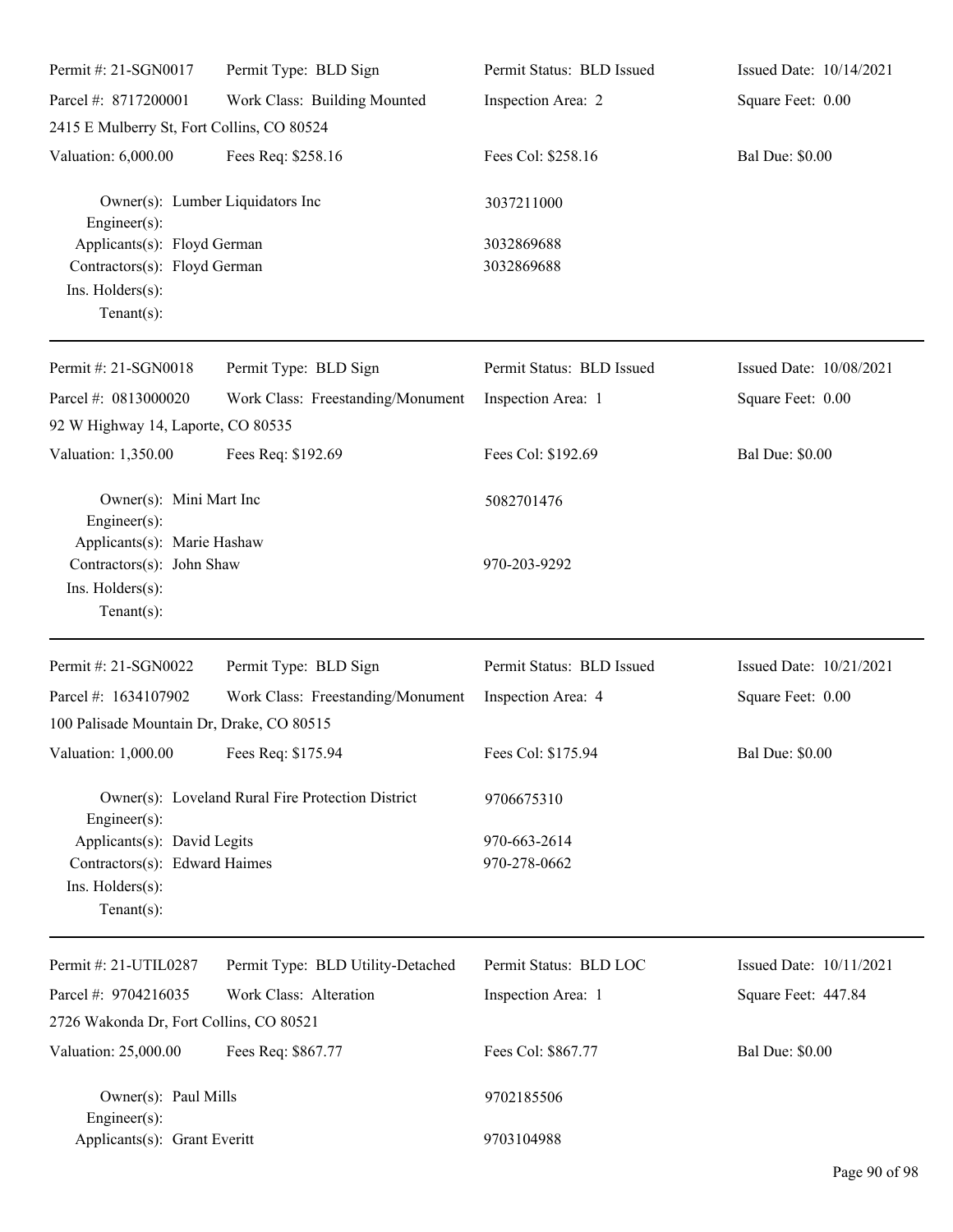| Contractors(s): Grant Everitt |  |
|-------------------------------|--|
| Ins. Holders(s):              |  |
| $Tenant(s)$ :                 |  |

1800 N County Road 23, Berthoud, CO 80513

| Permit #: 21-UTIL0218                                                                                                                                     | Permit Type: BLD Utility-Detached | Permit Status: BLD Issued                                              | Issued Date: 10/13/2021 |
|-----------------------------------------------------------------------------------------------------------------------------------------------------------|-----------------------------------|------------------------------------------------------------------------|-------------------------|
| Parcel #: 3535105011                                                                                                                                      | Work Class: New                   | Inspection Area: 4                                                     | Square Feet: 1,320.00   |
| 800 Riverside Dr, Estes Park, CO 80517                                                                                                                    |                                   |                                                                        |                         |
| Valuation: 105,000.00                                                                                                                                     | Fees Req: \$2,122.83              | Fees Col: \$2,122.83                                                   | <b>Bal Due: \$0.00</b>  |
| Owner(s): Deirdre Rothery<br>Engineer(s): Frank Roberts<br>Applicants(s): Frank Whyte<br>Contractors(s): Frank Whyte<br>Ins. Holders(s):<br>$Tenant(s)$ : | Paul Rothery                      | 3038082661<br>3038082661<br>3039317362<br>970-586-8436<br>970-586-8436 |                         |
| Permit #: 21-UTIL0266                                                                                                                                     | Permit Type: BLD Utility-Detached | Permit Status: BLD Issued                                              | Issued Date: 10/01/2021 |
| Parcel #: 9811100001                                                                                                                                      | Work Class: New                   | Inspection Area: 1                                                     | Square Feet: 2,160.00   |
| 122 Rocky Ridge Ln, Fort Collins, CO 80524                                                                                                                |                                   |                                                                        |                         |
| Valuation: 88,000.00                                                                                                                                      | Fees Req: \$1,887.27              | Fees Col: \$1,887.27                                                   | <b>Bal Due: \$0.00</b>  |
| Owner(s): Michael Moreng<br>Engineer $(s)$ :                                                                                                              |                                   | 970-222-8252                                                           |                         |
| Applicants(s): Michael Moreng<br>Contractors(s): Kevin Glassburn<br>Ins. Holders(s):<br>$Tenant(s)$ :                                                     |                                   | 970-222-8252<br>4028802592                                             |                         |
| Permit #: 21-UTIL0225                                                                                                                                     | Permit Type: BLD Utility-Detached | Permit Status: BLD Issued                                              | Issued Date: 10/06/2021 |
| Parcel #: 0530000016                                                                                                                                      | Work Class: New                   | Inspection Area: 3                                                     | Square Feet: 144.00     |
| 15475 W County Road 18e, Loveland, CO 80537                                                                                                               |                                   |                                                                        |                         |
| Valuation: 54,000.00                                                                                                                                      | Fees Req: \$1,417.94              | Fees Col: \$1,417.94                                                   | <b>Bal Due: \$0.00</b>  |
| Owner(s): Kevin Cory<br>Engineer $(s)$ :                                                                                                                  |                                   | 9702030659                                                             |                         |
| Applicants(s): Benjamin Seaman                                                                                                                            |                                   | 7202024710                                                             |                         |
| Contractors(s): Benjamin Seaman<br>Ins. Holders(s):<br>$Tenant(s)$ :                                                                                      |                                   | 7202024710                                                             |                         |
| Permit #: 21-UTIL0213                                                                                                                                     | Permit Type: BLD Utility-Detached | Permit Status: BLD Issued                                              | Issued Date: 10/13/2021 |
| Parcel #: 9408305005                                                                                                                                      | Work Class: New                   | Inspection Area: 3                                                     | Square Feet: 28,672.00  |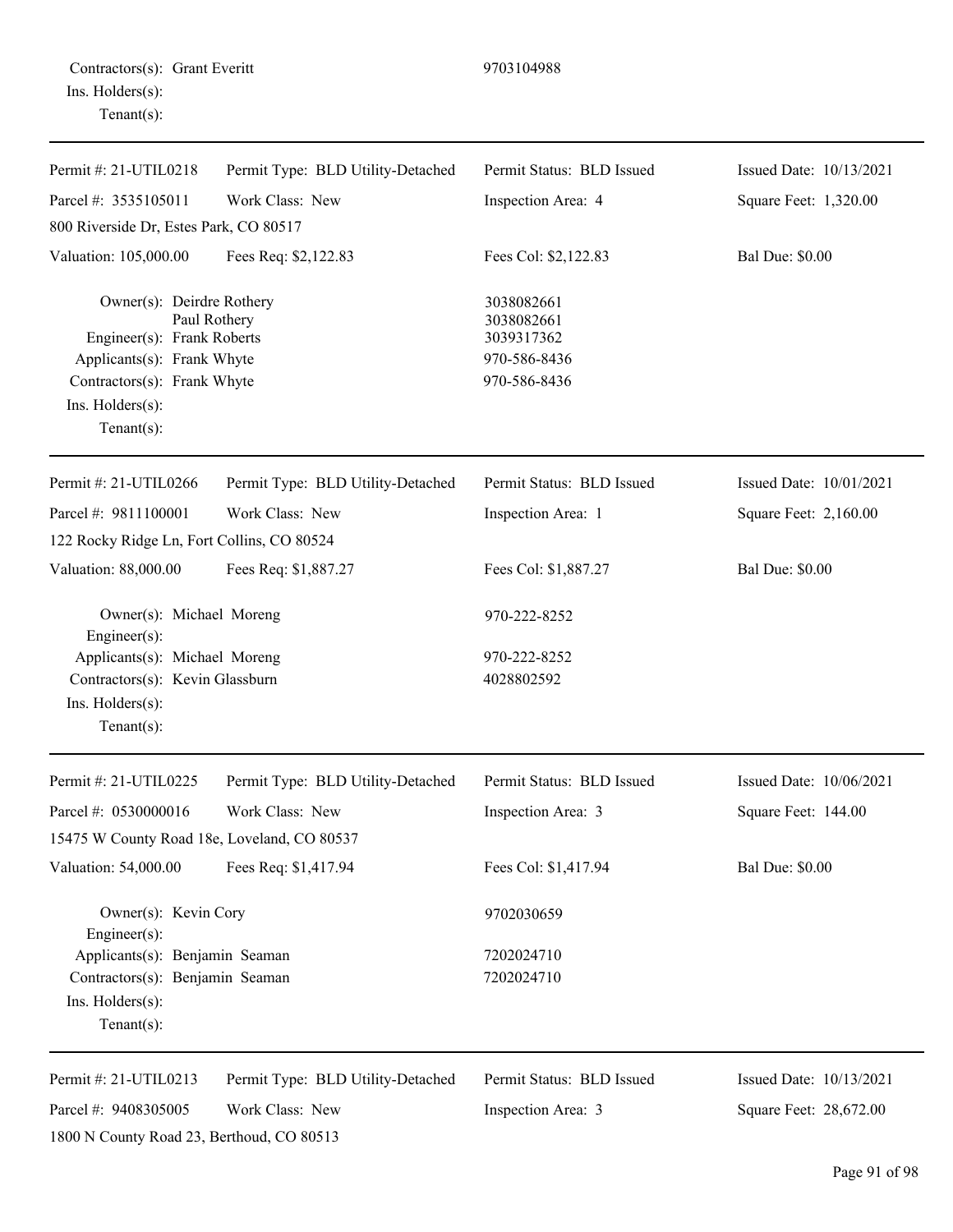| Valuation: 280,000.00                                                                                                                                               | Fees Req: \$4,196.04              | Fees Col: \$4,196.04                     | <b>Bal Due: \$0.00</b>  |
|---------------------------------------------------------------------------------------------------------------------------------------------------------------------|-----------------------------------|------------------------------------------|-------------------------|
| Owner(s): Jared Hanes                                                                                                                                               |                                   | 9705324432                               |                         |
| Engineer(s): Cecil Crowe<br>Applicants(s): Jared Hanes<br>Contractors(s):<br>Ins. Holders(s):<br>Tenant $(s)$ :                                                     |                                   | 9705324432                               |                         |
| Permit #: 21-UTIL0240                                                                                                                                               | Permit Type: BLD Utility-Detached | Permit Status: BLD Issued                | Issued Date: 10/06/2021 |
| Parcel #: 9606229019                                                                                                                                                | Work Class: New                   | Inspection Area: 2                       | Square Feet: 1,000.00   |
| 4916 Foothills Dr, Fort Collins, CO 80526                                                                                                                           |                                   |                                          |                         |
| Valuation: 18,287.00                                                                                                                                                | Fees Req: \$545.31                | Fees Col: \$545.31                       | <b>Bal Due: \$0.00</b>  |
| Owner(s): Shannon Kay                                                                                                                                               |                                   | 435-757-4532                             |                         |
| Engineer(s): Kyle McDonough<br>Applicants(s): Daniel Pitt<br>Contractors(s):                                                                                        |                                   | 9709889281                               |                         |
| Ins. Holders(s):<br>Tenant $(s)$ :                                                                                                                                  |                                   |                                          |                         |
| Permit #: 21-UTIL0165                                                                                                                                               | Permit Type: BLD Utility-Detached | Permit Status: BLD Issued                | Issued Date: 10/15/2021 |
| Parcel #: 8904000019                                                                                                                                                | Work Class: New                   | Inspection Area: 1                       | Square Feet: 3,568.00   |
| 13509 N County Road 7, Wellington, CO 80549                                                                                                                         |                                   |                                          |                         |
| Valuation: 67,432.00                                                                                                                                                | Fees Req: \$1,364.48              | Fees Col: \$1,364.48                     | <b>Bal Due: \$0.00</b>  |
| Owner(s): Michael Odonnell<br>Engineer(s): Charles Nichols<br>Applicants(s): Stacey Pearson<br>Contractors(s): Stacey Pearson<br>Ins. Holders(s):<br>Tenant $(s)$ : | Katheryn Odonnell                 | 970-587-7100<br>7208222936<br>7208222936 |                         |
| Permit #: 21-UTIL0273                                                                                                                                               | Permit Type: BLD Utility-Detached | Permit Status: BLD Issued                | Issued Date: 10/12/2021 |
| Parcel #: 9531212001                                                                                                                                                | Work Class: New                   | Inspection Area: 3                       | Square Feet: 720.00     |
| 2761 Kyle Cir, Loveland, CO 80537                                                                                                                                   |                                   |                                          |                         |
| Valuation: 39,000.00                                                                                                                                                | Fees Req: \$948.64                | Fees Col: \$948.64                       | <b>Bal Due: \$0.00</b>  |
| Owner(s): Richard Haworth<br>Engineer(s): Jason Baker<br>Applicants(s): Richard Haworth<br>Contractors(s):<br>Ins. Holders(s):<br>$Tenant(s)$ :                     |                                   | 9702035376<br>9702781909<br>9702035376   |                         |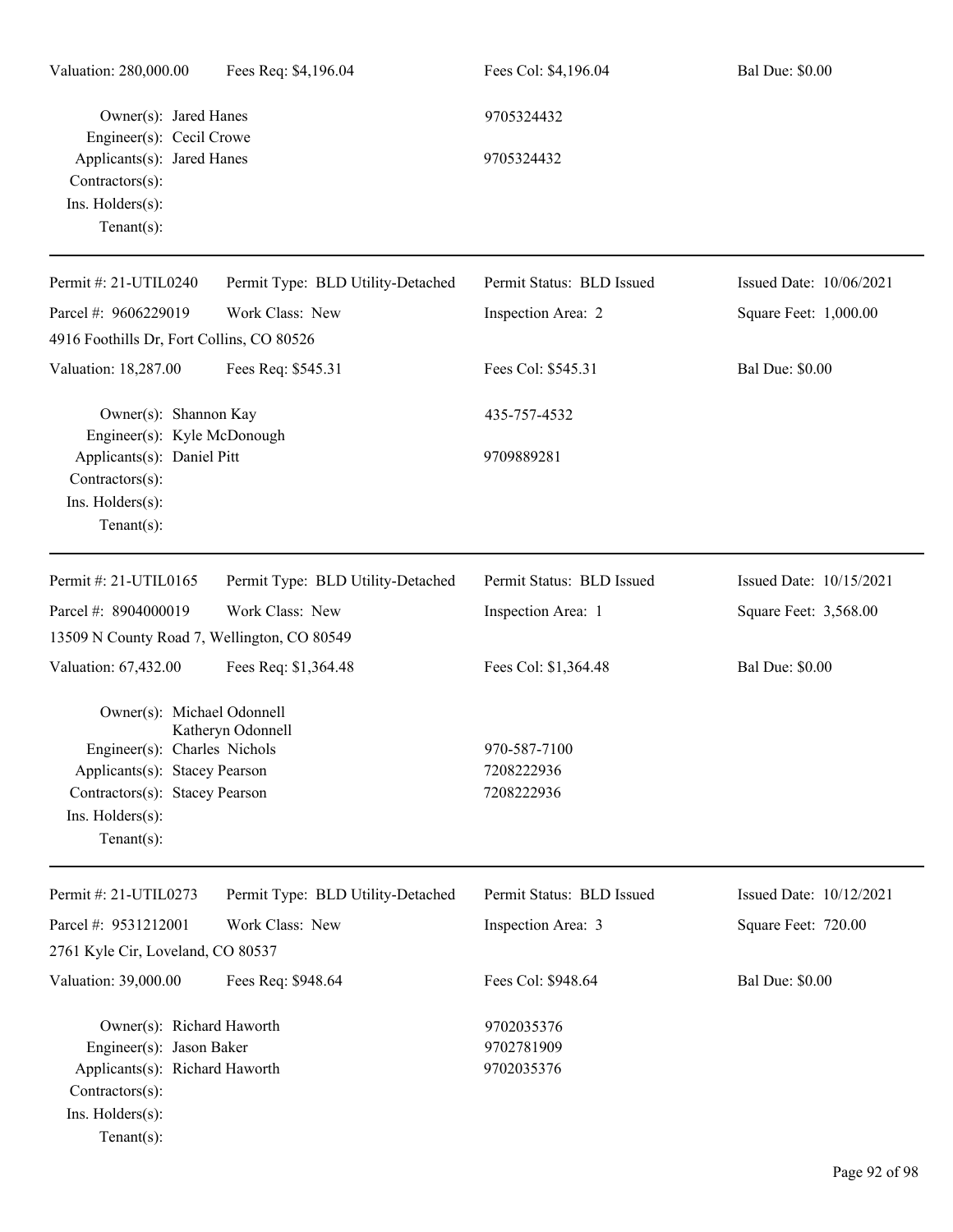| Permit #: 21-UTIL0249                                                                                                                                                                   | Permit Type: BLD Utility-Detached | Permit Status: BLD Issued                                          | Issued Date: 10/04/2021 |
|-----------------------------------------------------------------------------------------------------------------------------------------------------------------------------------------|-----------------------------------|--------------------------------------------------------------------|-------------------------|
| Parcel #: 9903000038                                                                                                                                                                    | Work Class: New                   | Inspection Area: 1                                                 | Square Feet: 1,200.00   |
| 1349 Star Ridge Ct, Wellington, CO 80549                                                                                                                                                |                                   |                                                                    |                         |
| Valuation: 47,077.00                                                                                                                                                                    | Fees Req: \$1,094.27              | Fees Col: \$1,094.27                                               | <b>Bal Due: \$0.00</b>  |
| Owner(s): Pat Rhoten<br>Engineer(s):<br>Applicants(s):<br>Contractors(s):<br>Ins. $H$ olders $(s)$ :<br>Tenant $(s)$ :                                                                  | Rhoten Family Revoc Trust         | 7143661740                                                         |                         |
| Permit #: 21-UTIL0062                                                                                                                                                                   | Permit Type: BLD Utility-Detached | Permit Status: BLD Resubmittal                                     | Issued Date: 06/14/2021 |
| Parcel #: 9836406002                                                                                                                                                                    | Work Class: New                   | Approved                                                           | Square Feet: 2,428.00   |
|                                                                                                                                                                                         |                                   | Inspection Area: 1                                                 |                         |
| 2106 Westview Rd, Fort Collins, CO 80524                                                                                                                                                |                                   |                                                                    |                         |
| Valuation: 103,300.00                                                                                                                                                                   | Fees Req: \$2,143.46              | Fees Col: \$2,143.46                                               | <b>Bal Due: \$0.00</b>  |
| Owner(s): Randall Basaraba<br>Susan Kraft<br>Engineer(s): Jason Baker<br>Applicants(s): Brandon Trotter<br>Contractors(s): Brandon Trotter<br>Ins. $H$ olders $(s)$ :<br>Tenant $(s)$ : |                                   | 9703917027<br>9703917027<br>9702781909<br>9702138728<br>9702138728 |                         |
| Permit #: 21-UTIL0205                                                                                                                                                                   | Permit Type: BLD Utility-Detached | Permit Status: BLD Issued                                          | Issued Date: 10/01/2021 |
| Parcel #: 0413405035                                                                                                                                                                    | Work Class: New                   | Inspection Area: 3                                                 | Square Feet: 3,500.00   |
| 1000 Schofield Rd, Berthoud, CO 80513                                                                                                                                                   |                                   |                                                                    |                         |
| Valuation: 136,550.00                                                                                                                                                                   | Fees Req: \$2,304.47              | Fees Col: \$2,304.47                                               | <b>Bal Due: \$0.00</b>  |
| Owner(s): Robert Berger<br>Engineer(s):                                                                                                                                                 |                                   | 3037094825                                                         |                         |
| Applicants(s): Jessica Persick                                                                                                                                                          |                                   | 303-880-3950                                                       |                         |
| Contractors(s): Dave Harland<br>Ins. Holders(s):<br>Tenant $(s)$ :                                                                                                                      |                                   | 208-777-7290                                                       |                         |
| Permit #: 21-UTIL0270                                                                                                                                                                   | Permit Type: BLD Utility-Detached | Permit Status: BLD Issued                                          | Issued Date: 10/14/2021 |
| Parcel #: 9407407004                                                                                                                                                                    | Work Class: New                   | Inspection Area: 3                                                 | Square Feet: 1,440.00   |
| 4243 Getaway Dr, Berthoud, CO 80513                                                                                                                                                     |                                   |                                                                    |                         |
| Valuation: 55,000.00                                                                                                                                                                    | Fees Req: \$1,223.91              | Fees Col: \$1,223.91                                               | <b>Bal Due: \$0.00</b>  |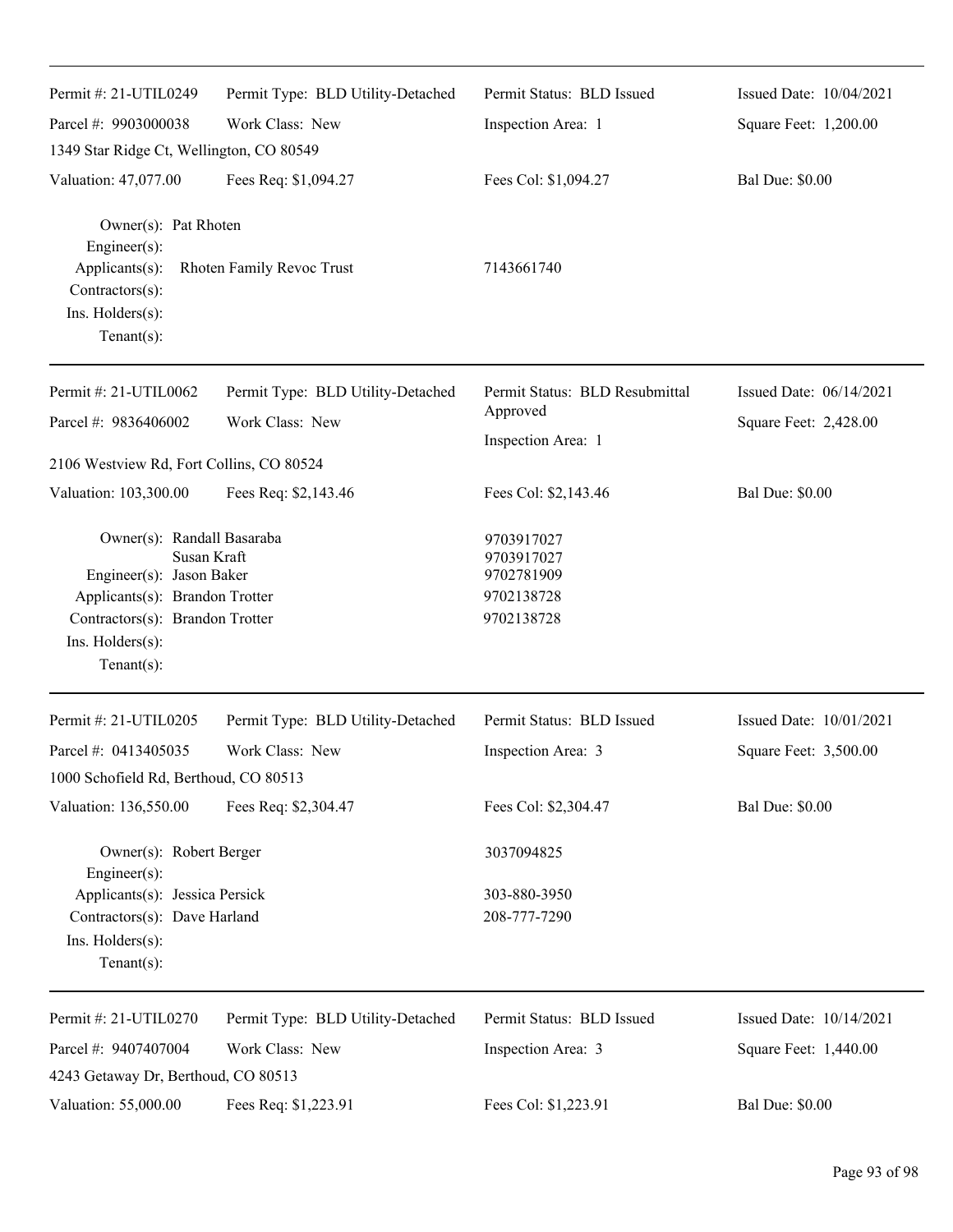| Owner(s): Darin Ochsner                                                                                                                    | Laura Ochsner                     | 9706316756<br>9706316756                                 |                                                                          |  |
|--------------------------------------------------------------------------------------------------------------------------------------------|-----------------------------------|----------------------------------------------------------|--------------------------------------------------------------------------|--|
| Engineer(s):<br>Applicants(s): Darin Ochsner                                                                                               |                                   |                                                          |                                                                          |  |
|                                                                                                                                            |                                   | 9706316756                                               | Issued Date: 10/21/2021<br>Square Feet: 324.00<br><b>Bal Due: \$0.00</b> |  |
| Contractors(s): Jacob Renninger                                                                                                            |                                   | 970-305-7086                                             |                                                                          |  |
| Ins. Holders(s):                                                                                                                           |                                   |                                                          |                                                                          |  |
| Tenant $(s)$ :                                                                                                                             |                                   |                                                          |                                                                          |  |
| Permit #: 21-UTIL0304                                                                                                                      | Permit Type: BLD Utility-Detached | Permit Status: BLD Issued                                |                                                                          |  |
| Parcel #: 9626000005                                                                                                                       | Work Class: New                   | Inspection Area: 2                                       |                                                                          |  |
| 605 W 57th St #39, Loveland, CO 80538                                                                                                      |                                   |                                                          |                                                                          |  |
| Valuation: 3,900.00                                                                                                                        | Fees Req: \$187.48                | Fees Col: \$187.48                                       |                                                                          |  |
| Owner(s): Valerie Lewis<br><b>Iris Niesent</b><br>Engineer(s):                                                                             |                                   | 9706634251<br>9706634251                                 |                                                                          |  |
| Applicants(s): Iris Niesent<br>Contractors(s):                                                                                             |                                   | 9706634251                                               |                                                                          |  |
| Ins. Holders(s):                                                                                                                           |                                   |                                                          |                                                                          |  |
| Tenant $(s)$ :                                                                                                                             |                                   |                                                          |                                                                          |  |
| Permit #: 21-UTIL0198                                                                                                                      | Permit Type: BLD Utility-Detached | Permit Status: BLD Issued                                | Issued Date: 10/28/2021                                                  |  |
| Parcel #: 2434200001                                                                                                                       | Work Class: New                   | Inspection Area: 4                                       | Square Feet: 2,176.00                                                    |  |
| 1080 Le Cook Rd, Allenspark, CO 80510                                                                                                      |                                   |                                                          |                                                                          |  |
| Valuation: 250,000.00                                                                                                                      | Fees Req: \$3,893.00              | Fees Col: \$3,893.00                                     | <b>Bal Due: \$0.00</b>                                                   |  |
| Owner(s): Marisa Soski<br>$Engineering(s)$ :                                                                                               | Peter Andersen                    | 8184452179<br>8184452179                                 |                                                                          |  |
| Applicants(s): Ray Duggan                                                                                                                  |                                   | 9706797938                                               |                                                                          |  |
| Contractors(s): Ray Duggan                                                                                                                 |                                   | 9706797938                                               |                                                                          |  |
| Ins. Holders(s):<br>Tenant $(s)$ :                                                                                                         |                                   |                                                          |                                                                          |  |
| Permit #: 21-UTIL0258                                                                                                                      | Permit Type: BLD Utility-Detached | Permit Status: BLD Issued                                | Issued Date: 10/01/2021                                                  |  |
| Parcel #: 8714200022                                                                                                                       | Work Class: New                   | Inspection Area: 2                                       | Square Feet: 2,160.00                                                    |  |
| 600 Boulder Ave, Fort Collins, CO 80524                                                                                                    |                                   |                                                          |                                                                          |  |
| Valuation: 53,000.00                                                                                                                       | Fees Req: \$1,196.17              | Fees Col: \$1,196.17                                     | <b>Bal Due: \$0.00</b>                                                   |  |
| Owner(s): Vicki Marble<br>Engineer(s): Karl Lemmenes<br>Applicants(s): Vicki Marble<br>Contractors(s): Jacob Renninger<br>Ins. Holders(s): |                                   | 9709886924<br>608-884-5970<br>9709886924<br>970-305-7086 |                                                                          |  |
| Tenant $(s)$ :                                                                                                                             |                                   |                                                          |                                                                          |  |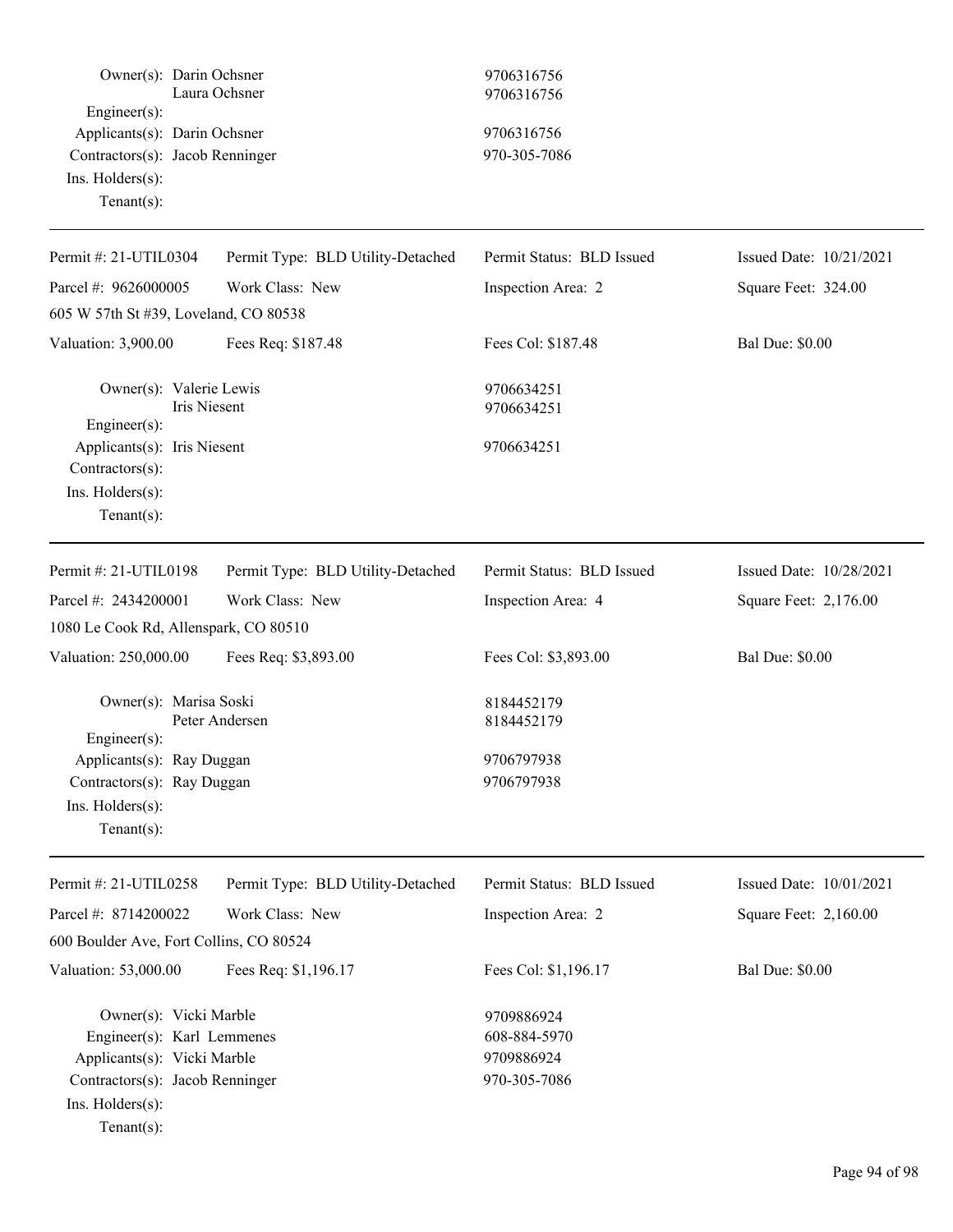| Permit #: 21-UTIL0297                                                                                                                                   | Permit Type: BLD Utility-Detached | Permit Status: BLD Issued                                | Issued Date: 10/07/2021 |
|---------------------------------------------------------------------------------------------------------------------------------------------------------|-----------------------------------|----------------------------------------------------------|-------------------------|
| Parcel #: 2135000027                                                                                                                                    | Work Class: New                   | Inspection Area: 6                                       | Square Feet: 576.00     |
| 209 Hardrock Rd, Livermore, CO 80536                                                                                                                    |                                   |                                                          |                         |
| Valuation: 16,532.00                                                                                                                                    | Fees Req: \$532.24                | Fees Col: \$532.24                                       | <b>Bal Due: \$0.00</b>  |
| Owner(s): Bruce Huey<br>Engineer(s): Karl Lemmenes<br>Applicants(s): Bruce Huey<br>Contractors(s): Jacob Renninger<br>Ins. Holders(s):<br>$Tenant(s)$ : |                                   | 9704820532<br>608-884-5970<br>9704820532<br>970-305-7086 |                         |
| Permit #: 21-UTIL0308                                                                                                                                   | Permit Type: BLD Utility-Detached | Permit Status: BLD Issued                                | Issued Date: 10/22/2021 |
| Parcel #: 8528205001<br>1715 Sauk Hill Rd, Loveland, CO 80537                                                                                           | Work Class: New                   | Inspection Area: 3                                       | Square Feet: 600.00     |
| Valuation: 32,000.00                                                                                                                                    | Fees Req: \$1,032.35              | Fees Col: \$1,032.35                                     | <b>Bal Due: \$0.00</b>  |
| Owner(s): Leslie Shoecraft<br>Engineer(s):<br>Applicants(s): David Pechin<br>Contractors(s):<br>Ins. Holders(s):<br>$Tenant(s)$ :                       |                                   | 3035892425                                               |                         |
| Permit #: 21-UTIL0259                                                                                                                                   | Permit Type: BLD Utility-Detached | Permit Status: BLD Issued                                | Issued Date: 10/21/2021 |
| Parcel #: 9816105711                                                                                                                                    | Work Class: New                   | Inspection Area: 1                                       | Square Feet: 960.00     |
| 2156 Scenic Estates Dr, Fort Collins, CO 80524                                                                                                          |                                   |                                                          |                         |
| Valuation: 26,500.00                                                                                                                                    | Fees Req: \$726.14                | Fees Col: \$726.14                                       | <b>Bal Due: \$0.00</b>  |
| Owner(s): Amy Davis                                                                                                                                     |                                   | 9704820662                                               |                         |
| Engineer(s):<br>Applicants(s): Amy Davis<br>Contractors(s): Karl Lemmenes<br>Ins. Holders(s):<br>$Tenant(s)$ :                                          |                                   | 9704820662<br>608-884-5970                               |                         |
| Permit #: 20-UTIL0287                                                                                                                                   | Permit Type: BLD Utility-Detached | Permit Status: BLD Issued                                | Issued Date: 09/21/2021 |
| Parcel #: 0734305005                                                                                                                                    | Work Class: New                   | Inspection Area: 2                                       | Square Feet: 1,125.00   |
| 12600 Otter Rd, Loveland, CO 80538                                                                                                                      |                                   |                                                          |                         |
| Valuation: 27,337.50                                                                                                                                    | Fees Req: \$805.03                | Fees Col: \$805.03                                       | <b>Bal Due: \$0.00</b>  |
| Owner(s): Michael Fallon<br>Tami Faith                                                                                                                  |                                   | 4046620200<br>4046620200                                 |                         |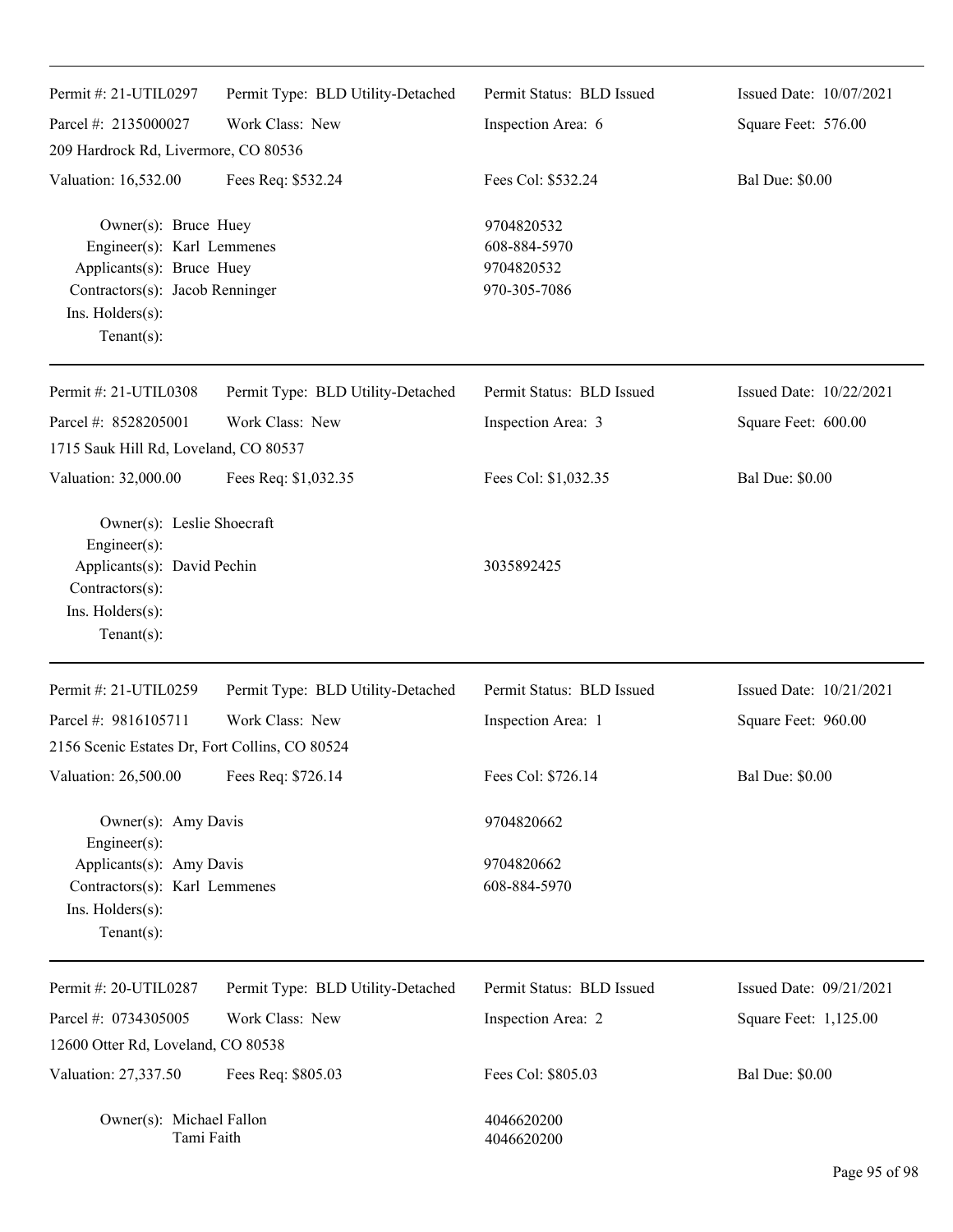Engineer(s): Jason Baker 9702781909 Applicants(s): Michael Fallon 4046620200 Contractors(s): Ins. Holders(s): Tenant(s):

| Permit #: 21-UTIL0271                                                                                                                          | Permit Type: BLD Utility-Detached | Permit Status: BLD Issued                  | Issued Date: 10/12/2021 |
|------------------------------------------------------------------------------------------------------------------------------------------------|-----------------------------------|--------------------------------------------|-------------------------|
| Parcel #: 9519105017                                                                                                                           | Work Class: New                   | Inspection Area: 3                         | Square Feet: 4,000.00   |
| 5714 Bitterbush Way, Loveland, CO 80537                                                                                                        |                                   |                                            |                         |
| Valuation: 55,000.00                                                                                                                           | Fees Req: \$1,223.91              | Fees Col: \$1,223.91                       | <b>Bal Due: \$0.00</b>  |
| Owner(s): Jeremy Adent<br>Engineer(s): Jason Baker<br>Applicants(s): Jeremy Adent<br>Contractors(s):<br>Ins. Holders(s):<br>$Tenant(s)$ :      |                                   | 907-231-4715<br>9702781909<br>907-231-4715 |                         |
| Permit #: 21-UTIL0254                                                                                                                          | Permit Type: BLD Utility-Detached | Permit Status: BLD Issued                  | Issued Date: 10/13/2021 |
| Parcel #: 9709206013                                                                                                                           | Work Class: New                   | Inspection Area: 2                         | Square Feet: 3,760.00   |
| 429 N Sunset St, Fort Collins, CO 80521                                                                                                        |                                   |                                            |                         |
| Valuation: 73,000.00                                                                                                                           | Fees Req: \$2,271.88              | Fees Col: \$2,271.88                       | <b>Bal Due: \$0.00</b>  |
| Owner(s): Jason Humpal<br>Engineer(s): Brian Bruckbauer<br>Applicants(s): Jason Humpal<br>Contractors(s):<br>Ins. Holders(s):<br>$Tenant(s)$ : |                                   | 9704819429<br>970-226-5334<br>9704819429   |                         |
| Permit #: 20-UTIL0286                                                                                                                          | Permit Type: BLD Utility-Detached | Permit Status: BLD Issued                  | Issued Date: 10/11/2021 |
| Parcel #: 3007106003                                                                                                                           | Work Class: New                   | Inspection Area: 5                         | Square Feet: 2,560.00   |
| 1150 Crow Rd, Red Feather Lakes, CO 80545                                                                                                      |                                   |                                            |                         |
| Valuation: 40,000.00                                                                                                                           | Fees Req: \$1,311.66              | Fees Col: \$1,311.66                       | <b>Bal Due: \$0.00</b>  |
| Owner(s): Donald Harlan<br>Engineer(s): Gary Weeks<br>Applicants(s): Donald Harlan<br>Contractors(s):<br>Ins. Holders(s):<br>$Tenant(s)$ :     |                                   | 9702817175<br>970-225-2422<br>9702817175   |                         |
| Permit#: 21-UTIL0256                                                                                                                           | Permit Type: BLD Utility-Detached | Permit Status: BLD Issued                  | Issued Date: 10/08/2021 |
| Parcel #: 0425106001                                                                                                                           | Work Class: New                   | Inspection Area: 3                         | Square Feet: 2,736.00   |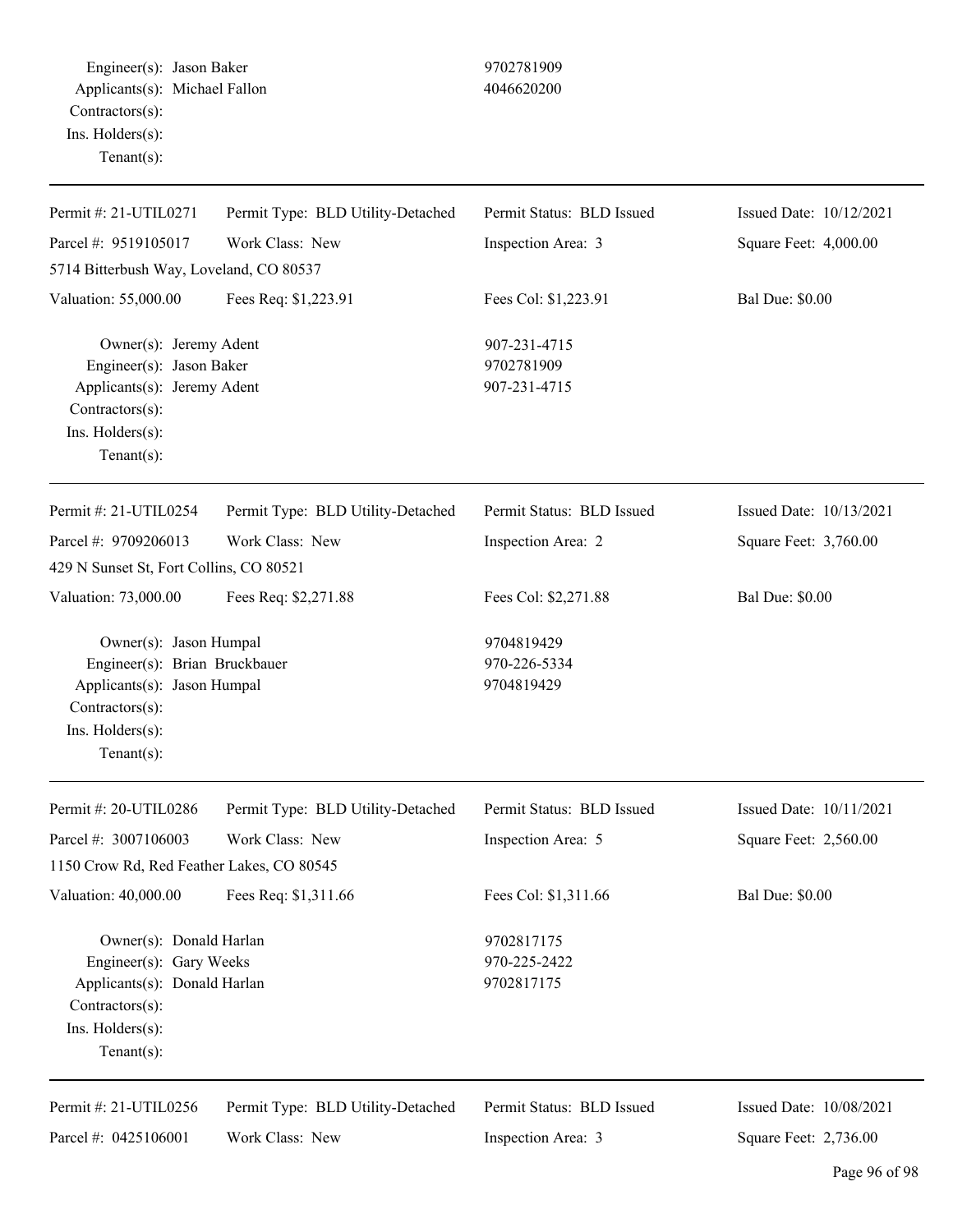| Valuation: 53,000.00                                                                                                                                            | Fees Req: \$1,196.17              | Fees Col: \$1,196.17                                       | <b>Bal Due: \$0.00</b>  |
|-----------------------------------------------------------------------------------------------------------------------------------------------------------------|-----------------------------------|------------------------------------------------------------|-------------------------|
| Owner(s): Sari Tyler<br>Engineer(s):                                                                                                                            | Raymond Tyler                     | 9702310214<br>9702310214                                   |                         |
| Applicants(s): Sari Tyler<br>Contractors(s): Jacob Renninger<br>Ins. $H$ olders $(s)$ :<br>Tenant $(s)$ :                                                       | Raymond Tyler                     | 9702310214<br>9702310214<br>970-305-7086                   |                         |
| Permit #: 21-UTIL0276                                                                                                                                           | Permit Type: BLD Utility-Detached | Permit Status: BLD Issued                                  | Issued Date: 10/11/2021 |
| Parcel #: 8724200028<br>1730 Avion Dr, Fort Collins, CO 80524                                                                                                   | Work Class: New                   | Inspection Area: 2                                         | Square Feet: 2,560.00   |
| Valuation: 168,000.00                                                                                                                                           | Fees Req: \$2,821.16              | Fees Col: \$2,821.16                                       | <b>Bal Due: \$0.00</b>  |
| Owner(s): Larry Hansen<br>Engineer(s): Karl Lemmenes<br>Applicants(s): Jacob Renninger<br>Contractors(s): Jacob Renninger<br>Ins. Holders(s):<br>Tenant $(s)$ : |                                   | 9702273389<br>608-884-5970<br>970-305-7086<br>970-305-7086 |                         |
| Permit #: 21-UTIL0248                                                                                                                                           | Permit Type: BLD Utility-Detached | Permit Status: BLD Issued                                  | Issued Date: 10/11/2021 |
| Parcel #: 2923108054                                                                                                                                            | Work Class: New                   | Inspection Area: 5                                         | Square Feet: 368.00     |
| 85 Mount Massive Dr, Livermore, CO 80536                                                                                                                        |                                   |                                                            |                         |
| Valuation: 6,484.16                                                                                                                                             | Fees Req: \$257.88                | Fees Col: \$257.88                                         | <b>Bal Due: \$0.00</b>  |
| Owner(s): Travis Rodine<br>Engineer(s):                                                                                                                         |                                   | 9704824623                                                 |                         |
| Applicants(s): Travis Rodine<br>Contractors(s):<br>Ins. Holders(s):<br>Tenant $(s)$ :                                                                           |                                   | 9704824623                                                 |                         |
| Permit #: 21-UTIL0274                                                                                                                                           | Permit Type: BLD Utility-Detached | Permit Status: BLD Issued                                  | Issued Date: 10/12/2021 |
| Parcel #: 8811305016                                                                                                                                            | Work Class: New                   | Inspection Area: 1                                         | Square Feet: 2,136.00   |
| 5535 Inspiration Dr, Fort Collins, CO 80524                                                                                                                     |                                   |                                                            |                         |
| Valuation: 100,000.00                                                                                                                                           | Fees Req: \$2,075.57              | Fees Col: \$2,075.57                                       | <b>Bal Due: \$0.00</b>  |
| Owner(s): Robert Schuchard<br>Engineer(s):<br>Applicants(s): Robert Schuchard                                                                                   | Patricia Schuchard                | 9706316334<br>9706316334<br>9706316334                     |                         |